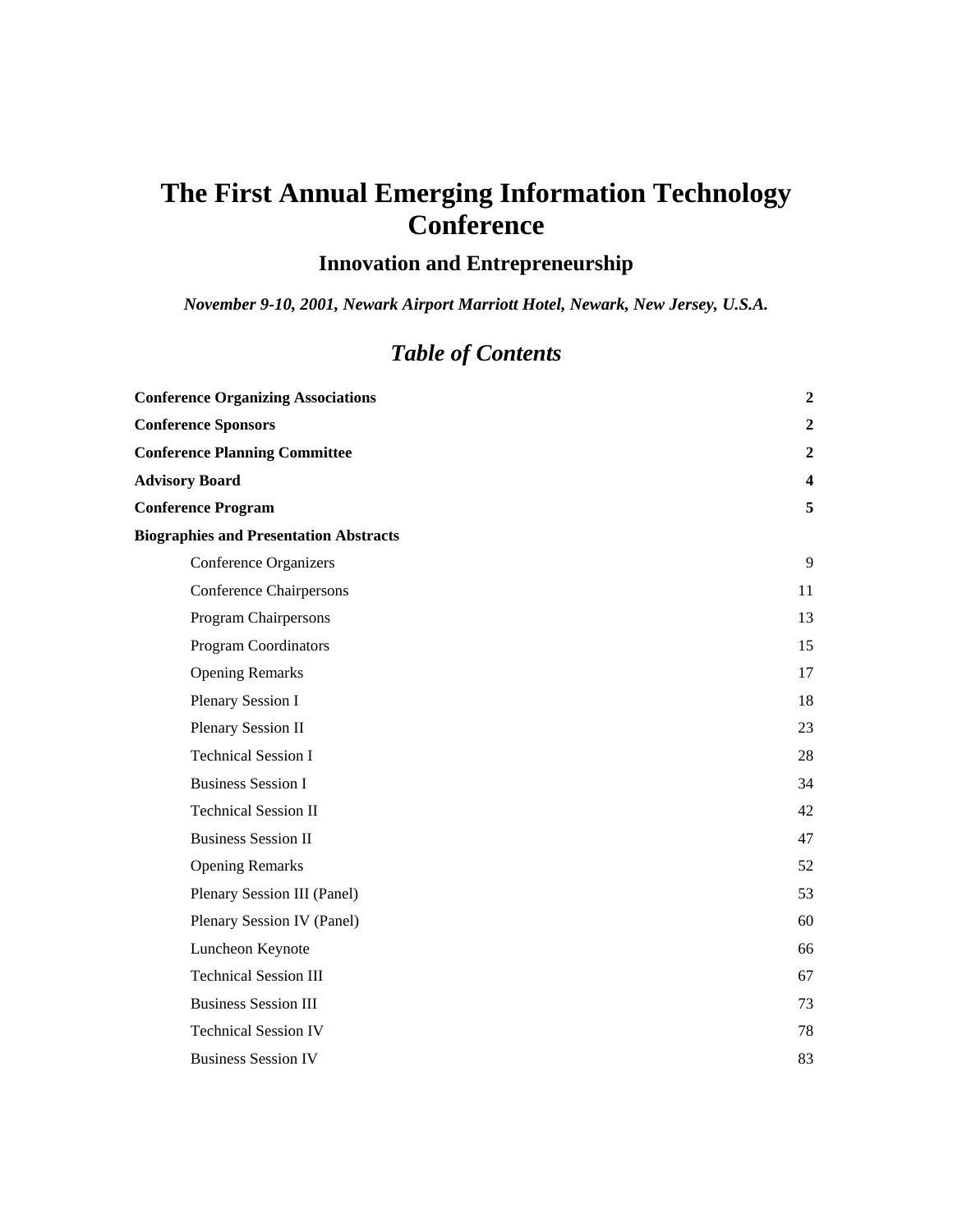## *Conference Organizing Associations*

Chinese Institute of Engineers - U.S.A. Monte Jade Science and Technology Association Chinese Association of Science and Technology Chinese American Academic and Professional Society The Photonics Society of Chinese Americans Chinese Investors Association Chinese Entrepreneur Association

## *Executive Secretary*

Investment and Trade Office Taipei Economic and Cultural Representative Office in the United States

## *Conference Sponsors*

Cansbridge Capital Corp. Hsinchu Science Park Administration Industrial Technology Research Institute Investment & Trdae Office, TECRO Microsoft Research China New York Life Insurance Company Science Division, TECRO Siemens Technology-To-Business Center Wireless & Optical Communications Conference

## *Conference Planning Committee*

## **Conference Organizers:**

Kevin Lu, Telcordia Technologies Shih-Fu Chang, Columbia University

## **Conference Chairs:**

Hwa-Nien Yu, Academia Sinica Ya-Qin Zhang, Microsoft Research China

## **Program Chairs:**

Jeane Chen, Kintera Inc. Kent H. Cheng, Cohen, Pontani, Lieberman & Pavane

## **Conference Coordinators:**

Zon-Yin Shae, IBM T.J. Watson Research Center Chia-jer Tsai, AT&T Labs

## **Conference Manager:**

Chung-Sheng Li, IBM T.J. Watson Research Center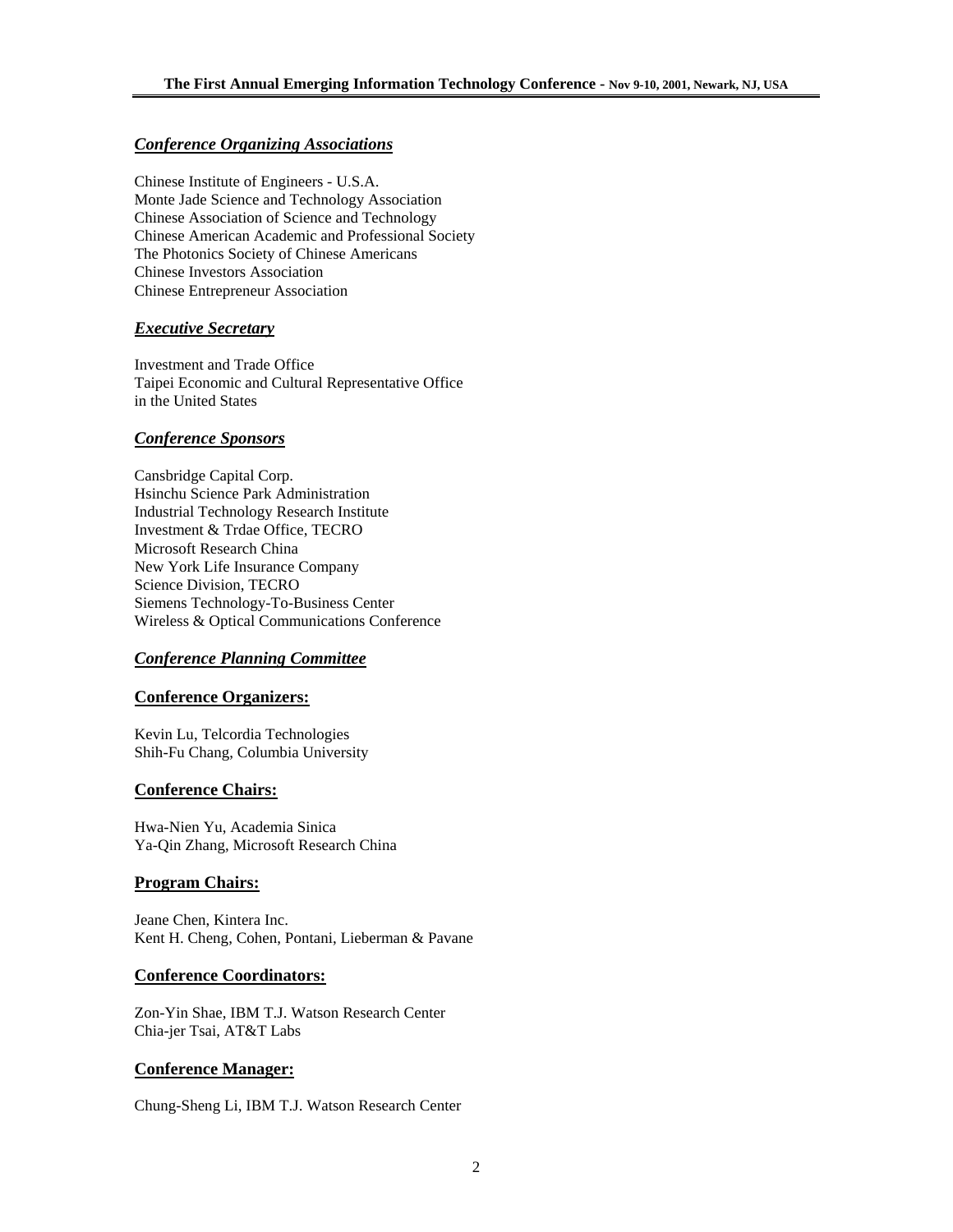## **Conference Treasurers:**

Jason Chow, Lucent Technologies I-Fong Wu, Lucent Technologies

## **Publications/Proceedings:**

Augustine Tsai, Lucent Technologies Zhibin Lei, ModernCom Technologies

## **Advance Registration:**

Investment & Trade Office, TECRO

## **On Site Registration:**

Investment & Trade Office, TECRO

## **Web Site, Proceedings Cover Design:**

Chia-jer Tsai, AT&T Labs Ching-Yao Huang, Lucent Technologies

## **Hotel/Local Accommodation Coordinator:**

Michael H. Wang, AT&T

## **Public Relation:**

Bret Lee, CETRA, New York Chih-Lin I, AT&T Labs

## **Local Management:**

Charles Tsai, New Jersey Institute of Technology

## **Other Planning Committee Members:**

Hung-Yang Chang, IBM T.J. Watson Research Center Monica Chang, Columbia University Subrina Chang, Kintera Inc. Yuan-Chi Chang, IBM T.J. Watson Research Center Robert Chao, IBM T.J. Watson Research Center Edward Y. Chen, AT&T Labs - Research Dah-Weih Duan, InfoValue Computing, Inc. Kun Deng, Lazard Freres/Lazard Asset Management T. Russell Hsing, Telcordia Technologies Anne Huang, Lucent Technologies Wei Hwang, IBM T.J. Watson Research Center Jyh-Sheng Ke, Institute for Information Industry Lance Lan, Vista Incubation Technology Corp. Frank W. Lee, Dupontpharma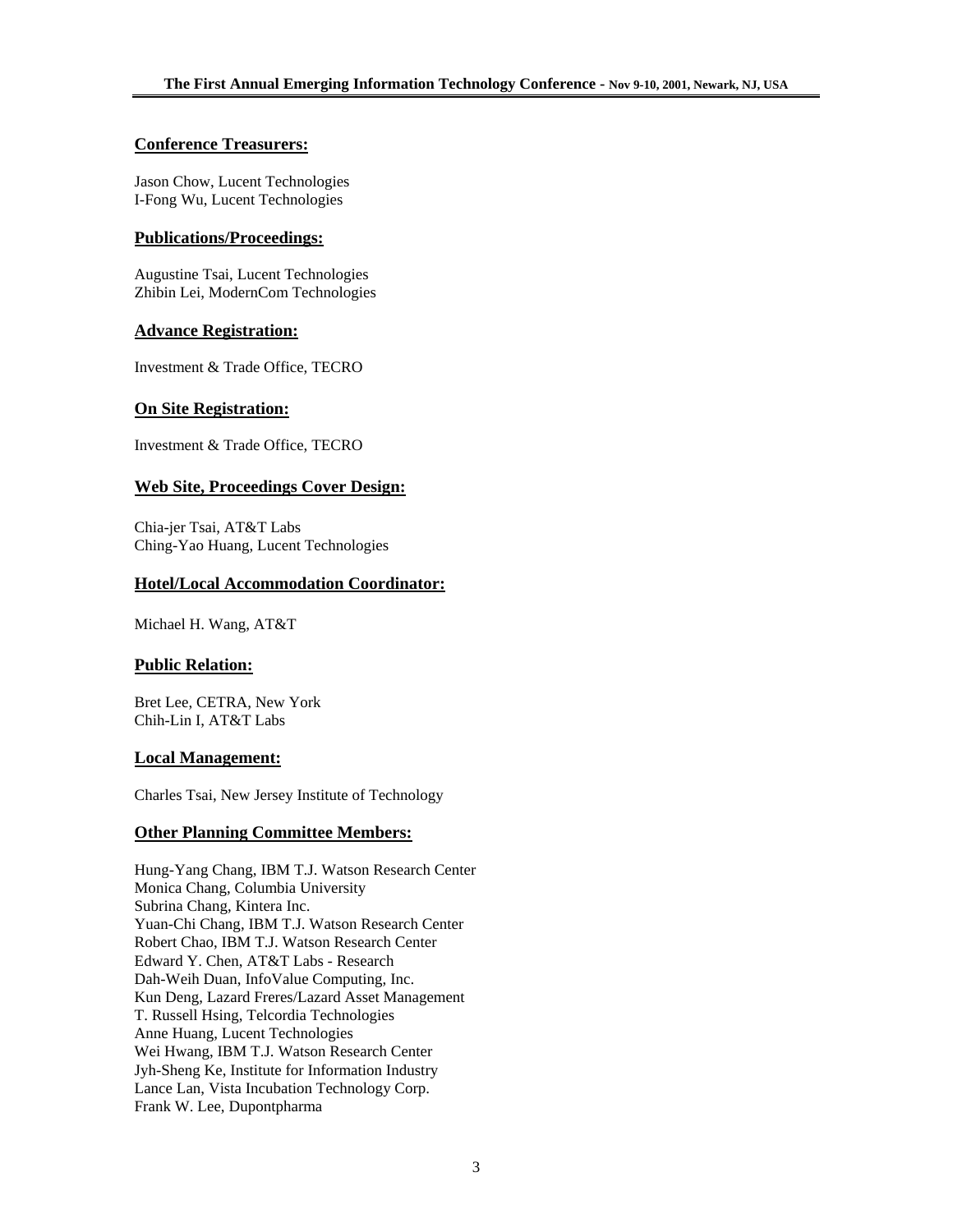Kuo-Chu Lee, Panasonic Research Ruby B. Lee, Princeton University Zhibin Lei, ModernCom Technologies Fuchun Joseph Lin, Telcordia Technologies Tsen-Hwang Lin, Prefer Ventures Lih Y. Lin, Tellium Inc. Charlie Chia Jung Liu, AT&T Labs Diana Liu, Cansbridge Capital Corp. Daniel Lou, New York Life Insurance Company Hong Shi, Fashion River David T. Sun, Eastern Communications Company Augustine Tsai, Lucent Technologies Jim Liu, Salomon Smith Barney Albert H. Wang, Phillips Nizer Benjamin Krim & Ballon LLP Shuigen Xiao, University of Maryland William Yeh, CSI Technology Group

## *Advisory Board*

Chair: Rong Chang, IBM T.J. Watson Research Center Vice Chair: Shih-Ping Liou, Siemens Corporate Research Treasurer: Michael H. Wang, AT&T Shih-Fu Chang, Columbia University Jeane Chen, Kintera Inc. Tsu-Han Chen, Carnegie Mellon University Yaw-Nan Chen, Science Division, TECRO Vei-Cheng Chu, Investment & Trade Office, TECRO Jen-Yao Chung, IBM T.J. Watson Research Center Hsiao-Wuen Hon, Microsoft Research Arding Hsu, Siemens Technology-To-Business Center Teddy Huang, Industrial Technology Research Institute Hsin-Kuo Kan, AT&T Jay Kuo, University of Southern California Sun-Yuan Kung, Princeton University Lung-Sing Liang, Telecommunication Lab, Chunghwa Telecom Chung-Sheng Li, IBM T.J. Watson Research Center Ferng-Ching Lin, Institute for Information Industry Kevin Lu, Telcordia Technologies Hui-Fang Sun, Mitsubishi Ming-Ting Sun, University of Washington Anthony Wei, Photonic Bridges, Inc. Chung-Shu Yang, AT&T Edward Yao-Wu Yang, Hewlett-Packard Ya-Qin Zhang, Microsoft Research China

## *Website*

http://www.eitc.org

## **Conference Program**

## *Day 1 (November 9, 2001)*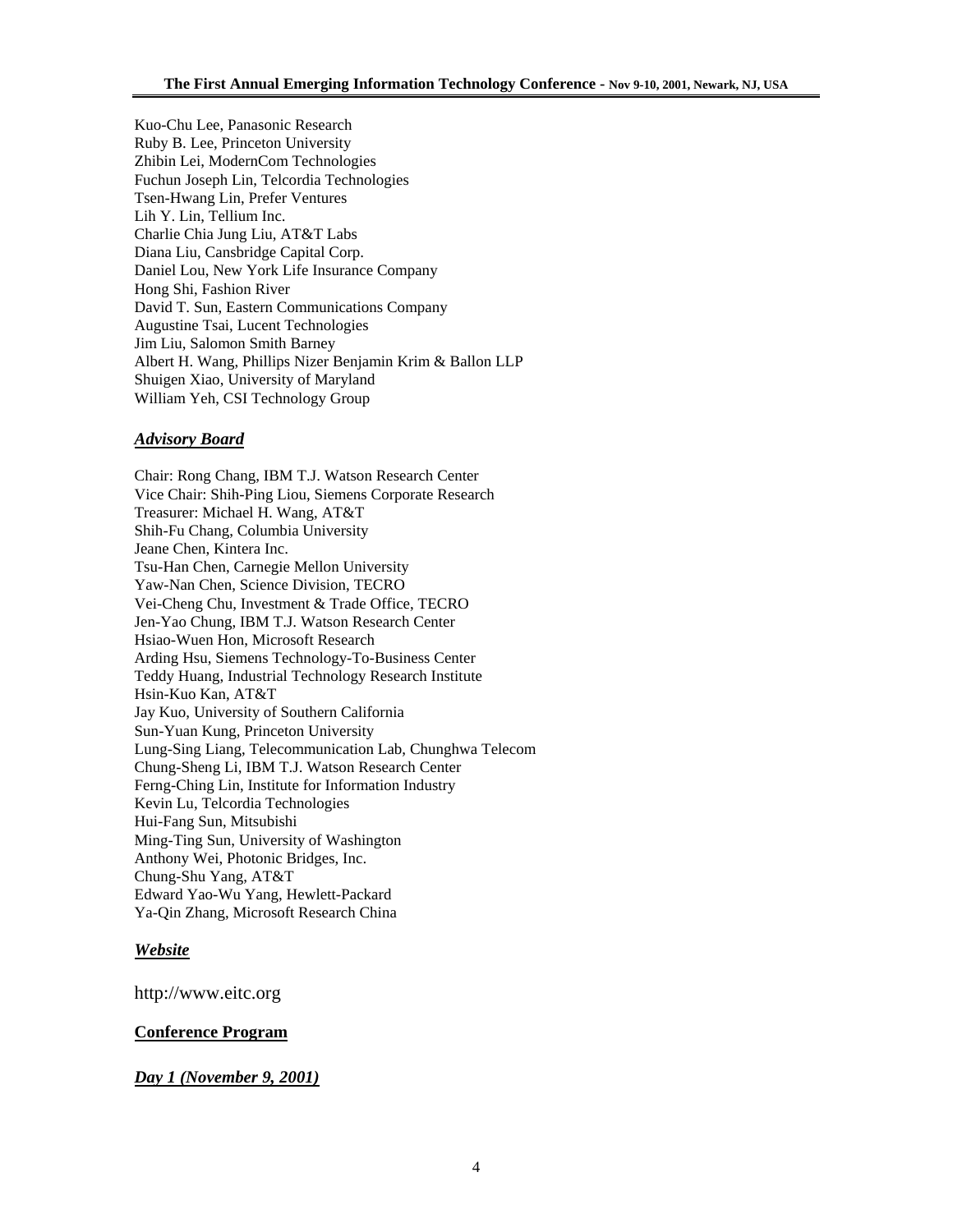## **08:00-09:00 AM Registration**

## **09:00-09:30 AM Opening Remarks**

Conference Chair: Hwa-Nien Yu, Academia Sinica

*"Perspectives of Information Industry in Taiwan"*  Chintay Shih, President, Industrial Technology Research Institute

# **09:30-10:50 AM P1 - Plenary Session I: Emerging Information Technologies: Trends and Opportunities**

Chair: Jeane Chen, Kintera Inc. Organizer: Kevin Lu, Telcordia Technologies

*"Business Opportunity for the 3G Wireless and Mobile Internet Systems"*  David Poticny, SVP, Lucent Technologies *"Emerging Optical Internet"* Nim Cheung, VP, Telcordia Technologies *"Atoms* ⇒ *Bits* ⇒ *Services: The New Ecosystem for Service Providers and the Technologies Required to Support It"* 

John Yin, President/CEO, PartnerCommunity, Inc.

## **10:50-11:00 AM Break**

# **11:00 AM-12:20 PM P2 – Plenary Session II: Emerging Information Technologies: Trends and Opportunities**

Chair: Ya-Qin Zhang, Microsoft Research China Organizer: Shih-Fu Chang, Columbia University

*"Designing Security into the Core Hardware of Information Appliances and Servers"*  Ruby Lee, Professor, Princeton University

*"Directions and Achievements of Networked Multimedia Technologies Research Activities in Taiwan"* 

Pao-Hsu Shih, Director, Institute for Information Industry *"Silicon Technology Development in the New Millennium"*  Tak H. Ning, IBM Fellow, IBM T.J. Watson Research Center

# **12:30-2:00 PM Lunch**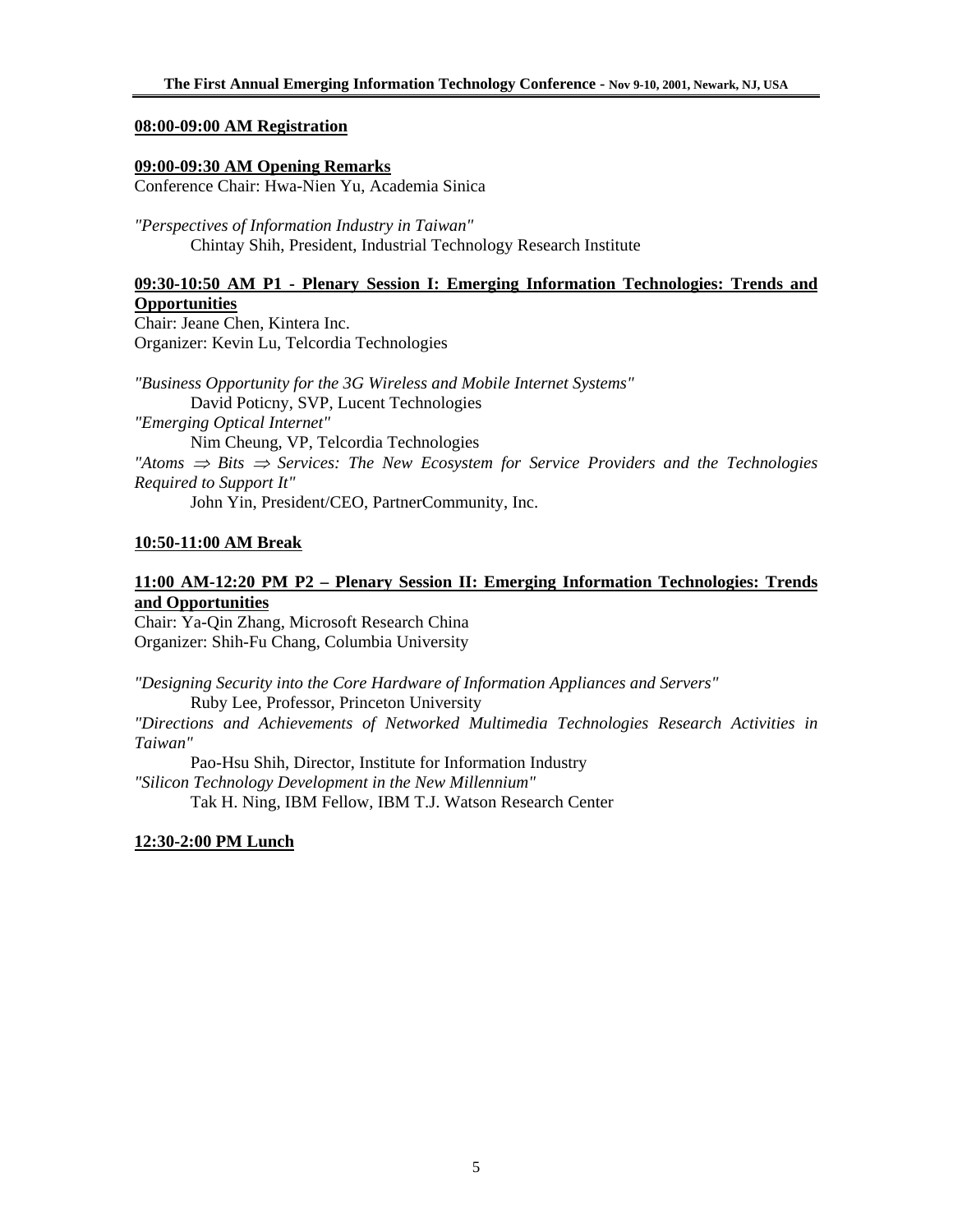## **02:00-03:45 PM Parallel Technical/Business Sessions**

**T1 – Technical Session I: Web Services and Collaborative Commerce** Chair: Hung-Yang (Henry) Chang, IBM T.J. Watson Research Center Organizer: Subrina Chang, Kintera Inc.

*"Natural User Interface for Web Services"*  Jian Wang, Microsoft Research China *"Kintera Sphere - Internet Marketing for Nonprofits"*  Jeane Chen, kintera Inc. *"Enhanced Web Services for Dynamic B2B Integration"*  Liang-Jie Zhang, IBM T.J. Watson Research Center *"A Framework for Model Specification and Coordination of Business Processes"*  Ying Huang, IBM T.J. Watson Research Center

## **B1 – Business Session I: Partnering Opportunities**

Chair: Chih-Lin I, AT&T Labs Organizer: Hong Shi, Fashion River

*"New Wireless Technologies and Products Center in Hangzhou"*  David T. Sun, CTO, Eastern Communications Company *"3G WCDMA Mobile Device Baseband & Total Solution"*  Wen-Yi Kuo, CTO, Wiscom Technologies *"Impact of Language-Computer-Interface on National Economy and Productivity"*  Sing H. Lin, Technical Consultant *"The Future of Chinese Information Technology (CIT) - Natural Language Processing"*  Victor C. Yeh, President, AlphaGram System, Inc.

## **03:45-04:15 PM Break**

## **04:15-06:00 PM Parallel Technical/Business Sessions**

## **T2 – Technical Session II: Component Technology (I)**

Chair: Yuan-Chi Chang, IBM T.J. Watson Research Center Organizer: Lih Y. Lin, Tellium Inc.

*"MPEG-7 Multimedia Content Description Standard"*  John R. Smith, Manager, IBM T.J. Watson Research Center *"Computational Biology: From Life Science to Deep Computing"*  Lurng-Kuo Liu, Manager, IBM T.J. Watson Research Center *"MEMS Technology and Its Application to Optical Cross Connects"*  Sangtae Park, Tellium Inc.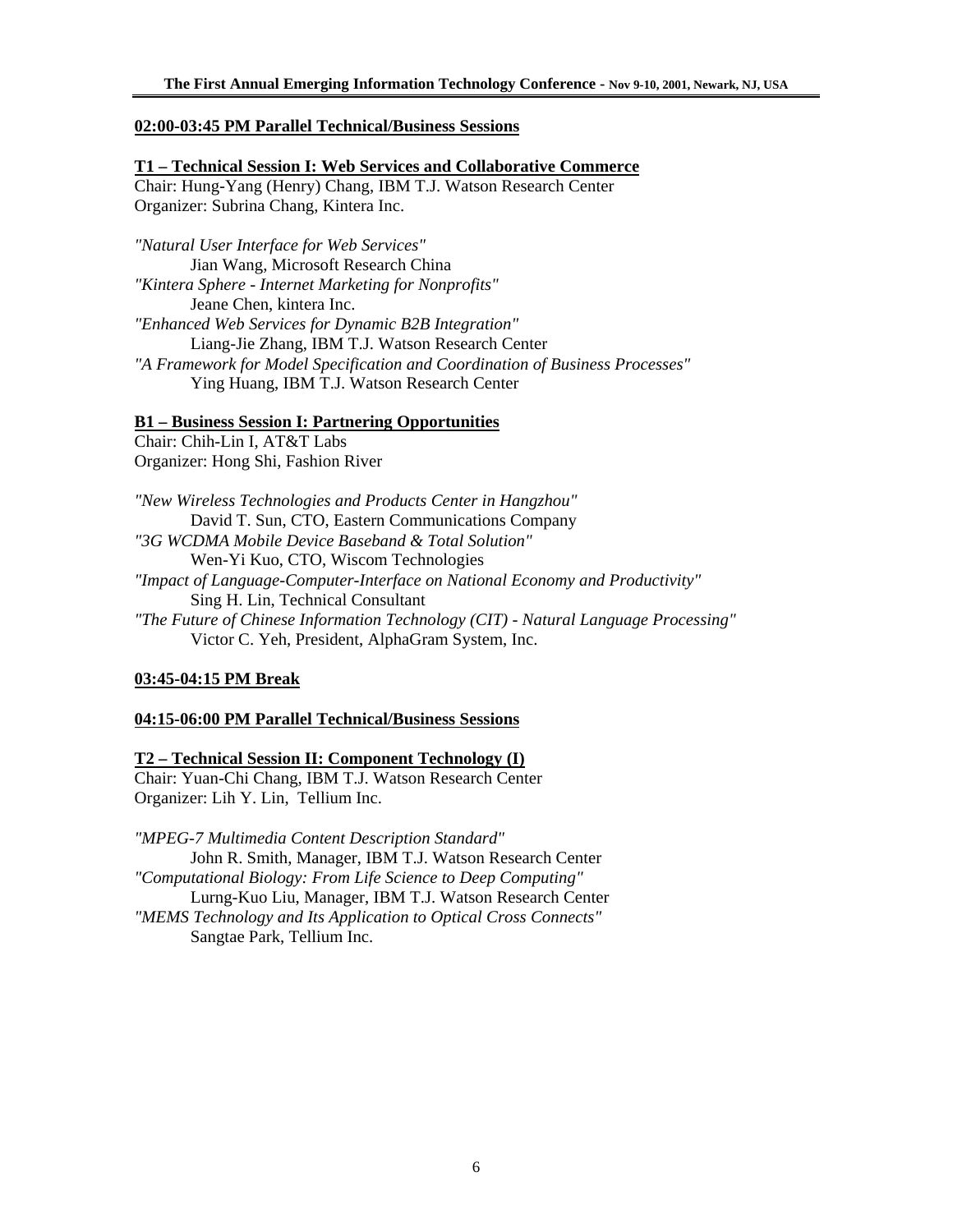## **B2 – Business Session II: Venture Business Success Stories**

Chair: Russell Hsing, Telcordia Technologies Organizer: Dah-Weih Duan, InfoValue Computing Inc.

G.K. Chang, VP, OpNext Kevin Whang, VP, Village Networks Arun Kant, VP, Transtech Networks Li Fung Chang, Mobilink Telecom

# *Day 2 (November 10, 2001)*

## **09:00-09:30 AM Opening Remarks**

Conference Chair: Ya-Qin Zhang, Microsoft Research China

## **09:30-10:50 AM P3 - Plenary Session III (Panel): Entrepreneurship: How to Turn Ideas into Products, and Dreams into Companies**

Chair: Diana Liu, Cansbridge Capital Corp. Organizer: Lance Lan, Vista Incubation Technology Corp.

Panelists: Arding Hsu, President/CEO, Siemens Technology-To-Business Center Paul Sung, SVP, AccroLynch LLC Stephen M. Nagler, Esq., Phillips Nizer Benjamin Krim & Ballon LLP Lie Hsu, Executive Director, Telcordia Technologies James Hwang, Professor/Director, Lehigh University

## **10:50-11:00 AM Break**

# **11:00 AM – 12:20 PM P4 – Plenary Session IV (Panel): Legal Basics for IT Entrepreneurs and Investors: How to Protect Your Rights and Prevent Disputes**

Chair: Kent H. Cheng, Cohen, Pontani, Lieberman & Pavane Organizer: Albert H. Wang, Phillips Nizer Benjamin Krim & Ballon LLP

Panelists: Myron Cohen, Cohen Pontani Lieberman & Pavane Sung Chul Whang, Phillips Nizer Benjamin Krim & Ballon LLP Kent H. Cheng, Cohen, Pontani, Lieberman & Pavane Albert H. Wang, Phillips Nizer Benjamin Krim & Ballon LLP

# **12:30 – 2:00 PM Lunch Keynote Speech:**

*"Economic Development Strategies for the Era of Knowledge-based Economy"*  Po-Chih Chen, Chairman, Council for Economic Planning & Development, Executive Yuan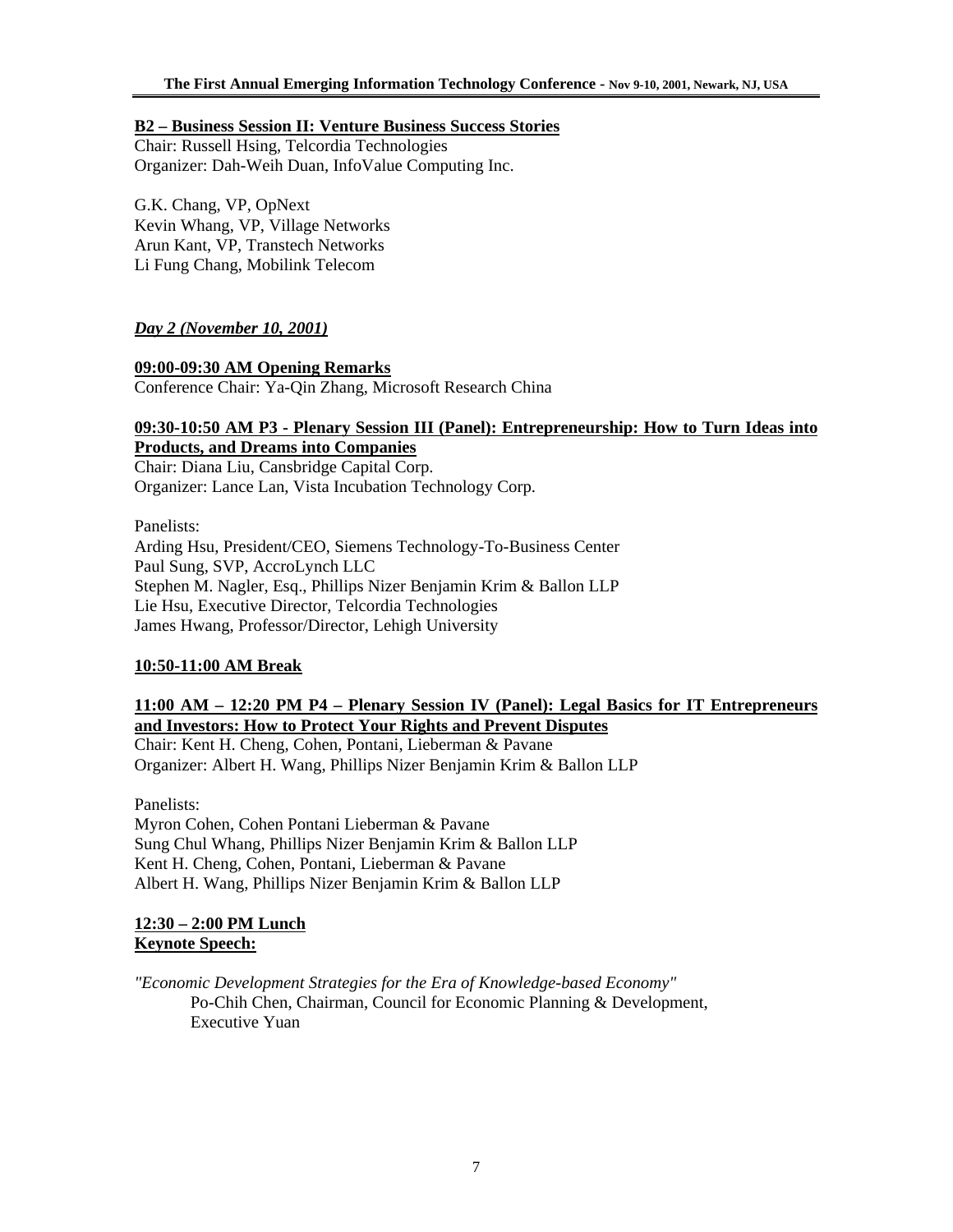## **02:00-03:45 PM Parallel Technical/Business Sessions**

## **T3 – Technical Session III: Networking Technology**

Session Chair: David T. Sun, Eastern Communications Company Organizer: Fuchun Joseph Lin, Telcordia Technologies

## *"Mobile Internet"*

Patrick Li, Lucent Technologies *"IP-Based Content Distribution and Delivery"*  Cho-Yu Jason Chiang, Telcordia Technologies *"Business Infrastructure for Next Generation Networks"*  Sandy Marble, Telcordia Technologies *"IP in Radio Access Network: Fact or Hypes"*  Mooi Choo Chuah, Lucent Technologies

# **B3 – Business Session III: Entrepreneurship Development Workshop: Entrepreneur Character Building**

Session Chair: Frank W. Lee, DuPont Pharmaceuticals Company Organizer: Zhibin Lei, ModernCom Technologies

*"Unique Entrepreneurship: A Tortoise Mentality"*  Chris Pak, President/CEO, Molecular Targeting Technology *"Faith, Freedom and Entrepreneurship"*  Nelson Lou, Managing Director, China Partners Group Jeff Radov, Silicon Alley Seed Investors Kari Laento, Houlihan-Ventura International Technology Investments

## **03:45-04:15 PM Break**

## **04:15-06:00 PM Parallel Technical/Business Sessions**

## **T4 – Technical Session IV: Component Technology (II)**

Chair: Zon-Yin Shae, IBM T.J. Watson Research Center Organizer: Tsen-Hwang Lin, Prefer Ventures

*"SOI Circuit Design for High-Performance CMOS Microprocessors"*  C. T. Chuang, IBM T. J. Watson Research Center *"Voice Portal and Voice ASP/Face Recognition: Technology and Reality"*  Augustine Tsai, Bell Labs, Lucent Technologies *"Automation of Business Negotiation: Model and Architecture"*  Haifei Li, IBM T.J. Watson Research Center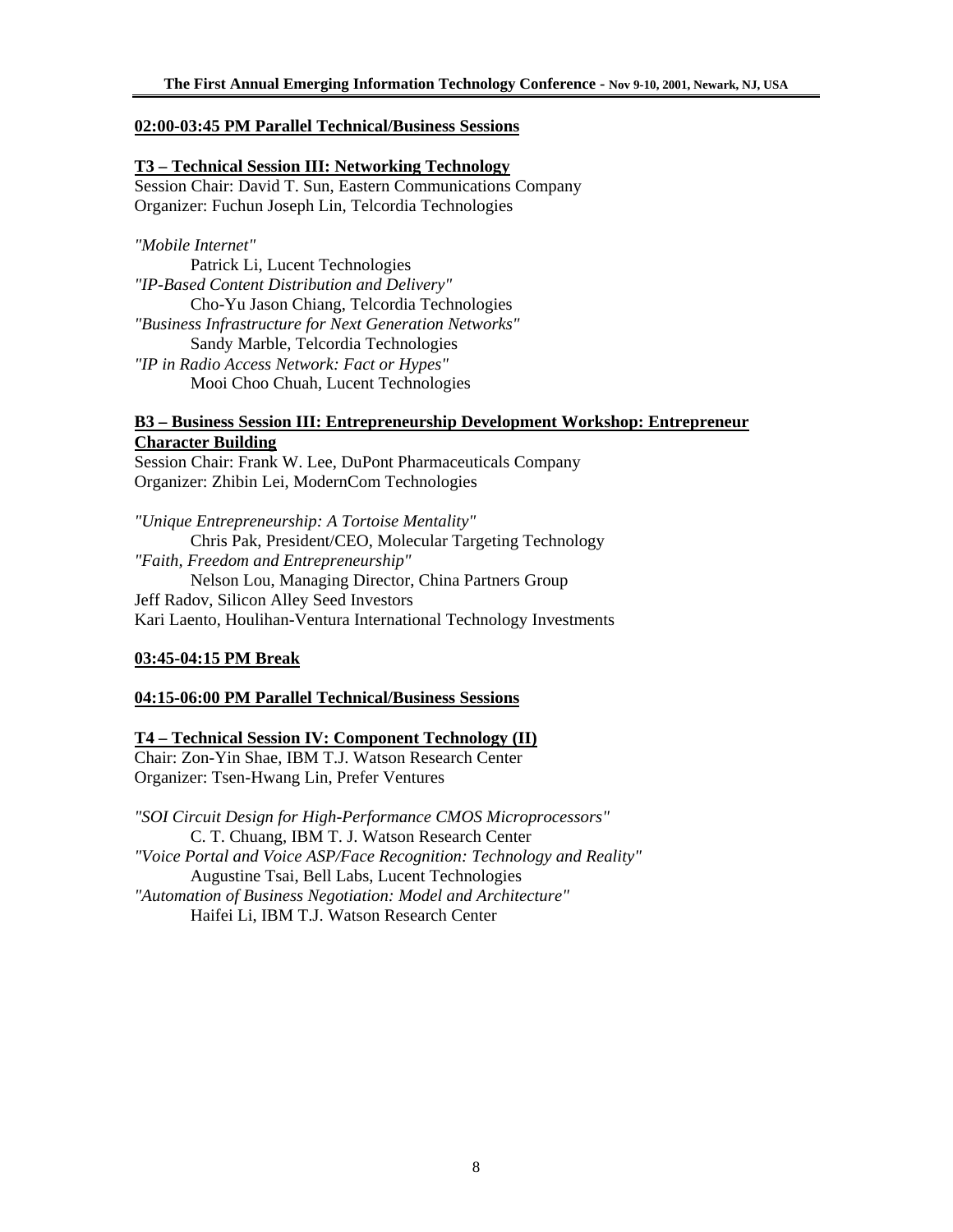# **B4 – Business Session IV: Where Is the Money Going? Investment Trends and Strategies after the DotCom Meltdown and 911 Terror Attacks**

Session Chair: Kun Deng, Lazard Freres/Lazard Asset Management Organizer: Daniel Lou, New York Life Insurance Company

Sally Mak, Corporate Vice President, New York Life Insurance Company Kun Deng, Director, Lazard Freres/Lazard Asset Management Jonathan Lin, VP/CMT, Salomon Smith Barney Mark Tang, Biotech Analyst and Senior Financial Advisor, Morgan Stanley George Koo, President and CEO, Digital Systems, CPA, CFA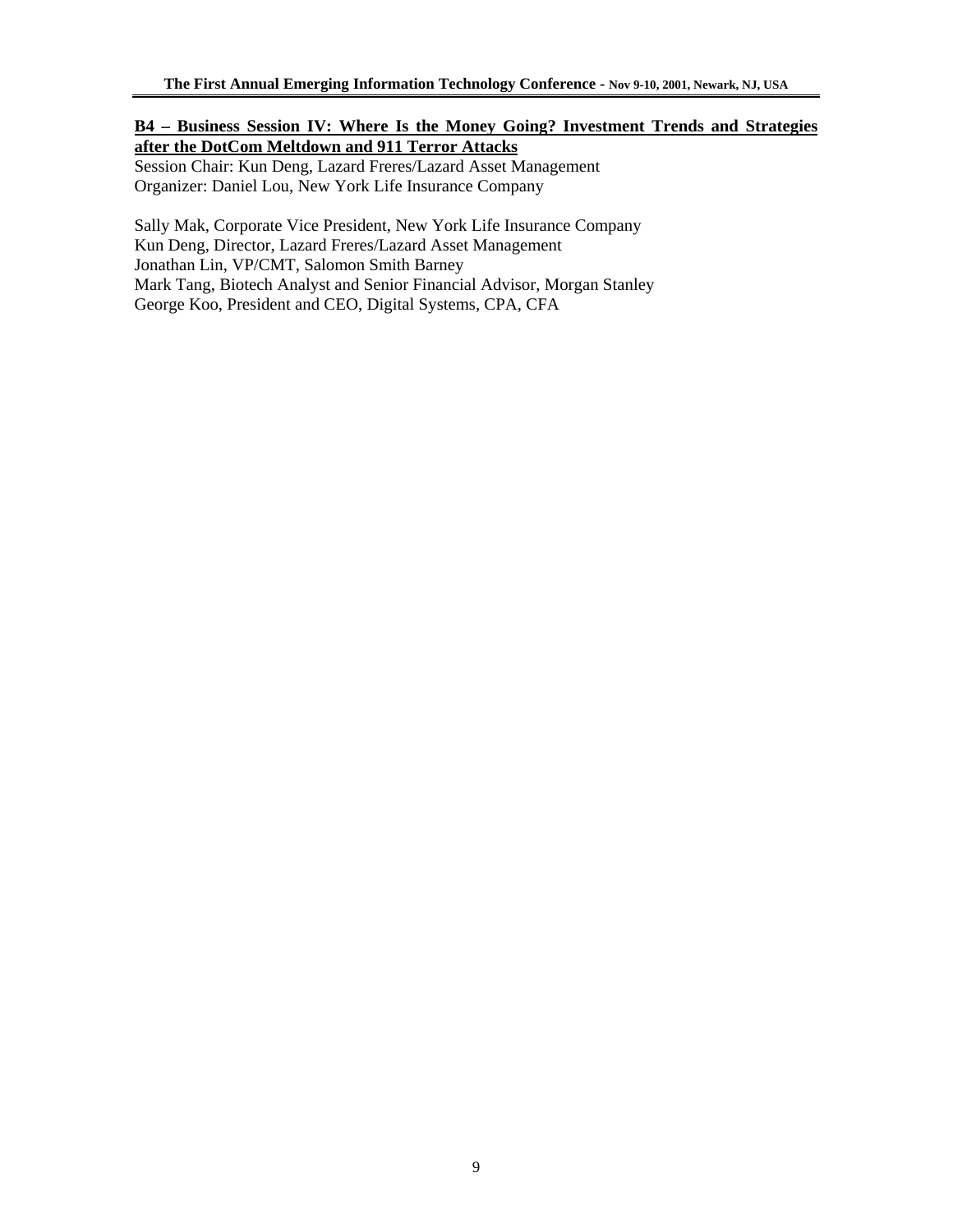*Conference Organizer*

## **Kevin W. Lu**

Executive Director, Integrated Access and Operations Telcordia Technologies 445 South Street, Room 1J-144B, Morristown, NJ 07960-6438, USA Tel: 1-973-829-4463, Fax: 1-973-829-5886 Email: klu@telcordia.com

#### BIOGRAPHY

Dr. Kevin W. Lu is Executive Director of Integrated Access and Operations for Telcordia Technologies in Morristown, New Jersey. He is responsible for leading a Department in Applied Research toward the following directions:

- Heterogeneous network access to office, home, and auto with middleware-controlled content distribution and adaptive real-time quality of service management
- Virtual private networks with quality of service, security, and reliability tailored to the needs of specific applications
- Virtual home networks for in-home broadband networking, network-based provisioning and services control
- Single-ended broadband loop testing and spectral compatibility

Kevin joined Telcordia Technologies, formerly Bellcore, on August 20, 1984. He has conducted technical and economic analyses of various wireline or wireless networks to advise clients on the timeframe, application, and life-cycle economics that are important for their strategic or product planning. He has authored more than 50 journal or conference publications in this field.

Kevin received the B.S. degree in control engineering from National Chiao Tung University, Taiwan, in 1979, and the M.S. and D.Sc. degrees in systems science and mathematics from Washington University, St. Louis, Missouri, in 1981 and 1984, respectively. He was Adjunct Professor at Rutgers Graduate School of Management, Newark, NJ, and Special Lecturer with the Department of Electrical Engineering at Columbia University, New York, NY, in 1989.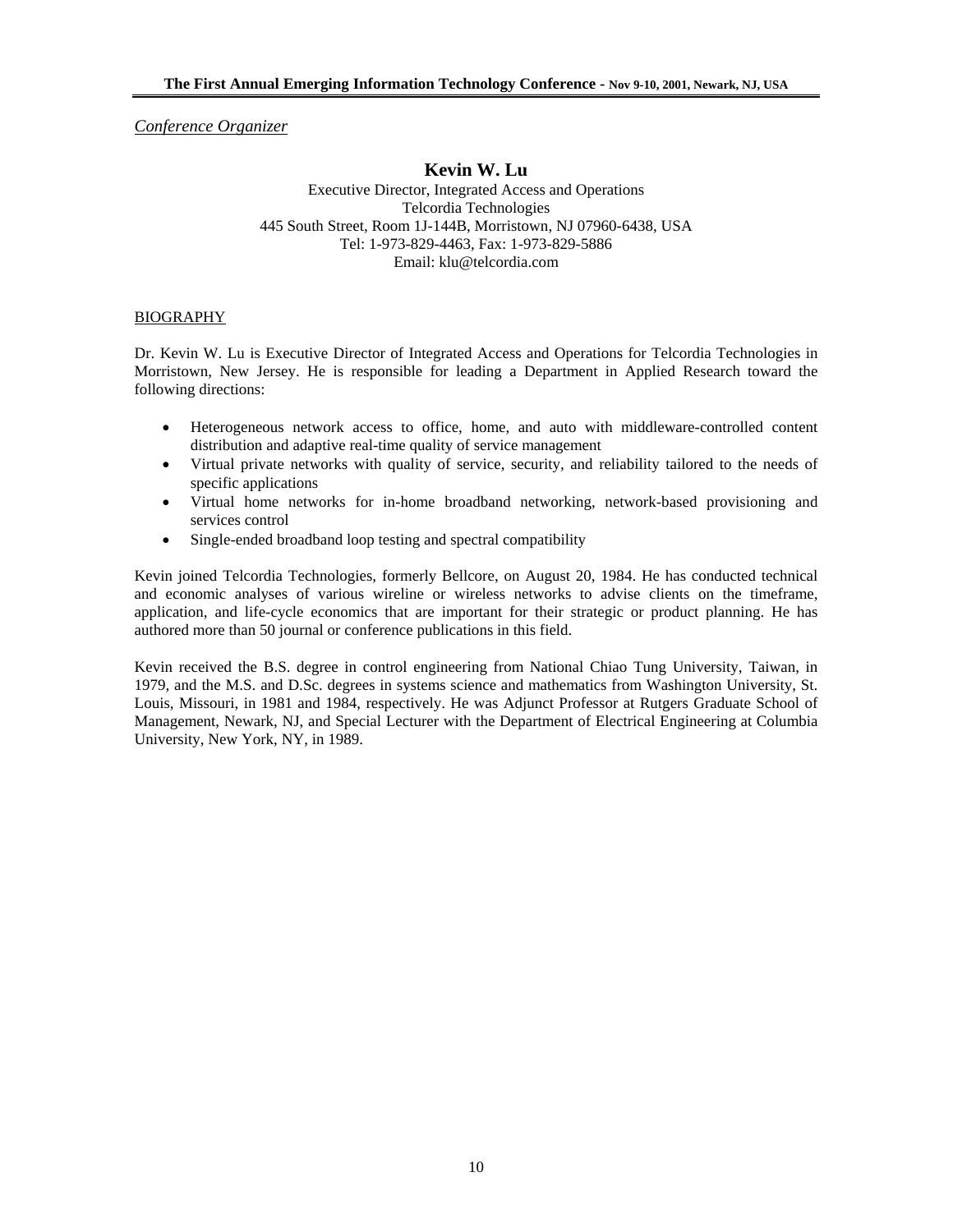*Conference Organizer*

## **Shih-Fu Chang**  Professor Columbia University sfchang@ctr.columbia.edu

#### BIOGRAPHY

Prof. Chang joined Columbia University Electrical Engineering Department in 1993. He is currently directing Columbia's Digital Video/Multimedia Research Group, and ADVENT University-Industry Research Consortium.

His group conduct research of new technologies for processing, indexing, coding, protecting, and transmitting multimedia data. We actively participate in international standard MPEG-7. Some highlight systems from his group include a novel personalized filtering system for sports video, a large-scale search engine for web images/videos (WebSEEk), and a unique object-based video search engine (VideoQ).

Prof. Chang received an ACM Recognition of Service Award in 2000, a Navy ONR Young Investigator Award in 1998, a Faculty Development Award from IBM in 1995, a CAREER Award from the National Science Foundation in 1995 and three best paper awards from IEEE, ACM, and SPIE in the areas of video processing and searching. He is currently a Distinguished Lecturer of IEEE Circuits and Systems Society in the area of multimedia technologies and applications.

Prof. Chang leads multimedia research in several cross-disciplinary projects, including Columbia's Health Care Digital Library supported by NSF's DLI Phase II initiative, a DAVIC Video on Demand Interoperability Test project, and a K-12 multimedia education project funded by AT&T foundation.

He has served as a general co-chair of ACM 8th Multimedia Conference 2000, an associate editor for several journals, and a consultant in several new media companies including Eastman Kodak and PictureTel.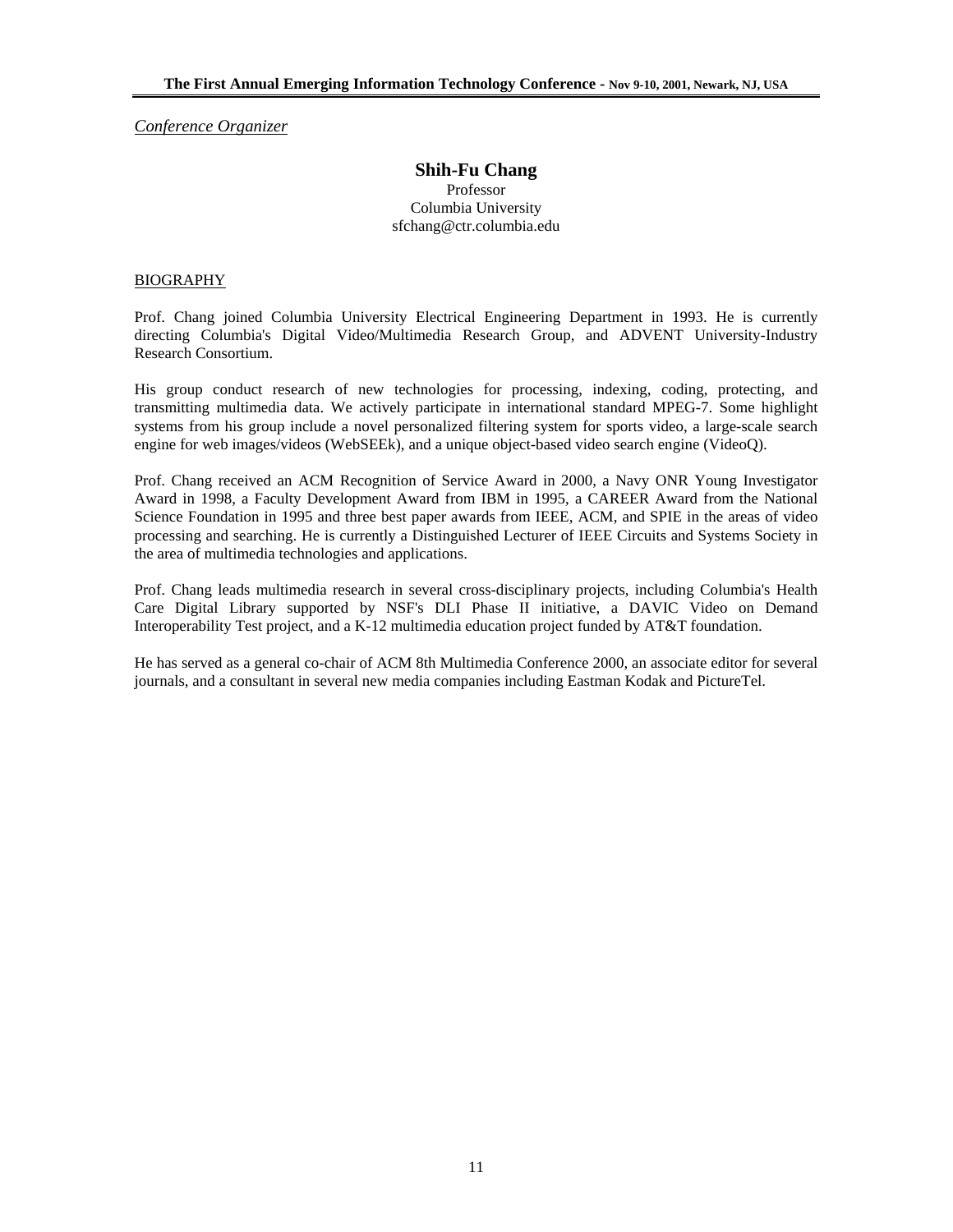*Conference Chairperson*

## **Hwa-Nien Yu**  Academician Academia Sinica hwanienyu@aol.com

#### BIOGRAPHY

Dr. Hwa-Nien Yu was born in Shanghai, China. He received his B.S., M.S., and PhD degrees all in Electrical Engineering from the University of Illinois. During his graduate study at the University of Illinois, he participated in the design of the ILLIAC-II computer at the Digital Computer Laboratory.

Since the early 1960s, he has been engaged in advanced MOSFET, bipolar, and VLSI technology research at IBM Research. Dr. Yu is one of the world's leading experts in semiconductor device technology and VLSI design. His technical contributions and leadership has had profound influences in IBM product technology development. For his technical contributions, Dr. Yu was elected IEEE Fellow in 1986 and was recognized by IEEE as a co-recipient of the Jack Morton Award in 1991. He was elected an Academician of Academia Sinica and an Academician of the International Eurasian Academy of Sciences.

Since late 1970s, Dr. Yu has been an advisor to Industrial Technology Research Institute (ITRI) to help nurturing technology research and development for Taiwan's semiconductor and information technology industry development. He also served as advisors to National Science Counsel, National Chiao Tung University, a Director of Institute for Information Industry, Member/Executive Secretary of Technology Review Board (TRB) of the Executive Yuan, Member of IBM Supervisory Committee to National Center for High Speed Computing (NCHC).

Dr. Yu was actively involved in many academic and professional society activities. He was Director of CIE-USA, Director, President, and Chairman of Chinese American Academic and Professional Society (CAAPS). He was a member of IEEE Engineering Excellence Award Committee and IEEE Award Planning Committee. Dr. Yu served as an alternate Member of Joint Engineering Society's John Fritz Medal Board of Award. He was Program Chairman and Chairman of the VLSI Symposium on Technology, Systems and Applications in Taiwan. He also served in Technical Program Committees of a number of international technical conferences including International Electronic Devices Meeting, Conference on Solid State Device and Materials in Japan, Chinese Institute of Engineers (CIE-USA) Chinese American Academic and Professional Convention in North America, etc.

Since retirement from IBM Research, he has been a Research Staff Member Emeritus at IBM Research. He is currently serving as Senior Advisor to ITRI, Chairman of Technical Advisory Committee (TAC) for ITRI, and Chairman of Advanced R&D Steering Committee for ITRI. He is on the Board of Directors of several companies.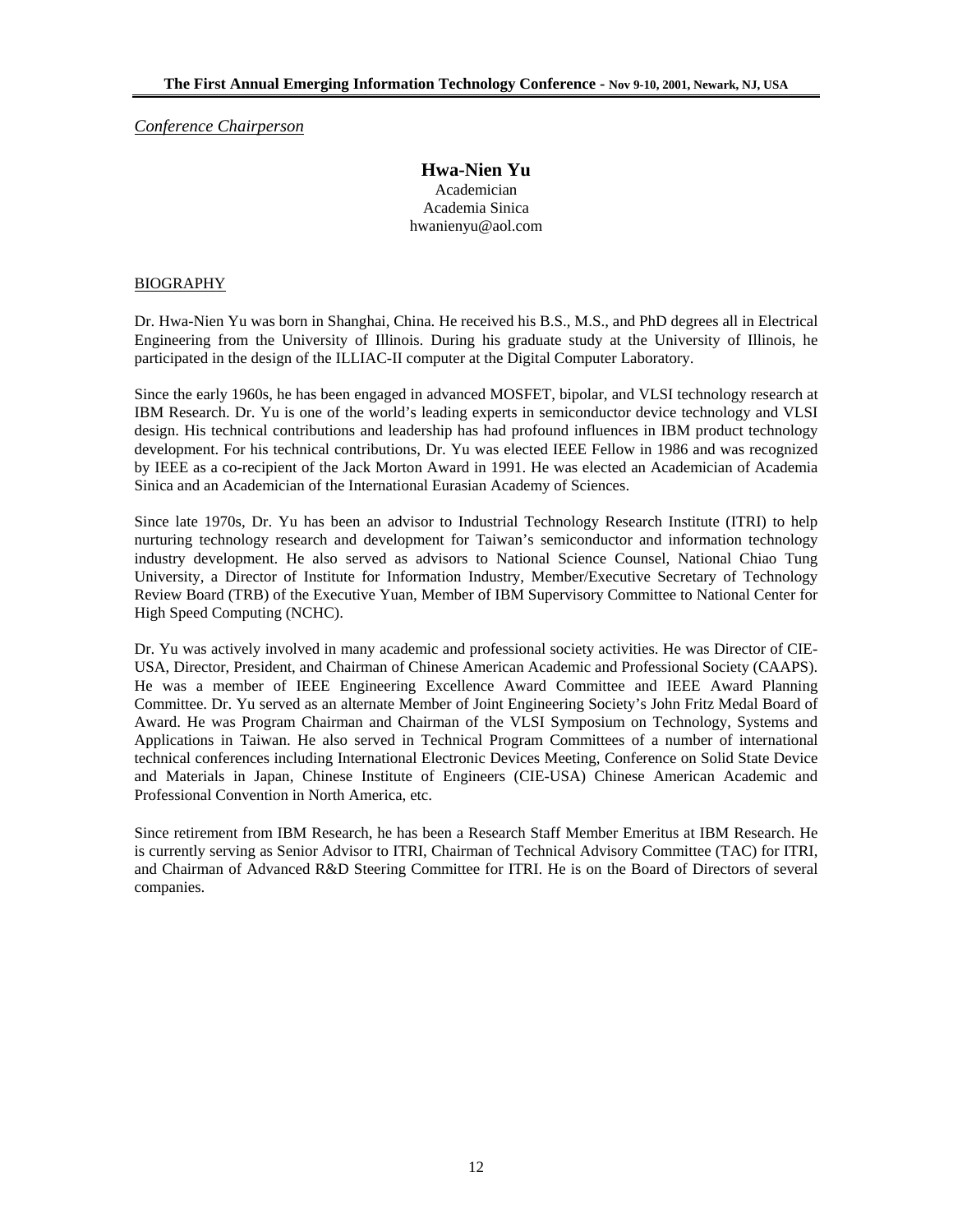*Conference Chairperson*

# **Dr. Ya-Qin Zhang**

Managing Director Microsoft Research China Microsoft Corporation yzhang@microsoft.com

#### BIOGRAPHY

Ya-Qin Zhang is currently the Managing Director of Microsoft Research in China. He was previously the Director of Multimedia Technology Laboratory at Sarnoff Corporation in Princeton, NJ. He has been engaged in research and commercialization of MPEG2/DTV, MPEG4/VLBR, and multimedia information technologies. He was with GTE Laboratories Inc. in Waltham, MA from 1989 to 1994. He has authored and co-authored over 200-refereed papers in leading international conferences and journals. He has been granted over 40 US patents in digital video, Internet, multimedia, wireless and satellite communications. Many of the technologies he and his team developed have become the basis for start-up ventures, commercial products, and international standards. He serves on the Board of Directors of five high-tech IT companies. Ya-Qin served as the Editor-In-Chief for the IEEE TRANSACTIONS ON CIRCUITS AND SYSTEMS FOR VIDEO TECHNOLOGY from July 1997 to July 1999. He serves on the Editorial boards of seven other professional journals and over a dozen conference committees. He has been a key contributor to the ISO/MPEG and ITU standardization efforts in digital video and multimedia. Ya-Qin is a Fellow of IEEE. He received his B.S. and M.S. in Electrical Engineering from the University of Science and Technology of China (USTC) in 1983 and 1985. He received his Ph.D in Electrical Engineering from George Washington University, Washington D.C. in 1989. He had executive business training from Harvard University.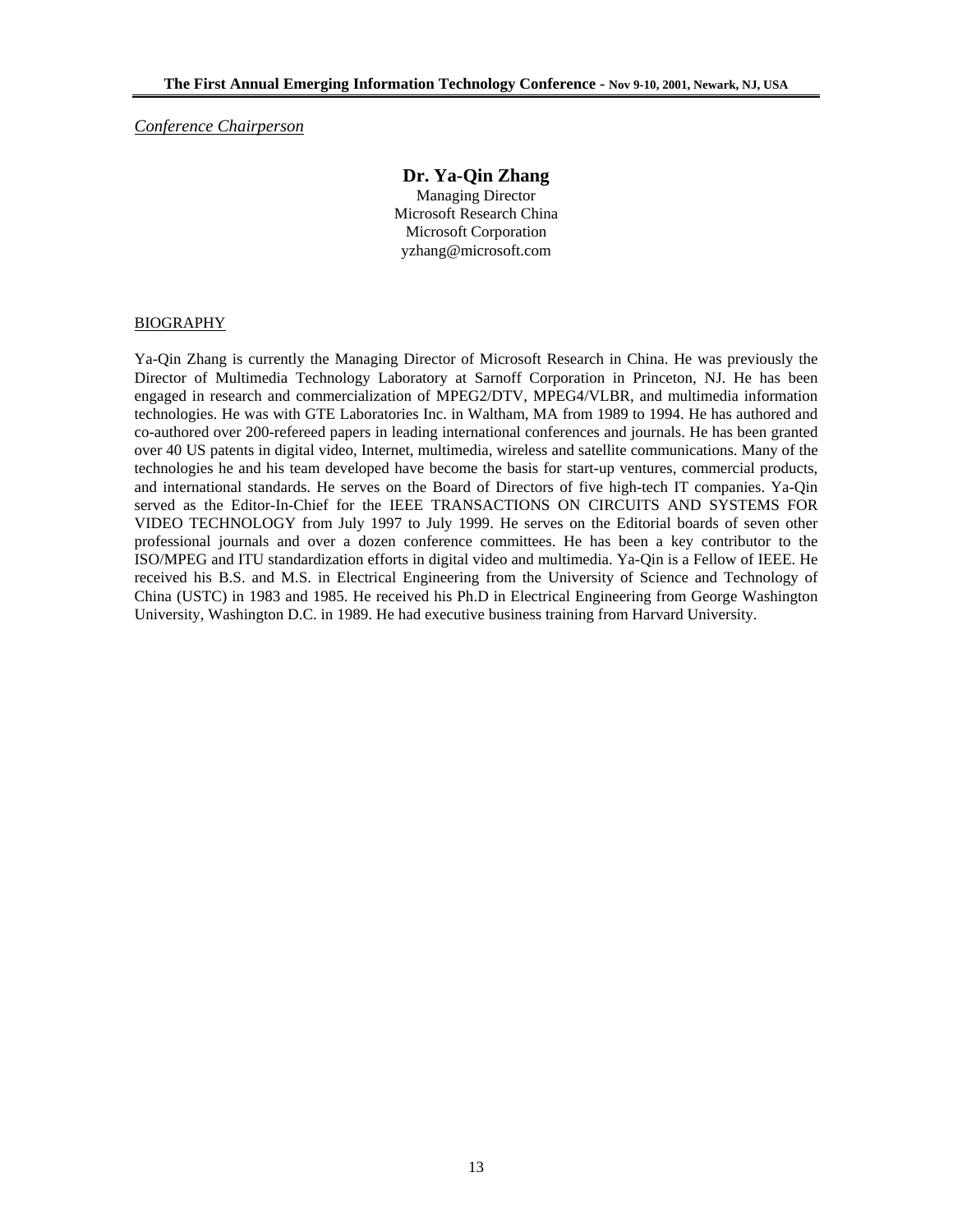*Program Chairperson*

#### **Jeane Chen**

Executive VP, Engineering Kintera, Inc. 9605 Scranton Rd., Suite 240 San Diego, CA 92121 Tel: 858-795-3007 (O) Fax:858-795-3010 jchen@kintera.com

#### BIOGRAPHY

Jeane Chen is Executive Vice President of Engineering at Kintera, Inc., an Internet marketing service provider for non-profits. Prior to assuming her current position in July 2000, she was with IBM since 1982, where she held various positions in research, technical marketing, and product development. She was Program Director of Interactive Media in the IBM Software Group, where she was in charge of software development for Internet Media and Digital TV applications. Dr. Chen has authored and patented extensively in the areas of networking, multimedia, and e-commerce. She was awarded five IBM Invention Achievement Awards and numerous IBM Outstanding Technical Achievement Awards for her contributions. Her software team received the "Best of PC Expo" award for new software at PC Expo 2000 in New York. Dr. Chen received her Ph.D. in Electrical Engineering from Columbia University.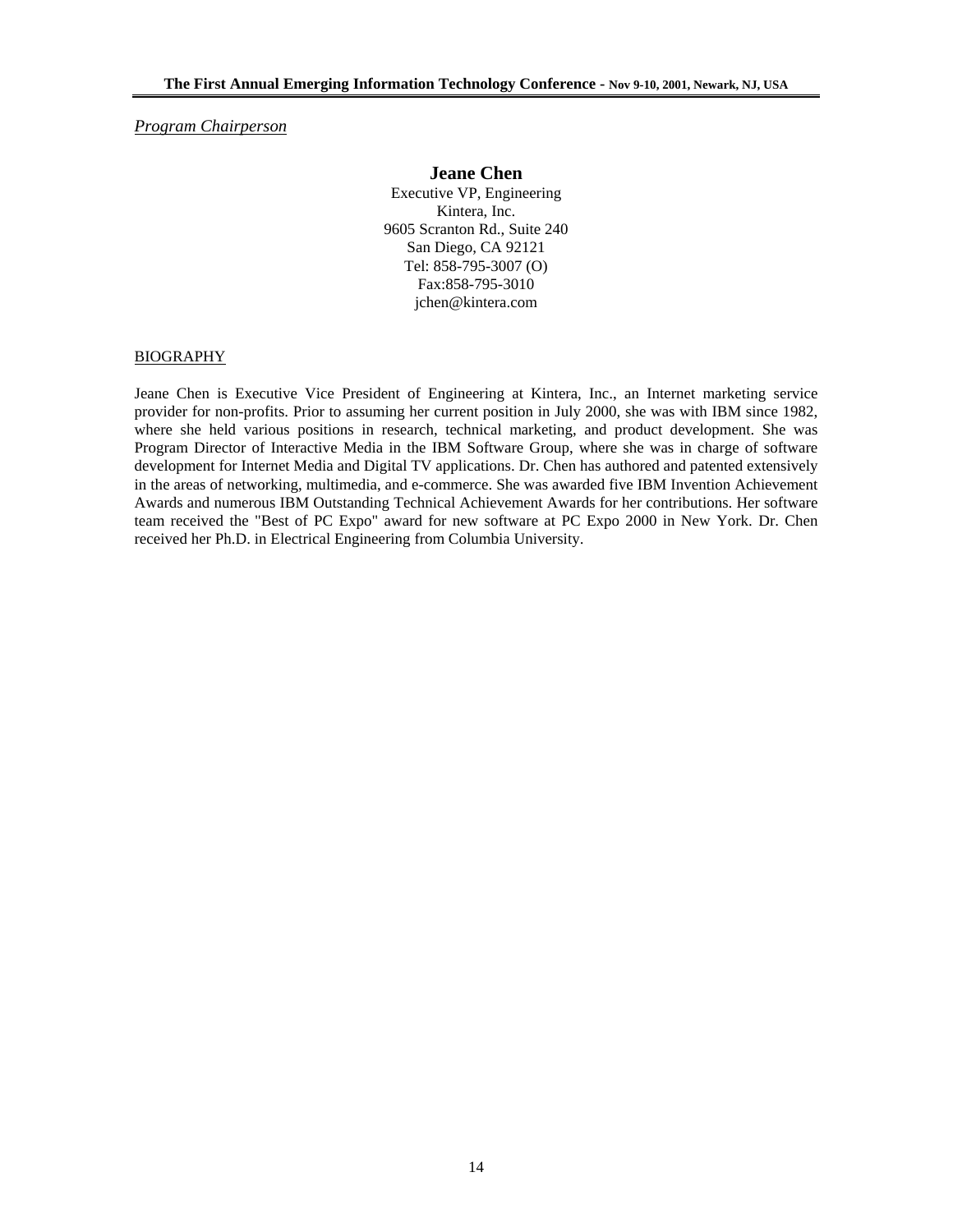*Program Chairperson*

# **Dr. Kent H. Cheng**

Attorney Cohen Pontani Lieberman & Pavane kent@cplplaw.com

#### BIOGRAPHY

Dr. Kent H. Cheng is a patent attorney with the law firm of Cohen, Pontani, Lieberman & Pavane in New York City. His practice of more than ten years includes client counseling, patent prosecution, opinion work, licensing and litigation in various areas including pharmaceuticals, medical devices, chemical processing and semiconductor fabrication.

Dr. Cheng received his B.A. in Chemical Physics in 1974 from Columbia University; Ph.D. in Chemistry in 1978 from Brandeis University; and J.D. in 1991 from Pace University School of Law. After his postdoctoral fellowship at Exxon Corporate Research Center, Dr. Cheng worked as a Research Chemist at Mobil Research and Development Corporation, followed by an eight year tenure with Stauffer Chemical Company where he participated in research and environmental regulatory projects.

Dr. Cheng is registered to practice before the U.S. Patent and Trademark Office since 1989 and is admitted to practice law in New York, Connecticut and the District of Columbia.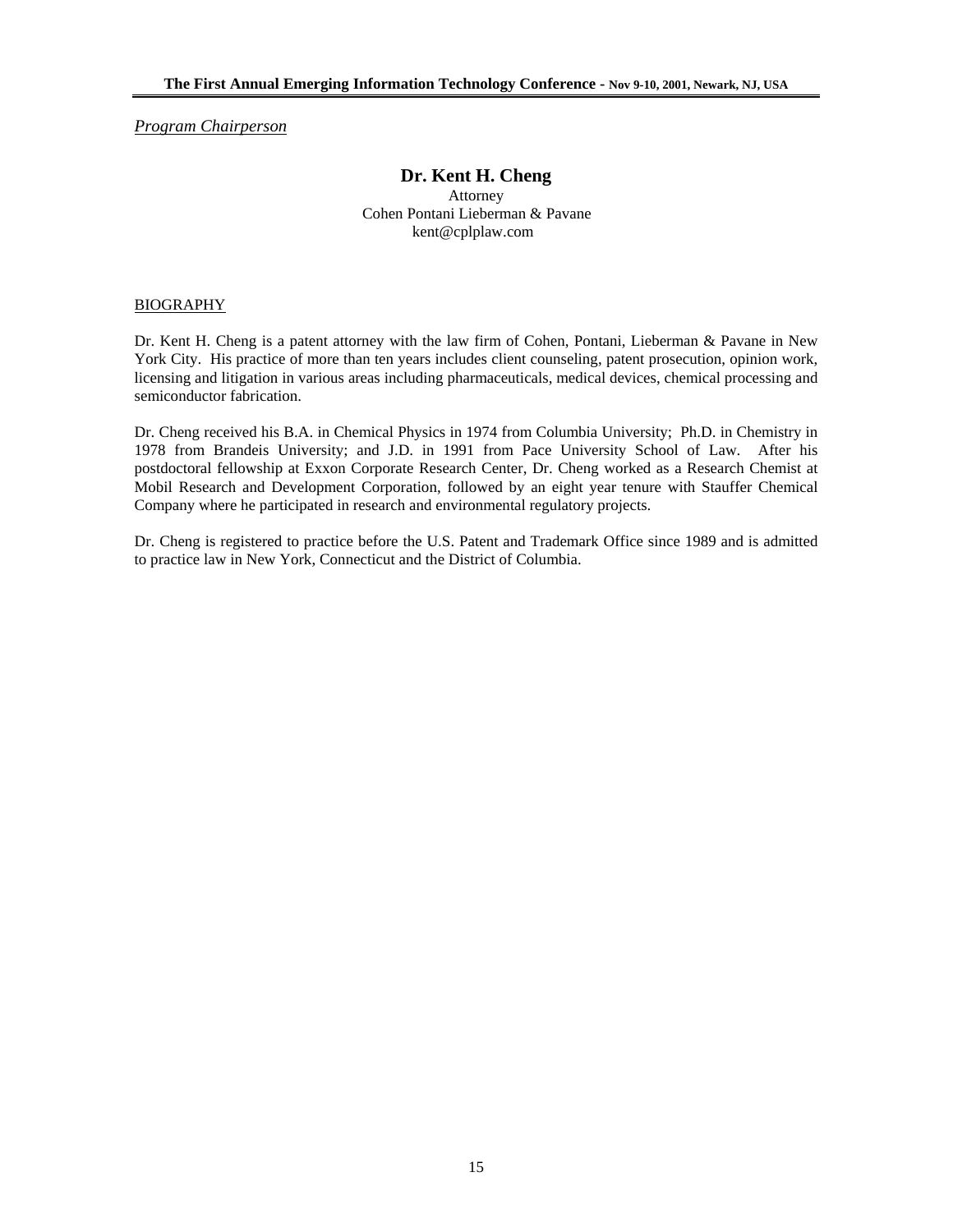*Program Coordinator*

#### **Zon-Yin Shae**  IBM T.J. Watson Research Center zshae@us.ibm.com

#### BIOGRAPHY

Zon-Yin Shae received the B.S. and M.S. degrees in electronic engineering from the National Chiao-Tung University, Taiwan, in 1976 and 1978 respectively, and the Ph.D. degree in electrical engineering from the University of Pennsylvania, Philadelphia, USA, in 1989. From 1980 to 1984, before he pursued his Ph.D. degree, he worked as an engineer in the areas of communication system and microprogramming CPU design for signal processing. Since March 1989, he has been with IBM Watson Research Center, New York. Dr. Shae has published tens of technical papers and holds several U.S. patents. His research interests include neural network, optical signal processing, multimedia signal processing, multimedia communication and networking, video server, multimedia in e-commerce, immersive collaboration, multimedia indexing and searching, and multimedia standards.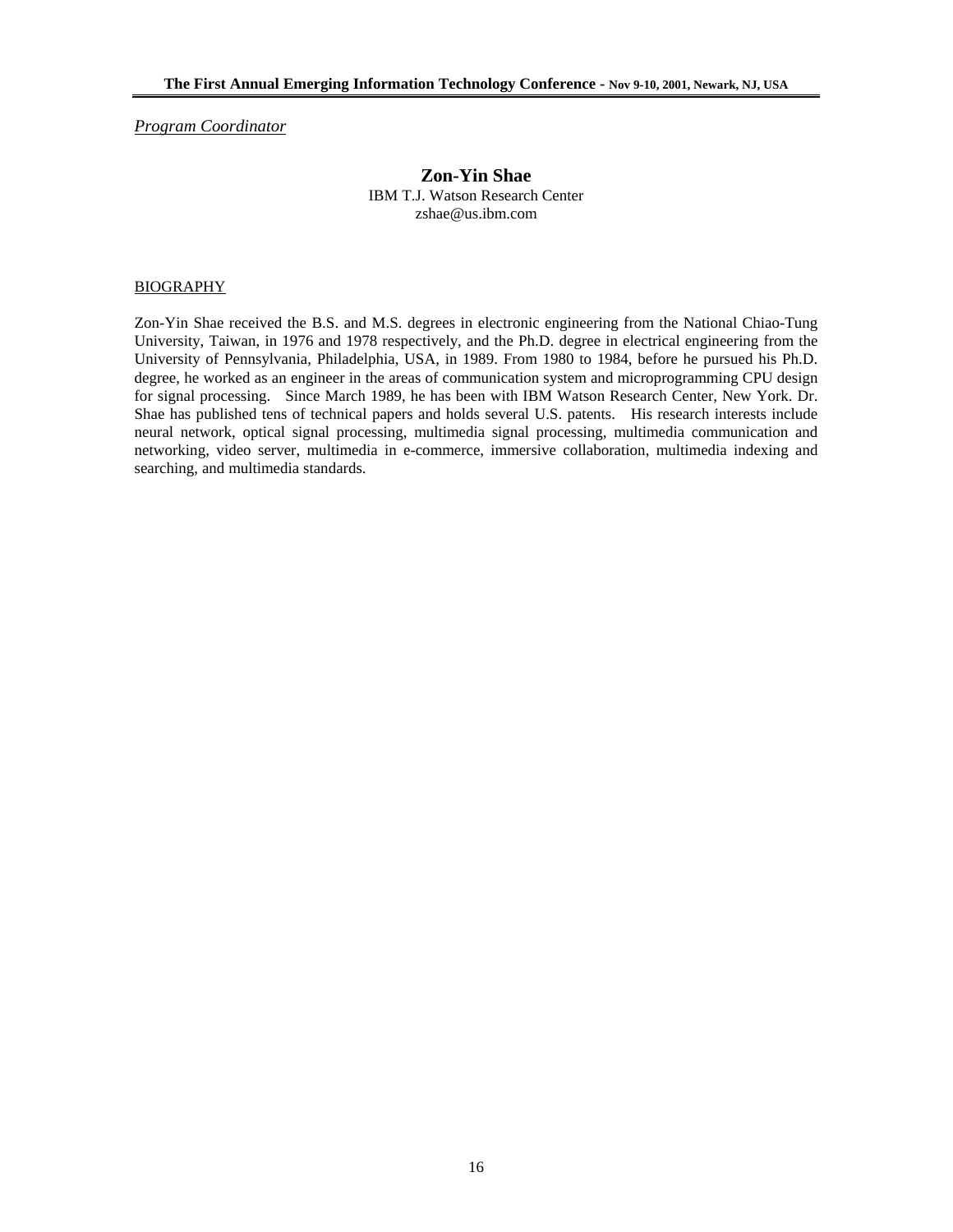*Program Coordinator*

# **Chia-jer Tsai, Ph.D.**

AT&T Labs 200 South Laurel Avenue, Room D1-3B30 Middletown, NJ 07748-1998 ctsai@att.com

#### BIOGRAPHY

Dr. Chia-jer Tsai is a member of the User Experience Engineering Division in AT&T Consumer IP Services Lab. Dr. Tsai's current project role is customer care systems engineer for AT&T WorldNet® Service. He develops feature requirements and designs graphical user interface for the Service's help desk system and member services Web site. Dr. Tsai's earlier project roles in AT&T included systems engineer for one of the company's first extranet services and project manager for developing a large-scale, network-based voice mailbox service. Prior to joining AT&T Bell Labs in 1995, Dr. Tsai worked for the Training Systems and Simulators Department of Southwest Research Institute (SwRI), a leading not-for-profit institution providing contract R&D services. At SwRI he designed and developed technical documentation, computer-based multimedia training, and electronic performance support systems for various clients such as the U.S. Air Force, Ford Motor Company and Westinghouse. Dr. Tsai holds a B.S. in electrical engineering and an M.S. and a Ph.D. in instructional systems technology.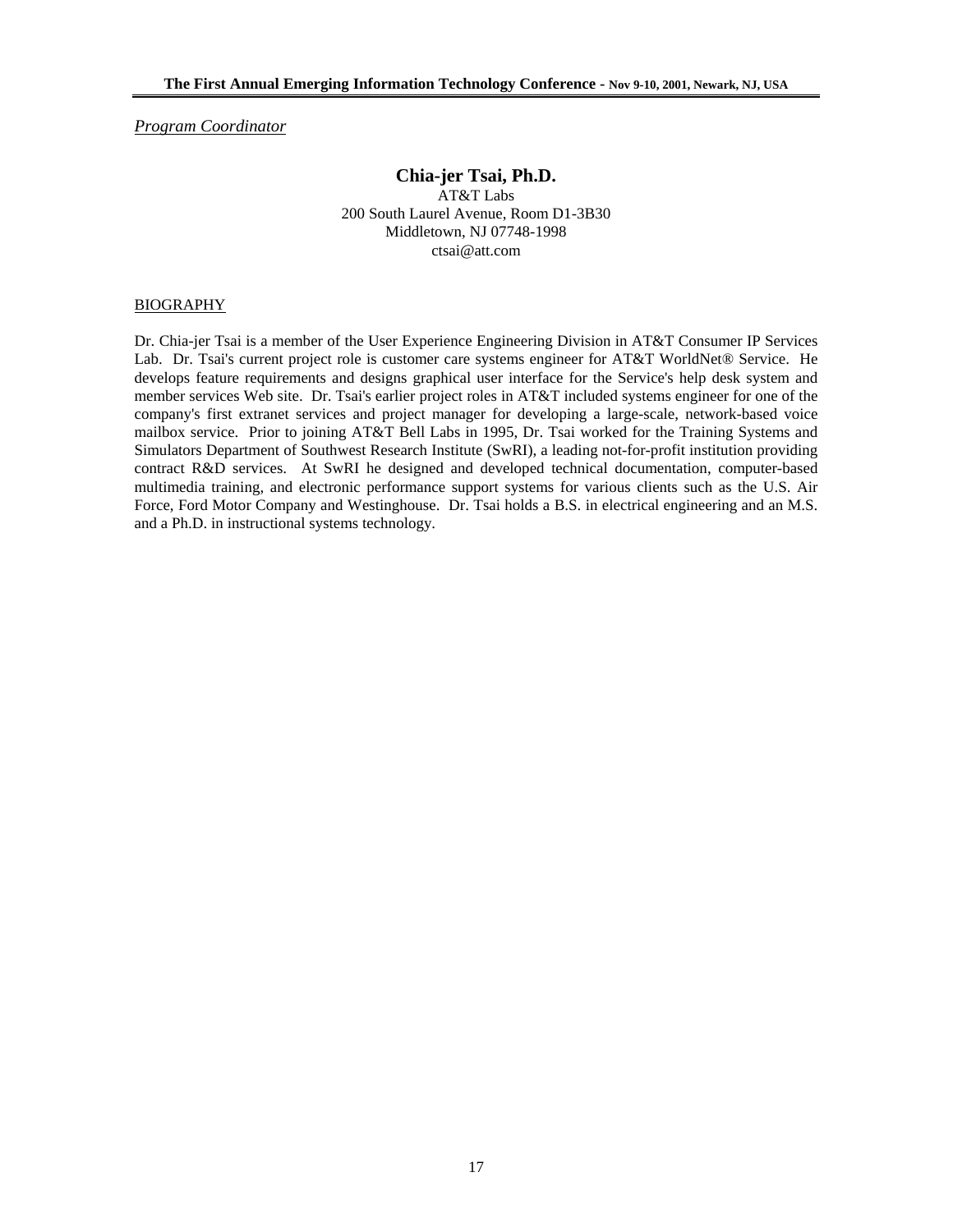## *Opening Remarks*

# **Perspectives of Information Industry in Taiwan**

**Chintay Shih, Ph.D.**  President Industrial Technology Research Institute



## BIOGRAPHY

Dr. Chintay Shih is presently the president of the Industrial Technology Research Institute (ITRI). ITRI is an R&D institution founded under the auspices of the government to serve the technological needs of Taiwan's industry. ITRI research activities include electronics, computers, communication, optoelectronics, metrology to biotechnology, machinery, materials (nano technology), chemicals, aerospace, energy resource and industrial safety.

Dr. Shih joined the Electronics Research and Services Organization (ERSO) of ITRI as an engineer manager in 1976 and became its general director and an ITRI vice president in 1984. Dr. Shih has played a key role in the founding of several milestone ventures including the United Microelectronics Corporation (UMC) and the Taiwan Semiconductor Manufacturing Company (TSMC). He was appointed an executive vice president of ITRI in 1989, and the president in 1994.

Dr. Shih is a Fellow of the IEEE. Among the many awards he received is the Engineering Medal of the Chinese Institute of Engineers, the highest honor in the profession. He has been an active industrial leader, serving at various times as the chairman of the Chinese Institute of Electrical Engineering, managing director of the Taiwan Electrical and Electronics Manufacturers' Association, chairman of the Asia Pacific Intellectual Property Association, and the chairman of the Taiwan Semiconductor Industrial Association. He is also a frequent consultant to the government. Currently he is a member of Science & Technology Advisor of Executive Yuan .

Dr. Shih received his undergraduate degree in electrical engineering from the National Taiwan University in 1968, and a Ph.D. degree in electrical engineering from the Princeton University in 1975. He also received a Master's degree of management from the Stanford University in 1985.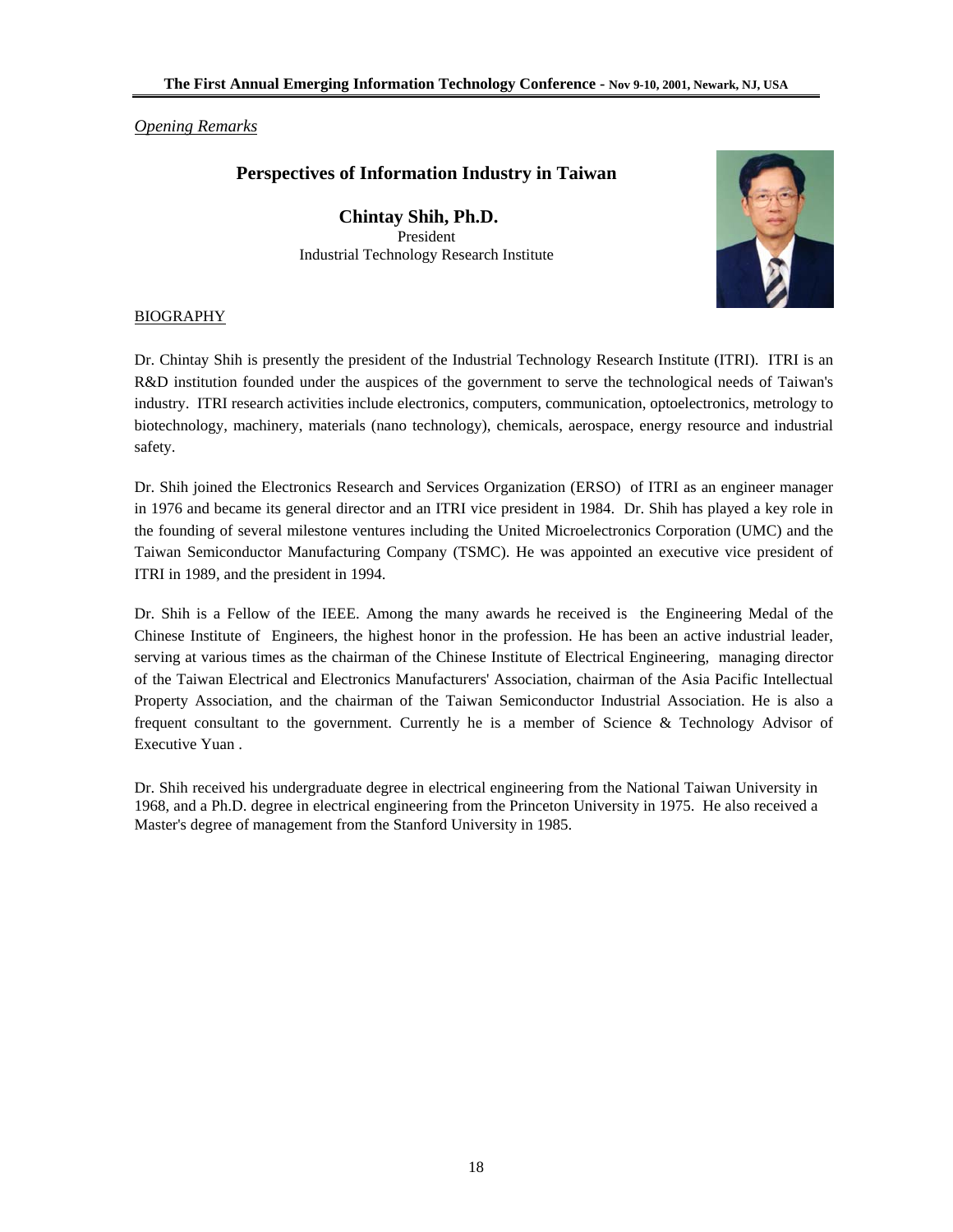*P1 - Plenary Session I: Emerging Information Technologies: Trends and Opportunities Session Chairperson*

#### **Jeane Chen**

Executive VP, Engineering Kintera, Inc. 9605 Scranton Rd., Suite 240 San Diego, CA 92121 Tel: 858-795-3007 (O) Fax:858-795-3010 jchen@kintera.com

#### BIOGRAPHY

Jeane Chen is Executive Vice President of Engineering at Kintera, Inc., an Internet marketing service provider for non-profits. Prior to assuming her current position in July 2000, she was with IBM since 1982, where she held various positions in research, technical marketing, and product development. She was Program Director of Interactive Media in the IBM Software Group, where she was in charge of software development for Internet Media and Digital TV applications. Dr. Chen has authored and patented extensively in the areas of networking, multimedia, and e-commerce. She was awarded five IBM Invention Achievement Awards and numerous IBM Outstanding Technical Achievement Awards for her contributions. Her software team received the "Best of PC Expo" award for new software at PC Expo 2000 in New York. Dr. Chen received her Ph.D. in Electrical Engineering from Columbia University.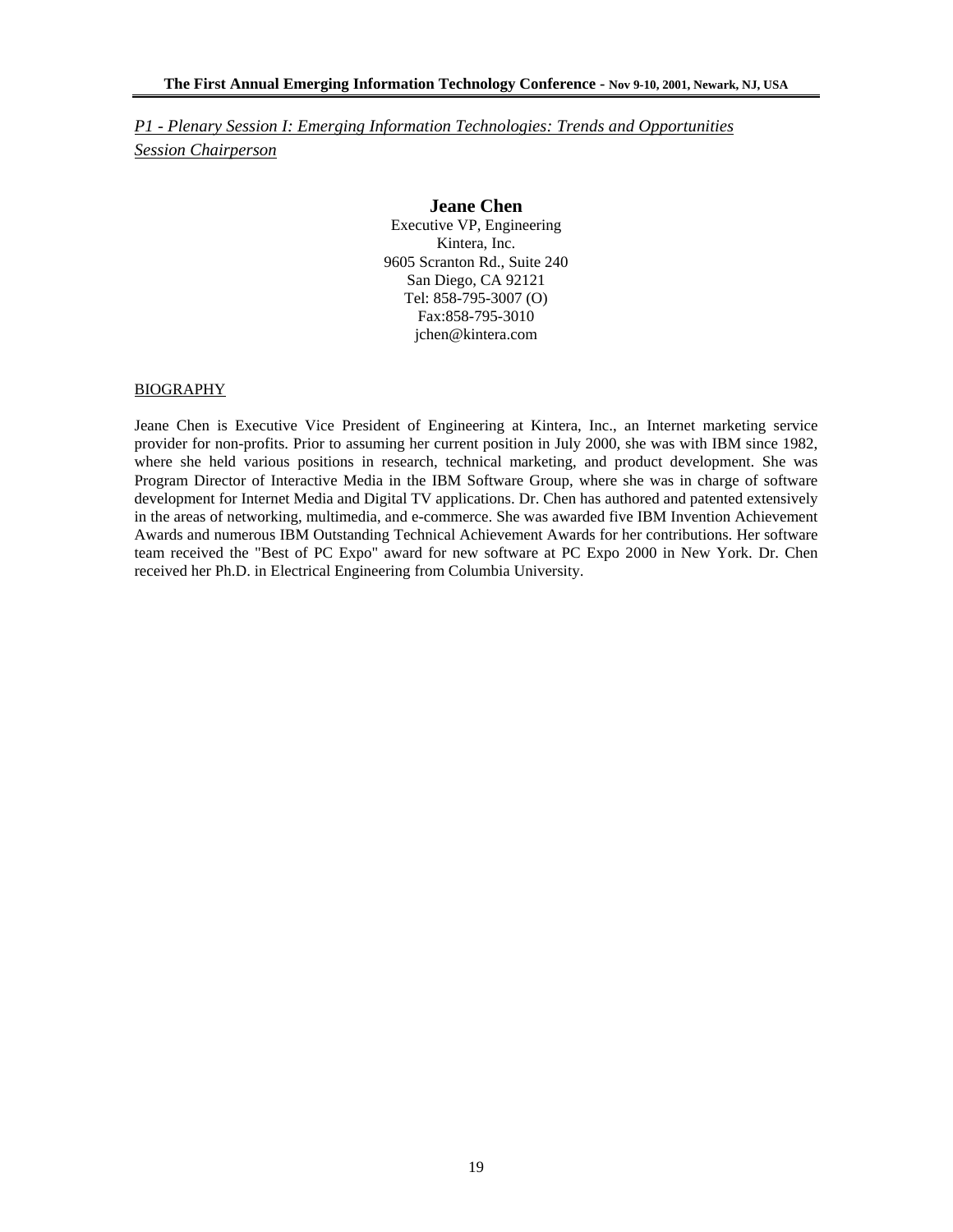*P1 – Plenary Session I: Emerging Information Technologies: Trends and Opportunities Session Organizer*

## **Kevin W. Lu**

Executive Director, Integrated Access and Operations Telcordia Technologies 445 South Street, Room 1J-144B, Morristown, NJ 07960-6438, USA Tel: 1-973-829-4463, Fax: 1-973-829-5886 Email: klu@telcordia.com

#### BIOGRAPHY

Dr. Kevin W. Lu is Executive Director of Integrated Access and Operations for Telcordia Technologies in Morristown, New Jersey. He is responsible for leading a Department in Applied Research toward the following directions:

- Heterogeneous network access to office, home, and auto with middleware-controlled content distribution and adaptive real-time quality of service management
- Virtual private networks with quality of service, security, and reliability tailored to the needs of specific applications
- Virtual home networks for in-home broadband networking, network-based provisioning and services control
- Single-ended broadband loop testing and spectral compatibility

Kevin joined Telcordia Technologies, formerly Bellcore, on August 20, 1984. He has conducted technical and economic analyses of various wireline or wireless networks to advise clients on the timeframe, application, and life-cycle economics that are important for their strategic or product planning. He has authored more than 50 journal or conference publications in this field.

Kevin received the B.S. degree in control engineering from National Chiao Tung University, Taiwan, in 1979, and the M.S. and D.Sc. degrees in systems science and mathematics from Washington University, St. Louis, Missouri, in 1981 and 1984, respectively. He was Adjunct Professor at Rutgers Graduate School of Management, Newark, NJ, and Special Lecturer with the Department of Electrical Engineering at Columbia University, New York, NY, in 1989.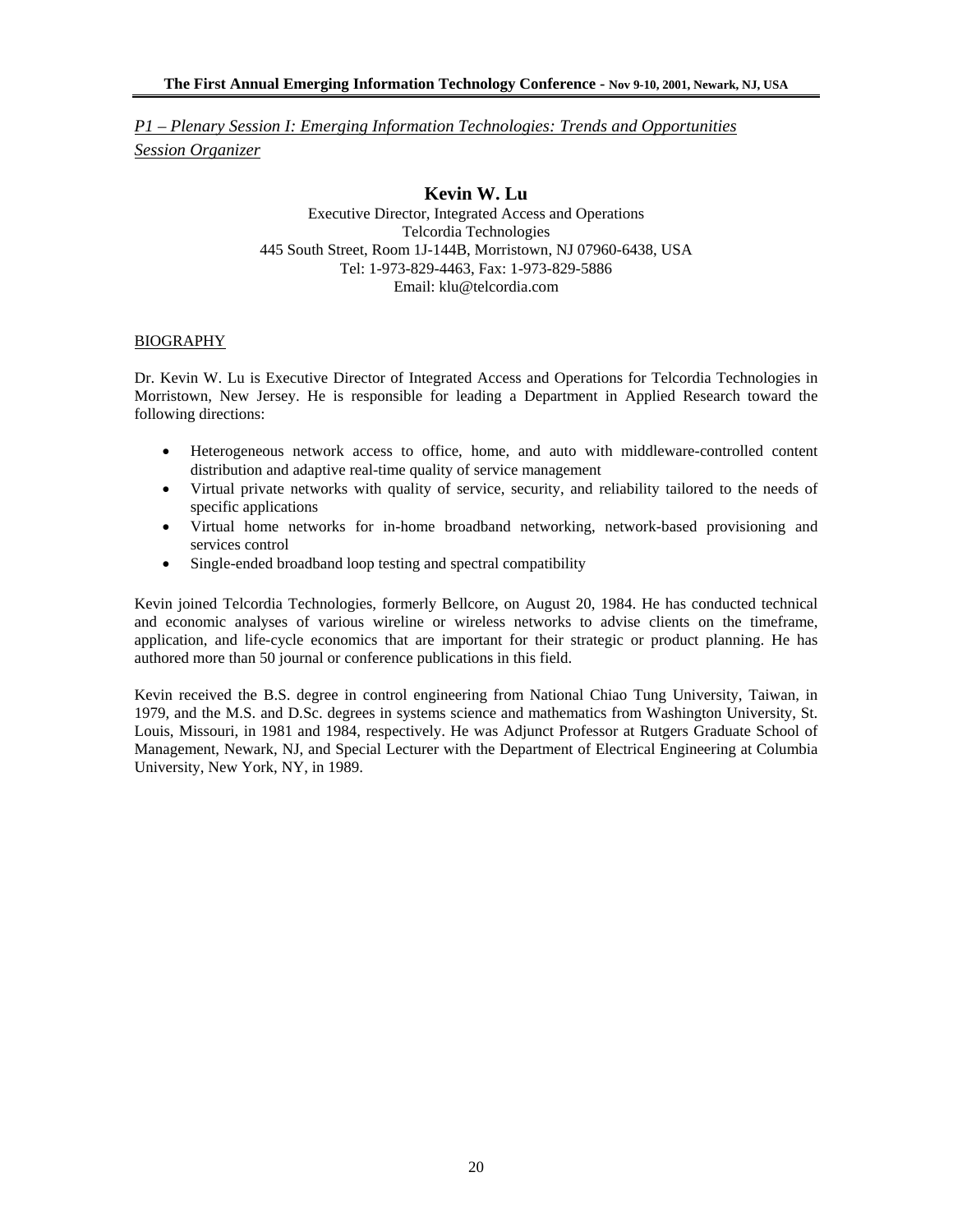## *P1 - Plenary Session I: Emerging Information Technologies: Trends and Opportunities*

# **Business Opportunity for the 3G Wireless and Mobile Internet Systems**

## **David M. Poticny**

Senior Vice President Lucent Technologies 67 Whippany Road Whippany, NJ 07981 Email: dpoticny@lucent.com

#### BIOGRAPHY

Mr. David M. Poticny is Mobility Sector Vice President in the Mobility Solutions Organization of Lucent Technologies. His office is located at Bell Laboratories in Whippany, New Jersey, USA.

Mr. Poticny graduated from the University of Michigan with an Electrical Engineering degree. He is a registered professional engineer in the State of Illinois, USA. He also has a Master of Business degree from Loyola University of Chicago.

Mr. Poticny began working for AT&T in 1970. He worked in development and support of all digital public switching products including the 4ESS and 5ESS and the 3B computer products. He was responsible for the first product introductions of these products into commercial service.

From 1983 to 1991 Mr. Poticny was responsible for a joint venture between AT&T/Philips located in The Netherlands. He was responsible for technology transfer and implementation of public switching, transmission and operational support products. He lived in The Netherlands from 1987 to 1991 and was responsible for implementation of products throughout Europe, the Middle East, Africa, and Asia.

Mr. Poticny returned to the USA in 1991, and joined the Wireless Business Unit. He has been responsible for all new product introductions including AMPS Intelligent Base Stations, Universal Micro Cells, TDMA-CDMA (AMPS Digital), Wireless Subscriber Systems (Wireless Local Loop), Japan Amplifiers, GSM, Intelligent Networks, and the use of 5ESS on wireless. His responsibilities have included systems engineering, development, marketing, product management, and customer support. He is currently responsible for Wireless Global Strategy for all wireless infrastructure products.

Lucent Technologies was created in 1996 as part of AT&T's decision to split into three separate companies. Lucent Technologies combines the systems and technology units that were formerly a part of AT&T with the research and development capabilities of Bell Laboratories.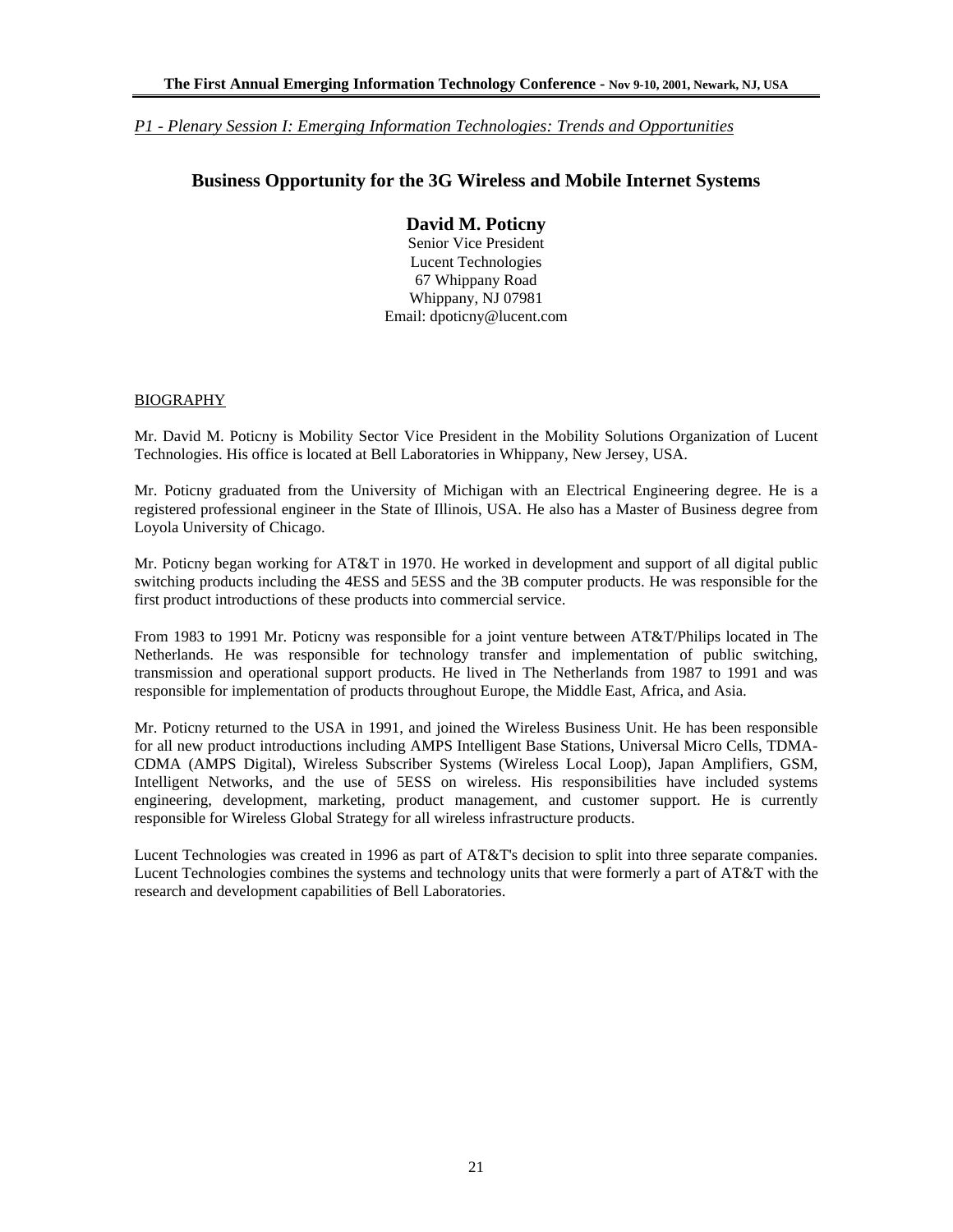*P1 - Plenary Session I: Emerging Information Technologies: Trends and Opportunities*

## **The Emerging Optical Internet**

## **Nim K. Cheung**

Vice President, Applied Research Government Program Telcordia Technologies 445 South Street, Room 1C-105G Morristown, NJ 07960-6438 nkc@research.telcordia.com

#### **ABSTRACT**

The phenomenal advances in Dense Wavelength Division Multiplexing (DWDM) technologies have greatly transformed the deployment of the core Internet infrastructure. In this new Optical Internet, IP packets are transported directly over the optical layer, with or without the traditional technology layers involving SDH/SONET, ATM, and Gigabit Ethernet (GE). IP over DWDM includes a family of technologies that have the potential of significantly simplifying the architecture of future data networks, with enhanced survivability and reduced costs for their deployment.

This talk provides a review of recent research and development activities in the Optical Internet. We will start with an overview of high-speed Internet technologies and new approaches to terabit routers and switches. This is followed by novel techniques to implement IP over DWDM networks, including the recently proposed burst mode switching techniques and rapidly re-configurable optical links. We will also address some of the signaling and network management issues for these emerging optical networks.

#### BIOGRAPHY

Dr. Nim Cheung is Vice President of Applied Research Government Program in Telcordia Technologies, a subsidiary of Science Applications International Corporation. He has assumed different research and management positions in Bell Laboratories and Bellcore from 1976 to 1999, and has been a principal investigator for several gigabit and optical networking testbeds sponsored by the U.S. Government. Dr. Cheung received his B.Sc. degree from the University of Hong Kong in 1970, M.S. and Ph.D. degrees in physics from California Institute of Technology in 1972 and 1976, respectively. He is a Telcordia Fellow, and a Fellow of the IEEE. He has held numerous leadership positions in the IEEE Communications Society, serving as Vice President of Technical Affairs for the IEEE Communications Society from 1996-97, and Distinguished Lecturer for the Society in 2001-2002.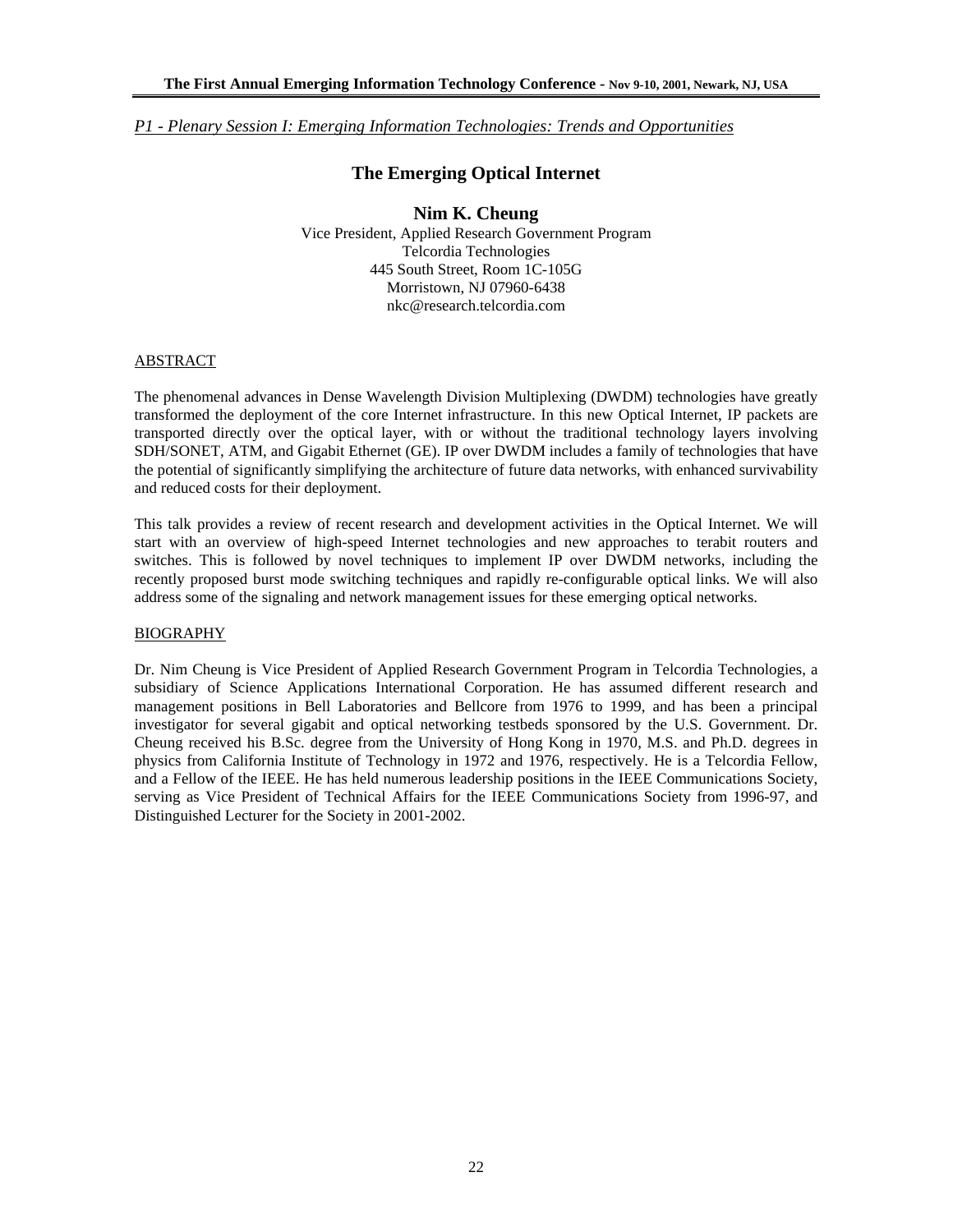## *P1 - Plenary Session I: Emerging Information Technologies: Trends and Opportunities*

# **Atoms** ⇒ **Bits** ⇒ **Services: The New Ecosystem for Service Providers and the Technologies Required to Support It**

# **John Yin**

President/CEO PartnerCommunity, Inc. 902 Clint Moore Road, Suite 138 Boca Raton, FL 33487 jyin@PartnerCommunity.com

#### ABSTRACT

The irreversible change from atoms to bits is erasing the boundary between goods and services. As a result, many traditional product companies are evolving into service companies (ASP, AIP, HSP, CSP, etc.). Such transformation has major impact to the existing ecosystem of vendors and service providers, and calls for new technologies to support the new ecosystems. The speaker will examine such trends and opportunities, and discuss the relevance of technologies such as XML, EAI, B2B and web services to the required service platform.

#### BIOGRAPHY

Dr. Yin received his Ph.D. in Mathematics from University of Virginia. He taught at Pennsylvania State University before joining IBM where he held various leadership positions. Before founding PartnerCommunity, he was chief technology officer at Daleen Technologies Inc. He has been an active advocate for value based pricing and billing (VBPB), proactive customer management (PCM), the ASP business model and B2B commerce. He has written or co-authored numerous articles. He has also spoken at leading industry conferences on both technical and business topics.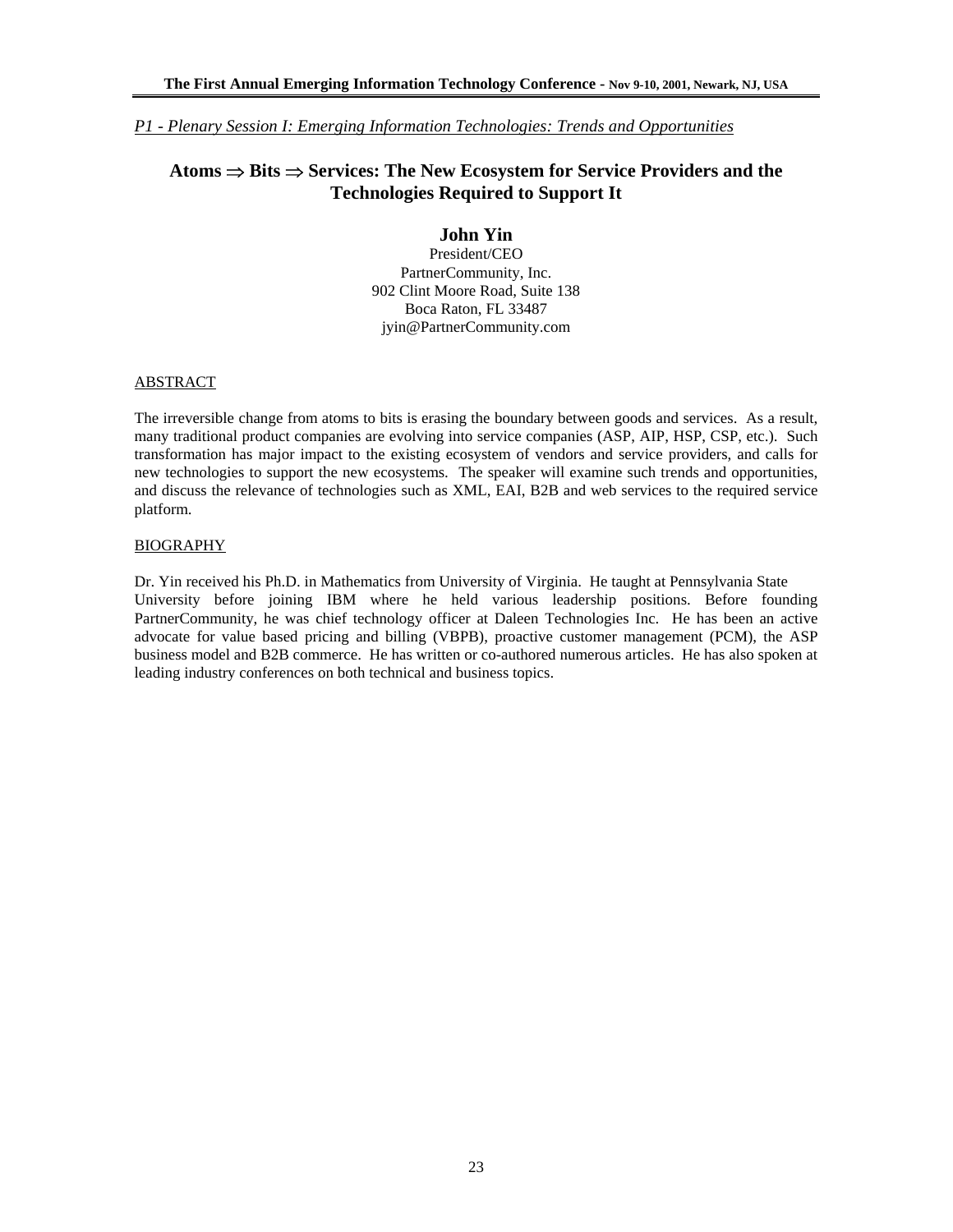*P2 - Plenary Session II: Emerging Information Technologies: Trends and Opportunities Session Chairperson*

## **Dr. Ya-Qin Zhang**

Managing Director Microsoft Research China Microsoft Corporation yzhang@microsoft.com

#### BIOGRAPHY

Ya-Qin Zhang is currently the Managing Director of Microsoft Research in China. He was previously the Director of Multimedia Technology Laboratory at Sarnoff Corporation in Princeton, NJ. He has been engaged in research and commercialization of MPEG2/DTV, MPEG4/VLBR, and multimedia information technologies. He was with GTE Laboratories Inc. in Waltham, MA from 1989 to 1994. He has authored and co-authored over 200-refereed papers in leading international conferences and journals. He has been granted over 40 US patents in digital video, Internet, multimedia, wireless and satellite communications. Many of the technologies he and his team developed have become the basis for start-up ventures, commercial products, and international standards. He serves on the Board of Directors of five high-tech IT companies. Ya-Qin served as the Editor-In-Chief for the IEEE TRANSACTIONS ON CIRCUITS AND SYSTEMS FOR VIDEO TECHNOLOGY from July 1997 to July 1999. He serves on the Editorial boards of seven other professional journals and over a dozen conference committees. He has been a key contributor to the ISO/MPEG and ITU standardization efforts in digital video and multimedia. Ya-Qin is a Fellow of IEEE. He received his B.S. and M.S. in Electrical Engineering from the University of Science and Technology of China (USTC) in 1983 and 1985. He received his Ph.D in Electrical Engineering from George Washington University, Washington D.C. in 1989. He had executive business training from Harvard University.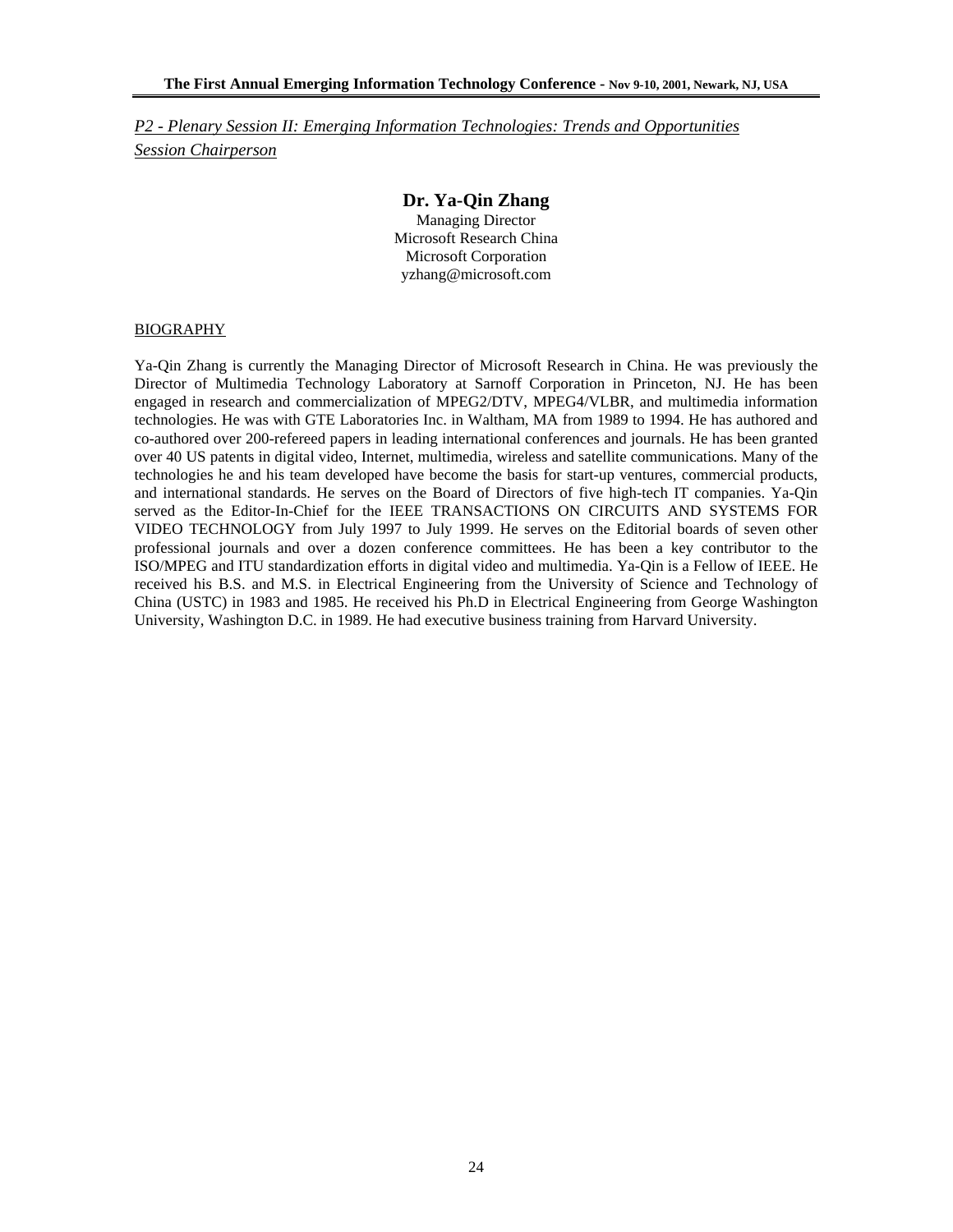*P2 - Plenary Session II: Emerging Information Technologies: Trends and Opportunities Session Organizer*

# **Shih-Fu Chang**

Professor Columbia University sfchang@ctr.columbia.edu

#### BIOGRAPHY

Prof. Chang joined Columbia University Electrical Engineering Department in 1993. He is currently directing Columbia's Digital Video/Multimedia Research Group, and ADVENT University-Industry Research Consortium.

His group conduct research of new technologies for processing, indexing, coding, protecting, and transmitting multimedia data. We actively participate in international standard MPEG-7. Some highlight systems from his group include a novel personalized filtering system for sports video, a large-scale search engine for web images/videos (WebSEEk), and a unique object-based video search engine (VideoQ).

Prof. Chang received an ACM Recognition of Service Award in 2000, a Navy ONR Young Investigator Award in 1998, a Faculty Development Award from IBM in 1995, a CAREER Award from the National Science Foundation in 1995 and three best paper awards from IEEE, ACM, and SPIE in the areas of video processing and searching. He is currently a Distinguished Lecturer of IEEE Circuits and Systems Society in the area of multimedia technologies and applications.

Prof. Chang leads multimedia research in several cross-disciplinary projects, including Columbia's Health Care Digital Library supported by NSF's DLI Phase II initiative, a DAVIC Video on Demand Interoperability Test project, and a K-12 multimedia education project funded by AT&T foundation.

He has served as a general co-chair of ACM 8th Multimedia Conference 2000, an associate editor for several journals, and a consultant in several new media companies including Eastman Kodak and PictureTel.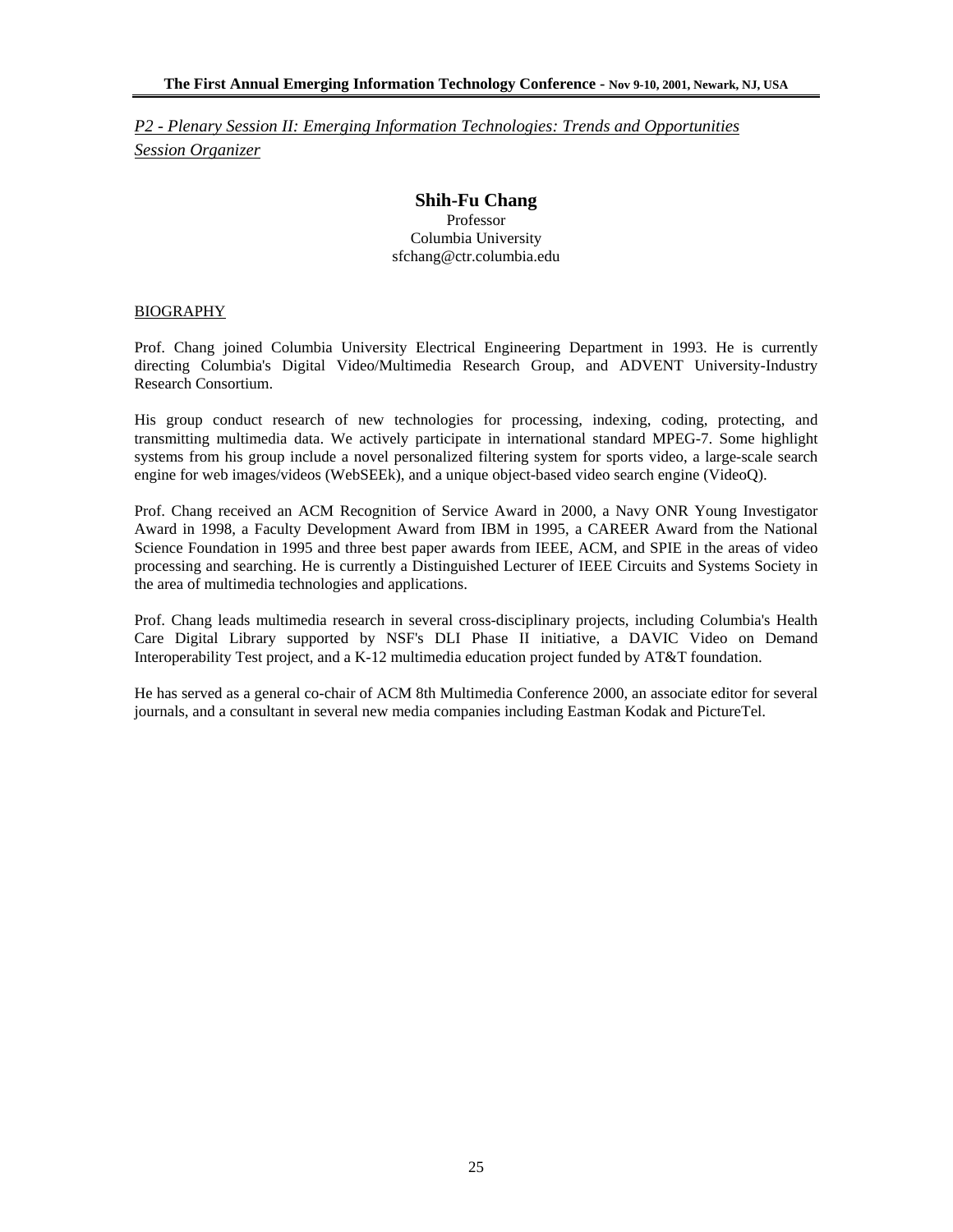*P2 - Plenary Session II: Emerging Information Technologies: Trends and Opportunities*

## **Designing Security into the Core Hardware of Information Appliances and Servers**

# **Ruby B. Lee**

Professor Princeton University rblee@ee.princeton.edu

#### ABSTRACT

We discuss the emerging computing and communications landscape and its need for pervasive secure information processing. In today's hardware and software systems, security is implemented as an afterthought; in tomorrow's systems, security should be designed into core hardware and software systems from the beginning. Processor architecture can be designed to have the flexibility of general-purpose computing, the very high performance needed for pervasive public key and secret key cryptographic algorithms, and the low cost and power needed for mobile interconnected information appliances. Our research also investigates if processor and platform architectural features in information appliances can enhance the security of web sites and services. For example, can architectural features in core hardware prevent or mitigate the unwanted use of our information appliances in mounting distributed denial of service attacks?

#### BIOGRAPHY

Ruby B. Lee is the Forrest G. Hamrick Professor of Engineering at Princeton and a Professor of Electrical Engineering with an affiliated appointment in the Computer Science Department. Her research interests are in computer architecture, multimedia architecture, and security architecture. She directs the Princeton Architecture Laboratory for Multimedia and Security (PALMS). Her current research interests revolve around architectures for pervasive secure multimedia information processing. She is also the founder and chairman of the board for Teleputers, a technology design and licensing company.

Prior to joining the Princeton faculty in September 1998, she was chief architect of the cross-divisional security architecture team for e-commerce and extended enterprise security in Hewlett-Packard's Enterprise Systems Group in California. Lee also led HP's cross-functional multimedia architecture team as its chief architect. She pioneered the introduction of multimedia instructions into general-purpose microprocessors, providing highly parallel subword operations at minimal incremental cost. This enabled demanding, realtime multimedia applications to be achieved for the first time with software on low-cost computers. She designed MAX (Multimedia Acceleration eXtensions) for PA-RISC, and HP introduced multimedia workstations with real-time software MPEG video players based on this in January 1994, three years before Intel microprocessors with similar MMX technology. Subsequently, every major microprocessor company has added multimedia instructions to its processor architecture. Lee was also one of the original architects for Hewlett-Packard's PA-RISC architecture and was instrumental in its evolution through several generations of server and workstation systems. She was also co-leader of an HP-Intel architecture team in the definition of the multimedia and parallelism features in IA-64 EPIC (Explicitly Parallel Instruction Computer) architecture for 64-bit Intel microprocessors.

While at HP, Lee also held a concurrent appointment as Consulting Professor of Electrical Engineering ('95- '98) at Stanford University. She has an A.B. with distinction from Cornell University, an M.S. in Computer Science and Computer Engineering, and a Ph.D. in Electrical Engineering from Stanford University. Her memberships include Phi Beta Kappa, IEEE, ACM, and SPIE. She has been granted 88 U.S and international patents.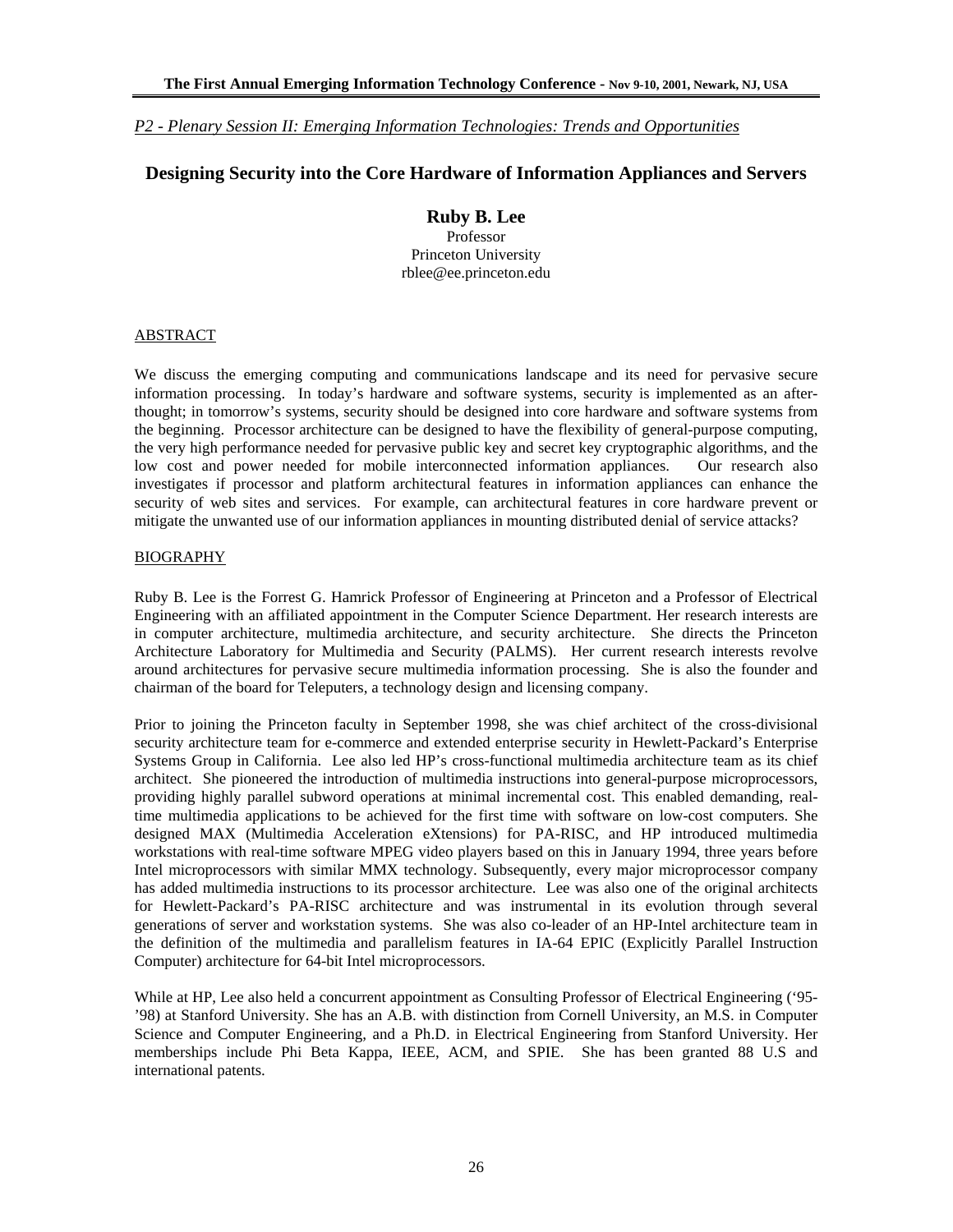## *P2 - Plenary Session II: Emerging Information Technologies: Trends and Opportunities*

# **Directions and Achievements of Networked Multimedia Technologies Research Activities in Taiwan**

## **Pao-Hsu Shih**

Multimedia Technologies Laboratory Institute for Information Industry 13fl. 216, Tun-Hwa S. Rd, Sec. 2, Taipei, Taiwan sposh@iii.org.tw

## ABSTRACT

Networked multimedia technologies are strategic direction for Taiwan's research and development activities. There are several government sponsored task forces to promote them. Several R&D teams devoted to this area and a lot of results have transferred to the local industry. This report will describe the strategic direction, research topics, and related promotion programs about this technology in Taiwan.

#### BIOGRAPHY

Pao-hsu Shih received his M.S. and Ph.D. in Electric Engineering from National Taiwan University of Taiwan in 1985 and 1991 respectively. In 1991, he joined the Institute for Information Industry (III) for the first time to lead a project about the development of geographic information systems. In 1997, he built up the Multimedia Laboratory in III to group up the related research and development activities. After about 3 years of staying with Mitac group for system integration business, Dr. Shih went back to III to lead the Multimedia Technologies Laboratory at 2001. The research directions of his laboratory include audio/video media processing, 3D graphics and networked virtual reality.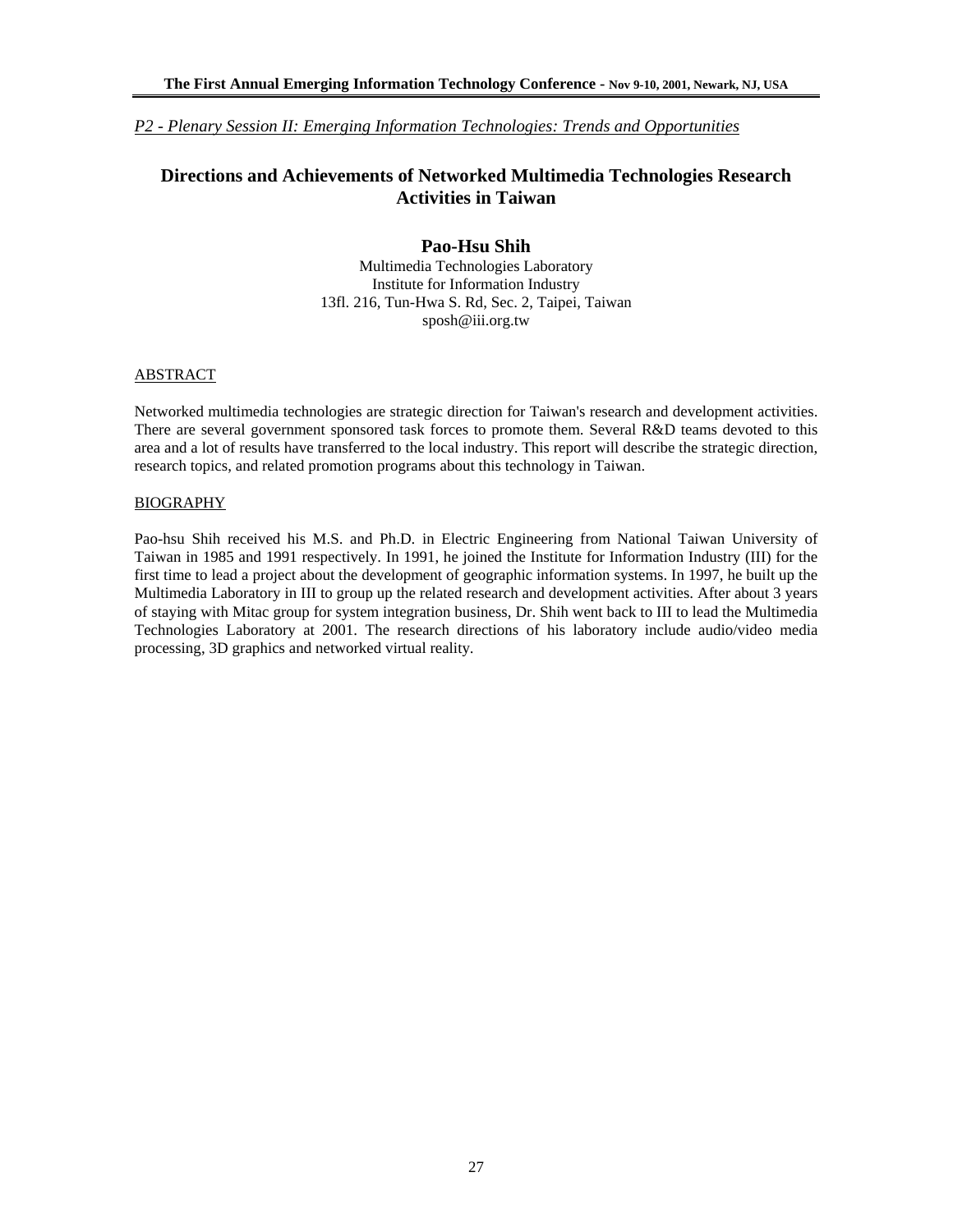*P2 - Plenary Session II: Emerging Information Technologies: Trends and Opportunities*

## **Silicon Technology Development in the New Millennium**

**Tak H. Ning**  IBM Thomas J. Watson Research Center Yorktown Heights, New York 10598 ning@watson.ibm.com

#### ABSTRACT

Silicon technology development is at a crossroad, after progressing at an exponential rate for more than thirty years. It is now clear that CMOS devices, which have been the backbone of information technology, are fast approaching their limits. New materials and novel device structures are being explored to extend CMOS as far as possible. Beyond that, silicon technology will develop in diverse and application-specific directions. System-on-chip and system-on-package are the high-level themes. BiCMOS, particularly SiGebase SOI BiCMOS, will emerge as an important technology platform for the growing market of mixed-signal systems.

#### BIOGRAPHY

Tak H. Ning received his Ph. D. degree in physics from the University of Illinois at Urbana-Champaign in 1971. He joined IBM Thomas J. Watson Research Center at Yorktown Heights, New York in 1973. He has made significant contributions to silicon device physics, and to bipolar, CMOS, and DRAM technologies. He managed the advanced silicon device technology research in IBM Research between 1981 and 1991. Since 1991, he has been an IBM Fellow, focusing on VLSI industry directions, technology trends, and opportunities beyond CMOS scaling. He is a member of the National Academy of Engineering, and a fellow of the IEEE and the American Physical Society.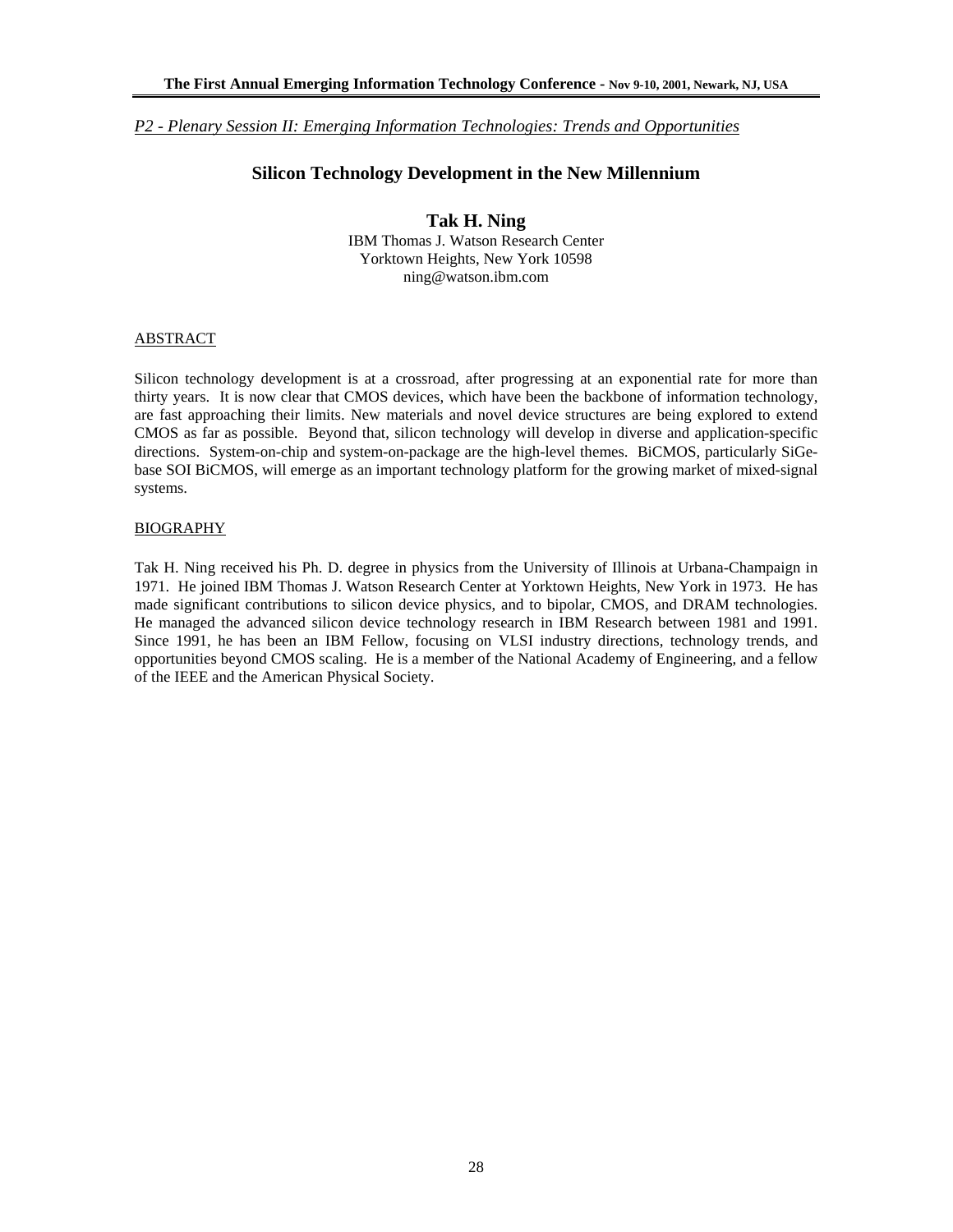*T1 - Technical Session I: Web Services and Collaborative Commerce Session Chairperson*

## **Hung-Yang (Henry) Chang**

IBM T.J. Watson Research Center hychang@us.ibm.com

#### BIOGRAPHY

Henry Chang is the manager of B2B Service Infrastructure in the e-Commerce research department in IBM T.J. Watson Research Center. His recent focus include Dynamic web services framework, Collaborative ehub infrastructure, and distributed web process management. From 1999-2000, he was the lead architect of the IBM enterprise extranet for large enterprise customers, focusing on end-to-end content management for a large B2B procurement. Before joining ibm.com, he conducted research mobile application infrastructure, data replication, and web database transaction management. He has lead research projects that focus on mobile access to enterprise information sources such as remote file systems, World-wide Web, and transactional databases. His previous projects include adaptiving MACH microkernel to large scale multiprocessors, distributed simulation and distributed scheduling algorithms. He taught "distributed object computing" at Polytech of New York. He is the co-chair of the Data Synchronization workgroup of Mobile NC Reference Specification. Henry holds a Ph.D. in Computer Sciences from U. Wisconsin-Madison at 1987 and a B.S. in Electric Engineering from National Taiwan University. He is a member of ACM.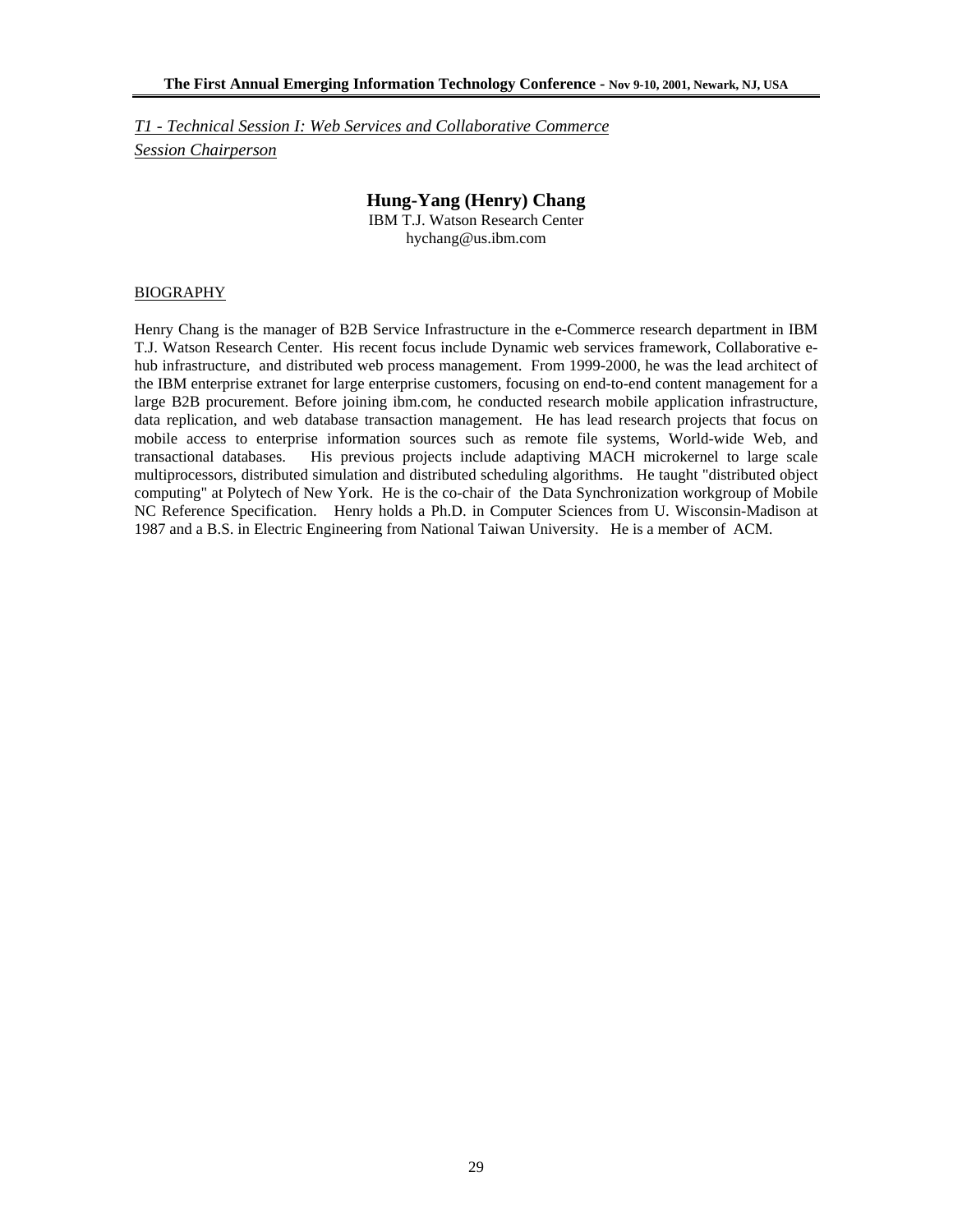*T1 – Technical Session I: Web Services and Collaborative Commerce Session Organizer*

## **Subrina S. P. Chang**

Kintera Inc. schang@kintera.com

#### BIOGRAPHY

Subrina S. P. Chang received the B.S. degree in computer science from National Chiao-Tung University, Hsinchu, Taiwan, R.O.C. in 1984 , and the M.S. degree in computer science from Pennsylvania State University, University Park, in 1987. She has worked on various projects in the areas of networking, video decoding & encoding technology, and Internet multimedia within IBM. She is currently a Senior Manager at Kintera, Inc., San Diego, CA, a marketing infrastructure service provider for nonprofits.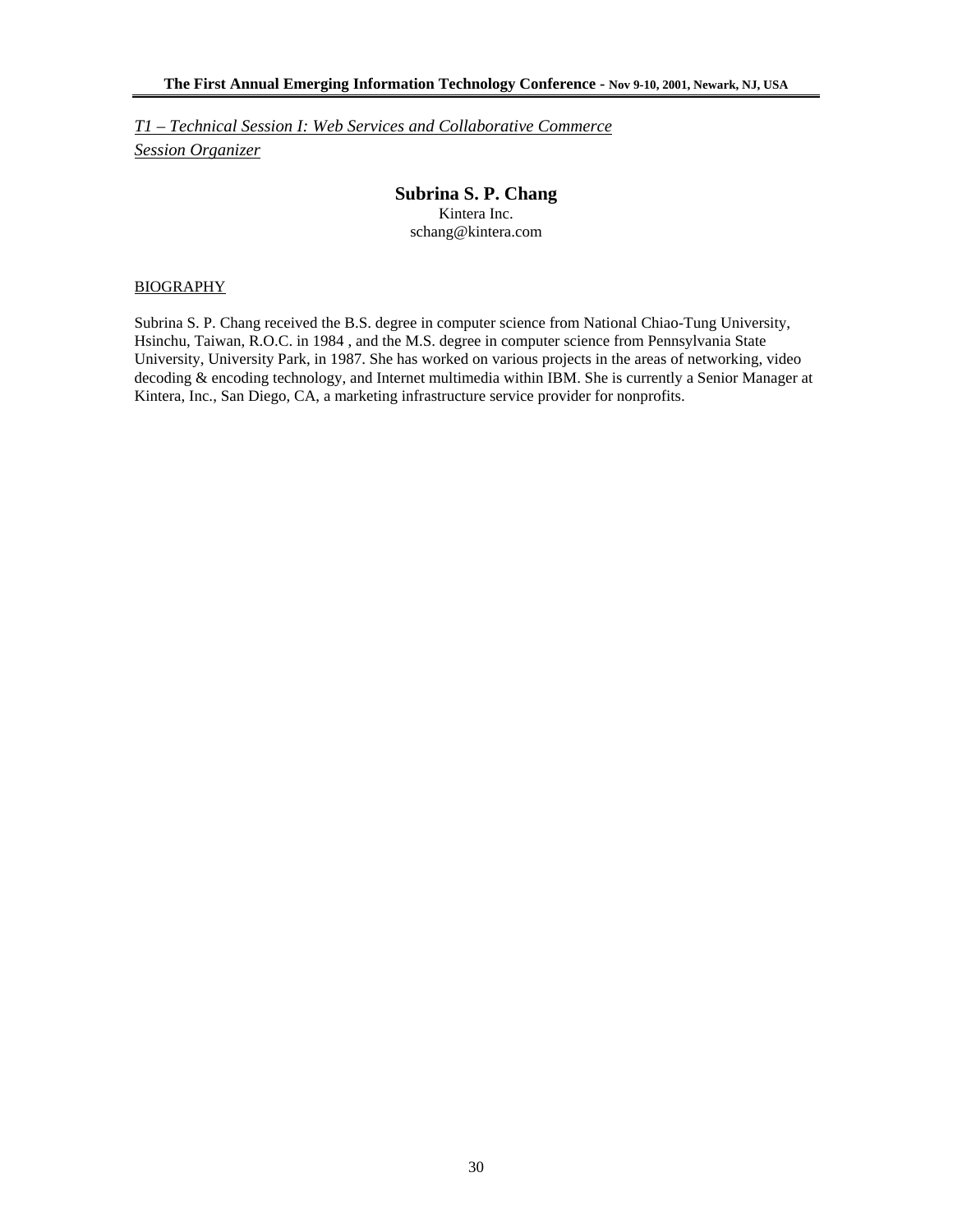# **Natural User Interface for Web Services**

## **Jian Wang**

Research Manager Microsoft Research China jianw@microsoft.com

#### **ABSTRACT**

Natural user interface is an evolution of traditional GUI for the internet and next generation web services and distributed applications. The interface provides end user with a consistent user experience of various web services anywhere and anytime on any devices. Key components of natural user interface include speech computing, search, pen and ink computing and vision-related technologies. My presentation will give a brief introduction to natural human-computer interface for web services and recent research work of pen and ink computing as a key piece of natural user interface at Microsoft Research China.

#### BIOGRAPHY

Jian Wang is currently the researcher manager of user interface group at Microsoft Research China. He received his Ph.D. in engineering psychology from Department of Psychology, Hanghzhou University. He worked as professor at Zhejiang University before he joined Microsoft Research China. His research interests include natural user interface, usability, pen interaction and multi-modal human-computer interaction.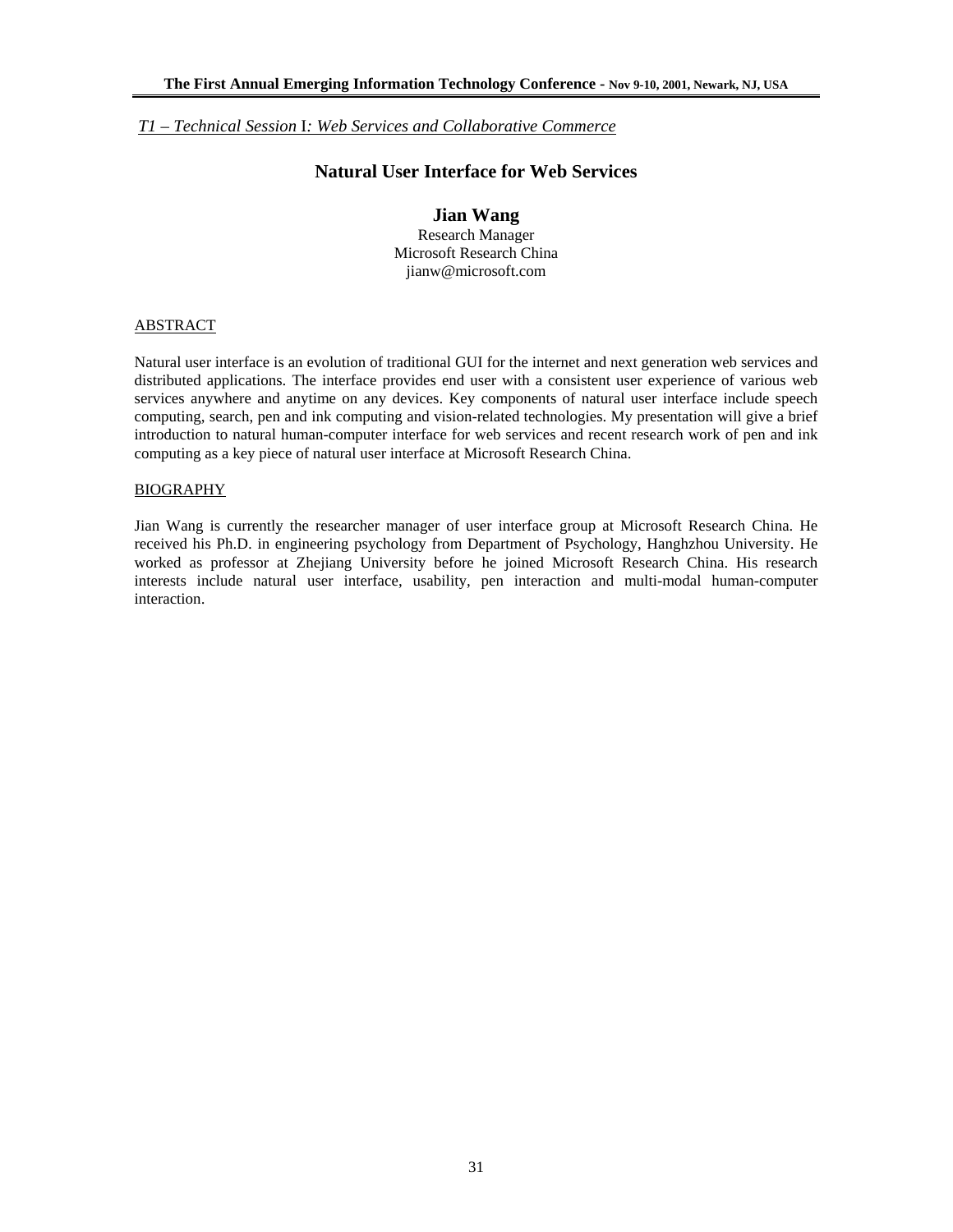## **Kintera Sphere – Internet Marketing for Nonprofits**

# **Jeane Chen**

Executive VP, Engineering Kintera, Inc. 9605 Scranton Rd., Suite 240 San Diego, CA 92121 Tel: 858-795-3007 (O) Fax:858-795-3010 jchen@kintera.com

#### **ABSTRACT**

Kintera Sphere is a business operations platform that enables nonprofit organizations to utilize the advanced marketing power of the Internet. It is designed to capture the workflow and facilitate the management of a nonprofit organization's day-to-day activities. It is comprised of two integrated components: front-end interactive modules, and the backend business control center. The modules are interactive websites where donors, event participants, friends and family members support fundraising events or contribute to affinity communities. The modules are designed to affect users both informatively and emotionally, thereby increasing the likelihood of wider participation and larger donations. The control center conducts various facets of the nonprofit's business including management of events, contacts, content and mail campaigns, and advanced reporting.

In this talk, I will present the Kintera Sphere architecture and discuss various design and implementation issues. I will also discuss the challenge of offering comprehensive applications as an ASP service, and the tradeoffs between providing generic functions and customized features.

#### BIOGRAPHY

Jeane Chen is Executive Vice President of Engineering at Kintera, Inc., an Internet marketing service provider for non-profits. Prior to assuming her current position in July 2000, she was with IBM since 1982, where she held various positions in research, technical marketing, and product development. She was Program Director of Interactive Media in the IBM Software Group, where she was in charge of software development for Internet Media and Digital TV applications. Dr. Chen has authored and patented extensively in the areas of networking, multimedia, and e-commerce. She was awarded five IBM Invention Achievement Awards and numerous IBM Outstanding Technical Achievement Awards for her contributions. Her software team received the "Best of PC Expo" award for new software at PC Expo 2000 in New York. Dr. Chen received her Ph.D. in Electrical Engineering from Columbia University.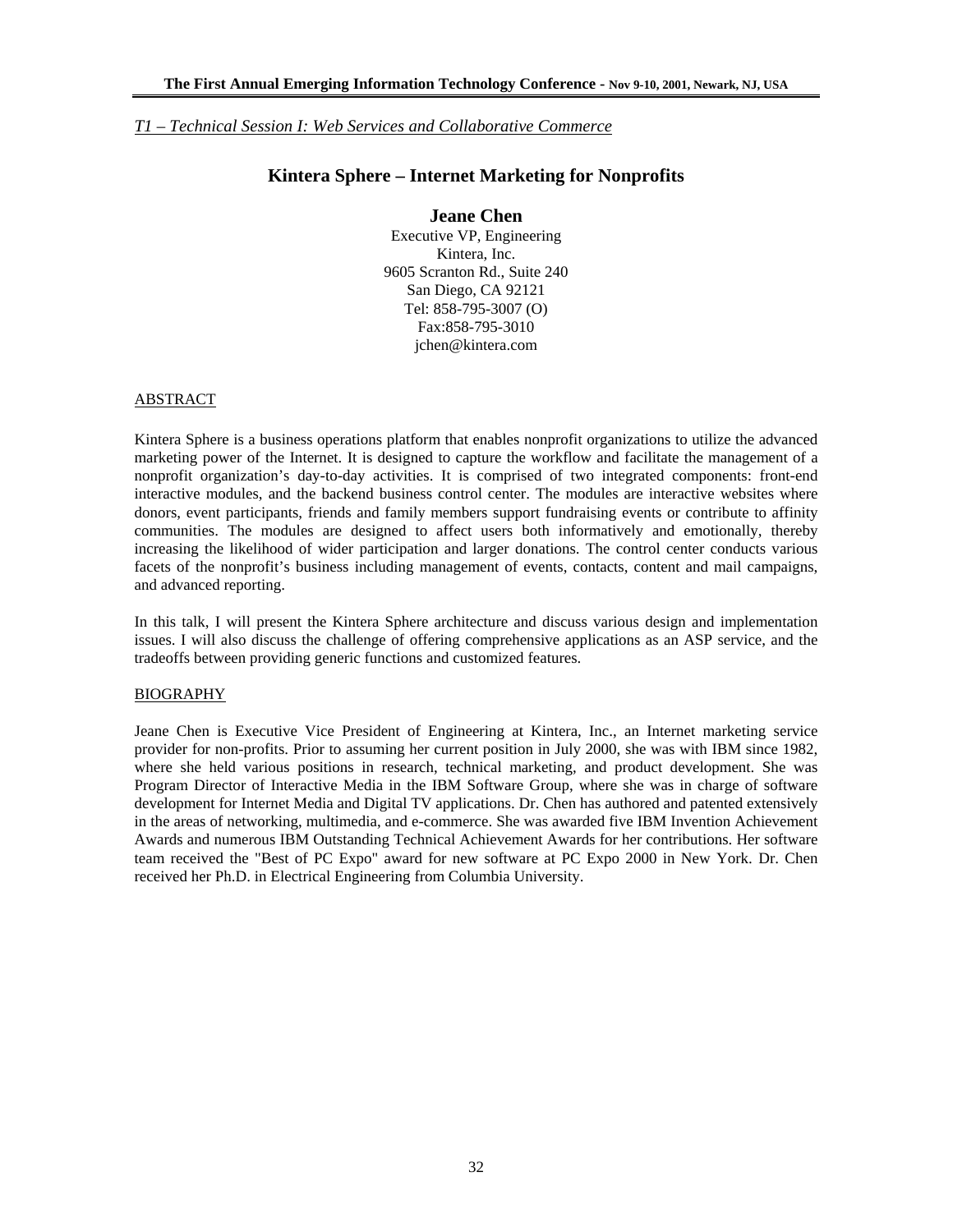## **Enhanced Web Services for Dynamic B2B Integration**

**Liang-Jie Zhang Henry Chang**  IBM T.J. Watson Research Center Yorktown Heights, NY 10598 zhanglj@us.ibm.com hychang@us.ibm.com

#### ABSTRACT

Web Services are a set of open standards that facilitate program-to-program interaction by specifying a programmatic means to describe, publish, discover and bind application interfaces. Web services can provide an essential building block for the realization of dynamic e-Business - the automation of end-to-end business-to-business process spanning inter and intra enterprises. As with any new technology, Web Services present challenges for applications that want to exploit their capabilities, including comprehensive integration within the end-to-end processes they support. This talk examines a range of issues affecting the integrating of Web Services into middleware that enables the creation and hosting of business-to-business processes. This work has exposed new functional requirements leading to the implementation of enhanced Web Services and computational intelligence for dynamic e-business integration.

Enhanced Web Services are used to support new functions delivered through reliable, secure and robust messages across business processes. To accomplish this, Web Services must be applied to all levels of the business application, including: publication and syndication; search and identification; binding and program interaction. An advanced search engine is proposed for efficiently search Web Service registries using a UDDI Search Markup Language (USML) and enhanced mechanisms for business-level search. Finally, an e-logistics process integration framework based on Web Services is proposed by introducing a common alliance interface to support service-provider process adaptation and dynamic XML data binding mechanism. A transportation planning in the purchase order management process in a B2B solution is taken as an example to illustrate the use of this framework by encapsulating United Parcel Service (UPS) on-line XML tools as a Web Services. This talk concludes by presenting a working business-to-business system that demonstrates the feasibility of the enhanced Web Services and computational intelligence for dynamic B2B integration.

## BIOGRAPHY

Dr. Liang-Jie Zhang is a Research Staff Member in B2B Services Infrastructure Group at IBM T.J. Watson Research Center. He is actively working on the enhanced Web Services and computational intelligences for novel B2B services infrastructure and integrations. Before this position, he was an architect of the following IBM rich media products: HotVideo, HotAudio and HotMedia. Then he became an architect of Interactive TV commerce solution in IBM Software Group. HotMedia was part of the IBM WebSphere Commerce Suite for creating rich media enabled catalogs and transactions. He has filed more than 20 patent applications in the area of e-commerce, Web Services, rich media, data management and information appliances. He has published more than 40 technical papers in the Journals and Conference Proceedings. He was presented the Best Paper Award of International Conference on Neural Networks and Signal Processing in 1995 and IBM Outstanding Technical Achievement Award for HotMedia Architecture in 1999. IBM HotMedia was awarded the CNET/PC Expo's Best of Show Software Award in 2000.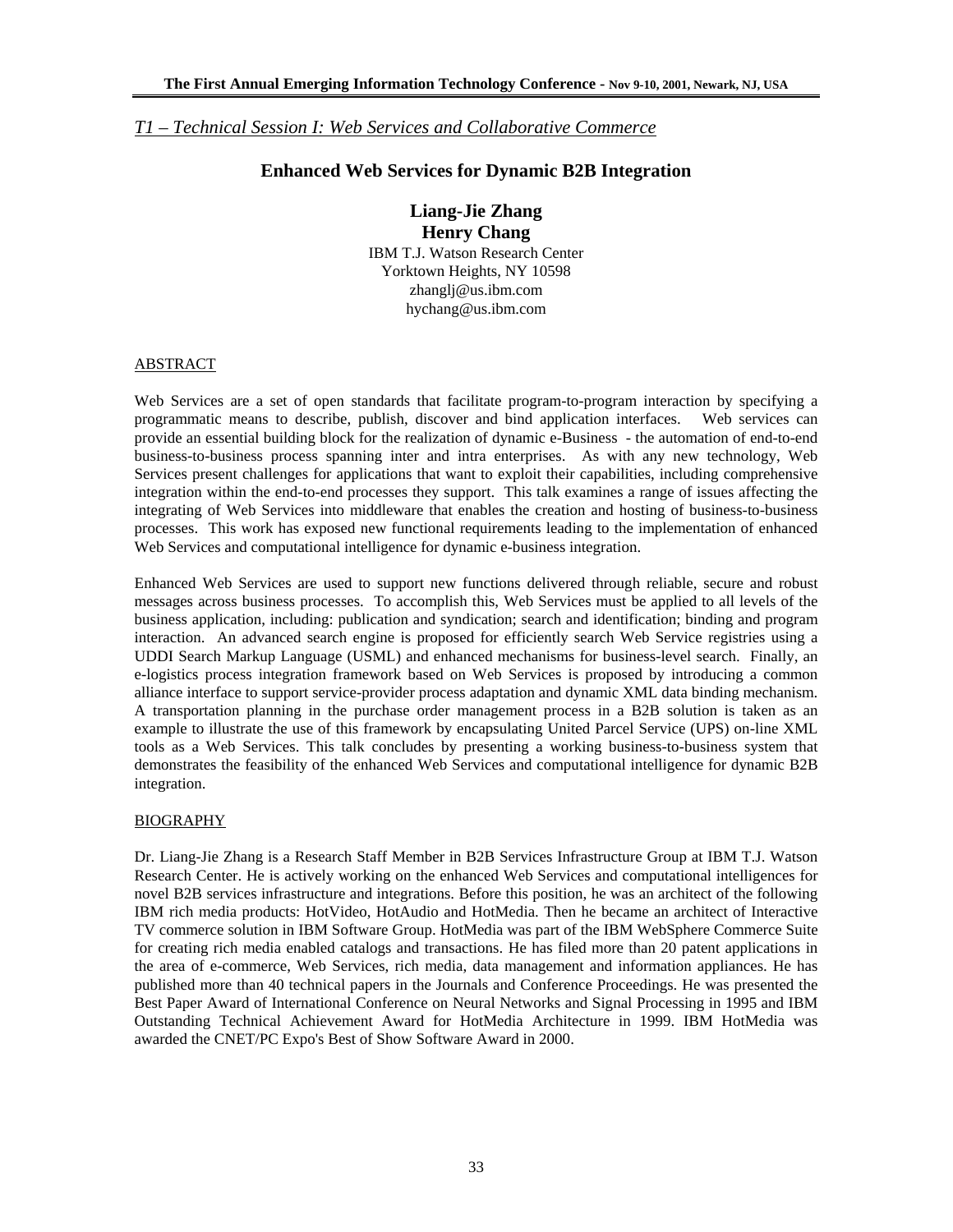# **A Framework for Model Specification and Coordination of Business Processes**

# **Ying Huang**

IBM T.J. Watson Research Center

#### ABSTRACT

The Business Decision Markup Language (BDML) is a framework that captures methods of problem understanding and consistency checking among many business process steps in a complex environment independent of the actual solution techniques, algorithms or implementation method used. In this talk, we will describe the framework and its potential usages as well as its relationships with ebXML and other relevant standards. The standards of the standards of the standards standards standards.

#### BIOGRAPHY

Currently Research Staff Member in the e-Commerce Research Department at IBM T.J. Watson Research Center. Research interests include business-to-business and enterprise business application integration. Have worked on supply chain management modeling and implementation with a Ph.D. in Operations Research.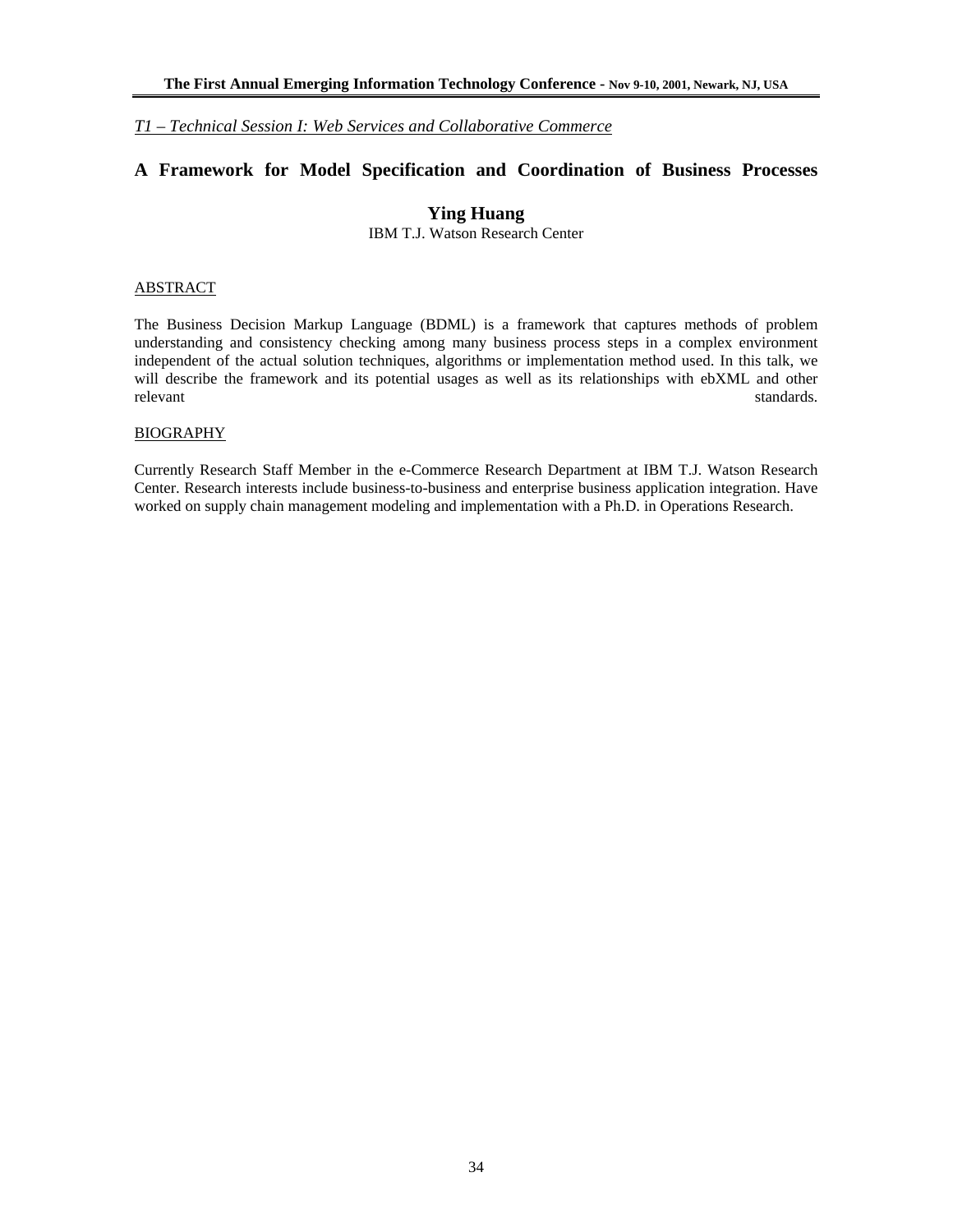*B1 – Business Session 1: Partnering Opportunities Session Chairperson*

# **Chih-Lin I**

AT&T Labs ci@att.com

## BIOGRAPHY

Chih-Lin I is the Director of Wireless & Access Technologies of AT&T IP Architecture. Her present responsibilities include leading and coordinating the AT&T/BT/Concert cross alliance's global seamless wireless and wireline IP mobility. She reports to the President of IP Technology and Development, and leads the Alliance IP Mobility Architecture Team. Her team addresses conflicting strategic interests and culminates in joint mobility management technology developments among wireless, cable/DSL, and IP architecture organizations of the Alliance.

She received a Ph.D. degree in Electrical Engineering from Stanford University, and joined the Communications Science Research Lab of AT&T Bell Laboratories, Holmdel, NJ in 1987. She led work on satellite communications, self-healing networks and diversity coding, ATM switch architecture, and HDTV/EDTV DSP techniques. Yet, her research focus has been on wireless communications. She led the invention of Local Packing DCA, Polite Aggressive DCA, Tree RAMA, global paging with reverse call setup, Multi-Code CDMA, Load and Interference based CDMA Demand Assignment, MC-CDMA Receivers, Pilot Interference Cancellation, and Co-Existence DCA for autonomous cellular overlay. Her main contributions are in the areas of DCA and CDMA, both on the infrastructure and the mobile terminal aspects. Her work on MC-CDMA and LIDA was adopted by the TIA as the CDMA high-speed data standards, IS-95B.

From mid '96 to '98, Chih-Lin was the Director of Broadband Access Technology/Infrastructure at AT&T's Corporate Headquarters. She was responsible for coordinating AT&T's internal strategy needs and external policy and advocacy in wireless and broadband access technologies. She led the Broadband Technology Team to formulate strategic positions of AT&T regarding HFC, Fixed Wireless, MMDS, and DSL. She championed and articulated advocacy/policy positions for AT&T to BUs, advocates, FCC, Congress, States, and industry/technology fora.

In 1994 she accompanied the Bell Labs President to China where she presented Wireless Technology Seminars to delegates of the industry, academic, and the government. She met with key telecommunications ministries (SPC, SSTC, MPT, and MEI), and led the Bell Labs Workshop on wireless Technology for AT&T China. Moreover, she met with the President of China at his residence for the establishment of Bell Labs China. In 1997 she lead the AT&T Labs technology presentation on wireless, optical, and Internet technologies to the President of China during his visit with AT&T Chairman/CEO at AT&T Headquarters.

She is on the Board of Governors of the IEEE Communications Society. She chairs the IEEE Wireless Communications and Networking Communications (WCNC) Steering Committee. She is on the Strategic Planning Committee of IEEE ComSoc and the Steering Committees of IEEE Personal, Indoor, Mobile, and Radio Communications (PIMRC). She is co-chairing the Asian Pacific Optical and Wireless Conference (APOC 2002) Technical Program on Wireless. She has served as the Editor for Wireless Networks of IEEE/ACM Transactions on Networking and on the editorial boards of the Wireless Networks Journal and of the Wireless Personal Communications Journal. She has numerous publications and holds 29 granted or pending patents in the aforementioned fields. She chaired the Wireless and Optical Communications Conference (WOCC) Advisory Board. She also served as the TP Chair of WOCC'98, Organizer of WOCC'99, TP Chair of ISCOM'99, TP Vice Chair of GLOBECOM'99 Future Wireless Comm Symposium, and the Co-Chair of TIA 3G Wireless AHG Task Group II. She has organized and chaired technical sessions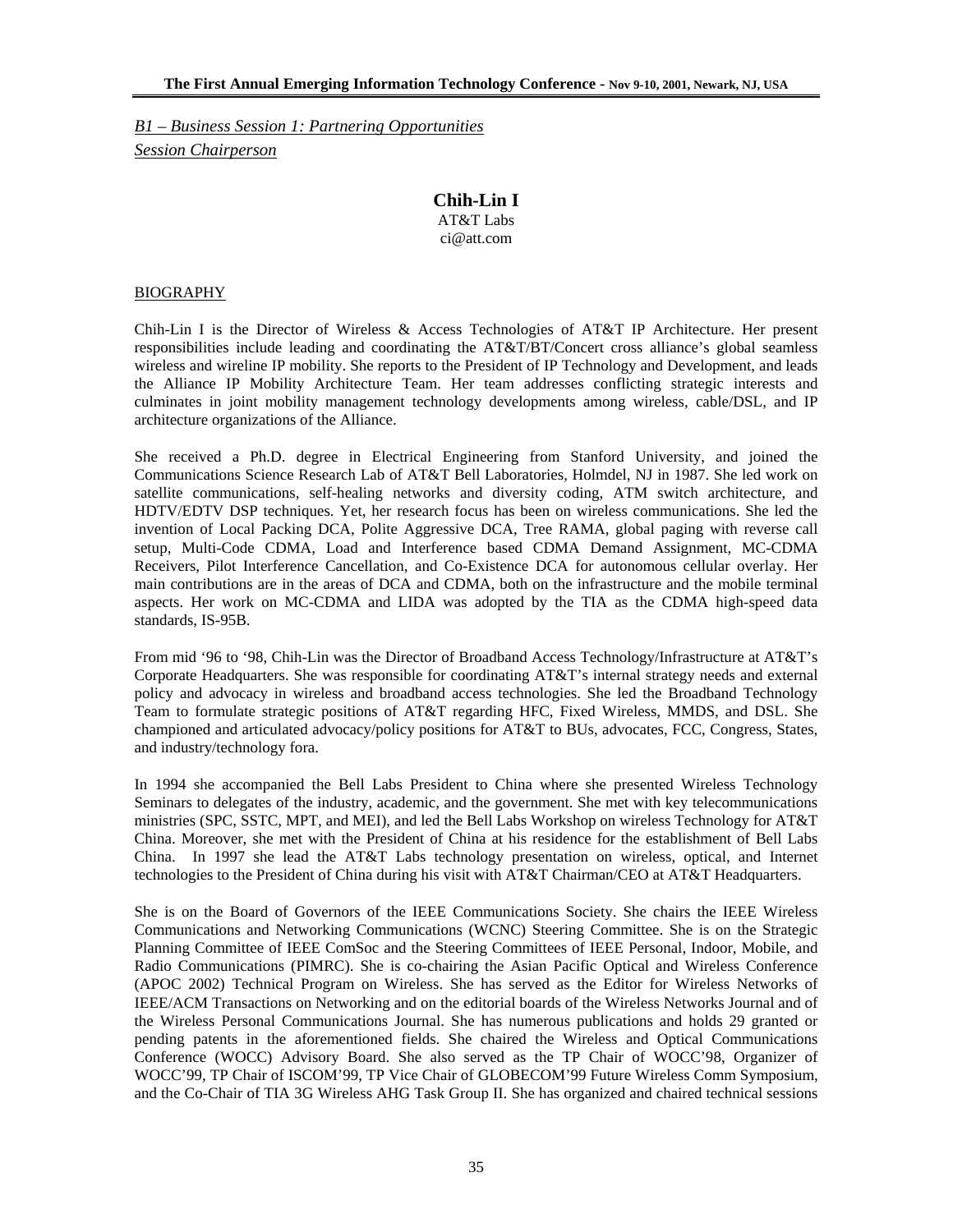and executive panels on wireless networks in numerous IEEE conferences. She has been repeatedly an invited speaker and presenter at various technical and business forums. She was on the first Board of Directors at the CIE-NCTU Chapter. In addition to various academic awards, she received the IEEE Communications Society's S. O. Rice 1995 Prize Paper Award.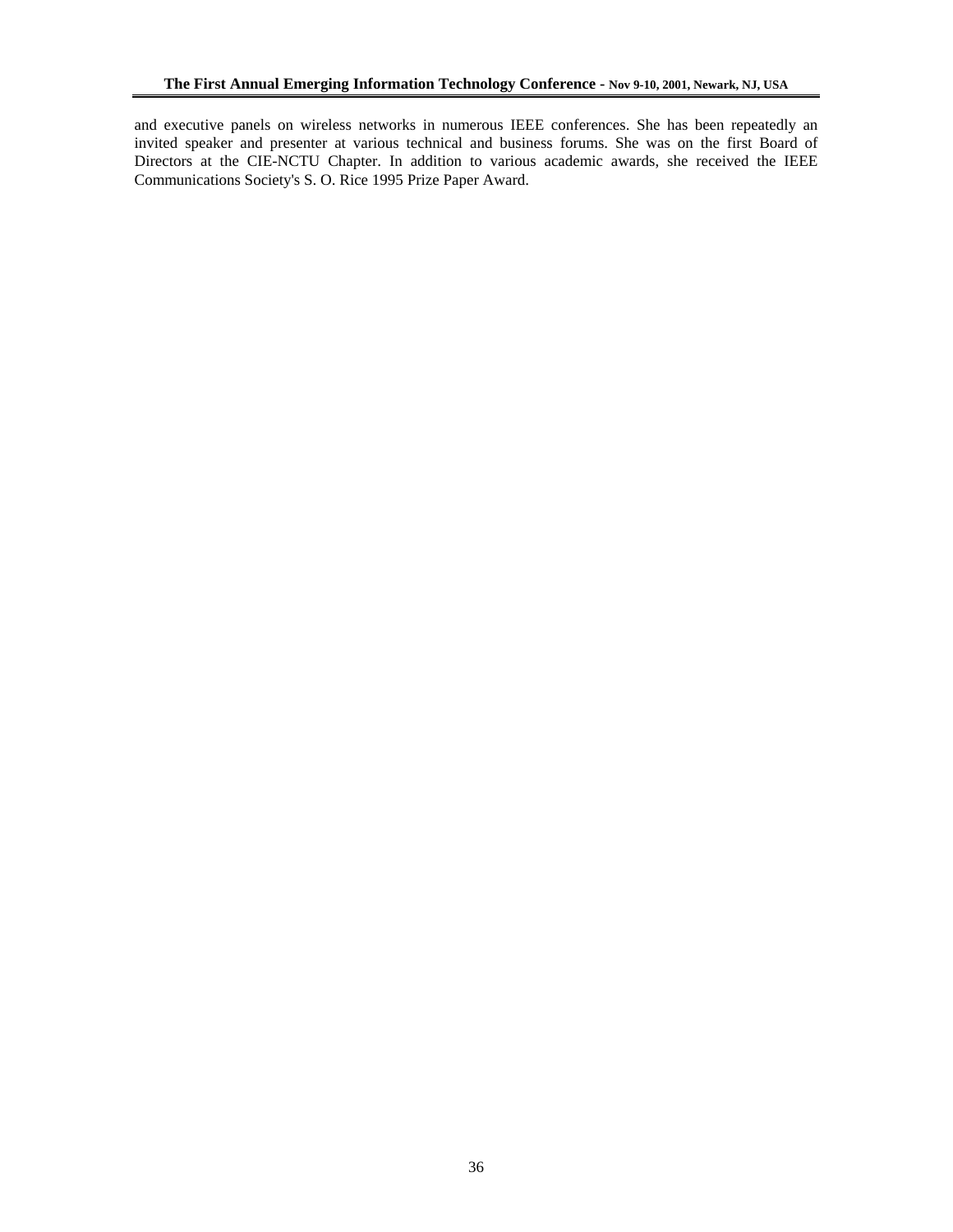*B1 – Business Session 1: Partnering Opportunities Session Organizer*

# **Hong (Henry) Shi, Ph.D.**

Fashion River, Co. Ltd. (New York and New Jersey) (908) 403-8868 Hongshi@home.com

### BIOGRAPHY

Henry is CEO and co-founder of Fashion River Co., a B2B e-commerce first mover that uses latest J2EE/XML in the fashion industry. The sustainable click-and-mortar business model that he developed long before the dot com bubble burst, now proves to be a Wall Street's favourite. He has grown the company's business from zero to a revenue of 10 millions. He was CEO and Co-founder of ClickSafe, an Internet filtering software company that received highly favourable press coverage in *New York Times, New York Post, Catholic New York*, CBS Radio, Fox National TV News, and CNN-fn. Prior to that he was partner and VP of business development at Virtual Avenue, a web hosting start-up. His business insight and strategy helped to grow the company's customer base to 85,000 within six months. His wisdom also avoided the company's early equity dilution and led to Virtual Avenue's successful acquisition by a Microsoft cofounder's company. Henry is a dynamic entrepreneur with vision and creativity, which can trace back to his pre-college days when he designed several TV sets in his high-school and textile machine electronic controllers in Beijing Silk Factory.

Before that he was with Lucent/Bell Labs as ASIC designer, system architect, and product manager in the area of ATM switch, MPEG2 based VOD, HDLC for wireless base-station, and IP over ATM/SONET/DWDM. He also represented Lucent to participate in and contribute to DAVIC and ANSI T1E1 broadband transmission and access standards. (Currently he is still very active in the IEEE standard activities as voting member of IEEE 802.3). He had been with Center for Telecommunications Research of Columbia University and Nortel Networks (formerly BNR) working on a joint IBM/Nortel/MCI/NYNEX broadband project. He was recommended by the President of Chinese Academy of Sciences and invited by Nobel Laureate T. D. Lee of Columbia University to work on an Intel sponsored super computer project. Before that he was with Institute of Computing Technology, Chinese Academy of Sciences.

He has been frequently invited as speaker, paper reviewer, program chair, session chair, and committee member for the following journals/conferences: IEEE/ACM Transactions on Networking, IEEE Journal on Selected Areas in Communications, IEEE INFOCOM, IEEE International Conference on Computer Communications and Networks, IEEE International Conference on Computer Design/VLSI, Symposium of Multimedia Technology, Symposium of Wireless/Optical Communications Technology, US-China Network Symposium, and US-China Conference on High-tech Industry Development and Business Opportunities. He is a member of IEEE, Visiting Research Fellow of Chinese Academy of Sciences, and Visiting Professor of Beijing Broadcasting Institute. He is currently President-elect of Chinese Association for Science and Technology (CAST-USA, the most influential mainland Chinese professional organizations in US) and President of e-Business Society of CAST-USA. He is a Board Member of Jiangsu Zongyi Co. (one of the largest public companies in China).

Henry completed Northeastern University MBA PowerPak Program in 1999 and Georgia Tech (DuPree School of Management) Program for High-Potential Managers in 1997. He received his Ph.D. in Electrical Engineering from Columbia University in 1994, MS in Computer Engineering from Chinese Academy of Sciences in 1984, and BS in Computer Science with straight A and University Medal from Northern Jiaotong University in 1982.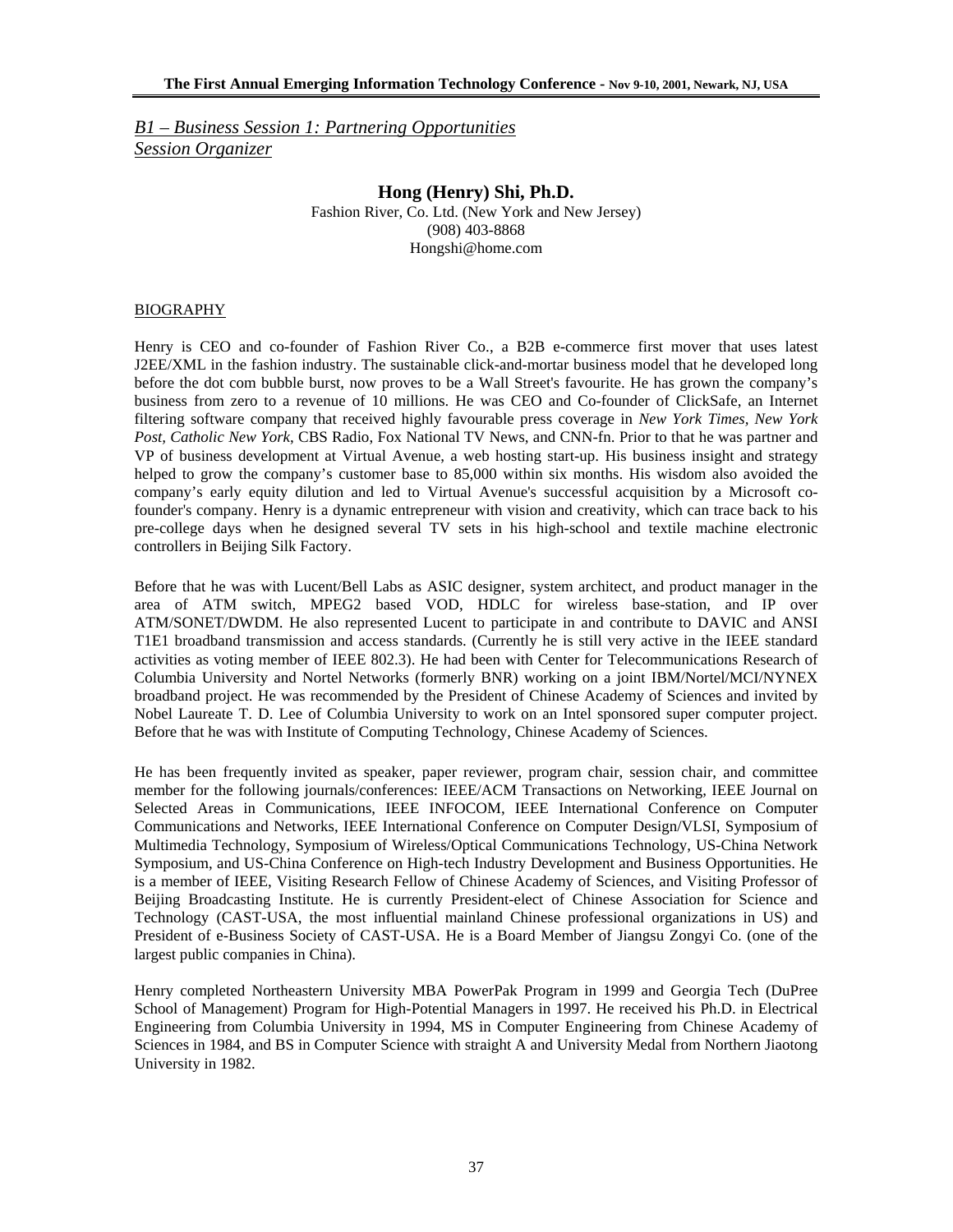### *B1 – Business Session I: Partnering Opportunities*

# **New Wireless Technologies and Products Center in Hangzhou**

# **David T. Sun**

Chief Technical Officer Eastern Communications Company Hongzhou, China dtsun01@yahoo.com

### ABSTRACT

Having strong local partners is the key to success for international companies to do business in China. One of the most successful partnership examples in China between Motorola and Eastcom will be described. The first wireless product focused industrial park developed by Eastcom will be presented. The partnership opportunities of the wireless product chain in China will be discussed.

#### BIOGRAPHY

David T. Sun joined Eastern Telecommunications Company in Hongzhou, China in September 2001, as the Chief Technical Officer. His team is responsible for developing and manufacturing the 3G wireless systems and handsets. Previously, Dr. Sun had worked for Bell Labs Lucent Technologies in Wireless Systems (AMPS, TDMA, GSM and 2G & 3G CDMA) from 1985 to 2001. He had been assigned to Beijing, China as the Technical Director from 1993 to 2000, where he built up the Lucent Wireless Technical Center for conducting new product introduction, network design and project implementation in the China market. David received his bachelor degree from the Electrical Engineering department of National Taiwan University, and he was awarded his Masters and Ph.D degrees in Electrical Engineering by the University of Texas.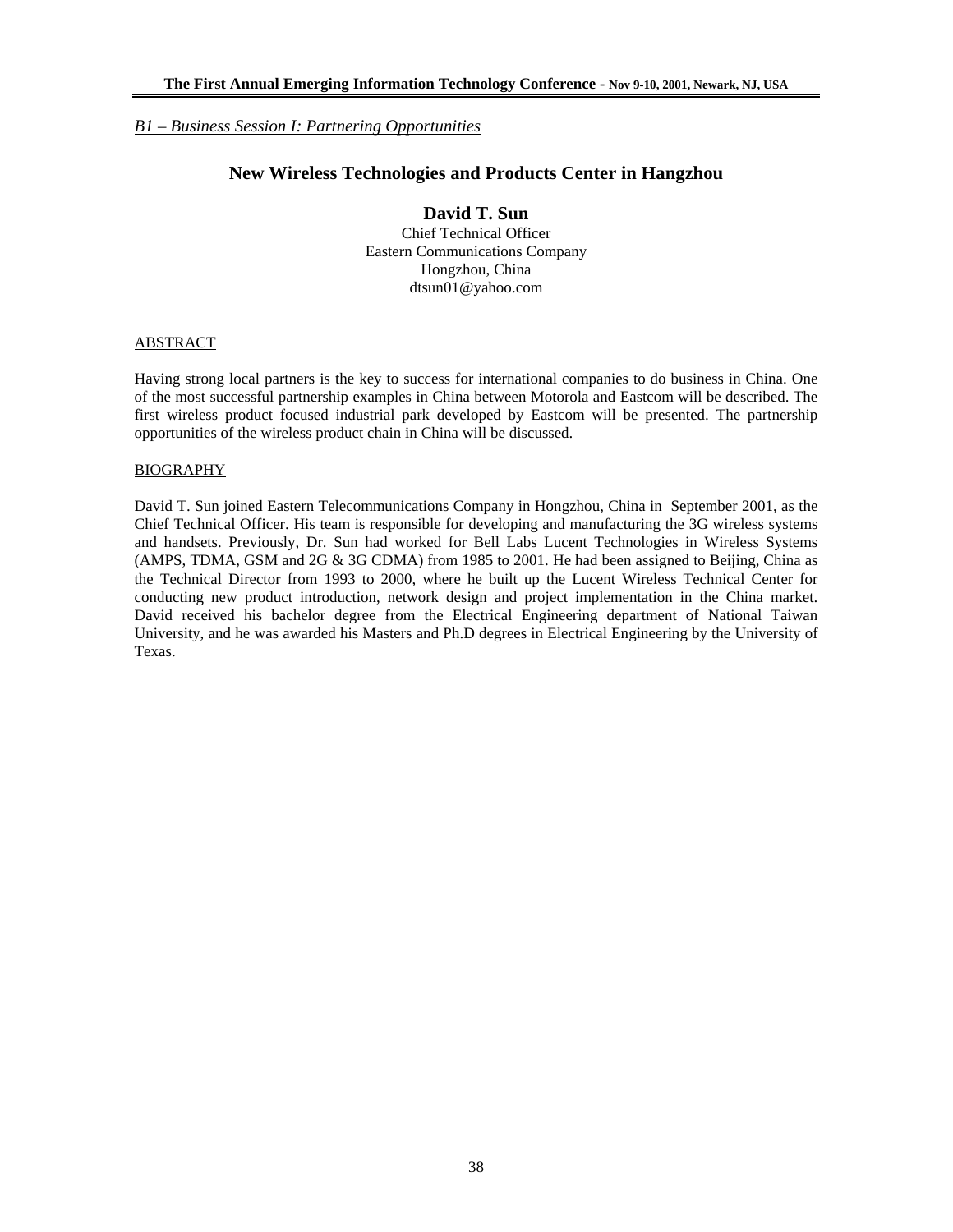*B1 – Business Session I: Partnering Opportunities*

### **3G WCDMA Mobile Device Baseband & Total Solution**

**Dr. Wen-Yi Kuo** 

CTO Wiscom Technologies wkuo@wiscomtech.com

### ABSTRACT

The dominant standard of 3G wireless, WCDMA, has been actively promoted and accepted as the future of cellular wireless. 3G License winners are pushing the equipment and mobile device vendors to develop lowcost but feature-rich products and to deploy products sooner. However, high entry barrier of baseband module from 2G to 3G presents a critical factor for 3G products. Especially in the WCDMA standard, many advanced communications techniques as well as many intelligent processes are moved into mobile devices and that makes the engineering life much more challenging than those of 2G systems. Wiscom Technologies, founded May, 2000, is positioned to give the optimal solution on baseband for mobile device vendors. Wiscom has aggregated a world-class technical team and has developed a WCDMA mobile device prototype to prove the concept of low-cost and feature-rich products. With more lab tests and field trials, ASIC ready FPGA designs will then be converted into real chips. For a successful mobile device in the WCDMA domain, an optimal total solution is the key and Wiscom is open to partner with more players in the WCDMA domain including RF chip vendors, reference design houses, semiconductor companies, software houses, mobile device developers, infrastructure vendors and mobile service operators.

### BIOGRAPHY

Dr. Kuo is the founder and CTO of Wiscom Technologies. He currently leads the R&D for 3G WCDMA core technology development and the baseband chip design for 3G WCDMA mobile terminals. He has accumulated expertise in mobile communications, especially, fading channel modeling, synchronization, receiver design, radio resource control and deployment optimization. He holds 8 US patents and has another 35 patents pending. He is an Editor for IEEE Journal on Selective Area in Communications (JSAC) - Wireless Series. He is a member of Telecomm Advisory Board, Ministry of Traffic and Communications, Taiwan and an Associated Director of Monte Jade East Coast Board. He receives the IEEE Leonard G. Abraham Prize Paper Award of 2001.

From 1/95 to 4/99, he was with Radio Performance and Optimization Dept and then with Wireless Systems Core Technologies Dept. of Bell Labs, Lucent Technologies working on 2G and 3G CDMA performance analysis, algorithms, system engineering, and deployment study. He led a team performing research and system requirements on Burst Control Function of high speed data for cdma2000-3X. He was the key engineer in projects of soft handoff, inter-frequency handoff, power control, loading control, radio resource allocation, access and paging. He was the principal investigator of CDMA using CATV network (for Cox Communications), NYSE CDMA system planning (for Bell Atlantic), In-building CDMA enhancement (for Sprint PCS), mobile location estimation (for FCC requirement), and extended coverage off the shore (for Australia). While at Lucent, he was liaison for Taiwan wireless industry survey and liaison on university grants in Taiwan. He was also involved in the CDG (CDMA Development Group) and TIA/TR45 activities in establishing CDMA standards of IS-95A/B and cdma2000. During 4/99 to 5/2000, Dr. Kuo was with Wireless Communications Research Dept of AT&T Labs-Research and led WCDMA investigations on spectrum efficiency, packet data simulation and radio resource management.

He was an adjunct professor at New Jersey Institute of Technology in 1998. Dr. Kuo is a senior member of IEEE and has organized/chaired sessions in several prestigious conferences including IEEE ICC97, IEEE WCNC99, IEEE Globecom99, IEEE WCNC2000, IEEE ICC2001 and WOCC (96-2001). Dr. Kuo received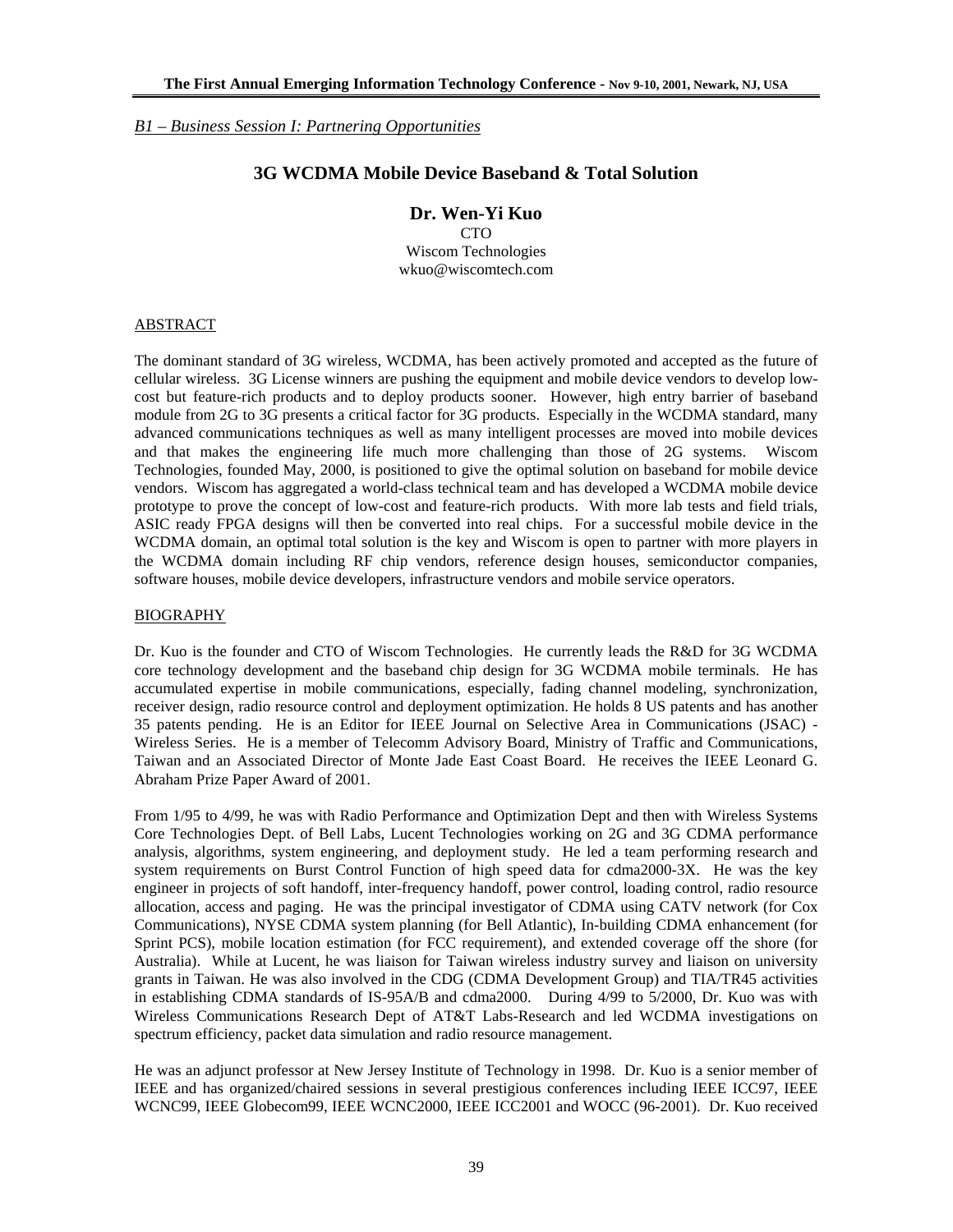BS from National Chiao-Tung University, Taiwan, MSEE from National Taiwan University, and Ph.D. in E.E. from Purdue University.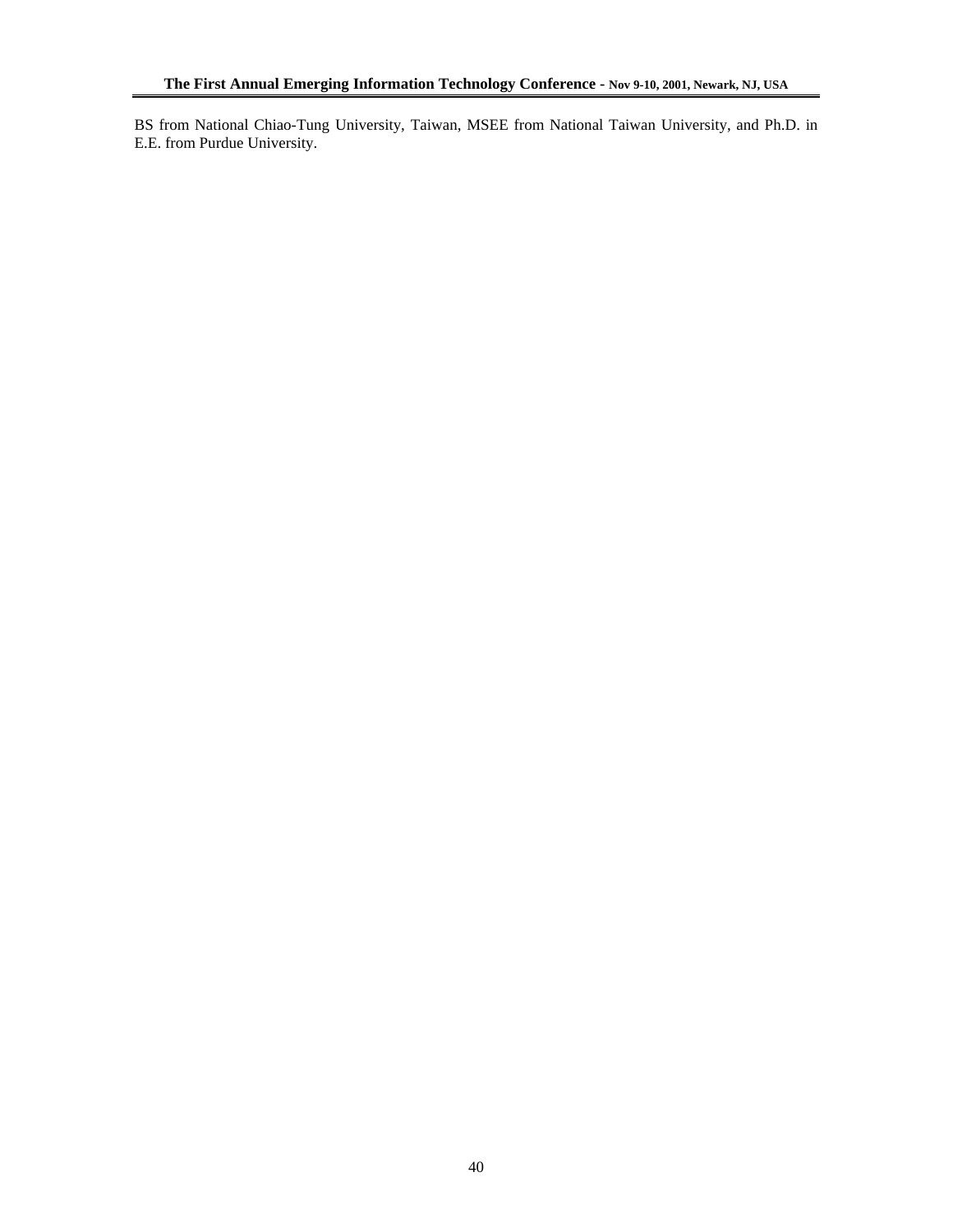### *B1 – Business Session I: Partnering Opportunities*

### **Impact of Language-Computer-Interface on National Economy and Productivity**

### **Sing H. Lin, Ph.D.**

P.O. Box 708 Holmdel, New Jersey 07733 USA sing-lin@monmouth.com

#### ABSTRACT

The Japanese economic power was number one in the whole world in the 1980s. However, in the 1990s and beyond, the relative economic powers of Japan and the USA were reversed. The Japanese economy has slumped for more than a decade and still has not recovered. Paul Krugman, an MIT Professor in Economics, pointed out that the combined effect of language and the Internet revolution started in the 1990s is one of several important factors causing such a dramatic reversal of economic power. This paper focuses on the language-computer-interface issues and provides more detailed information and examples to illustrate the serious impact of Asian language-computer-interface problems on the national economy and productivity in the modern Internet and pervasive computing environment. These language-computer-interface problems put the Asian industries and economies at a great disadvantage to compete at the Internet speed in the Information Age with those highly developed countries with alphabet-based languages. This paper also points to the Phonetic Chinese Language (PCL) invented by Dr. Victor C. Yeh as an effective solution to eliminate the language-computer-interface problems for Chinese industry and its economy. Adoption of PCL can eliminate such language-computer-interface obstacles and provides the necessary condition for Chinese industry and its economy to advance into the very elite group of highly developed countries competing on high-profit-margin type of Hi-Tech and intellectual based industries.

#### BIOGRAPHY

Dr. Sing Lin has been a member of the US Delegation to ITU developing the global standards for the Third Generation (3G) IMT-2000 wireless systems and beyond. In the 1998-1999 timeframe, Dr. Lin was a District Manager for Wireless Standards Management in AT&T Laboratories. From 1984 to 1998, he was the Director for Wireless Technologies in Telcordia (formerly Bellcore). He received the Ph.D. degree in Electrical Engineering from the University of California at Berkeley in 1969 and the B.S.E.E. degree from the National Taiwan University in Taipei, Taiwan in 1963. Dr. Lin is the recipient of Bellcore Award of Excellence, IBM Fellowship at the University of California and Institution Service Award of the Chinese Institute of Engineers – USA. Dr. Lin was the President of the Chinese Institute of Engineers – USA/Greater New York Chapter (CIE-USA/GNYC) in 1998 and 1999.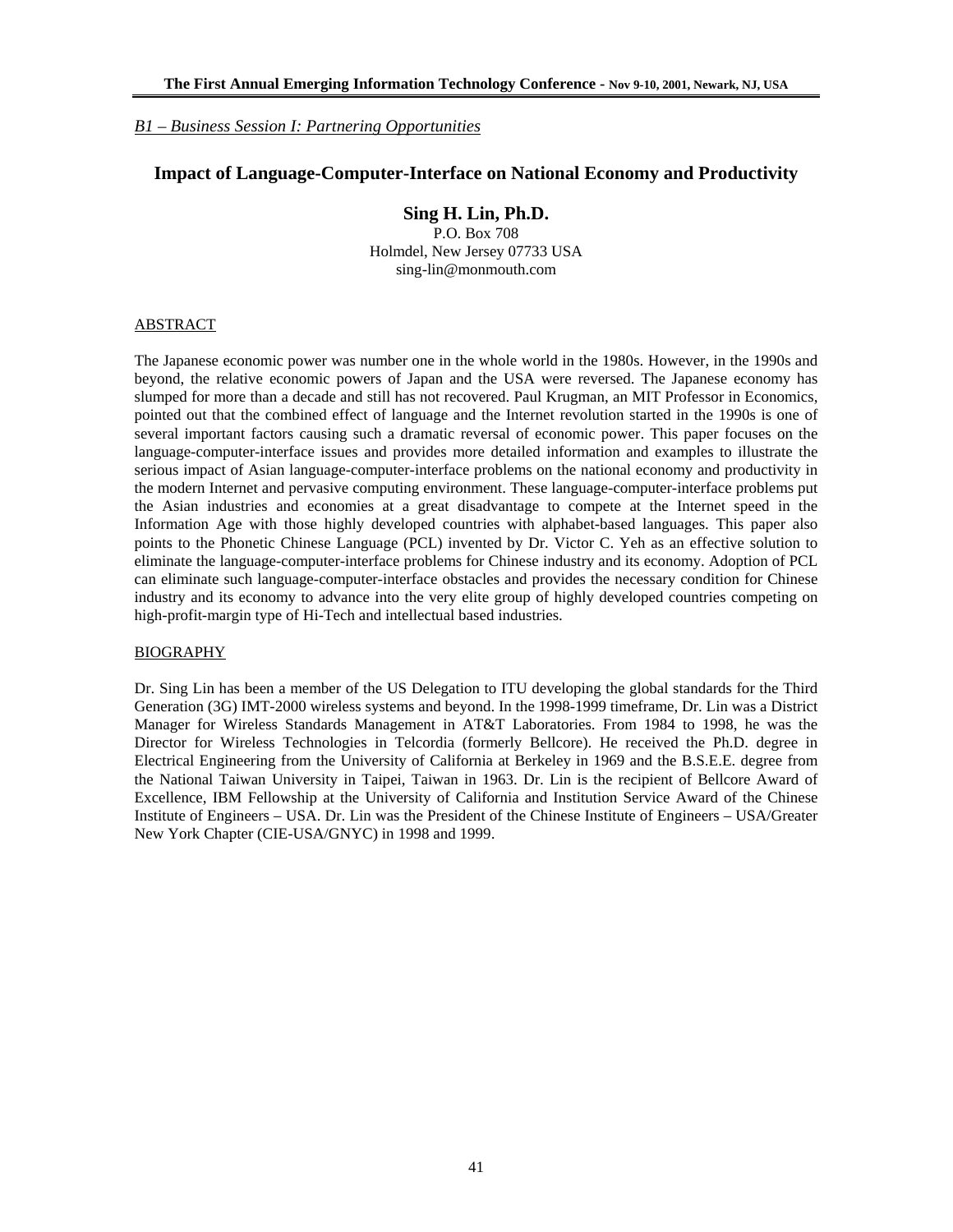### *B1 – Business Session 1*

### **The Future of Chinese Information Technology (CIT) - Natural Language Processing**

Victor C. Yeh, Sc.D. (M.I.T.) **葉漳民** 

8 Oxford Street, New Brunswick, New Jersey, USA 08901 Tel. 732-545-1520, Fax: 732-545-3134;E-Mail: Victor-Yeh@China-PCL.com Web sites: http://www.China-PCL.com and http://www.PCL-Institute.org

#### ABSTRACT

A Chinese Computer Natural Language - The Tonal Spelling for Ideograms

A tonal *spelling natural language uniquely mapped* to the Chinese language, both in speech and in writing, has been established. Its name is *Phonetic Chinese Language (PCL)*,  $\blacktriangleright$   $\blacklozenge$   $\blacklozenge$  *Phonetic Chinese Language (PCL)* is the only *natural language interface* that is capable of linking *Chinese ideograms* to computers through an ingenious *tonal spelling*. In PCL each *Phonetic Chinese Word (PCW)* is u*niquely defined* for a given ideogram.The set of 10,000 *PCW/Ideogram* unique pairs is the foundation of the PCL System - a new software platform.

For the first time in the history of Chinese language, *alphabetic sorting, listing, searching, matching, merging, information retrieval, database management, etc.* are readily available to support the Chinese Information Technology (CIT). PCL works equally well in simplified script and traditional script unifying computer input and natural language interface. *Most important, PCL is capable of spelling representation of Chinese personal names without ambiguity.*

The key to this success is a *working alphabet* - the Phonetic Chinese Alphabet (PCA) - for the *tonalhomonymic* Chinese language. PCA is a four-dimensional alphabet (consonant, vowel, tone and icon) **聲 韻 調 形**. The 85-letter *Phonetic Chinese Alphabet (PCA)* offers two extra dimensions beyond the usual consonant and vowel. These two extra dimensions are *tone* and *icon*. They jointly provide a total of 340 (4x85) tone and homonym resolutions to each and every sound syllable in the Mandarin Chinese (Putonghua or Guoyu). The greatest obstacles for Chinese language to embark on the road to a *world class* spelling natural language - tones in speech and homonyms in writing - have both found an intelligent and an elegant solution.

#### BIOGRAPHY

The Invention: The Phonetic Chinese Language (PCL) System

A 20-year research effort enabled Dr. Victor C. Yeh to overcome the greatest deficiency in the existing Chinese information technology (CIT), which is the lack of a natural language computer interface for Chinese ideograms. The Phonetic Chinese Language (PCL) System is created as an ideal solution to this challenge. PCL, based on tonal spelling for ideograms (in one-byte format), is the most efficient Language-Computer Interface. A complete alphabetic accountability for Chinese language has been achieved.

From the Massachusetts Institute of Technology (MIT), Mechanical Engineering Department (minor in System Engineering), he received his Doctor of Science degree (Sc.D) in 1952, MS in 1950, BS in 1948. In 1945 he attended the University of California, Berkeley. Graduated from Nankai Middle School, Chongqing, China in 1944.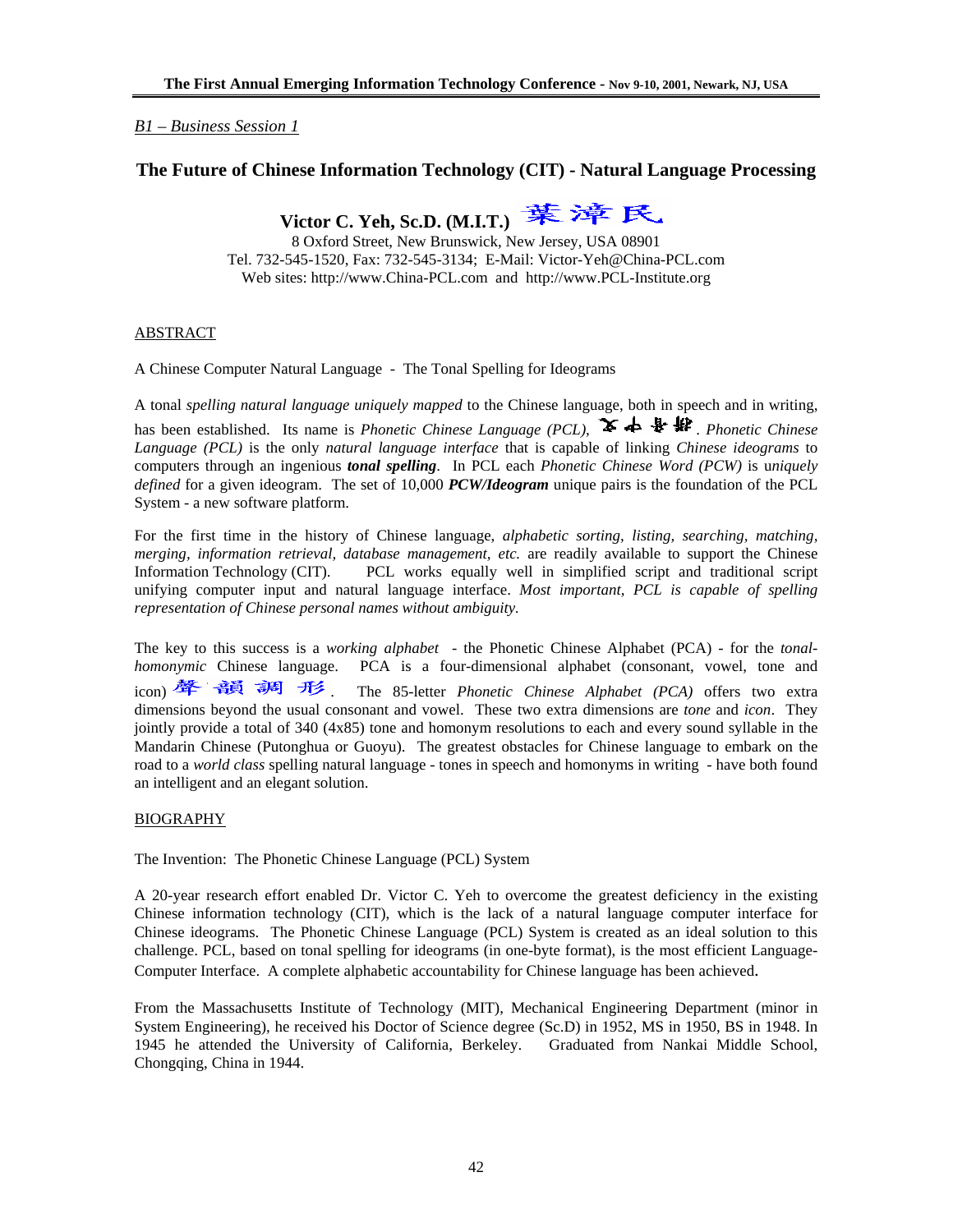*T2 – Technical Session II: Component Techonology (I) Session Chairperson*

# **Yuan-Chi Chang**

IBM Thomas J. Watson Research Center, Phone: (914)784-7327 Fax: (914)784-7455 Email: yuanchi@us.ibm.com

### BIOGRAPHY

Yuan-Chi Chang is currently a Research Staff Member at the IBM Thomas J. Watson Research Center in Hawthorne, NY. He received his Ph.D. and M.S. in Electrical Engineering from University of California, Berkeley, in 1998 and 1996, respectively. He received his B.S. in Electrical Engineering from National Taiwan University in 1991. His research interest includes multimedia database, multimedia communications, and their applications to electronic commerce.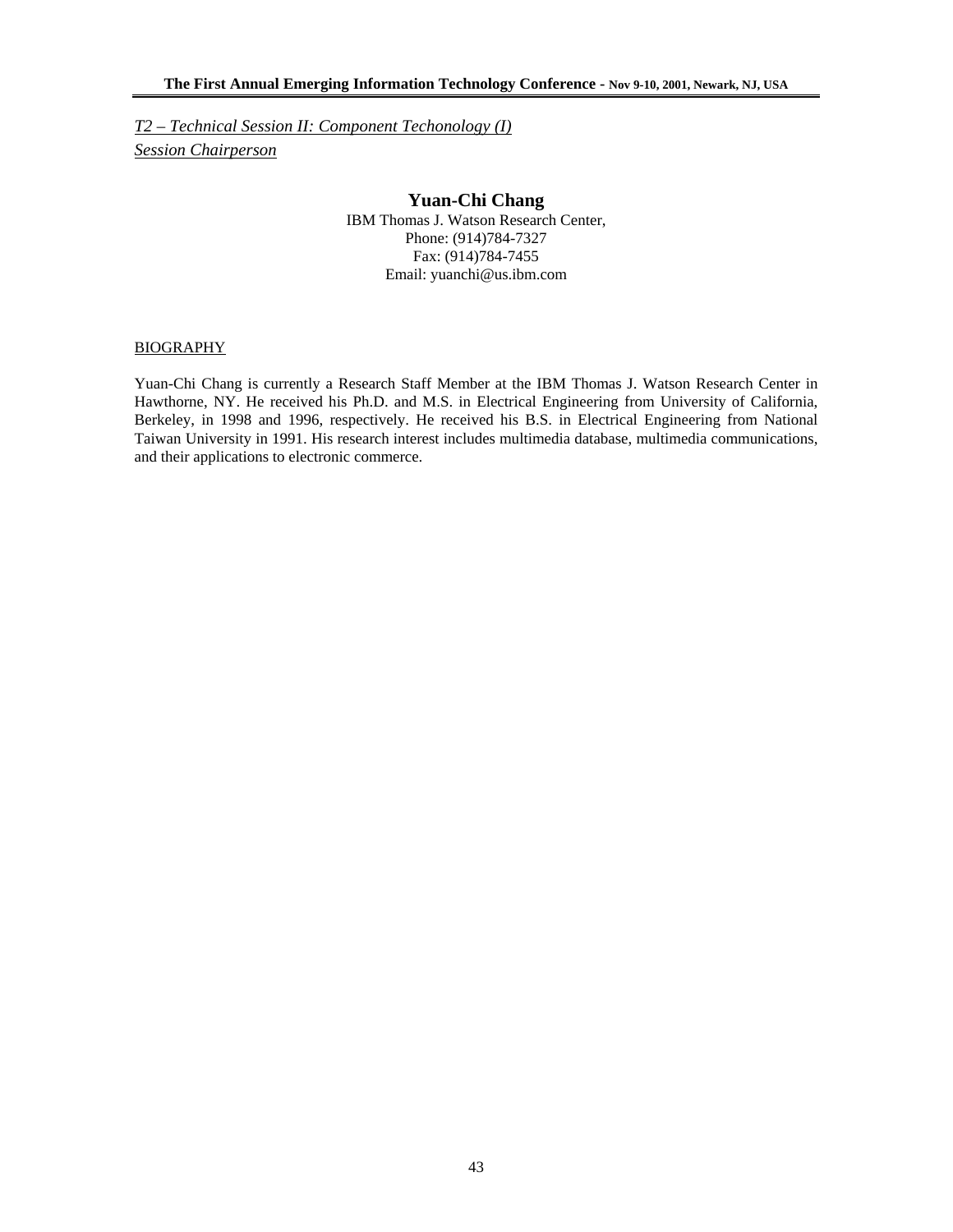*T2 – Technical Session II: Component Techonology (I) Session Organizer*

### **Lih Y. Lin**

Director Tellium, Inc. lylin@tellium.com

#### **BIOGRAPHY**

Lih Y. Lin received Ph.D. degrees in electrical engineering from UCLA in 1996. She then joined AT&T Labs-Research, where she conducted researches on micromachined technologies for optical switching and lightwave systems, as well as WDM network architectures. In March 2000, she joined Tellium, Inc. as Director of Optical Technologies. She has over 110 publications in the areas of optical MEMS, high-speed photodetectors, and network architectures. She holds 8 US patents, and has 13 patents pending. Dr. Lin is a member of IEEE, Optical Society of America, and Photonics Society of Chinese-Americans. She has served on the technical program committee of the International Optical MEMS Conference, IEEE LEOS Annual Meeting, OSA Annual Meeting, OSA Photonics in Switching Topical Meeting, and SPIE meetings. She is now on the steering committee of the International Optical MEMS Conference, and is co-chairing the Optical MEMS 2001 conference.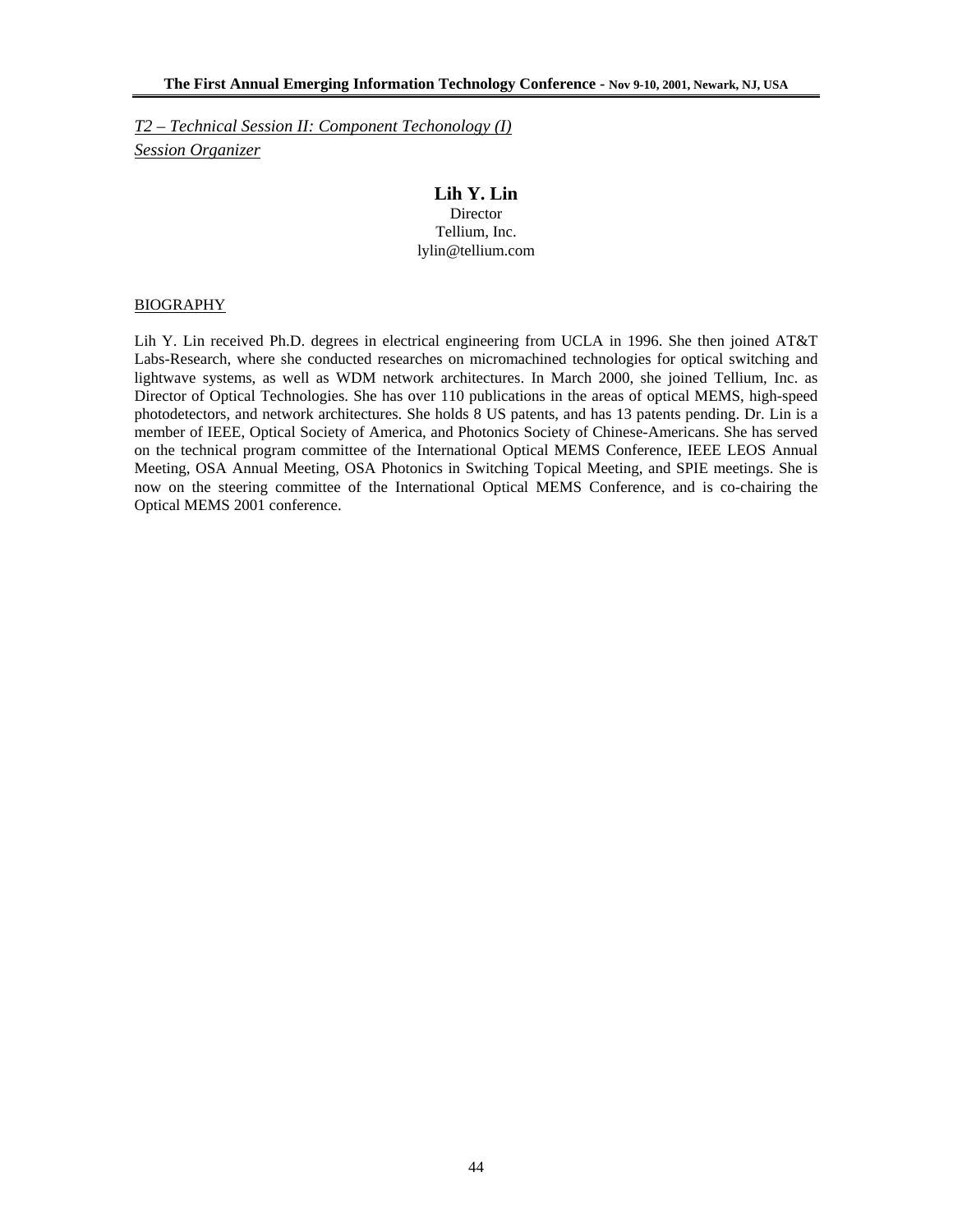*T2 – Technical Session II: Component Techonology (I)*

### **MPEG-7 Multimedia Content Description Standard**

### **John R. Smith**

IBM T. J. Watson Research Center

#### ABSTRACT

With the tremendous growth in the amount of digital multimedia information, it is becoming increasingly important to effectively search and retrieve such information. The Moving Picture Experts Group (MPEG) is developing a new standard called the "Multimedia Content Description Interface," also known as MPEG-7. The goal of MPEG-7 is to enable interoperable searching, indexing, filtering, and retrieval of multimedia. The effort is being driven by requirements from a large number of applications related to multimedia databases, interactive media services (music, TV programs), video libraries, and so forth. MPEG-7 is achieving this goal by developing an XML-Schema metadata system for describing the features, structure, and semantics of multimedia content. Since MPEG-7 standardizes only the metadata system (Descriptors, Description Schemes, and the Description Definition Language), industry will compete on the methods for extracting, searching, and filtering MPEG-7 descriptions. For one, new methods are needed for automatically analyzing and labeling multimedia content at the semantic level. In addition, specialized indexing and access methods are needed because of the high-dimensionality of MPEG-7 Descriptors. Lastly, new methods are needed for similarity matching with fuzzy constraints across the different types of multimedia content description. In this talk, we review the emerging MPEG-7 standard and examine the new challenges for supporting MPEG-7 in multimedia applications.

### BIOGRAPHY

John R. Smith received his M. Phil and PhD. degrees in Electrical Engineering from Columbia University in 1994 and 1997, respectively. He is currently Manager of the Pervasive Media Management Group at IBM T. J. Watson Research Center. He is also Chair of the MPEG Multimedia Description Schemes (MDS) group. Dr. Smith's research interests include multimedia databases, content analysis, compression, indexing, and retrieval. At Columbia he received the Eliahu I. Jury award for outstanding achievement as a graduate student in the areas of systems communication or signal processing. Dr. Smith is an Adjunct Professor at Columbia University and a member of IEEE.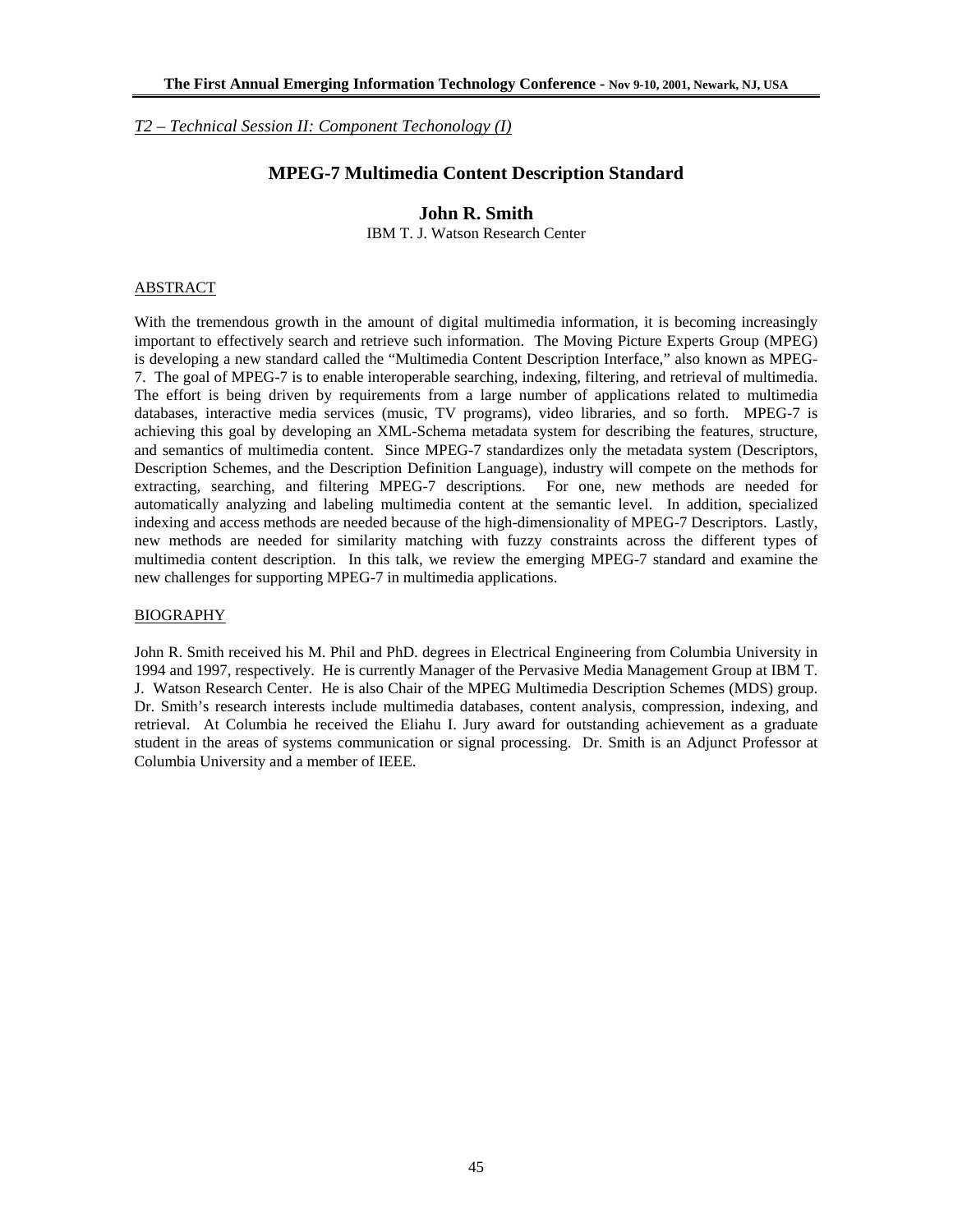# *T2 – Technical Session II: Component Techonology (I)*

# **Computational Biology: From Life Science to Deep Computing**

### **Lurng-Kuo Liu**

Program Manager IBM T.J. Watson Research Center Route 134 Yorktown Heights, NY 10598 lkliu@us.ibm.com

### ABSTRACT

The life sciences are receiving special attention from many companies because the field is demonstrating explosive growth, and the life sciences are creating what will become one of the most significant industries of the new century. Computing, storage, database technology, and visualization are essential building blocks of knowledge and analysis infrastructure for the emerging life science market. Indeed, with advances in bioinformatics and genomics, high-throughput screening of drug candidates, and ready access to information on the Internet, the life sciences have benefited from computational capabilities and will be driving the requirements for data, network, and computational capabilities in the future.

A recognized "grand challenge problem" of great interest to the life sciences is to understand the mechanisms behind protein folding. On December 6, 1999, IBM announced a \$100 million research initiative to build the world's fastest supercomputer, "Blue Gene", to tackle fundamental problems in computational biology. The mission of the Blue Gene scientific program is to use large-scale biomolecular simulation to advance our understanding of biologically important processes, in particular our understanding of the mechanisms behind protein folding. In this talk, I will discuss how life sciences influence IT market and give a brief review on the IBM Blue Gene project.

#### BIOGRAPHY

Dr. Lurng-Kuo Liu received the M.S. degree in control engineering from National Chiao-Tung University, Taiwan, in 1987, and the Ph.D. degree in electrical engineering from University of Maryland at College Park in 1993. In 1993, he joined the High Performance Computing and Communications (HPCC) department at IBM T.J. Watson Research Center as a Research Staff Member, where he was involved in the algorithmic development and architecture design of a multi-points and multi-standards capable video conferencing system. Dr. Liu is currently a program manager in the Exploratory Server System department at IBM T.J. Watson Research Center where he is involved in the IBM Blue Gene project – A supercomputer for protein folding and life science applications. Dr. Liu has worked on broadband e-commerce, interactive TV, pervasive video streaming, Set-Top Box, MP3 audio, system architectures for H.324 video conferencing, very low bit rate video coding, motion estimation, low delay MPEG-2 video coding, MPEG-4 system multiplexing, immersion computer game systems, and vision-enhanced human computer user interface (HCI) system. Dr. Liu also participated in both H.324 and MPEG-4 standards activities. His research interests include digital video compression technology, digital signal and image processing, computer vision, interactive games, multimedia communications, broadband e-business, mobile computing, deep computing, and neural networks.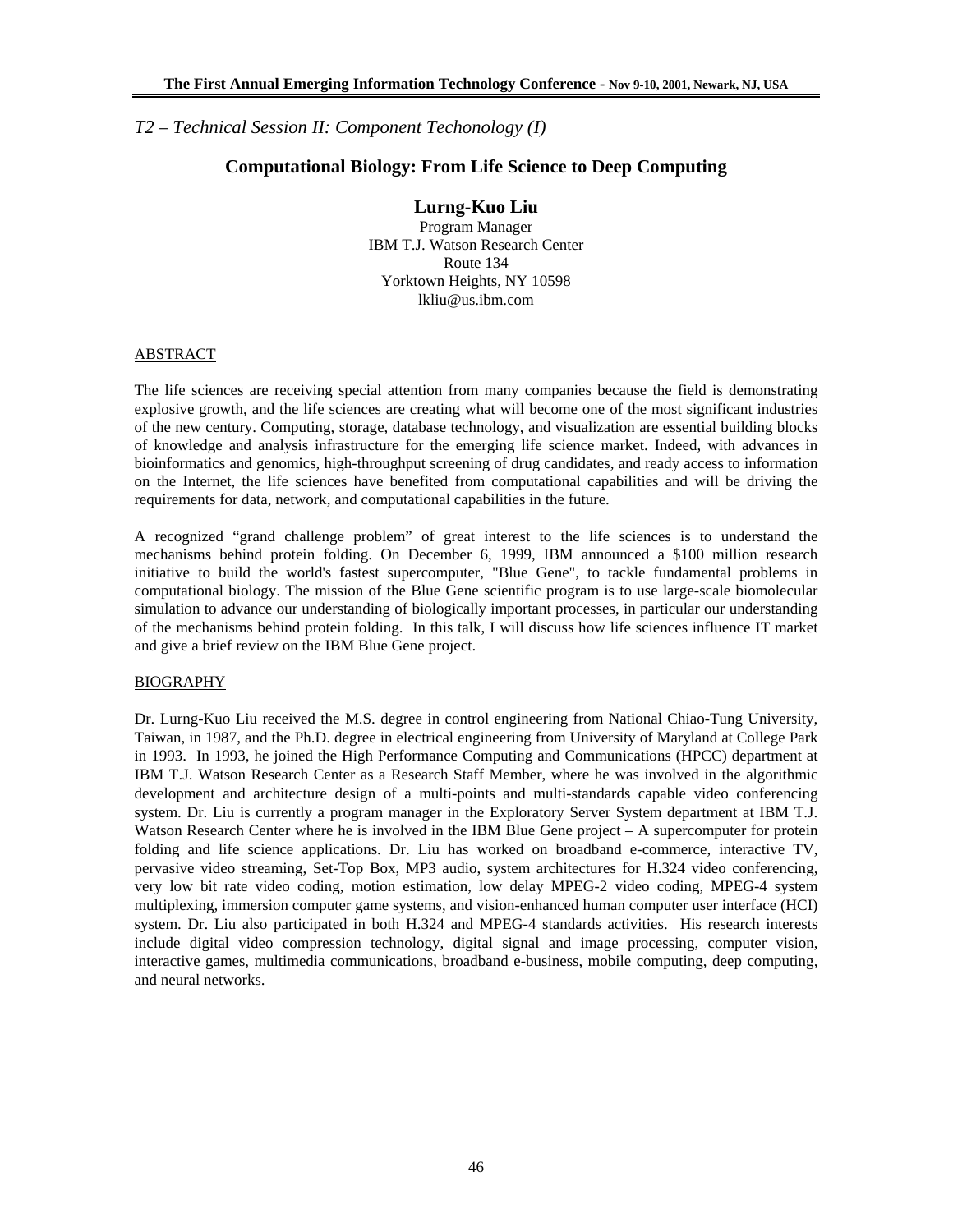# *T2 – Technical Session II: Component Techonology (I)*

# **MEMS Technology and Its Application to Optical Cross Connects**

#### **Sangtae Park**

Optical Technologies Tellium, Inc. 185 Route 36, Building E P.O. Box 158 West Long Branch, NJ 07764 Tel: 732-483-2976 Fax: 732-728-9862 Email: spark@tellium.com

### **BIOGRAPHY**

He received the B.S. and M.Eng. degrees in electrical engineering from Cornell University in 1993 and 1994, respectively. From 1994 to 2000, he has worked at Rockwell Science Center, Thousand Oaks, CA, where he has engaged in research and development work of various MEMS devices. Some of his major works have been on 2D optical scanner, current sensor, and tunable capacitor for RF applications. Currently, he is working at Tellium, Oceanport, NJ, where he has been focusing on developing large port count optical cross-connect switch.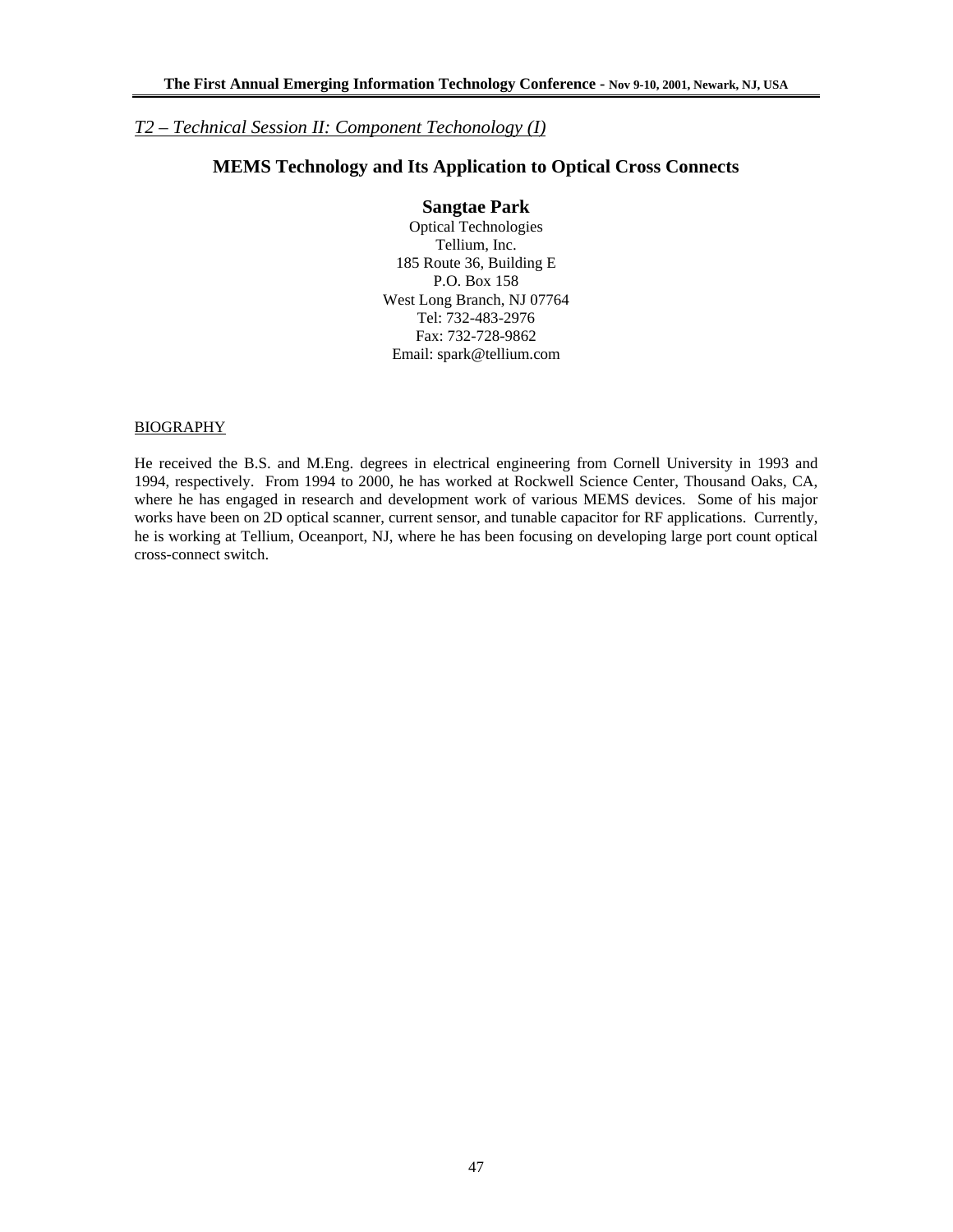*B2 – Business Session II: Venture Business Success Stories Session Chairperson*

# **T. Russell Hsing**

Executive Director Wireless Technology and Networking Systems Research Department, and Internet Information Infrastructure Research Department Telcordia Technologies (Formerly Bellcore) 445 South Street Morristown, NJ 07960 USA Tel: (973)-829-4950 (Office), (908)- 953- 9361 (Home) Fax: (973)-829-5885 (Office), (908)- 953- 0270 (Home) E-mail: trh@research.telcordia.com

### **BIOGRAPHY**

Dr. Hsing, a Fellow of the IEEE and the SPIE-The International Society of Optical Engineering, is the Executive Director of Wireless Technology and Networking Systems Research and Internet Information Infrastructure Research at Telcordia Technologies (formerly Bellcore). A graduate of National Chiao-Tung University (in Taiwan) and the University of Rhode Island (1974, 1977), Dr. Hsing received his B.S. in Electrophysics in 1970, and his M.S and Ph.D degrees in Electrical Engineering in 1974 and 1977, respectively. He was selected by Bellcore to be a member of the Pipeline Development Program (PDP) in 1995 . Through this future leadership-training program, he has finished Executive Courses from the Stanford Business Graduate School, MIT Sloan School, the University of Texas at Austion, and the University of Illinois from 1995 through 2000.

Prior to joining Bellcore in 1986, he accumulated a wealth of research & development and product management & development experiences through affiliations with Burroughs, Xerox, GTE Labs, Telco Systems Fiber Optics Corporation, and TASC. In addition to manage two research departments, Dr. Hsing has also pioneered the commercialization of Telecom technologies for Bellcore in the Asia-Pacific region through a joint venture and business alliances with strategically positioned and well financed local companies. These business and academic achievements, and more than twenty-four years of telecommunications experience have earned him a position as an adjunct professor of Management and as an Advisory Council Member of the International Business Research & Education Committee at the Salem International University in Salem, West Virginia. Since 1990, he has been a member of the Technical Advisory Committee for the Computer & Communication Laboratories (CCL) of ITRI in Taiwan. He was invited to be a member of the Strategic Review Board (SRB) for The Executive Yuan of Taiwan's Government in 1997 and 1998. He has led Telcordia's team of representatives to join the US Delegation (led by William Daley, Secretary of Commerce) to attend the China-United States Telecom Summit in Guangzhou, China from March 31 through April 2, 1999. He is now also an Adjunct Professor with the Center of Telecom Research and the Electrical Engineering Department to involve with the gigabit wireless research initiative at Arizona State University.

Dr. Hsing has accumulated over 24 years in the telecommunications industry. He has been working in the areas of video communications, digital communications, VLSI communications circuits and systems, ISDN/HDSL/ADSL, and most recently wireless & mobile networking technologies. Since 1995, he has been involved in a number of diverse research projects spanning from theoretical work to product development, all in the Internet information, and Wireless Technology and Networking Systems areas. He is now managing two research departments in the area of Wireless Networking and Internet Information Infrastructure with 30 members of technical staff to work on projects which are sponsored by both commercial and government clients. He is now leading the efforts on Wireless Networking Security, Wireless Call Agent, NGN Transition and Economics, Strategic Analyses and Communications Business of The Future. He also lead the technical work on Broadband Wireless Access to Home and Business initiative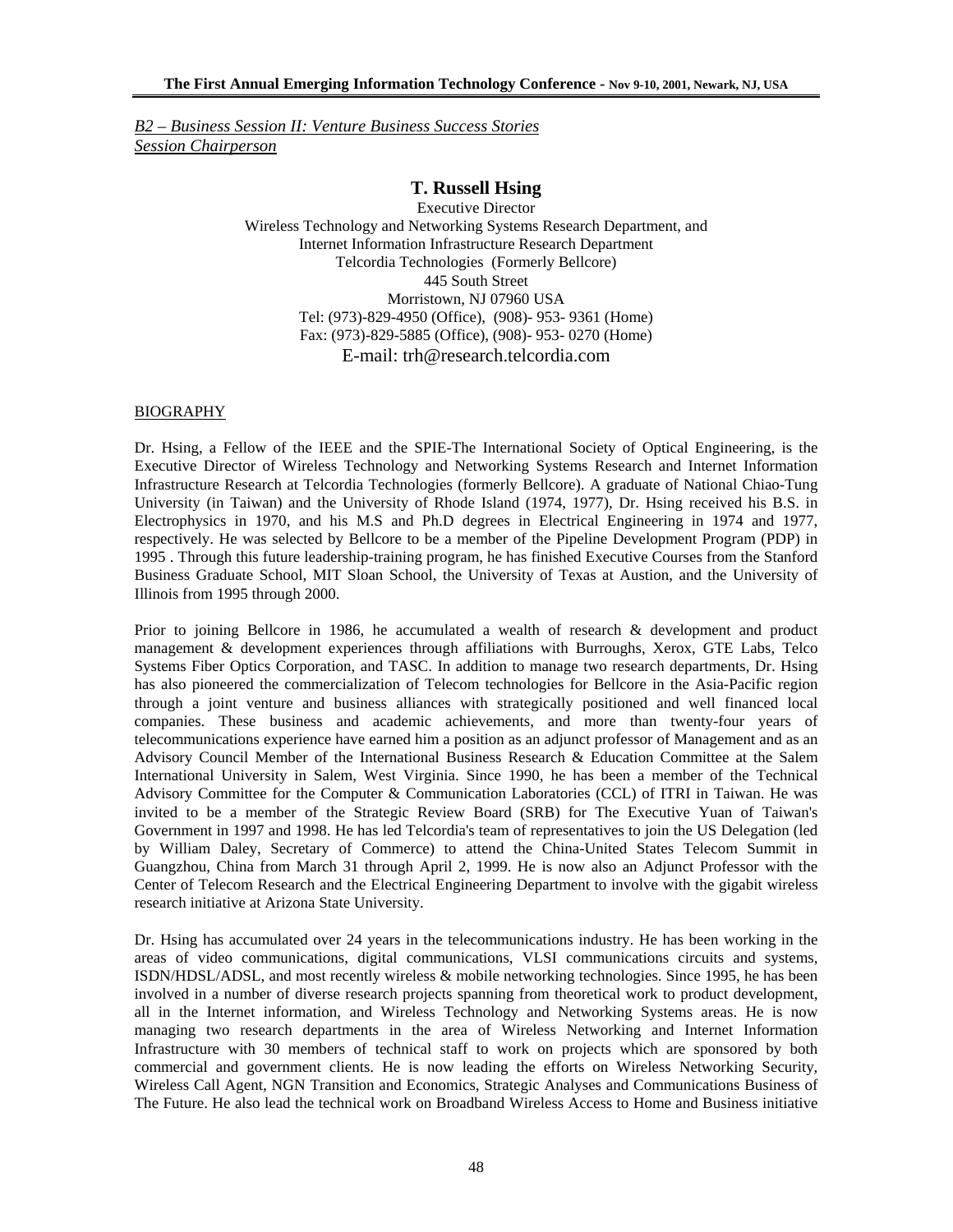to address the technical challenge of achieving 200 Mbps wireless access at MMDS and UNII spectrum for wireless Internet and NGN (Next Generation Networks) applications. Dr. Hsing has been championing, leading, and contributing to research and development on all aspects of evolving the low-power wireless personal communications entitled Personal Access Communication System (PACS) specifications into a complete end-to-end (from ASIC chips to handset, base station, base station controller and programmable switch) commercially available system. He has also led R&D efforts and made contributions to design and demonstrate the first sign language telephone over ordinary telephone lines for the deaf community in 1984; to create and demo the world's first DCT VLSI chip (CMOS technology with 2um resolution) with other research groups in 1987; to design and demo the world's first QAM-based working ADSL system at T1E1's ADSL "Olympics" in 1993. In addition to his responsibility on PACS system development, he is now also leading the wireless effort on the next generation network (Wireless NGN) applications, Wireless ATM, and broadband wireless technologies and networking systems in the future. His experience and interests are in the areas of Communications Signal Processing, VLSI System, Video Coding and Image/Speech Communications, ATM Network, Broadband Wireless Networking and Technologies, Wireless Access Technology and Personal Communications Services. He has served as a Guest Editor of special issues on "Wireless ATM" (January 1997) and "High Speed Digital Subscriber Lines" (August 1991) for the IEEE Journal of Selected Areas in Communications.

He is now the Editor of the Academic Press Telecommunications Book Series, and was a Co-Editor-in-Chief (with Professor Y.Y. Zeevi of Technion, Israel) of the Journal of Visual Communication and Image Processing from 1990 through 1997. He also was an associated editor for the IEEE Transactions on Circuit and System (1989-1991). He will be the General Chair of the  $10<sup>th</sup>$  Annual Wireless and Optical Communications Conference which will be held in Newark, New Jersey, USA on April 20 and 21, 2001.He was the founding chair of SPIE's Annual Conference on Visual Communications and Image Processing (VCIP) since 1986. He has been lectured for the "Packet Video: Video Communications over ATM-based Broadband Networks" course in Boston, Chicago, Lausanne, Taipei, the University of California at Irvine, and Columbia University. He is the author and a co-author of over 67 technical papers, three book chapters, and four patents. Dr. Hsing has also co-edited a book titled "Visual Communication: Technology and Application." with Dr. Andrew Tescher (Optical Engineering Press, 1990)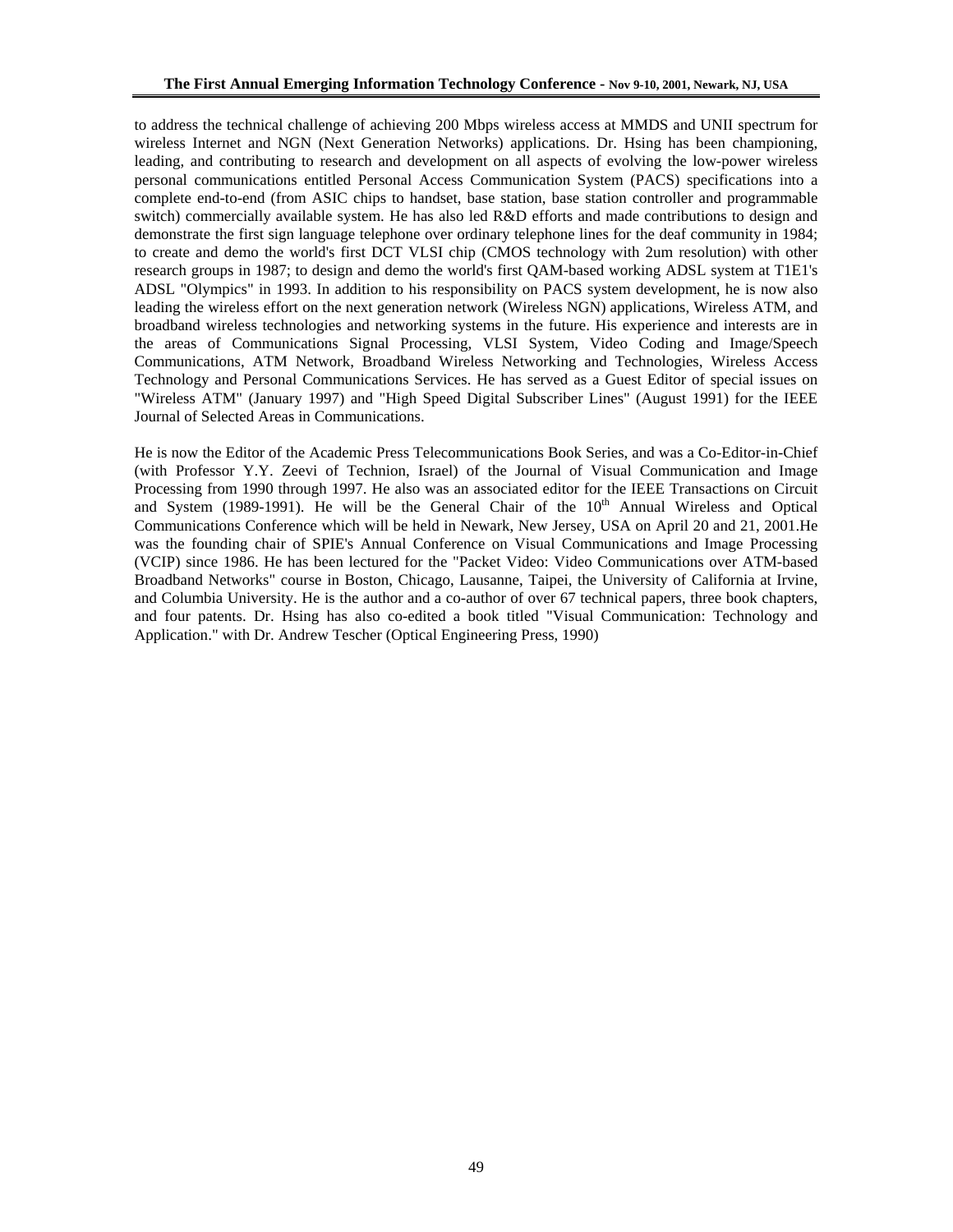*B2 – Business Session II: Venture Business Success Stories Session Organizer*

### **Dah-Weih Duan**

InfoValue Computing, Inc. 4 Westchester Plaza Elmsford, New York 10523 Phone: (914)345-5929 ext. 40 Email: dduan@infovalue.com

#### BIOGRAPHY

Dah-Weih Duan received his Ph.D. degree in Electrical Engineering from the University of California, Los Angeles in 1992 where he received the Outstanding Ph.D. Award from School of Engineering and Applied Sciences for his works on high-frequency diffraction analysis and synthesis of reflector antenna systems. He joined IBM Thomas J. Watson Research Center in 1993 where he first worked on the Radio Frequency Identification (RFID) project, and focused on tag antenna design, RF front-end of field-powered integrated circuits, measurement techniques for RFIC and low-gain antennas, and full-wave electromagnetic analysis programs. Dr. Duan received an IBM Outstanding Innovation Award for this work, and the RFID system was later commercialized and being sold at large quantities. In 1999, he performed electromagnetic analysis on electrical interconnect and packaging structures for high-speed, high-frequency circuits, and provided design guidelines. In January 2000, he joined InfoValue Computing Inc. where he is currently working on the architecture and software design for scalable multimedia distribution and broadband video streaming. Dr. Duan has authored more than 40 technical papers, and received 20 issued US patents.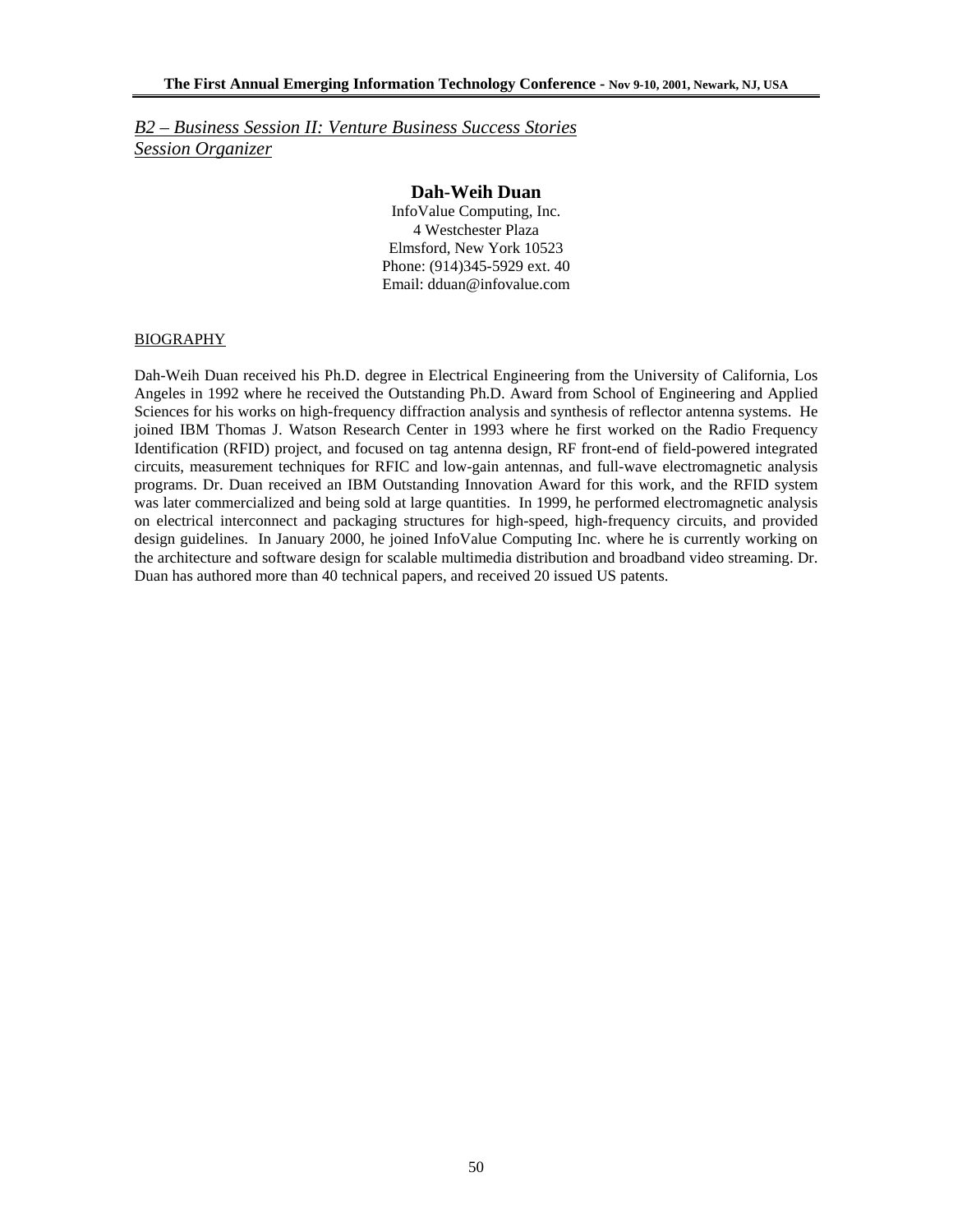### *B2 – Business Session II: Venture Business Success Stories*

**Gee-Kung Chang**  Vice President OpNext Inc. gchang@opnext.com

### BIOGRAPHY

**Gee-Kung Chang** is currently VP of technology in charge of strategy and planning at OpNext Inc. He was elected as a Telcordia Fellow in 1999. He served as Chief Scientist and Executive Director of Optical Internet Research at Telcordia Technologies between May 2000 and October 2001. He was the principal investigator of Internet Protocol directly over WDM systems using Optical-Label Switching techniques for DARPA sponsored Next Generation Internet project. He was also in charge of WDM optical networking element design, system testing, integration, and interoperability of multi-vendors optical network rings for the MONET Washington DC Network field trials. The MONET Washington DC network was successfully completed in November 1999. He led a team to deliver a wide variety of software controlled and managed WDM optical networking crossconnects in local exchange carrier (LEC) network testbed and provided high bandwidth real-time services and applications for the MONET New Jersey Area Network that demonstrated a national-scale reconfigurable transport WDM network. The MONET testbed result was demonstrated at OFC'97 in Dallas. He led a team that designed and demonstrated the first reconfigurable, multiwavelength all-optical network testbed for the Optical Networks Technology Consortium in 1994. The ONTC testbed was delivered for world-first live wavelength reconfiguration demonstration of WDM rings using five Optical Add/Drop Multiplexers at OFC'95 in San Diego and subsequently to Northern Virginia for Bellcore's Customer Solution Forum in 1995.

Gee-Kung Chang received his Ph. D. degree in Physics from the University of California, Riverside and a B. S. degree in Physics from National Tsing Hua University in Hsinchu, Taiwan. He joined Bell Laboratories as a Member of Technical Staff in Murray Hill, New Jersey in 1979. He was in charge of design, development, and construction of high performance prototype electronic switching fabric systems for 5ESS using high voltage silicon Bipolar Integrated Circuit, Gated Diode Switch, and CMOS IC technologies.

He has been granted twenty-eight patents and twenty-seven more are pending in the area of optoelectronic devices, high speed integrated circuits, telecommunication switching components and systems, WDM optical networking elements and systems, multiwavelength optical networks, optical network security, and optical label switching routers. He has co-authored over 130 Journal and Conference papers. GK won Bellcore's President Award in 1994 for his pioneer work in WDM optical networking. He received R&D 100 award in 1996 for his contribution in optical networking add-drop module. He was elected to the Fellow of Photonic Society of Chinese American in 2000. He was a co-chair of IEEE LEOS Topical Conference on Broadband Optical Networks, and the chair of Networks Committee of 2000 Optical Fiber Communications Conference for Network Switching, Access, and Routing. He was the principal guest editor of a special issue on Optical Networks for IEEE Journal of Lightwave Technologies, published in December 2000. He and his team have won the best Technical Paper Award of SAIC/Telcordia Technologies in 2001 on Design and Implementation of Optical Label Switching Network Element. He was the Program Chair of 2001 Photonics in Switching Conference sponsored by OSA in June 2001 in Monterey California.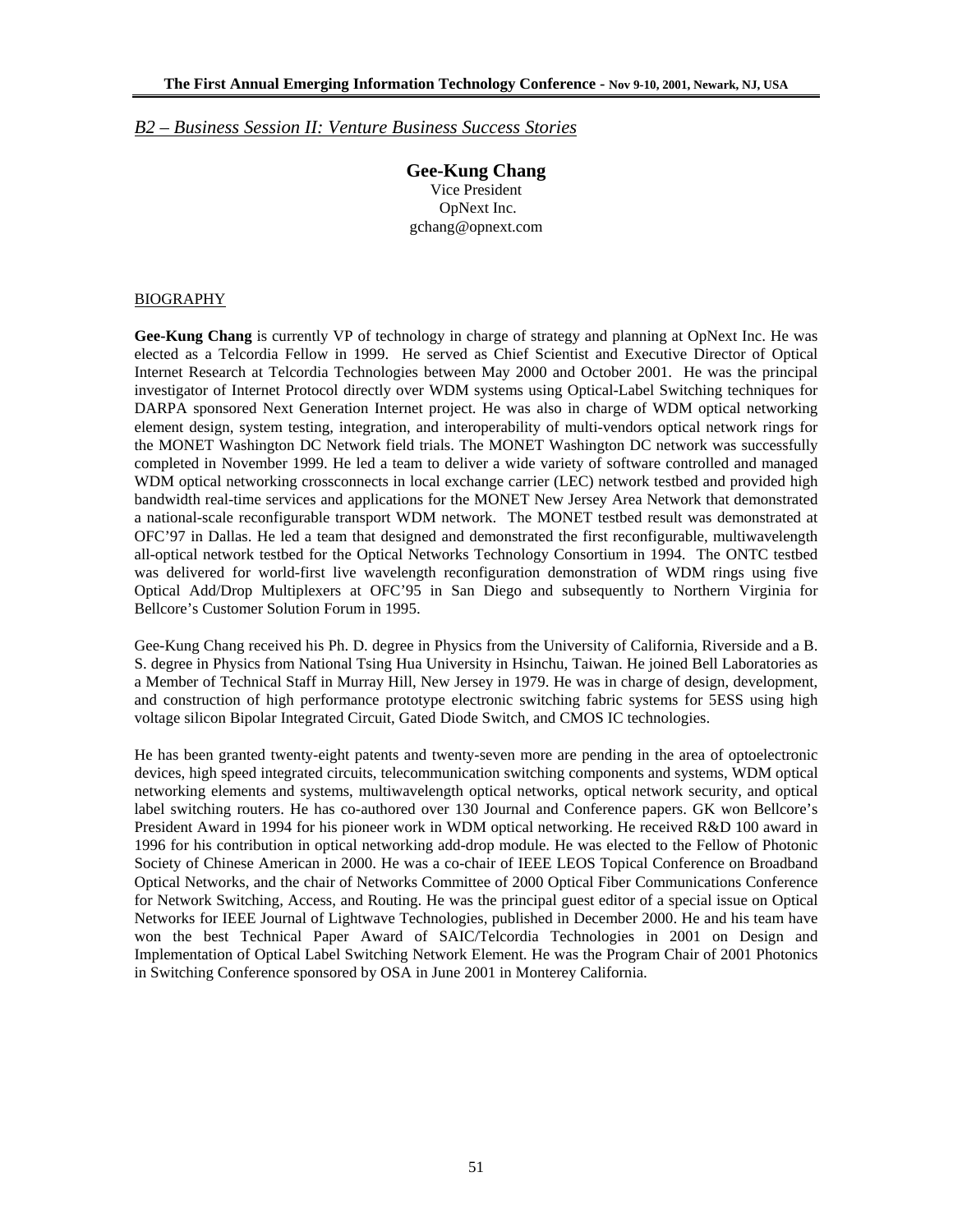### *B2 – Business Session II: Venture Business Success Stories*

**Kevin K.W. Whang**  Vice President of Marketing and Sales Village Networks kwhang@vill.com

### **BIOGRAPHY**

With 14 years of industry experience at AT&T, Bell Laboratories, Lucent Technologies and Siemens &Fujitsu Joint Venture in Taiwan, Kevin Whang has introduced the global marketplace to some of the industry's leading new technologies for carrier infrastructures. Responsible for leading Village Networks' marketing, product management and business development teams, Kevin is spearheading the productization of the industry's first optical packet node, the iOPN2000, and its global introduction. Additionally, he is leading Village Networks' business development and sales.

Kevin's industry accomplishments include spearheading the outbound marketing efforts for Lucent's highly successful PacketStar product line. Credited with pioneering the first high-density, carrier-class packet voice gateway product and architecture, Kevin worked closely with service providers to define market requirements and create the product specifications to respond to these needs. Prior to his work at Lucent, Kevin led the Siemens and Fujitsu joint venture in its pioneering efforts to introduce its SDH and SONET product line to the Asian telecom market. Kevin defined the parameters of the joint venture, executed the business development strategy, and led the localization of the product definitions.

Kevin has published over 30 papers on voice and data architecture, packet-circuit inter-working and management systems, and holds several patents in these areas. Kevin received his M.S. and Doctor of Science degrees from Washington University in St. Louis.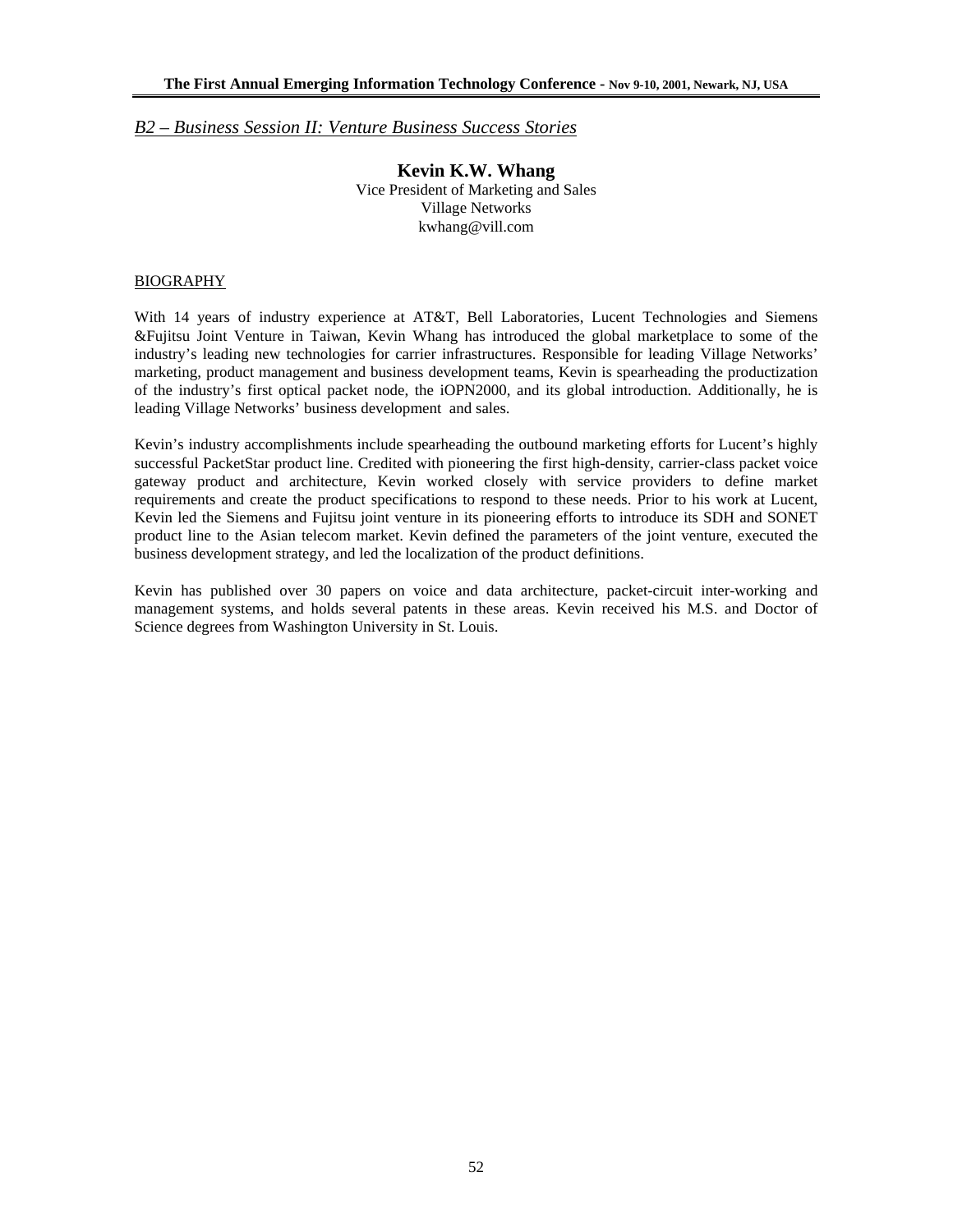*Opening Remarks (Day 2)*

### **Dr. Ya-Qin Zhang**

Managing Director Microsoft Research China Microsoft Corporation Yzhang@microsoft.com

#### BIOGRAPHY

Ya-Qin Zhang is currently the Managing Director of Microsoft Research in China. He was previously the Director of Multimedia Technology Laboratory at Sarnoff Corporation in Princeton, NJ. He has been engaged in research and commercialization of MPEG2/DTV, MPEG4/VLBR, and multimedia information technologies. He was with GTE Laboratories Inc. in Waltham, MA from 1989 to 1994. He has authored and co-authored over 200-refereed papers in leading international conferences and journals. He has been granted over 40 US patents in digital video, Internet, multimedia, wireless and satellite communications. Many of the technologies he and his team developed have become the basis for start-up ventures, commercial products, and international standards. He serves on the Board of Directors of five high-tech IT companies. Ya-Qin served as the Editor-In-Chief for the IEEE TRANSACTIONS ON CIRCUITS AND SYSTEMS FOR VIDEO TECHNOLOGY from July 1997 to July 1999. He serves on the Editorial boards of seven other professional journals and over a dozen conference committees. He has been a key contributor to the ISO/MPEG and ITU standardization efforts in digital video and multimedia. Ya-Qin is a Fellow of IEEE. He received his B.S. and M.S. in Electrical Engineering from the University of Science and Technology of China (USTC) in 1983 and 1985. He received his Ph.D in Electrical Engineering from George Washington University, Washington D.C. in 1989. He had executive business training from Harvard University.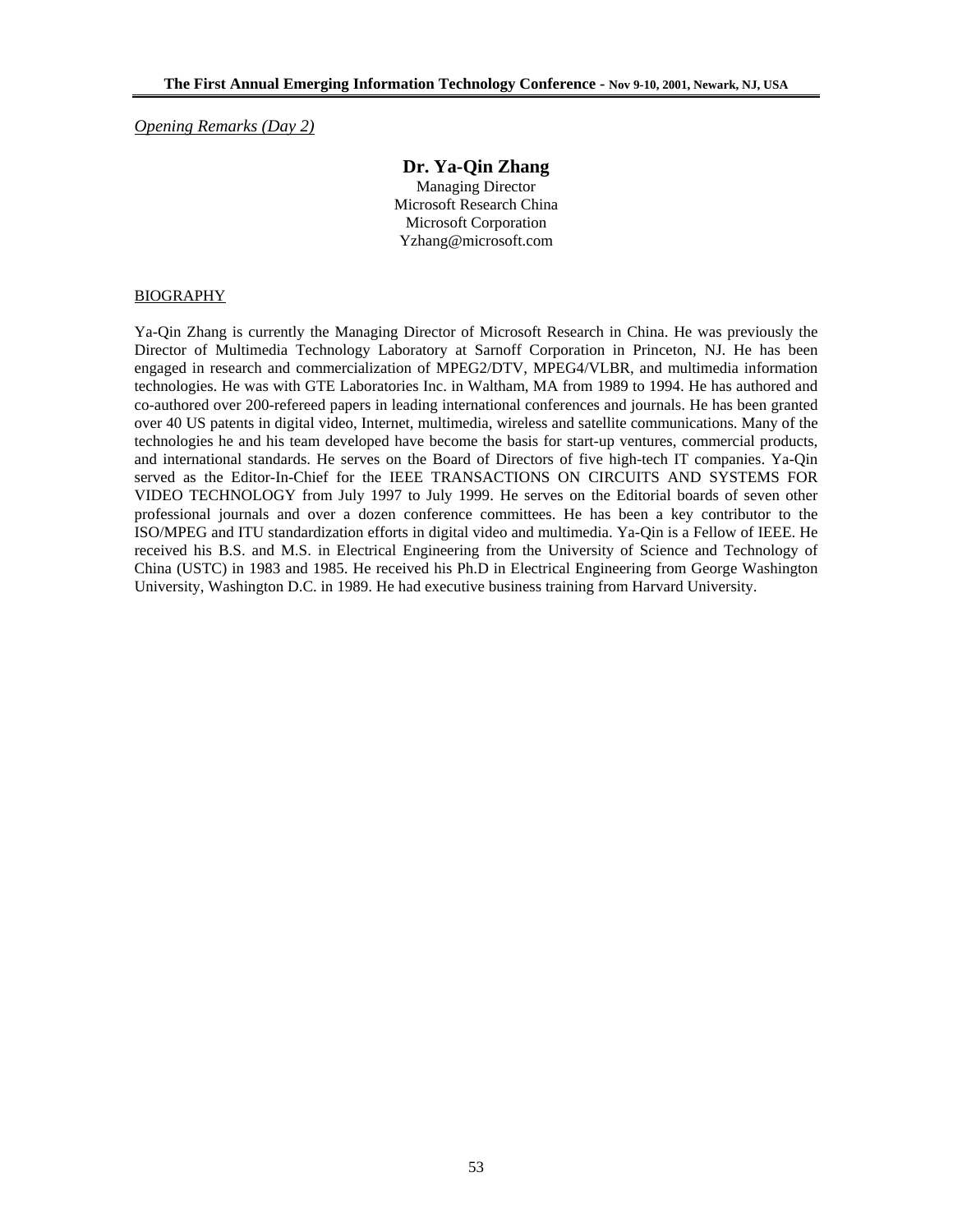# **Diana Liu**

President Cansbridge Capital Corp. Dianaliu@cansbridge.com

### BIOGRAPHY

Ms Diana Liu is the President of Cansbridge Capital Corp., which invests and incubates high technology companies in the Pacific North West areas. Prior to founding Cansbridge Capital, Ms. Liu was the Executive Vice President of Polaris Securities from 1994 to 1998 responsible for its North American operations. Ms. Liu was also a director of International Banking at Royal Trust from 1991 – 1994 in charge of global private banking business. Ms. Liu is the current vice chair of Monte Jade Science and Technology Association (Global) and immediate past chair for Monte Jade's Western Canada Chapter, and serves as an advisor to a number of Canadian based high tech as well as venture capital firms.

Having graduated from the University of British Columbia in Economics in 1986, Ms. Liu has served as Investment Advisor at CIBC Securities in Canada. Ms. Liu has successfully bridged the gap between high technology companies and venture capital firms on both sides of the Pacific Ocean. She has been instrumental in helping a number of Canadian based high tech start-ups in building presence in Asia. Some of Ms. Liu's flagship investments include: Intrinsyc Software, a Toronto Stock Exchange listed company, which provides embedded solutions to create, link and manage networks of Internet devices; NCompass Labs, which develops web content management solutions for the Microsoft Platform, and was recently acquired by Microsoft Corp. as part of Microsoft's .NET strategy; fSONA Communications, a British Telecom investee company, has developed a series of low-cost, high-performance laser products for telecommunications and data networking services providers; and BaySpec, Inc., a Silicon Valley based fiberoptic components company, which manufactures photonics devices for the rapidly expanding fiber optics networking & telecommunications market.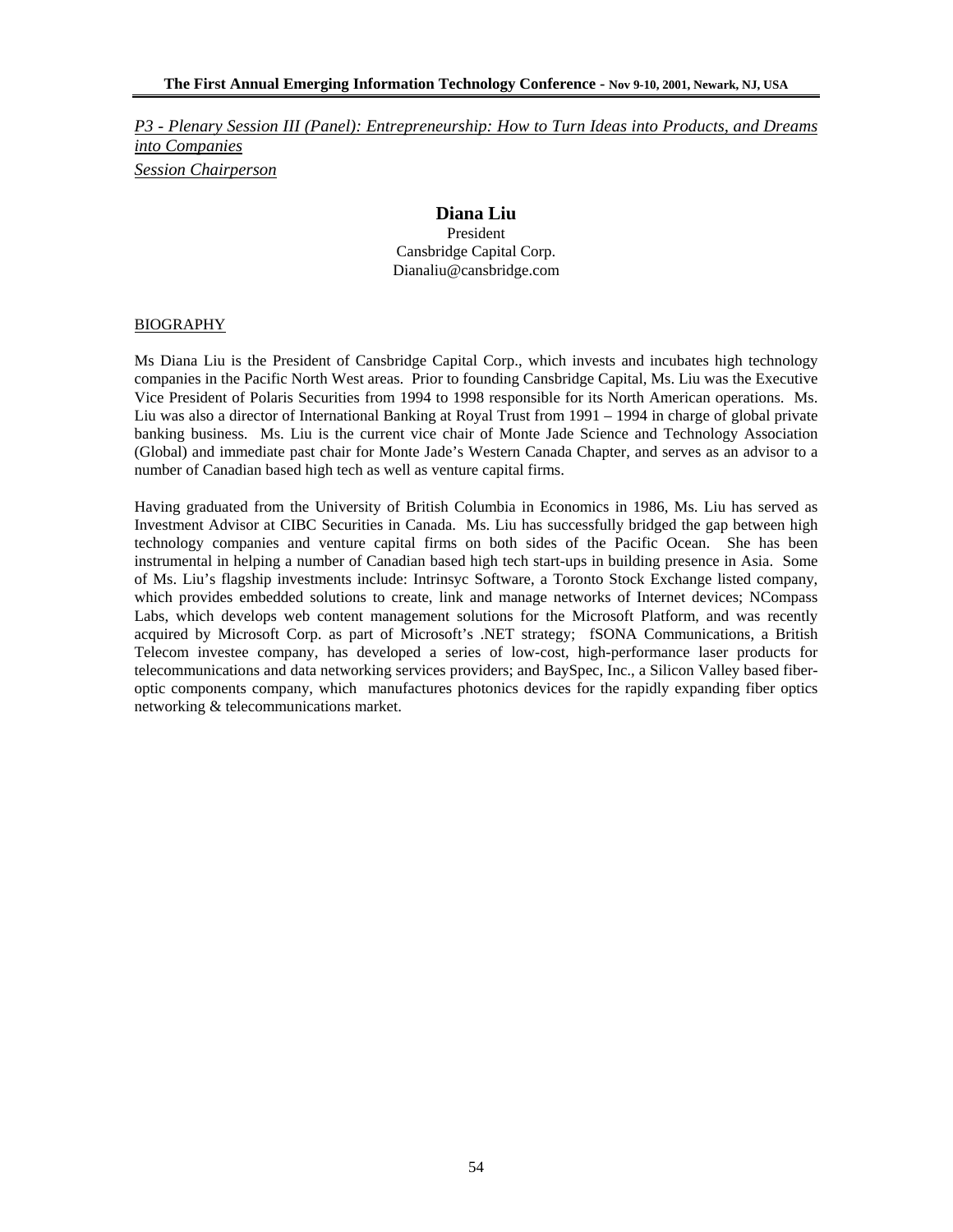### **Lance M Lan, Ph.D.**

Vista Incubation Technology Corp 3F, No.2 Section 2, NanKing E Road Taipei, Taiwan 104 LanceLan@pagic.net

#### BIOGRAPHY

Lance M. Lan received his B.S. in Electrical Eng. from National Taiwan Univ. in 1974, and his Ph.D. in Computer Architecture from UCLA in 1985. Between 1978 and 1985, he was involved in several U.S. Dept of Defense projects in companies in Los Angeles and at UCLA. His Ph.D. dissertation was on task assignment to parallel processors.

Dr. Lan joined AT&T Bell Labs in 1985 as a Member of Technical Staff, working on base station architecture of AMPS cellular telecom systems. He was Deputy Country Manager for AT&T China (at Beijing) between 1988 and 1991, coordinating AT&T's multiple-business-unit efforts in China. He fostered AT&T's relation with Chinese government and business entities. He ran a 3-year Senior Management Development Program to select  $\&$  train 50 senior Chinese officials in U.S. universities  $\&$  within AT $\&$ T; they became AT&T's friends in China.

Dr. Lan returned to Taiwan in 1992, as an Executive Assistant to General Director of Computer & Comm Research Labs (CCL) in the Industrial Technology Research Institute, and later held a simultaneous 2<sup>nd</sup> position as the Director of CCL's Strategy & Development Division. In 1995 he joined Cirrus Logic as General Manager of its Greater China Regional Office (based in Taiwan), selling over US\$200M / year of IC products (VGA, sound chips, fax/modem chips, etc).

In 1997 he became President of a small ISP – Acer Internet Services, Inc (Acer.Net), which developed several Internet-based systems including AcerMall (Taiwan's first online shopping), online newspapers, games, etc. In early1999, he spun off the ISP division from Acer.Net, to form a new ISP company - Pacific-Acer Global Internet Corp (Pagic.Net), a joint venture between Pacific Telecom Group and Acer Group.

Later, he joined KG Telecom (a GSM service carrier in Taiwan) as the Director of Product Development Div, responsible for developing value-added services including setting up its WAP and GPRS systems.

Dr. Lan was enlisted in mid 2000 by his former colleague Dr. Lance Wu and have since been the Senior VP & CTO for Vista Incubation Technology Corp – Taiwan's sole VC with incubator activities. The two Lance's (Lance Wu & Lance Lan) are striving to grow Vista into a global company.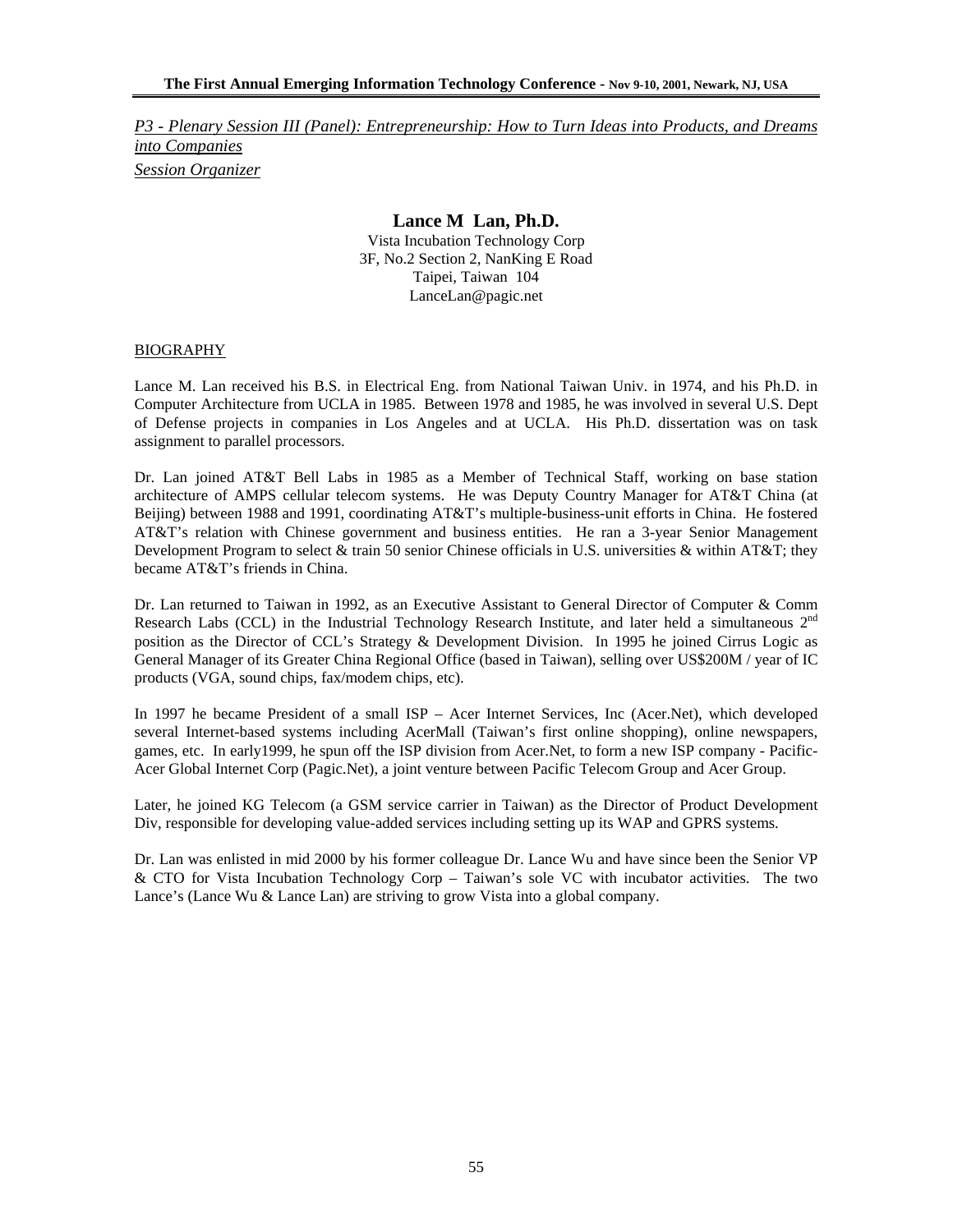### **Entrepreneurship: How to Turn Ideas into Products, and Dreams into Companies**

**Arding Hsu**  Siemens Technology-To-Business Center 1995 University Avenue Berkeley, CA 94704 ahsu@ttb.siemens.com

#### ABSTRACT

In industry, we have learned that producing a good idea is just a very first step towards a successful product. With the burst of the dot com bubble, we have also faced the reality that it is easy to dream, but it needs real hard work and a lot of support to turn a dream into a start-up company. Have recognized this need from entrepreneurs, Siemens established Siemens Technology-To-Business Center (TTB) in Berkeley, California in March, 1999. TTB is a dynamic and flexible interdisciplinary R&D&B (Research &Develop & Business) organization which serves as a technology-to-business factory. The mission of TTB is to add in significant value (domain know-how, complementary technologies, business opportunities, seed money) to bring internal/external high risk/high return technology/business opportunities quickly into the market via start-up companies or Siemens business units.

TTB is specialized in identifying the nascent technologies in the areas of industrial automation, information, and communication, and then incubating them into high potential businesses with the support of Siemens extensive business domain know-how and world wide sales and marketing strength.

With in 5 minutes walking distance to UC Berkeley campus. TTB works closely with UC Berkeley engineering and business schools as well as the venture and business community in the Bay area.

### **BIOGRAPHY**

Arding Hsu is the President & CEO of Siemens Technology-To-Business Center (TTB) in Berkeley. He has 17 years industrial experience with a proven track record to bring unique technologies into successful products. Prior to TTB, he was the department head of Multimedia/Video Technology in Siemens Corporate Research. He had the responsibility to provide Siemens worldwide business divisions with innovative multimedia technologies and to work with them to transfer innovations into real businesses. He has published more than 30 papers and holds many patents. Arding Hsu holds a Ph.D. in Computer Science from Rutgers, the State University of New Jersey.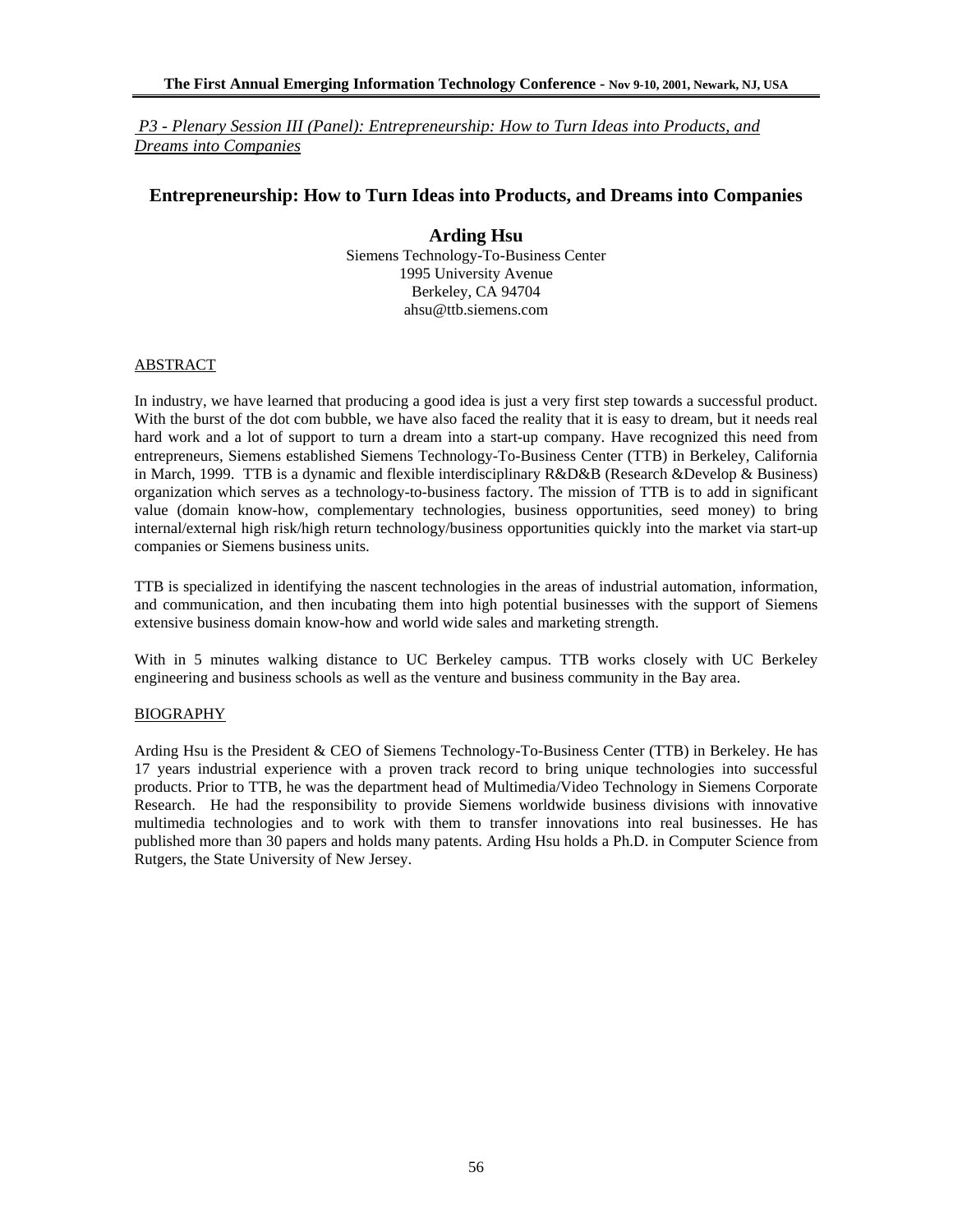### **Corporate Development and Alternative Financing Strategies in a Tough Market**

### **Paul Sung**

AccroLynch Capital, LLC paul@accrolynch.com

#### ABSTRACT

Almost no technology companies can avoid adverse impacts of recent economic downturns, therefore how to continue growing a business with corporate development and alternative financing strategies, as opposed to traditional IPO, M&A and Private Placement, becomes a critical lesson. The presentation will analyze the strategies from investment banking and corporate perspectives. Topics will focus on how domestic and international companies should strategize their Alternative Public Offering, M&A/Private Equity Capital Raising, and other corporate development activities; as well as some important factors they would come across when structuring the transactions.

### BIOGRAPHY

Mr. Sung has extensive experience in corporate finance, corporate development and investment banking within the high growth technology sectors. Mr. Sung is the founder of AccroLynch Capital, LLC, a New York based investment banking firm providing corporate finance advisory services on public offering, private placement and M&A transactions. In both consulting and operational roles, he has assisted numerous companies with the development of strategic plans, debt and equity financing and mergers and acquisitions, including substantial transactions over the past several years involving companies in the software, media, communications, E-commerce and manufacturing industries. He was the Vice President at Terremark Worldwide, Inc., a public company that develops and operates Network Access Point (NAP) telecommunications data centers in the US, Latin America and the Far East. He led the company's financing efforts with the Wall Street Investment Banking firms and was also responsible for all the merger and acquisition activities. Mr. Sung's corporate finance experience also includes his tenure as CFO at SpaceLogix, Inc., a telecommunications network and Internet infrastructure company involving a wide range of communications business and managed services. His investment banking foundation was formed and polished while he held a position as Investment Director at Rahill Capital, LLC, a private equity and merchant banking firm focusing on technology sectors. Mr. Sung has also worked extensively in other technology and high growth sectors, including his tenure as senior management at Market Technology Semiconductor International, where he was responsible for the development of joint ventures and strategic alliances throughout Asia. Mr. Sung received a BS in Mechanical Engineering from National Cheng Kung University and a MBA in Finance from Columbia Business School.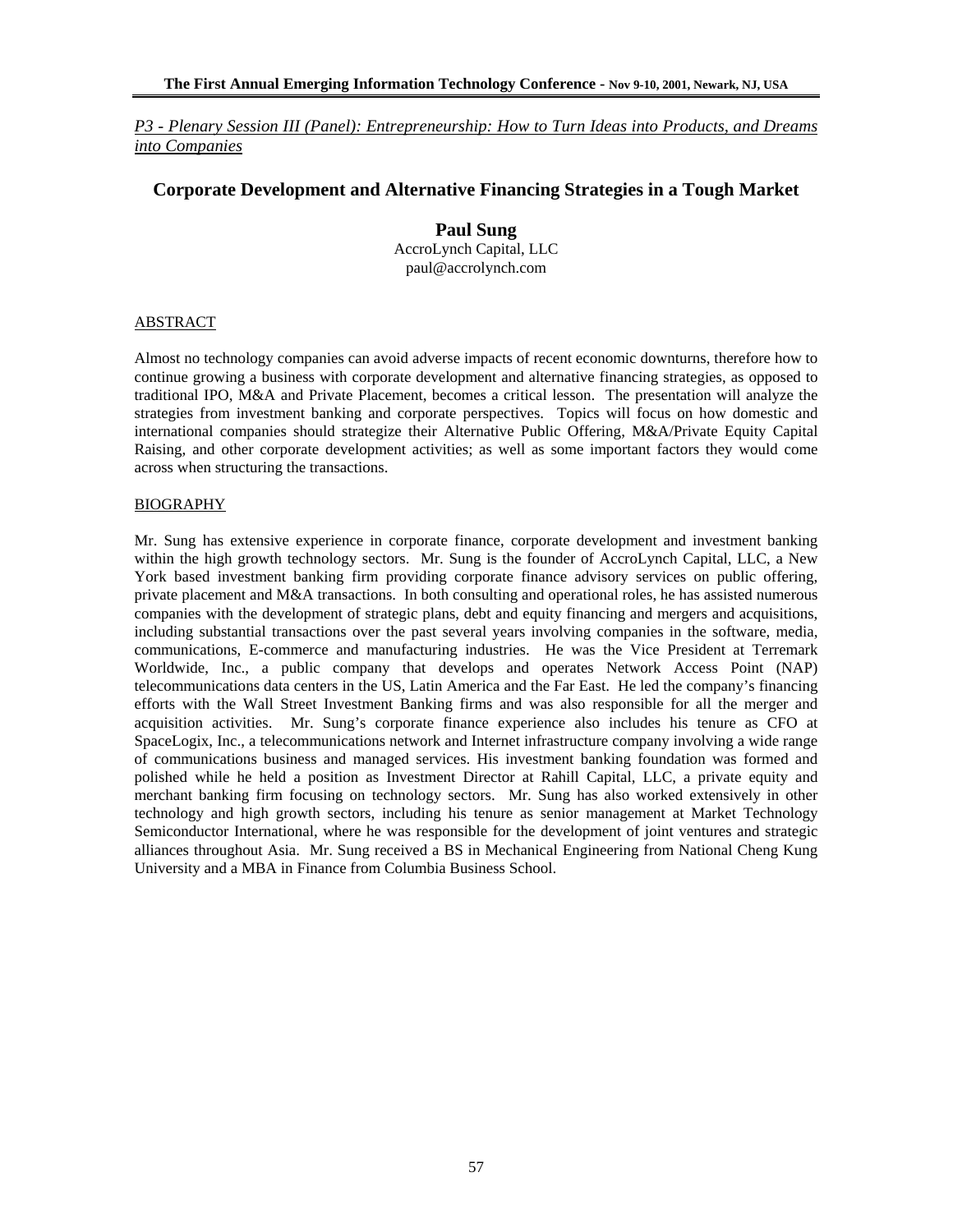> **Stephen M. Nagler, Esq**  Phillips Nizer Benjamin Krim & Ballon LLP 666 Fifth Avenue New York, NY 10103-0084 (212) 977-9700 FAX (212) 262-5152 E-mail: snagler@phillipsnizer.com

#### BIOGRAPHY

Through a wide ranging network of investment bankers, venture capitalists, merchant bankers, and asset and non-asset based lenders, Steve Nagler assists clients of the firm in arranging financing to accomplish their goals. Both private and public financings as well as mergers and acquisitions have been accomplished through his efforts. His clients include biotechnology, health services, medical devices, entertainment and media, software and consumer products companies. Mr. Nagler's activities focus on the introduction of clients to financing contacts and the active negotiation of financing terms and conditions.

Mr. Nagler previously served as General Counsel of Patlex Corporation where he structured the successful licensing program on which the success of the company was based. He also established contacts throughout the corporate world which enable him to assist his corporate clients with the development of corporate partnering arrangements. He understands the needs of his clients to form such alliances as a means of expanding their ability to secure financing as well as in the manufacturing and marketing of their products.

Mr. Nagler's ability to arrange and structure financings meshes with the entrepreneurial capabilities of his partners and their ability to complete the corporate and securities documentation needed to close transactions.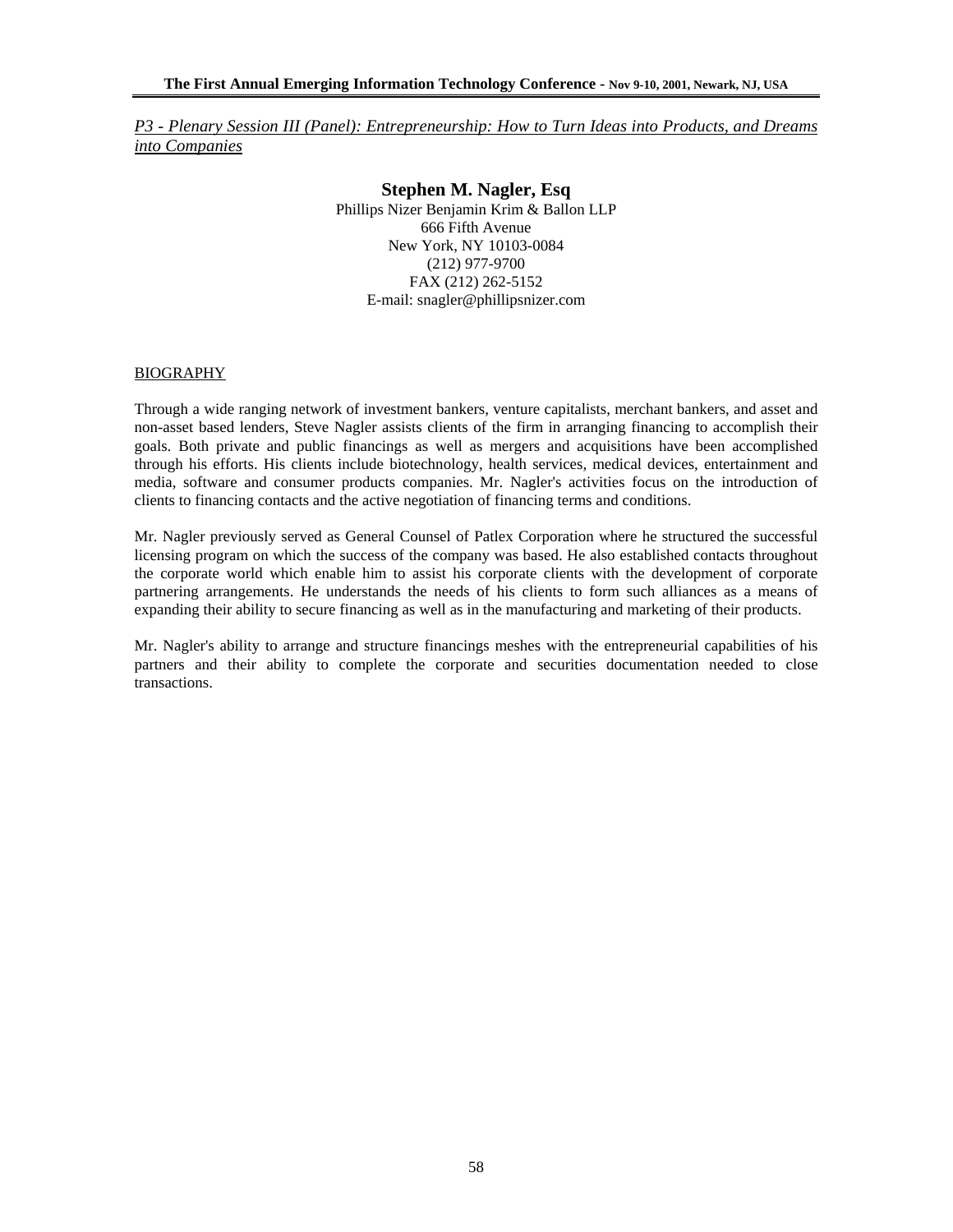### **Lie Hsu**

Executive Director NGN Call Agent Development Telcordia Technologies, Inc lhsu@telcordia.com (732) 699-2686 (O) (732) 718-7633 (Cell) (732) 336-6298 (Fax) (908) 580-0893 (Home)

#### BIOGRAPHY

#### **PROFESSIONAL SPECIALTIES:**

 + **Software Development Management:** Specialize in End-to-end Large-scaled Carrier-grade Telecom Software Development (from Requirement, Design, Coding, Testing to Field Deployment and Customer Support).

 + **Organization Strategist and Change Agent**: Specialize in creating high performance Hi-tech software organization and project either from creating a new org from ground up or taking over a legacy low performance organization and turn the org around.

### **PAST EXPERIENCE**

- Executive Director NGN Softswitch Development
- Director NGN Softswitch Development, Surveillance Database Technology Development, Computing Platform Development
- Principle Customer Consultant
- Senior Software Quality Assurance Specialist
- Senior Communication Software Engineer
- Communication Protocol Software Development Consultant

#### **HONOR AND ACHIEVEMENT**

- 1. Bellcore Pipeline Development Programs (Executive MBA program)
	- + Center for Management of Excellent Class 1996
- + Leadership Institute Class 1997

 2. Certified Project Management Professional (PMP) from Project Management Institute (PMI) – 1999 (Certification #11172)

### **EDUCATION**

M.S. in Computer Science, University of Wisconsin - Madison, 1981

M.S. in Operations Research, University of Wisconsin - Madison, 1980

B.S. in Computer and Control Engineering, National Chiao-Tung University, Taiwan, 1975

**BETTER HALF:** Lynn Hsu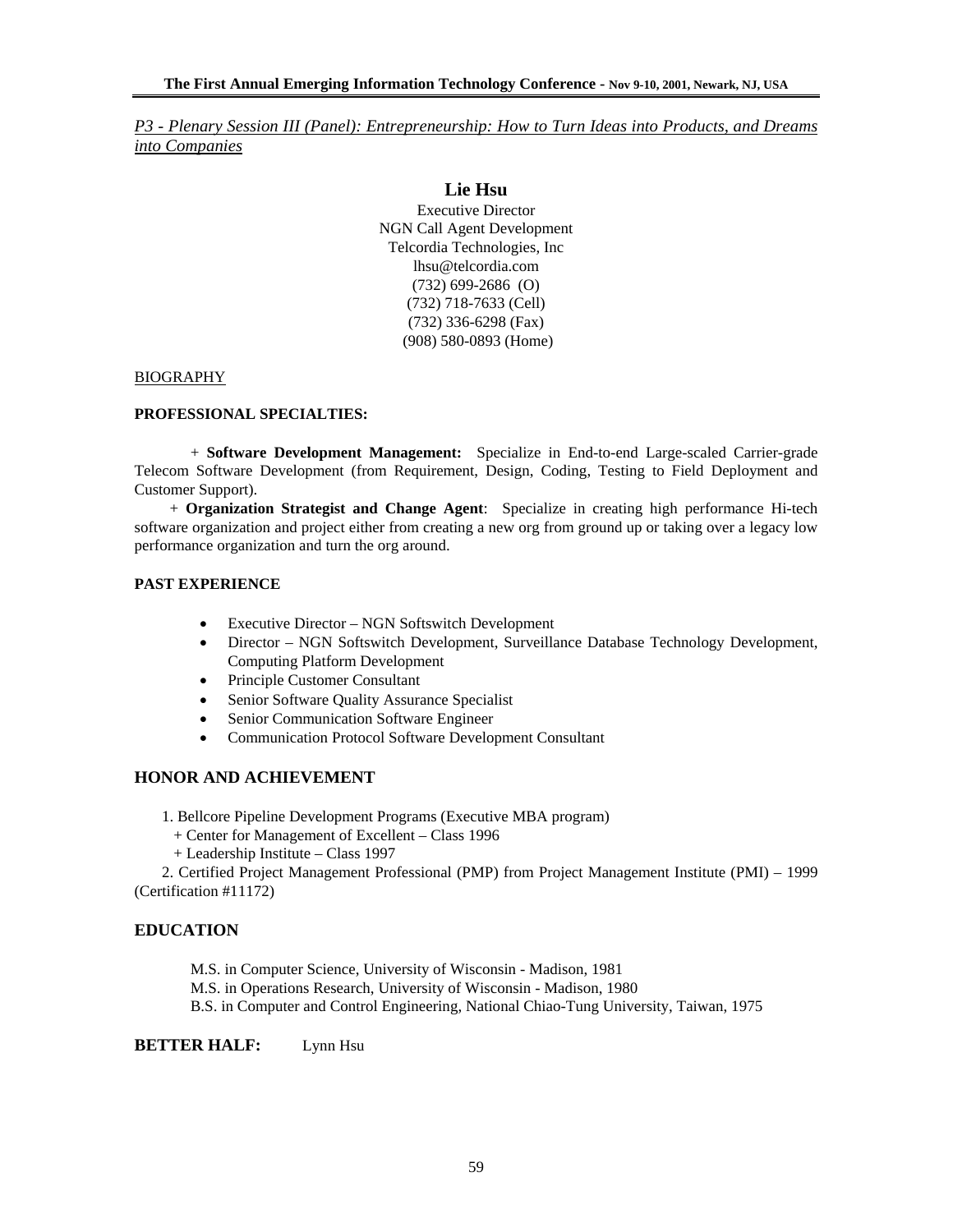### **James C. M. Hwang**

Professor and Director Compound Semiconductor Technology Laboratory Lehigh University 5 East Packard Avenue Bethlehem, PA 18015, USA Voice: +1 610 758 5104 Fax: +1 610 758 4244 E-mail: jh00@lehigh.edu

#### **BIOGRAPHY**

James C. M. Hwang graduated from National Taiwan University with a B. S. degree in Physics in 1970. He completed his M. S. and Ph. D. in Materials Science and Engineering from Cornell University in 1973 and 1976, respectively. He had twelve years of industrial experience working at IBM, AT&T, GE and GAIN. In 1988, he joined Lehigh University as Professor of Electrical Engineering and Director of Compound Semiconductor Technology Laboratory. In addition, he currently holds a part-time appointment as Nanyang Professor at Nanyang Technological University, Singapore and dabbles in as a business angel. He has been a consultant for the U. S. Government and many electronic companies, in the area of RF/microwave devices and integrated circuits. He co-founded GAIN and QED and saw the former go bankrupt while the latter become a public company (IQE). He has published about 150 technical papers and has been granted four U. S. patents. He is a Fellow of the Institute of Electrical and Electronic Engineers.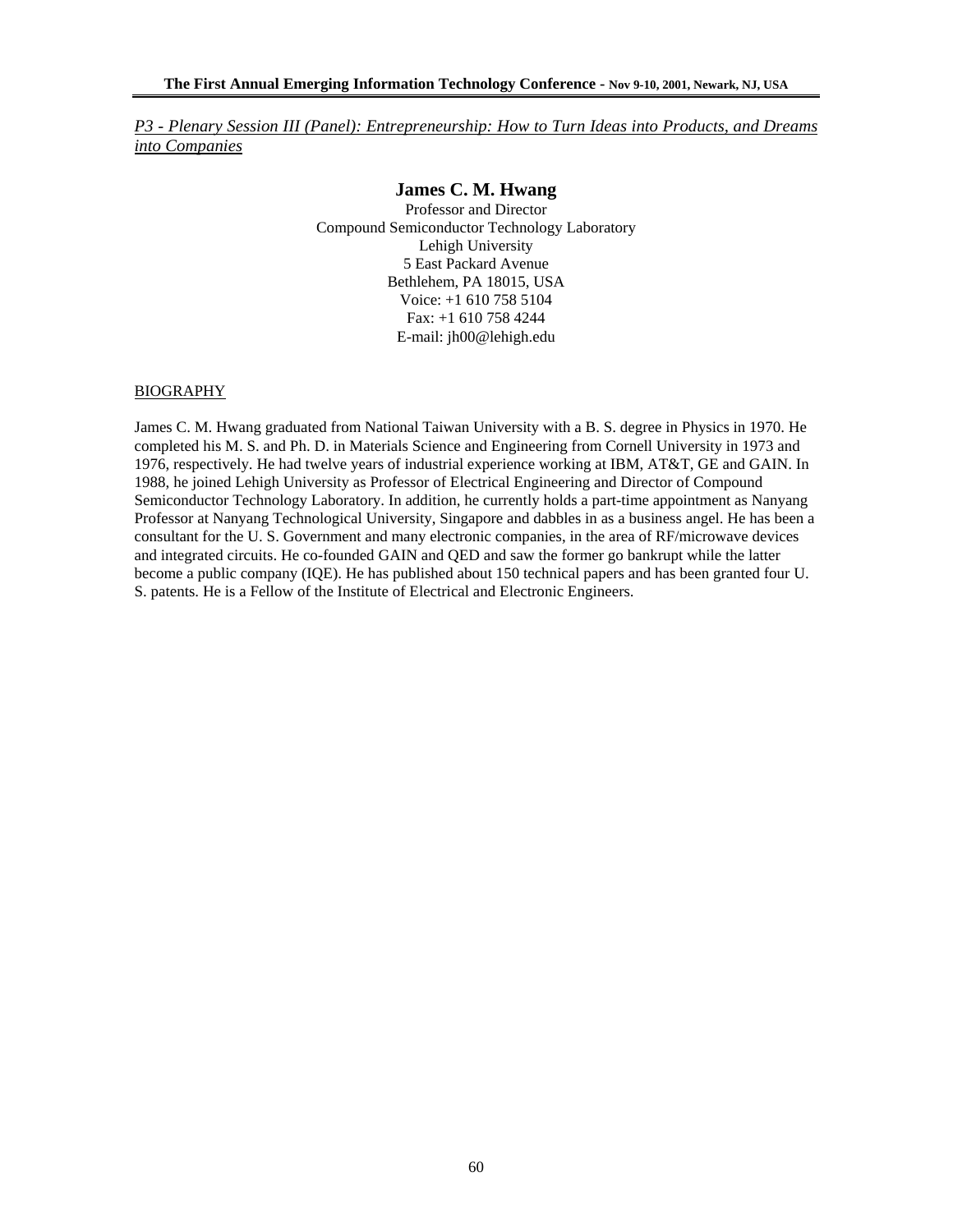# **Dr. Kent H. Cheng**

Attorney Cohen Pontani Lieberman & Pavane kent@cplplaw.com

#### BIOGRAPHY

Dr. Kent H. Cheng is a patent attorney with the law firm of Cohen, Pontani, Lieberman & Pavane in New York City. His practice of more than ten years includes client counseling, patent prosecution, opinion work, licensing and litigation in various areas including pharmaceuticals, medical devices, chemical processing and semiconductor fabrication.

Dr. Cheng received his B.A. in Chemical Physics in 1974 from Columbia University; Ph.D. in Chemistry in 1978 from Brandeis University; and J.D. in 1991 from Pace University School of Law. After his postdoctoral fellowship at Exxon Corporate Research Center, Dr. Cheng worked as a Research Chemist at Mobil Research and Development Corporation, followed by an eight year tenure with Stauffer Chemical Company where he participated in research and environmental regulatory projects.

Dr. Cheng is registered to practice before the U.S. Patent and Trademark Office since 1989 and is admitted to practice law in New York, Connecticut and the District of Columbia.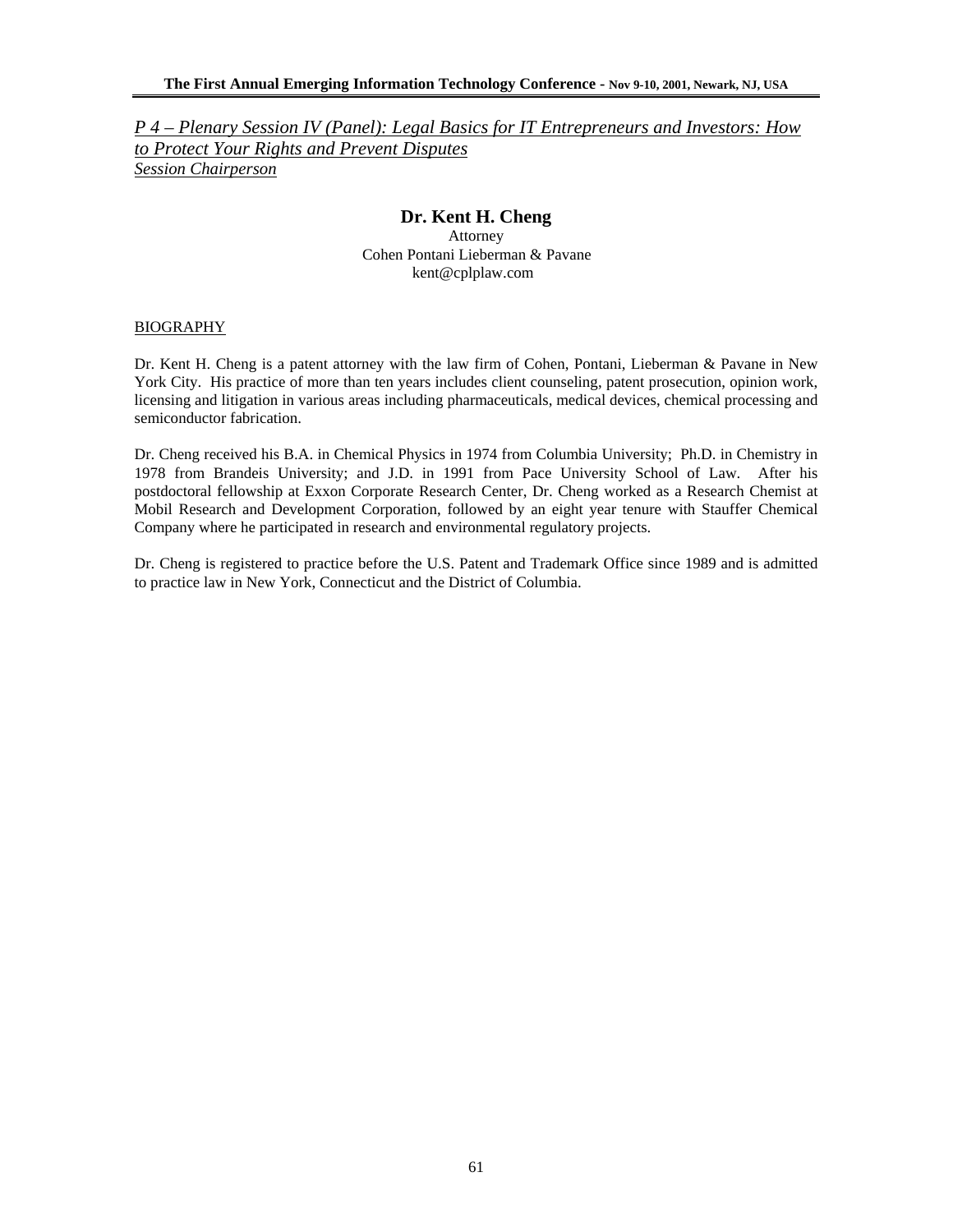### **Albert H. Wang, ESQ**

Phillips Nizer Benjamin Krim & Ballon LLP awang@phillipsnizer.com

#### BIOGRAPHY

Albert H. Wang is a senior attorney in the Corporate Department of Phillips Nizer Benjamin Krim & Ballon LLP. Mr. Wang concentrates his practice in the area of corporate and financial transactions, including securities transactions, mergers and acquisitions, international and domestic joint ventures, acquisitions of distressed assets, broker-dealer regulation, and aircraft finance and leasing transactions.

Mr. Wang graduated from the University of California, Los Angeles, Phi Beta Kappa with a B.A. in Business Economics and an M.A., Magna Cum Laude, in Economics in 1990. He received his J.D. from Cornell University, School of Law in 1994, where he was a member of the Niagara International Moot Court Team from 1992 - 1994.

Mr. Wang is the legal counsel and an advisory member of the Asian American Business Development Center, and a member of the Chinese Finance Society, the American Bar Association and the New York State Bar Association. Prior to joining the firm, Mr. Wang was a senior associate at Schulte Roth & Zabel LLP. He is admitted to practice in the State of New York. Mr. Wang is fluent in Mandarin Chinese and Taiwanese, and conversational in Spanish.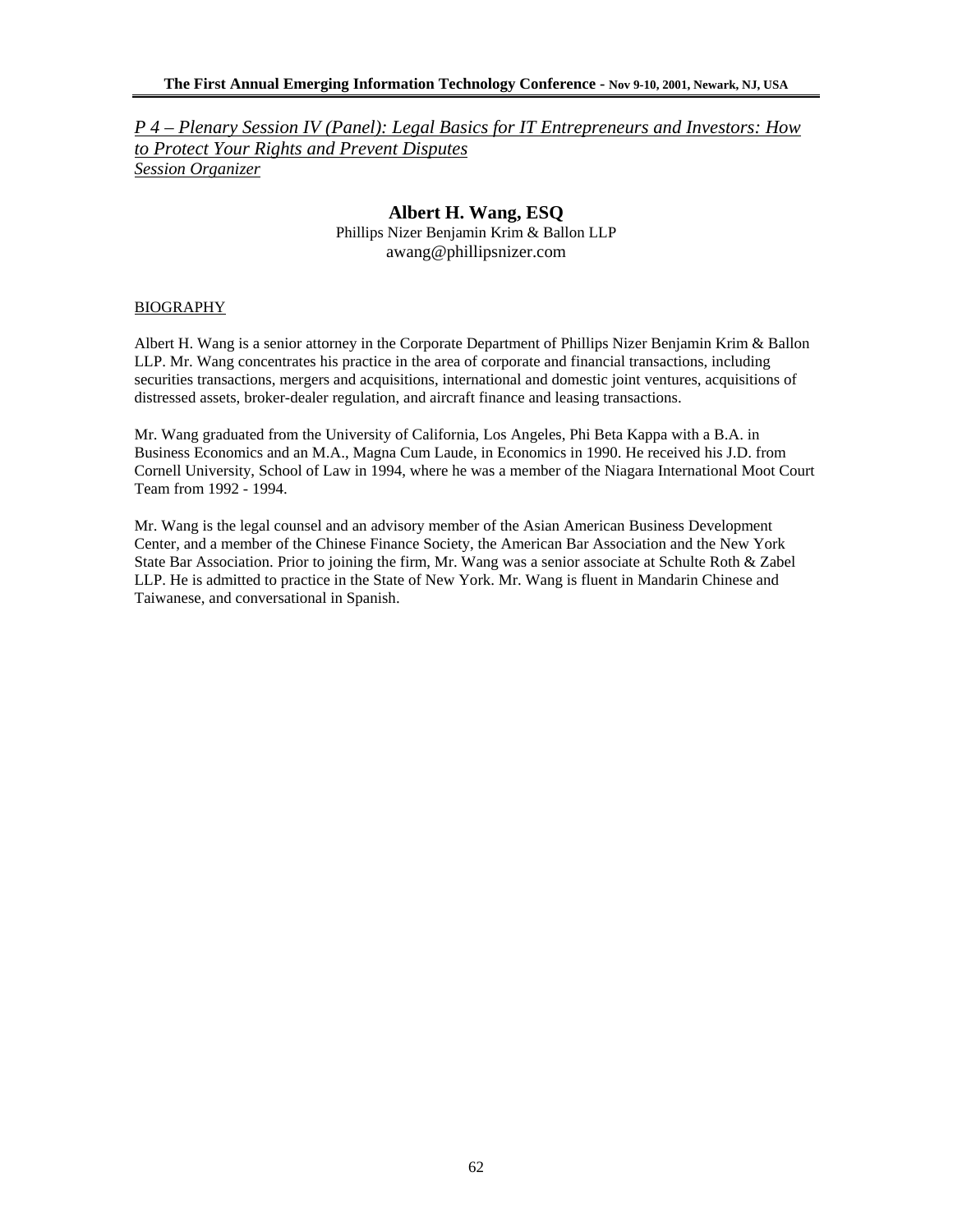### **Myron Cohen, Esq.**  Partner Cohen Pontani Lieberman & Pavane myron@cplplaw.com

### BIOGRAPHY

Mr. Cohen is the founding partner of the law firm of Cohen Pontani Lieberman & Pavane in New York City. He has extensive experience in counseling and representing technology companies in patent licensing and litigation. He is an Adjunct Professor of Law at the New York Law School, and a former instructor and lecturer at the Practicing Law Institute. He is presently a regular visiting lecturer on U.S. intellectual property law at the Peking University, Beijing, China. Mr. Cohen is admitted to the New York bar, U.S. District Courts: Southern, Eastern, Northern and Western Districts of New York, and Western District of Wisconsin, Eastern District of North Carolina; U.S. Courts of Appeal: Second, Ninth and Federal Circuits; U.S. Supreme Court, 1977; and is registered to practice before U.S. Patent and Trademark Office since 1953.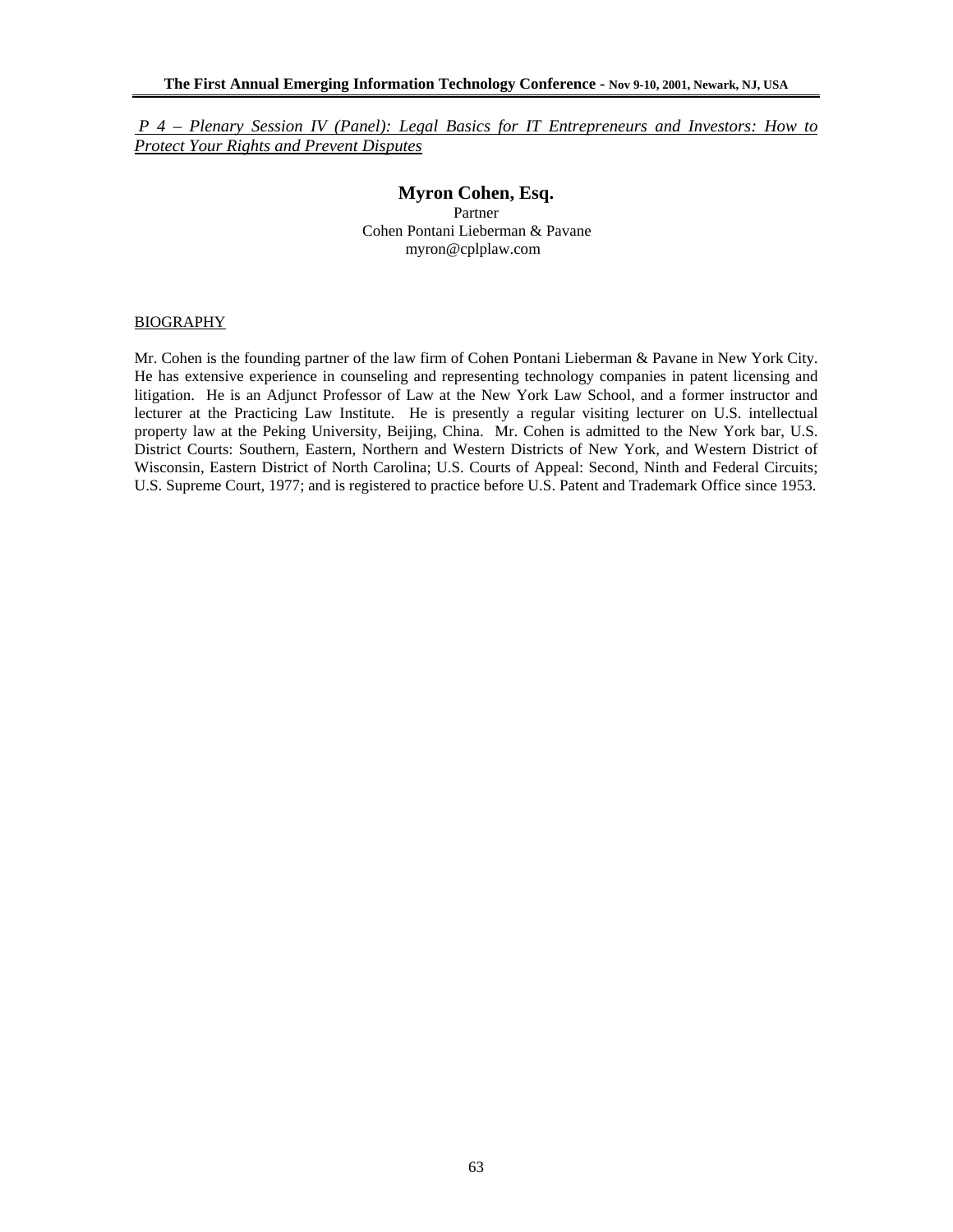### **Sung Chul Whang**

*Partner*  Phillips Nizer Benjamin Krim & Ballon LLP 666 Fifth Avenue New York, NY 10103 Swhang@phillipsnizer.com Telephone: (212) 841-0531 Fax: (212) 262-5152

#### BIOGRAPHY

Sonny Whang is a partner in the Corporate Department at Phillips Nizer Benjamin Krim & Ballon LLP.

Mr. Whang concentrates his practice in the areas of general corporate counseling and transactional work, representing private and publicly-held companies in securities law, corporate financing (including venture capital transactions) and mergers and acquisitions transactions. Mr. Whang also actively counsels clients in the day-to-day aspects of organizing, operating and expanding their businesses.

Mr. Whang is also legal counsel to the U.S. Taekwondo Union, the national governing body of Taekwondo and a Class A member of the U.S. Olympic Committee. Mr. Whang is the co-author of "Taekwondo - The State of the Art" published in 1999 by Random House.

Prior to joining the Firm, Mr. Whang was an associate attorney with Fulbright & Jaworski LLP in New York and Bingham Dana LLP in Boston. Mr. Whang received his A.B. degree in East Asian Studies from Dartmouth College in 1986, his J.D. from Cornell Law School in 1989, and his Master of Laws (LL.M.) degree from New York University School Law in 1990.

As the son of a career diplomat for the Korean government, Mr. Whang grew up in Japan, the Philippines, Argentina, Korea and the United States, and studied and traveled extensively through Western Europe. Mr. Whang speaks Korean, Spanish and French with varying degrees of proficiency, and is conversational in Japanese.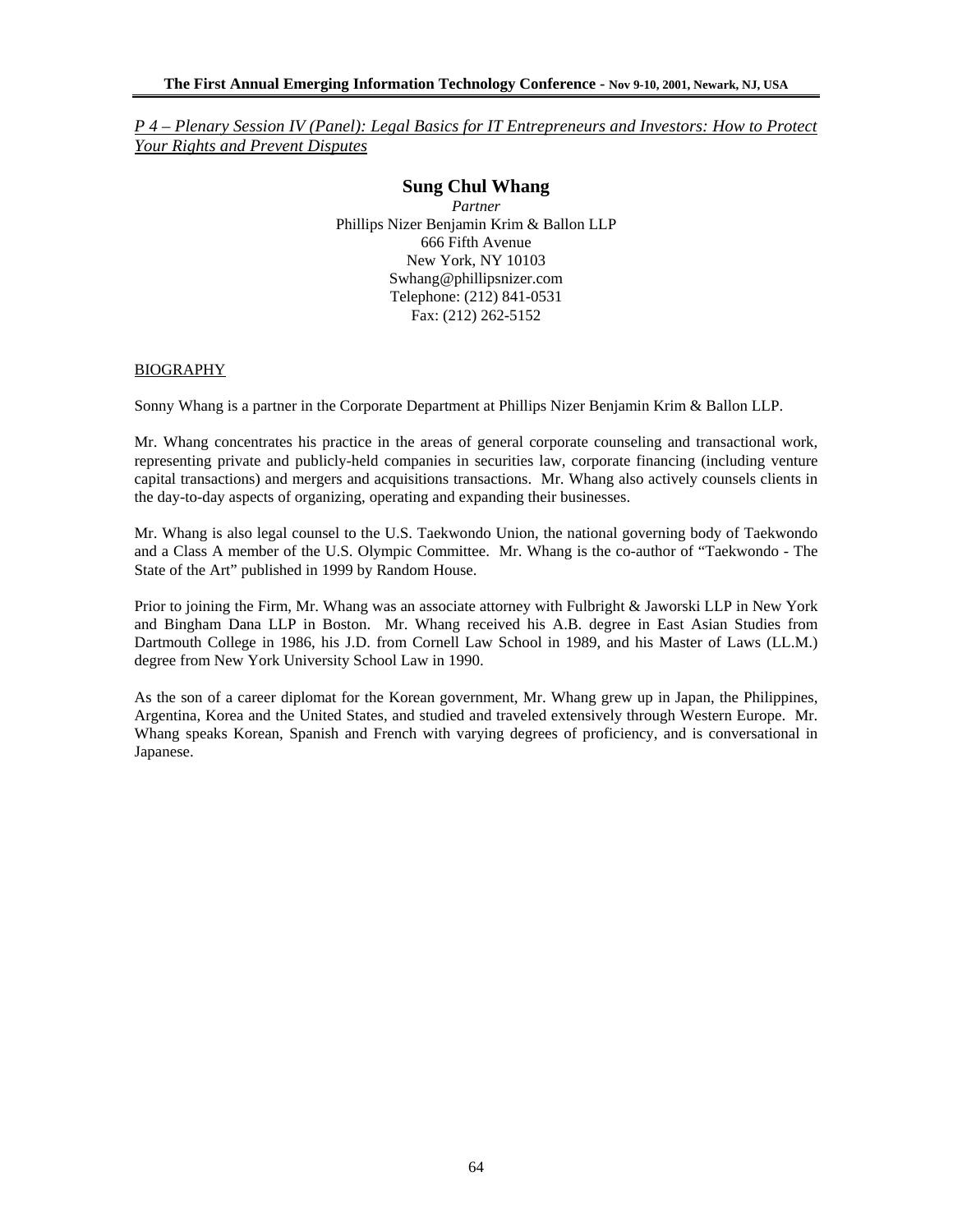# **Dr. Kent H. Cheng**

Attorney Cohen Pontani Lieberman & Pavane kent@cplplaw.com

#### BIOGRAPHY

Dr. Kent H. Cheng is a patent attorney with the law firm of Cohen, Pontani, Lieberman & Pavane in New York City. His practice of more than ten years includes client counseling, patent prosecution, opinion work, licensing and litigation in various areas including pharmaceuticals, medical devices, chemical processing and semiconductor fabrication.

Dr. Cheng received his B.A. in Chemical Physics in 1974 from Columbia University; Ph.D. in Chemistry in 1978 from Brandeis University; and J.D. in 1991 from Pace University School of Law. After his postdoctoral fellowship at Exxon Corporate Research Center, Dr. Cheng worked as a Research Chemist at Mobil Research and Development Corporation, followed by an eight year tenure with Stauffer Chemical Company where he participated in research and environmental regulatory projects.

Dr. Cheng is registered to practice before the U.S. Patent and Trademark Office since 1989 and is admitted to practice law in New York, Connecticut and the District of Columbia.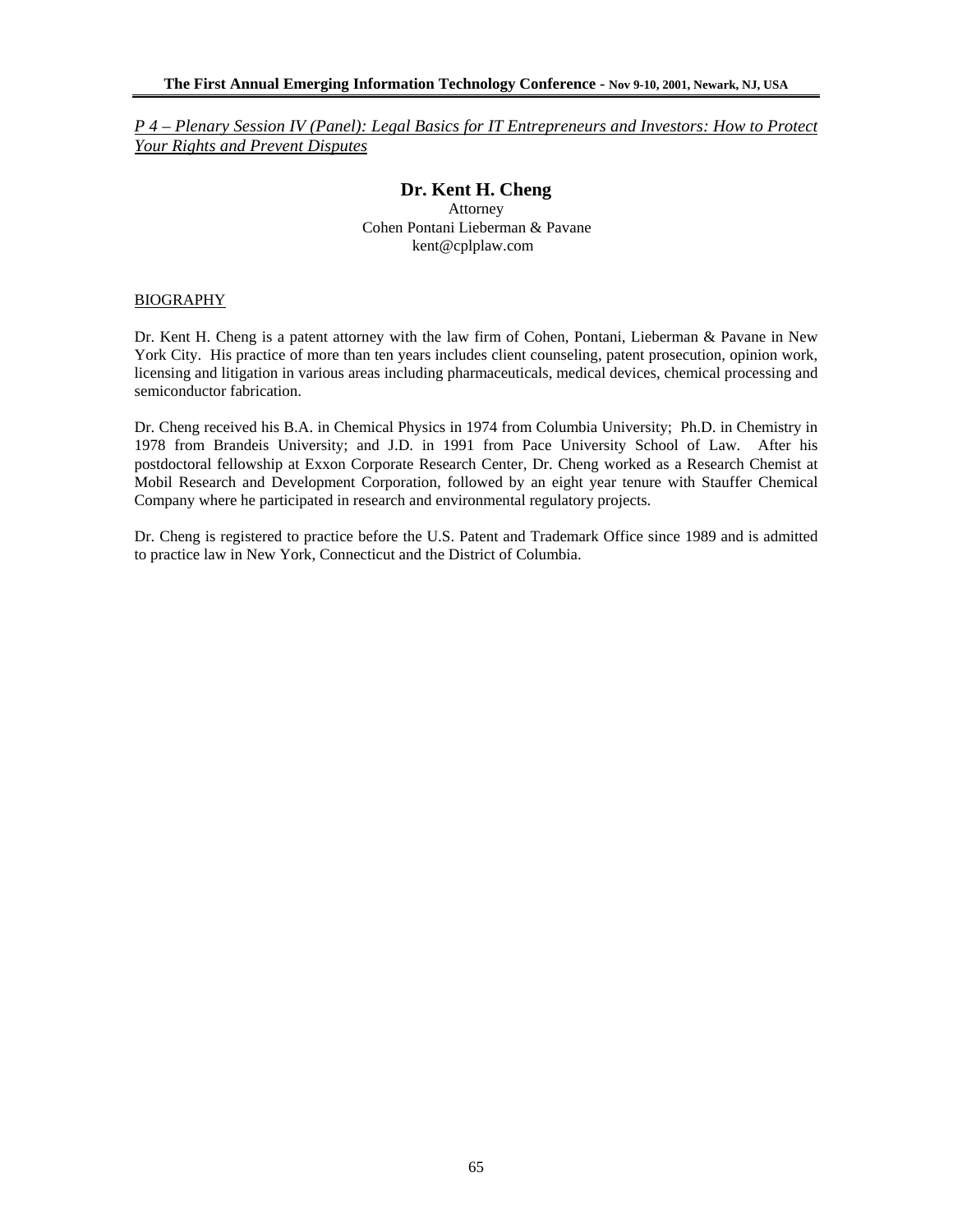> **Albert H. Wang, ESQ**  Phillips Nizer Benjamin Krim & Ballon LLP awang@phillipsnizer.com

### BIOGRAPHY

Albert H. Wang is a senior attorney in the Corporate Department of Phillips Nizer Benjamin Krim & Ballon LLP. Mr. Wang concentrates his practice in the area of corporate and financial transactions, including securities transactions, mergers and acquisitions, international and domestic joint ventures, acquisitions of distressed assets, broker-dealer regulation, and aircraft finance and leasing transactions.

Mr. Wang graduated from the University of California, Los Angeles, Phi Beta Kappa with a B.A. in Business Economics and an M.A., Magna Cum Laude, in Economics in 1990. He received his J.D. from Cornell University, School of Law in 1994, where he was a member of the Niagara International Moot Court Team from 1992 - 1994.

Mr. Wang is the legal counsel and an advisory member of the Asian American Business Development Center, and a member of the Chinese Finance Society, the American Bar Association and the New York State Bar Association. Prior to joining the firm, Mr. Wang was a senior associate at Schulte Roth & Zabel LLP. He is admitted to practice in the State of New York. Mr. Wang is fluent in Mandarin Chinese and Taiwanese, and conversational in Spanish.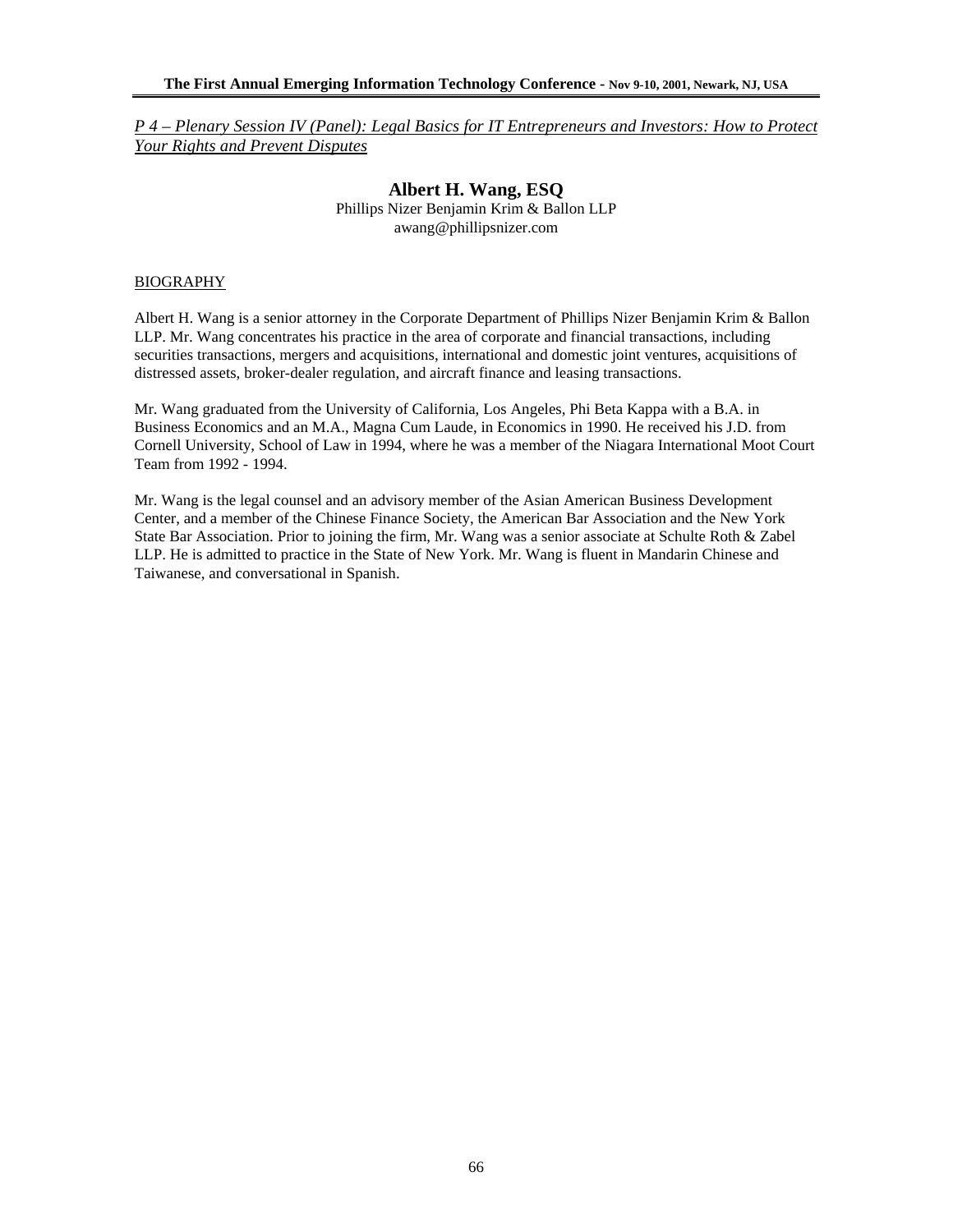### *Luncheon Keynote*

# **Economic Development Strategies for the Era of Knowledge-based Economy**

# **Po-Chih Chen**

Chairman Council for Economic Planning and Development Executive Yuan, Republic of China



#### BIOGRAPHY

**Birth :** February 1, 1949

**Education:** Ph.D. in Economics, National Taiwan University (1979)

#### **Current Occupation:**

Chairman, Council for Economic Planning and Development Executive Yuan, Republic of China Since May 20, 2000

### **Experiences:**

Instructor, Department of Economics National Taiwan University, 1976-1979

 Associate professor, Department of Economics National Taiwan University, 1979-1985

Visiting associate professor, Brown University, 1982-1983

 Professor, Department of Economics National Taiwan University, 1985-2000

 Director, Department and Graduate School of Economics National Taiwan University, 1988-1990

Secretary General, Chinese Economic Association, 1990-1993

Director, Board of Directors, Central Bank, 1998-2000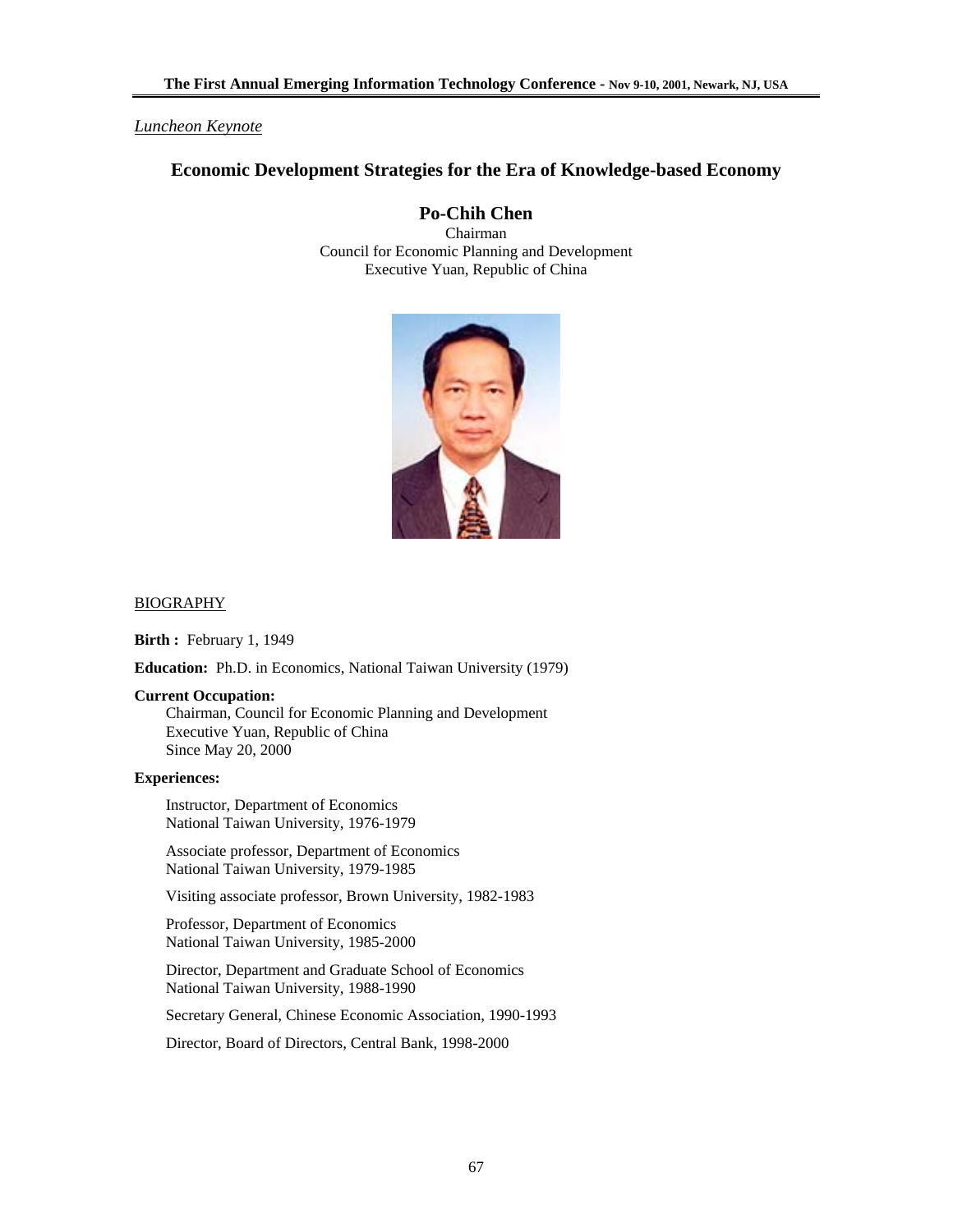*T3 - Technical Session III: Networking Technology Session Chairperson*

### **David T. Sun**  Chief Technical Officer Eastern Communications Company Hongzhou, China dtsun01@yahoo.com

#### BIOGRAPHY

David T. Sun joined Eastern Telecommunications Company in Hongzhou, China in September 2001, as the Chief Technical Officer. His team is responsible for developing and manufacturing the 3G wireless systems and handsets. Previously, Dr. Sun had worked for Bell Labs Lucent Technologies in Wireless Systems (AMPS, TDMA, GSM and 2G & 3G CDMA) from 1985 to 2001. He had been assigned to Beijing, China as the Technical Director from 1993 to 2000, where he built up the Lucent Wireless Technical Center for conducting new product introduction, network design and project implementation in the China market. David received his bachelor degree from the Electrical Engineering department of National Taiwan University, and he was awarded his Masters and Ph.D degrees in Electrical Engineering by the University of Texas.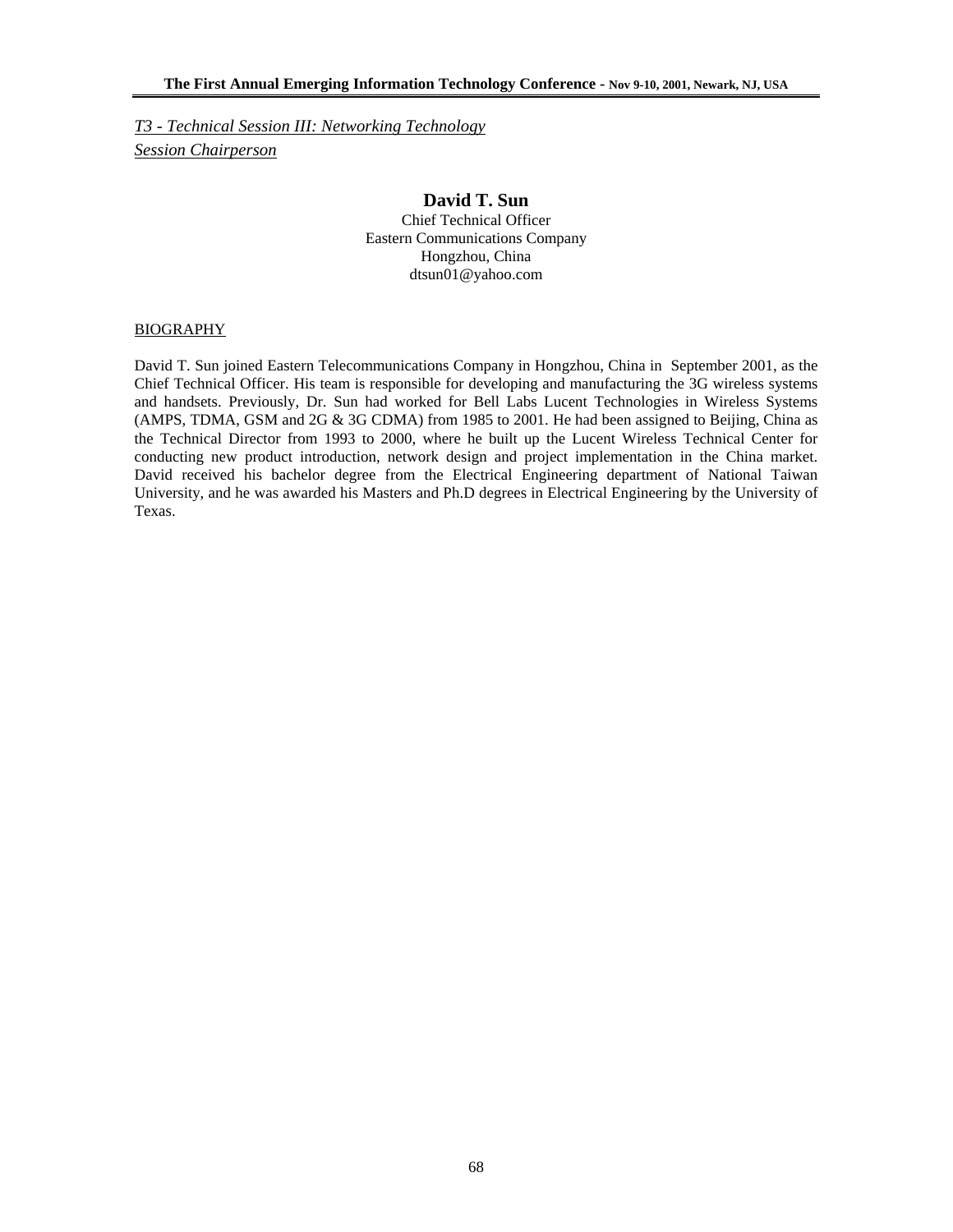*T3 - Technical Session III: Networking Technology Session Organizer*

### **Fuchun Joseph Lin**  Chief Scientist, Applied Research Telcordia Technologies flin@telcordia.com

#### BIOGRAPHY

Dr. Fuchun Joseph Lin is a Chief Scientist in Applied Research of Telcordia Technologies (Formerly Bellcore). He has thirteen years of experience in both Bell Labs and Telcordia Technologies. He received his Ph.D. in Computer Science from the Ohio State University in Columbus, Ohio and his BS and MS in Computer Science from National Chiao-Tung University in Hsinchu, Taiwan. He joined Applied Research of Telcordia Technologies in 1992 after four years of work experience at Bell Labs in the 5ESS Switching Division. He was promoted from a Research Scientist to a Senior Research Scientist in 1996, then a Director in 1997, and a Chief Scientist in 2000. He currently serves as a project manager and technical director at Telcordia Applied Research, managing Telcordia External Research Programs on VoIP and Next Generation Networks and Telcordia Internal Research Programs on 3G Wireless Call Agent and IP-based Content Delivery. He is a member of the IEEE Communications and Computer Societies, and also a member of the ACM. He serves in the program committees of several international conferences and has won two patents and published two dozens of technical papers in professional conferences and journals.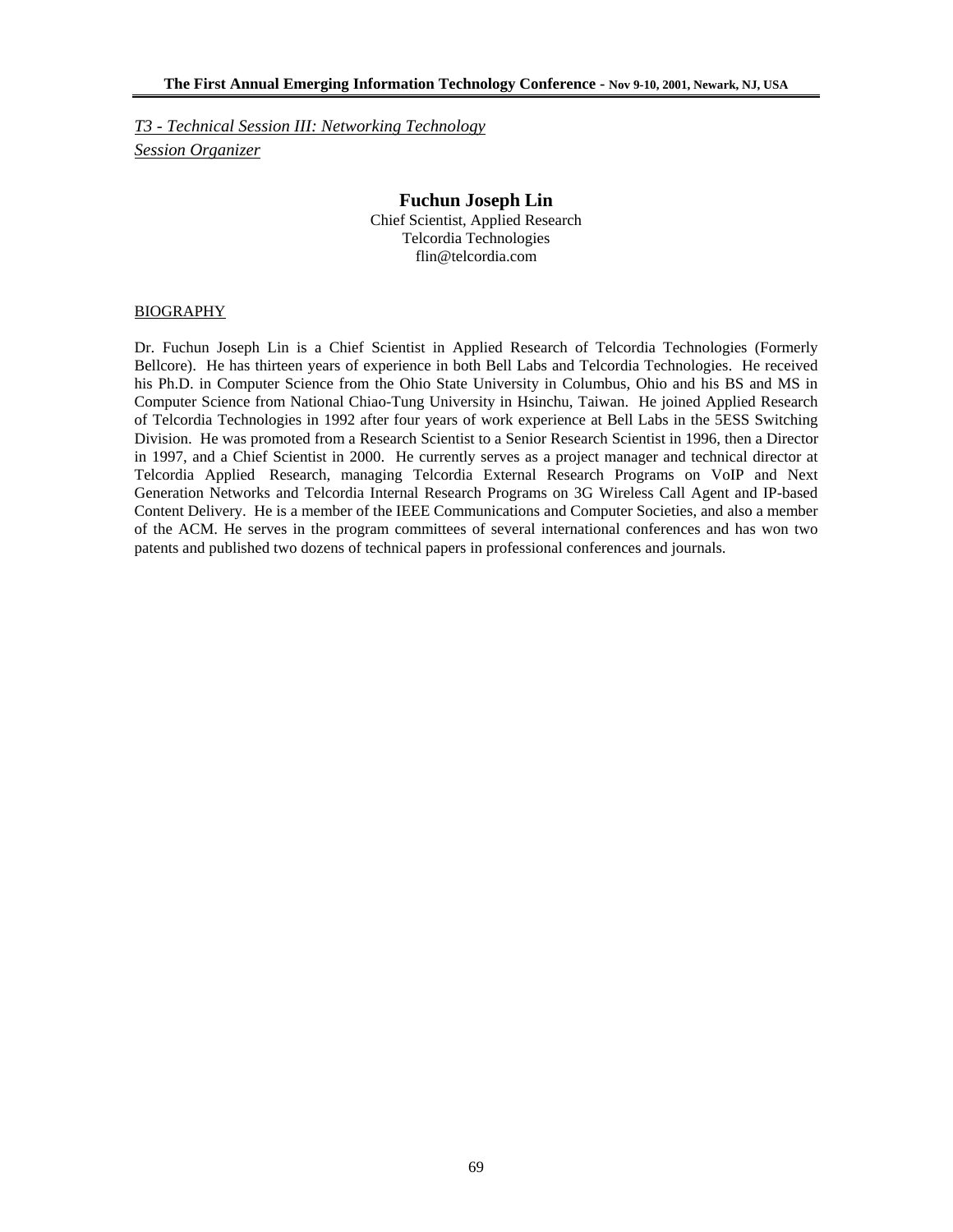*T3 - Technical Session III: Networking Technology* 

# **Mobile Internet**

# **Patrick Li**

Director, BS Systems Engineering Lucent Technologies Tel: 973-386-8791 Fax: 973-884-5668 Email: patrickli@lucent.com

### ABSTRACT

High speed data capabilities (>40 kb/s) in the wireless environment are rapidly becoming a reality. With the increased access speeds and the "always on" characteristics of wireless packet data come opportunities for operators to provide new applications and services to mobile subscribers. At the same time, other new complimentary capabilities such as the ability to determine the location of wireless subscriber units, and the ability to provide enhanced billing capabilities (i.e. mobile commerce) are also becoming reality. These new capabilities, in conjunction with existing capabilities like short message services and voice mail, all play together to provide a suite of capabilities that together enable the "Mobile Internet". For subscribers to actually realize the potential of the Mobile Internet, the right mix of applications, services, and content – i.e. those capabilities that bring value to the end user in the form of entertainment, convenience, information, mobile commerce, etc., must be integrated and made available in an easy to access manner. Hence, the final piece necessary for the success of the Mobile Internet is the evolution of ever more powerful user devices that allow this information to be displayed and used in a simple fashion. All of this adds up to a time of great opportunity, great uncertainty, and great change for wireless operators and wireless equipment providers.

### BIOGRAPHY

Patrick Li is currently the Director of the Base Station Systems Engineering Department in Whippany, NJ. His team is responsible for specifying requirements for Lucent's base station hardware, call processing, and OA&M, as well as characterizing the radio link performance with respect to coverage and capacity for voice and packet data. His team is currently involved in specifying requirements for the OneBTS platform, Flexent TDMA & CDMA product lines, and performance warrantees for UMTS, TDMA, and CDMA (2G, 3G1X, 3G1X-EV).

In his previous assignment, he was the Managing Director of Asia Pacific Wireless Technical Centre of Lucent Technologies providing support for the design and deployment of new cellular technologies in the Asia/Pacific Region (i.e. 2G & 3G CDMA). He worked with customers to educate them on new technologies (i.e. 3G systems and wireless data), to understand their business and technical needs, and put together turnkey network solutions. Patrick worked in A/P from 1993 to 2000.

Patrick Li was awarded his Masters and Bachelor degrees in Electrical Engineering by the Massachusetts Institute of Technology (MIT).

He joined AT&T Bell Laboratories in 1987 developing requirements for the design and provisioning of wireline networks. In 1991, he moved to base station systems engineering and architecture where he developed requirements for AT&T's next generation digital cellular systems.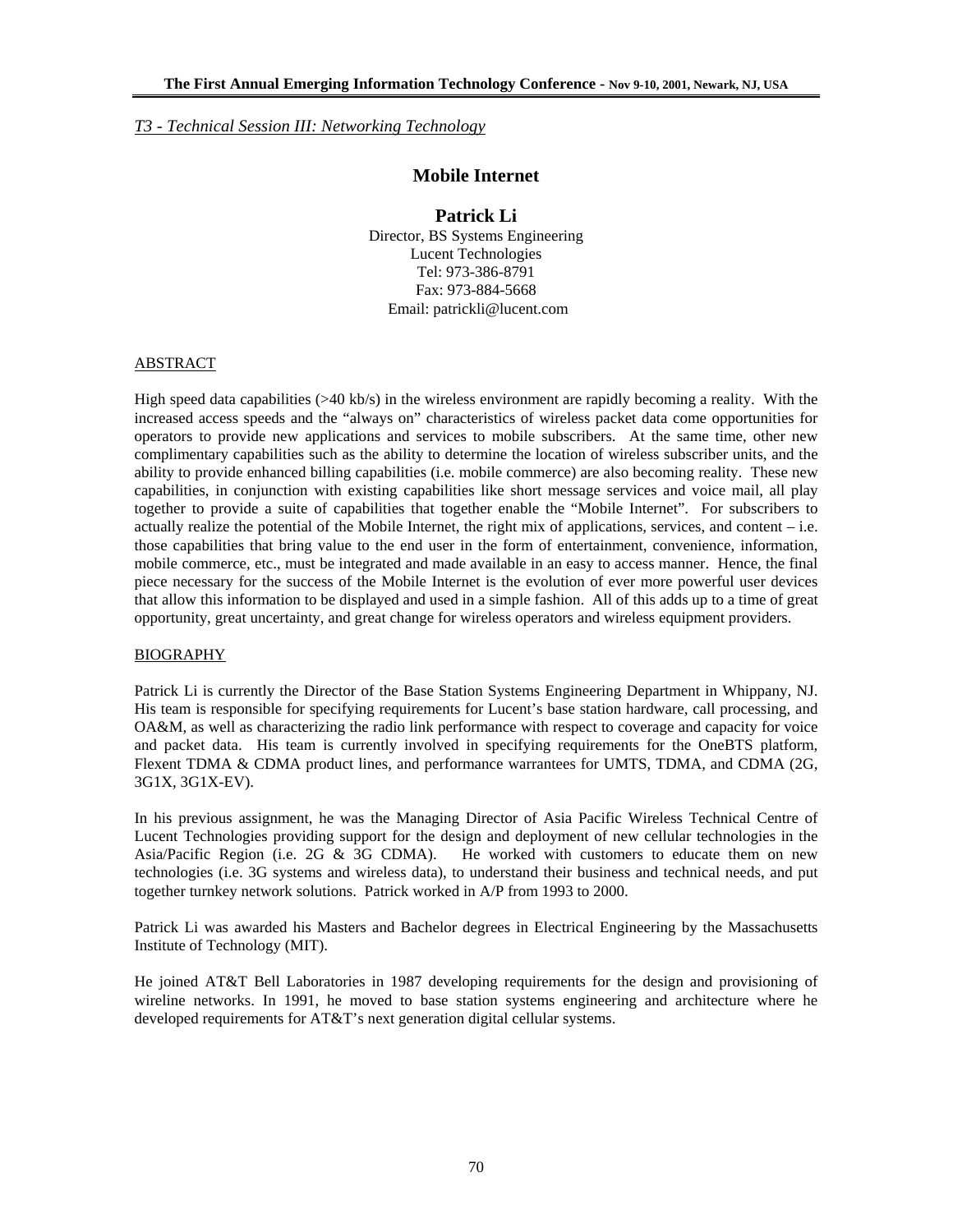*T3 - Technical Session III: Networking Technology*

# **IP-Based Content Distribution and Delivery**

### **Cho-Yu Jason Chiang**

Telcordia Technologies 445 South Street Morristown, NJ 07960 chiang@research.telcordia.com

### **ABSTRACT**

In recent years, content distribution and delivery technologies have received lots of attention for their promises in improving Web performance from the viewpoints of both content providers and end users. Since the early enormous success of the Web, caching techniques was employed for Web accesses in the hope of reducing the perceived user response times. However, conventional Web caching only enables content distribution and delivery under passive mode in which origin servers have no control over where the contents are stored and when they are served to the requesting end users. In this talk, motivations that prompt the advancement of the content distribution and delivery technologies will be discussed, taxonomy of these technologies will be presented, current standardization effort in IETF will summarized, as well as challenges for advancing content distribution and delivery technologies will be identified. This talk will also be highlighted by the presentation of the ongoing effort at Telcordia Technologies to illustrate the concepts of content distribution and delivery, stress the potential importance such technologies may have in shaping the outlook of tomorrow's Web information retrieval model.

### BIOGRAPHY

Cho-Yu Jason Chiang received his M.S. and Ph.D. degrees in Computer and Information Science from The Ohio State University at Columbus, Ohio in 1995 and 2000, respectively. Dr. Chiang joined Applied Research, Telcordia Technologies in 2000. Since joining Telcordia, he has actively participated in an array of projects and currently set his focus on the self-configuration of ad hoc networks and content distribution and delivery. Dr. Chiang has worked in the area of IP-based content distribution and delivery since conducting his Ph.D. research, which was summarized in his dissertation titled "On Building Dynamic Web Caching Hierarchies."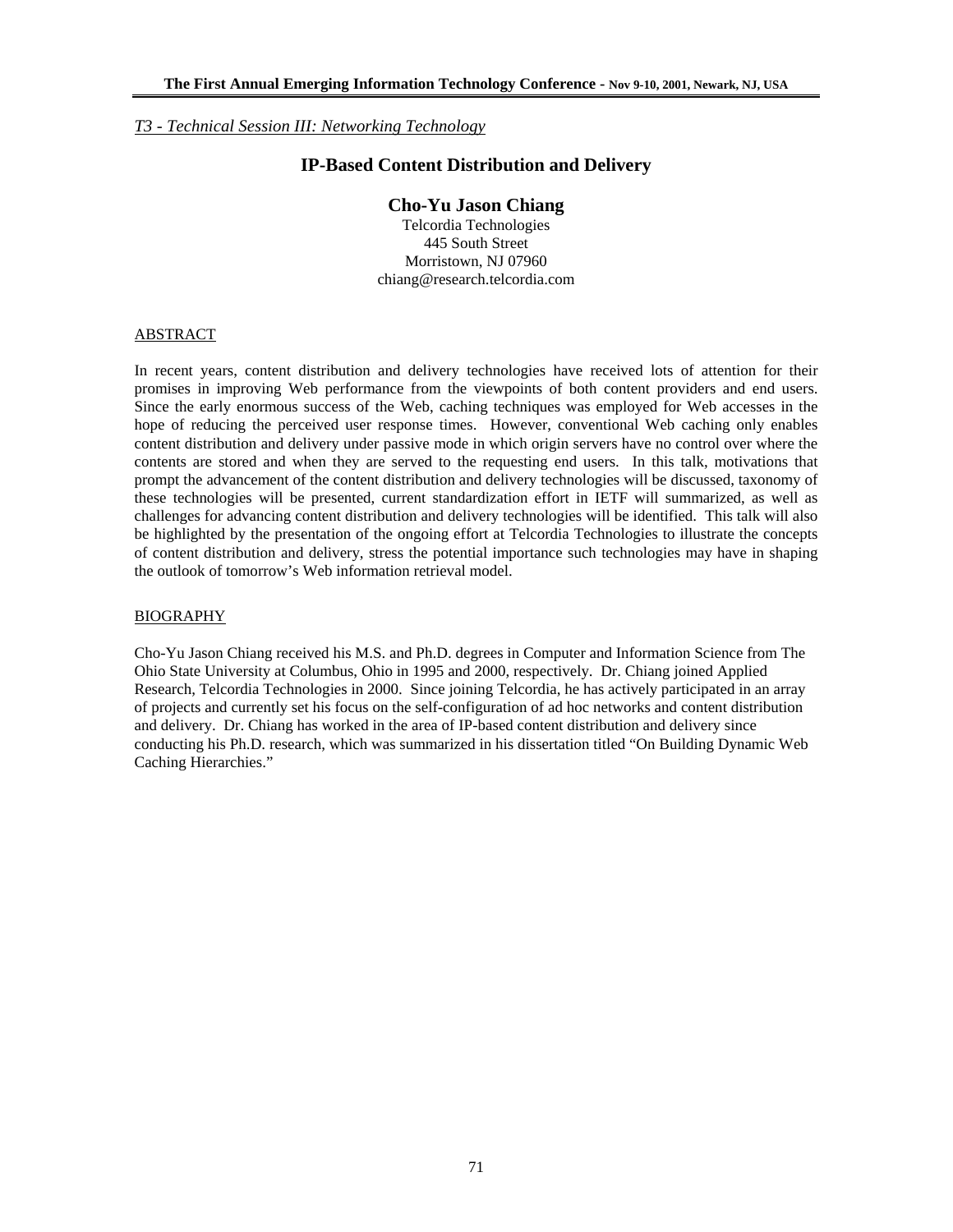### *T3 - Technical Session III: Networking Technology*

### **Business Infrastructure for the Next Generation Network**

### **Sanford Marble**

Telcordia Technologies, Inc. 445 South Street. Morristown, NJ 07960-6454 smarble@telcordia.com

### ABSTRACT

New technologies & policy trends are opening up many avenues of commercial entry into the telecommunications industry, but both the new and the more traditional players are discovering that, in the new industry, there is a shortage of the 'business infrastructure' required for viable commercial relationships in a multi-provider environment. This challenge is emerging at many levels in the communications value chain, from physical interconnection to applications outsourcing. For instance, the "peering conflicts" between large & small ISPs in the late 1990's arose largely because the peering approach to service transactions (adopted among essentially symmetric players in the pre-commercial Internet) creates conflicting incentives among interconnected parties as traffic exchanges become asymmetric. Fortunately, the currently open nature of the industry is allowing players to establish new businesses based on providing solutions to such issues. Peering conflicts, for instance, are steadily being reduced by a variety of commercial interconnection solutions, such as 'private NAPs' and managed interconnection services. However, physical interconnection and interconnection management are only two of the necessary dimensions in inter-network service transactions. There is also the more 'virtual' connectivity represented by standardized service definitions, firm contracts, contract management and other business elements of multilateral commercial relationships. This presentation surveys the state of development in the new business infrastructure, including a discussion of the forces driving the new "market-makers" such as Enron, and it discusses the business & technical implications of these changes for the more traditional players in the industry.

### BIOGRAPHY

Sanford Marble joined the Applied Research unit of Telcordia Technologies at Morristown, NJ in 1995, a few months before he received his Ph.D. in Economics from the University of Texas at Austin in 1996. At Telcordia he has worked on a range of problems in the economics of competitive network industries, including regulatory issues arising from the 1996 Telecoms Act, the economics of network interconnection (in both international telecommunications  $\&$  the Internet), and the development of new product  $\&$  service strategies. For the past few years, his interests in the market-driven development of network industries have led him to research in the industry dynamics represented by new phenomena such as the bandwidth exchanges and other new types players in the telecommunications industry. In the last two years he has made a number of presentations in this area at industry technical & policy conferences.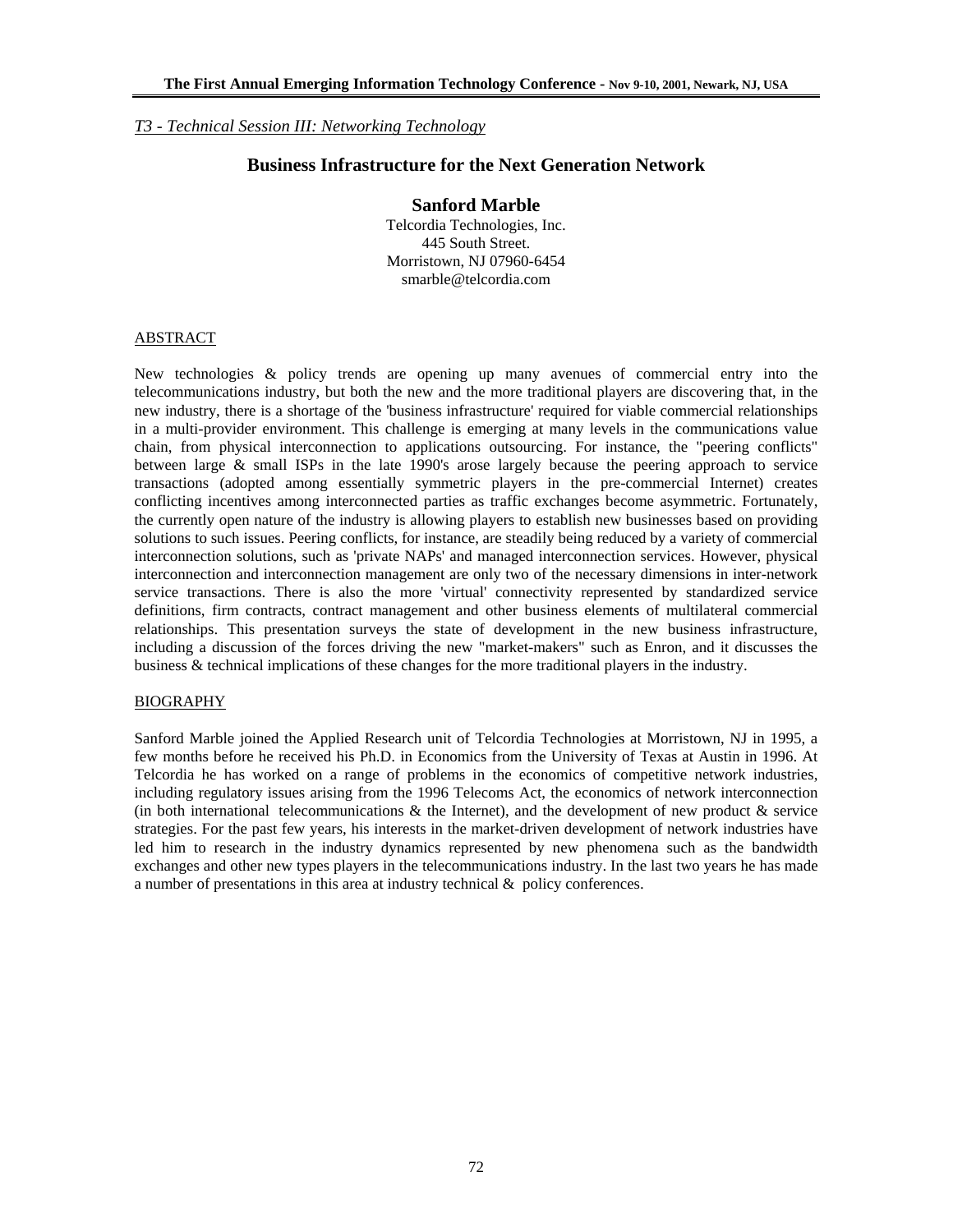## *T3 - Technical Session III: Networking Technology*

# **IP in Radio Access Network: Fact or Hypes**

# **Mooi Choo Chuah**

Lucent Technologies chuah@lucent.com

## ABSTRACT

Recently, various standard bodies like 3GPP, 3GPP2 and MWIF have been exploring on the possibilities of using IP in Radio Access Network. In this talk, we will explore the motivations that drive them towards this direction, discuss on the advantages of using IP and remove some misconceptions. We will also present some performance work we have done in this area.

### BIOGRAPHY

Mooi Choo Chuah is a Technical Manager in Communications Technologies and Performance dept in Bell Laboratories, Lucent Technologies. She has a Phd in Communication Systems and Theory from U. C. San Diego. She has been with Lucent Technologies since 1991. She has worked on many aspects of wireless systems e.g. radio link protocols, CDMA power control algorithms, MAC design, architecture and protocol design. She has also worked on data networking protocols like MPLS, Diffserv etc. She has been awarded 4 patents and has 45 more pending.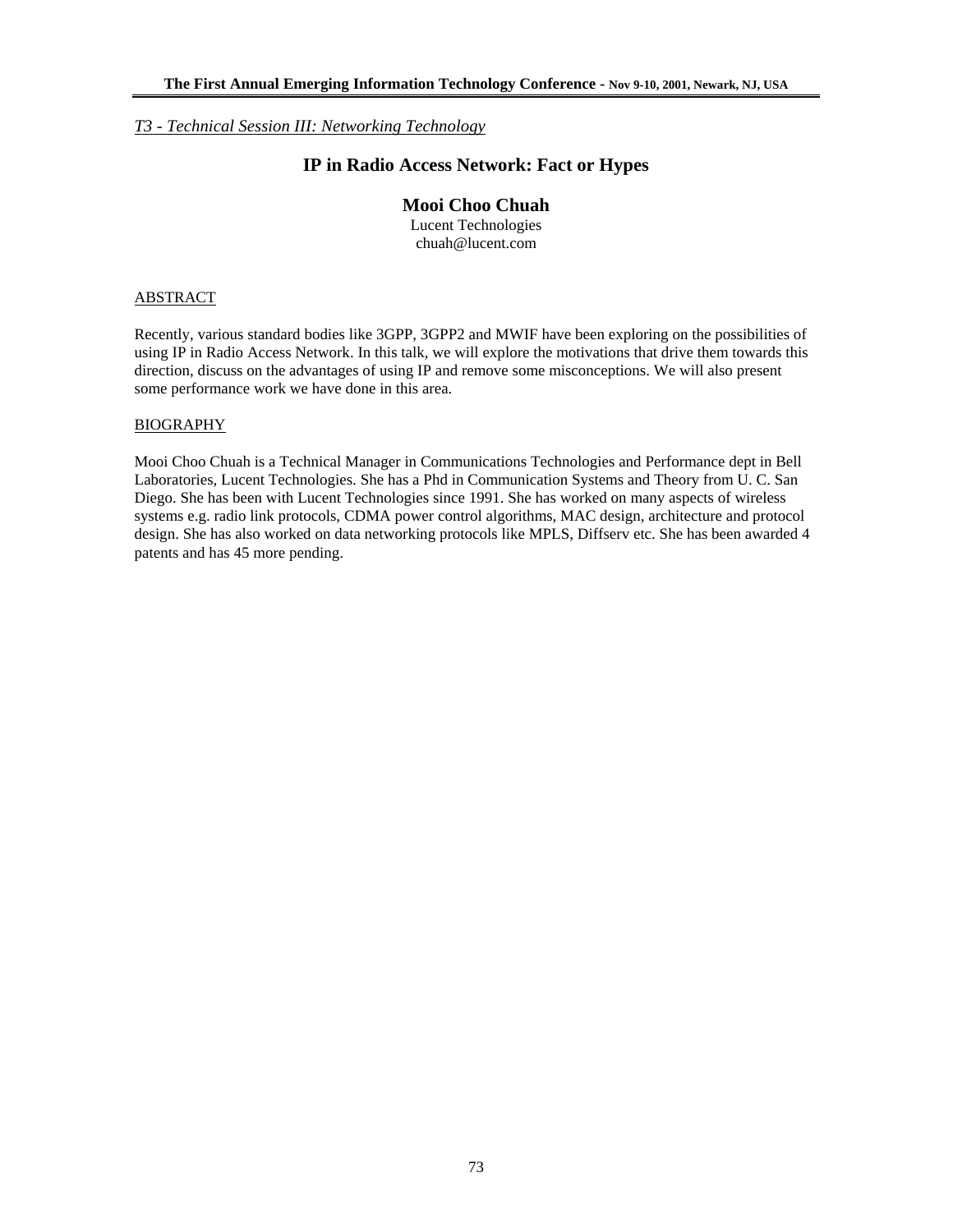*B3 – Business Session III: Entrepreneurship Development Workshop: Entrepreneur Character Building Session Chairperson*

# **Frank W. Lee**

DuPont Pharmaceuticals Company frank.w.lee@dupontpharma.com

## ABSTRACT

Dr. Lee is currently working at DuPont Pharmaceuticals Company as Director of Preclinical Drug Metabolism and Pharmacokinetics. He is also the Chairman and co-founder of Chinese Entrepreneur Association, a non-profit organization. Dr. Lee obtained his BS degree in chemistry from Chung-Yuan University in Taiwan in 1968 and completed his MS degree in organic chemistry in 1974 from California State University at Sacramento. Dr. Lee received his Ph.D. in Pharmaceutical Chemistry from the University of California at San Francisco in 1987. From 1975 to 1987 he worked in the Drug Metabolism Department at Syntex Research Institute involving pre-clinical and clinical pharmacokinetic and metabolism investigations of new chemical entities. He then worked for Glaxo, Inc. from 1987 to 1995 and subsequently Glaxo Wellcome Inc. from 1995 to 1997 in the Department of Drug Metabolism as Senior Research Investigator, Principal Research Scientist and Section Head.

Dr. Lee has been involved in the development of many drugs on the market including Cardene, Anaprox, Norinyl, Cytovene, Toradol, Cutivate, Flonase, Temovate, Zantac, Imitrex and Sustiva. He has served as a leader for numerous development and discovery project teams at Glaxo Wellcome Inc. and DuPont Pharmaceuticals Company. Dr. Lee was an Adjunct Assistant Professor in the School of Pharmacy at the University of North Carolina at Chapel Hill from 1989 to 1997. He is a member of AAPS, ISSX, ACS and SCBA.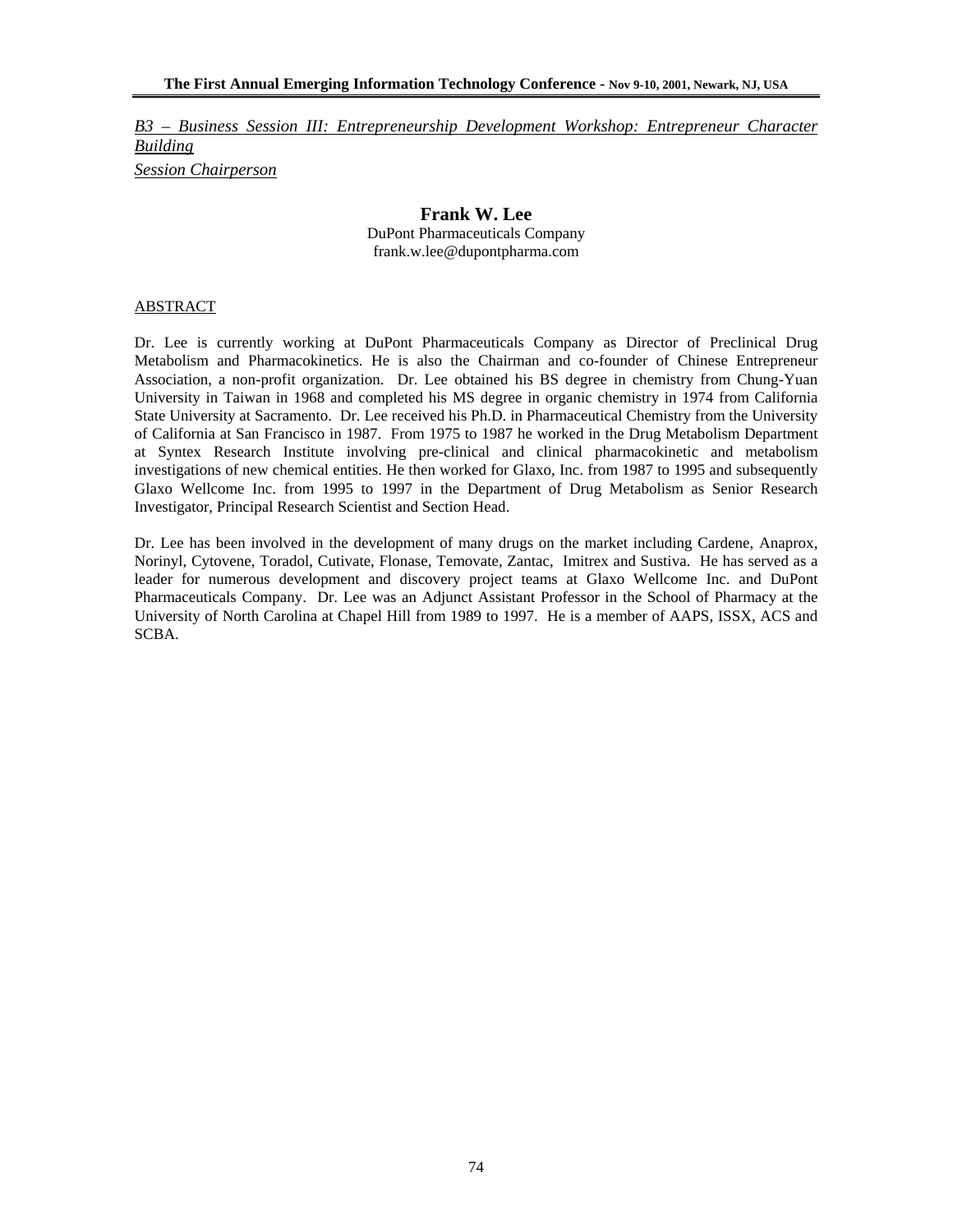*B3 – Business Session III: Entrepreneurship Development Workshop: Entrepreneur Character Building Session Organizer*

## **Zhibin Lei**

ModernCom Technologies 9 Timber Road Edison, NJ 08820 zblei@88ei.com

### BIOGRAPHY

Zhibin Lei received his B.S. from Beijing University, and M.S. and Ph.D. in Electrical Engineering from Brown University. He has many years of experience in telecommunications network development and management (including Bell Labs, Lucent Technologies, Panasonic, Walter Hunter, etc.), and has led wireless and multimedia network projects in full circles of research, development and deployment. He was the Meritorious Award winner of Mathematical Contest in Modeling, sponsored by SIAM, in 1989, and held a CRM-UBC Fellowship for Mathematical Biology Summer School at University of British Columbia, Vancouver, Canada, in 1993. He has published more than 60 technical papers, book chapters, books and reports in the area of computer and networking technologies. He has served as conference chair, journals and research proposal reviewer and been invited for keynote speeches and panel discussions in many technology conferences. He was the general conference chair for Emerging Internet and Computer Technologies Conference 1999, Piscataway, NJ, and E-Business in the New Century 2000, Newark, NJ. He is the Chairman of the Advisory Board for MicroSat Networks, Inc., the Presidents of Hi-Tech China Network, Inc. and Hua Sheng e-Incubator Project (Guang Zhou), and a member of ACM, IEEE, SPIE, and Sigma Xi. He was also the President of New Jersey Chinese Computer Professionals Society (1999-2001) and Director of Chinese Association of Science and Technology (CAST-USA). He was selected as a member of International Who's Who of Information Technology for year 2000.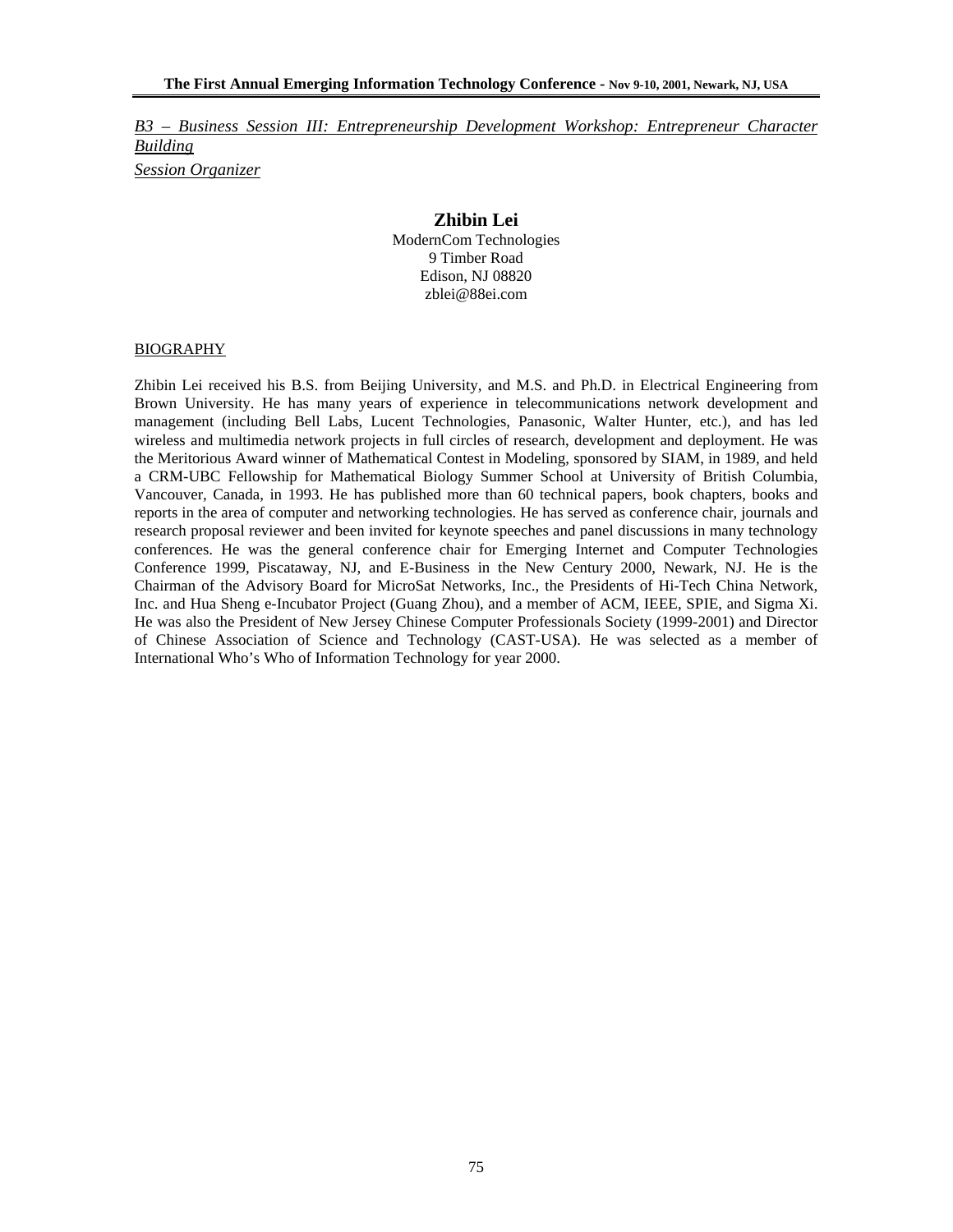*B3 – Business Session III: Entrepreneurship Development Workshop: Entrepreneur Character Building*

# **Unique Entrepreneurship: A Tortoise Mentality**

# **Chris Pak, Ph.D.**

Molecular Targeting Technology, Inc. 882 South Matlack Street, Suite 105 West Chester, PA 19382 cpak@mtarget.com

## ABSTRACT

The recent fall of the DOT.COM companies is a good reflection of the disconnected, even vaporous nature of entrepreneurial dreams today. Many people claim that the marketplace is lacking; others believe the technology is not solid; others say greed is the problem. This talk is focused on the qualities such as endurance, patience, knowledge of the marketplace, trust, attitude, even love – old fashioned, anachronistic qualities to many entrepreneurs -- can make or break a new venture. Oddly enough, these qualities are often missing in a generation accustomed to doing business at warp speed, using information to create competitive advantage, relying on instant action and reaction and virtually limitless pots of investor gold. By contrast, the new entrepreneurs require enduring qualities, what I call, collectively, "the tortoise mentality." In the race to capture the 21<sup>st</sup> Century marketplace, entrepreneurs need something more than competitive "harelike" determination and the urge to get rich quick to weather reversals of fortune. As Aesop tells it, the tortoise, not the hare, wins the race by focusing relentlessly on the far horizon, then the finishing line, combining benevolence, courage, direction, endurance, and a passion for the journey as much as the end goal.

### BIOGRAPHY

Dr. Chris Pak is the President & CEO of Molecular Targeting Technology, Inc. He was formerly associated with Centocor in the Research and Development Department. Prior to this, he was associated with Mallinckrodt Inc. in St. Louis for two years. Dr. Pak's recent awards include the Distinguished Visiting Alumni Award from the State University of New York at Plattsburgh, SUNY Honor Roll of Alumni, and Ben Franklin Emerging Business Award. Dr. Pak is the former President of the Chinese American Society of Nuclear Medicine and Co-Chairman of the First World Chinese Nuclear Medicine Conference held at Wuxi, China in 1993. Dr. Pak was the President of Monte Jade Science and Technology Association of Mid-Atlantic from 1998-1999 and the Vice-Chairman of the National Monte Jade Science and Technology Association. Currently, Dr. Pak is a board member of CyberFone Inc., Monte Jade-Mid Atlantic and the President of the Chinese Entrepreneur Association-Delaware Chapter. Dr. Pak holds seven patents in the diagnostic imaging and therapy field and has published over 40 articles covering the use of antibodies for cancer and cardiovascular disease.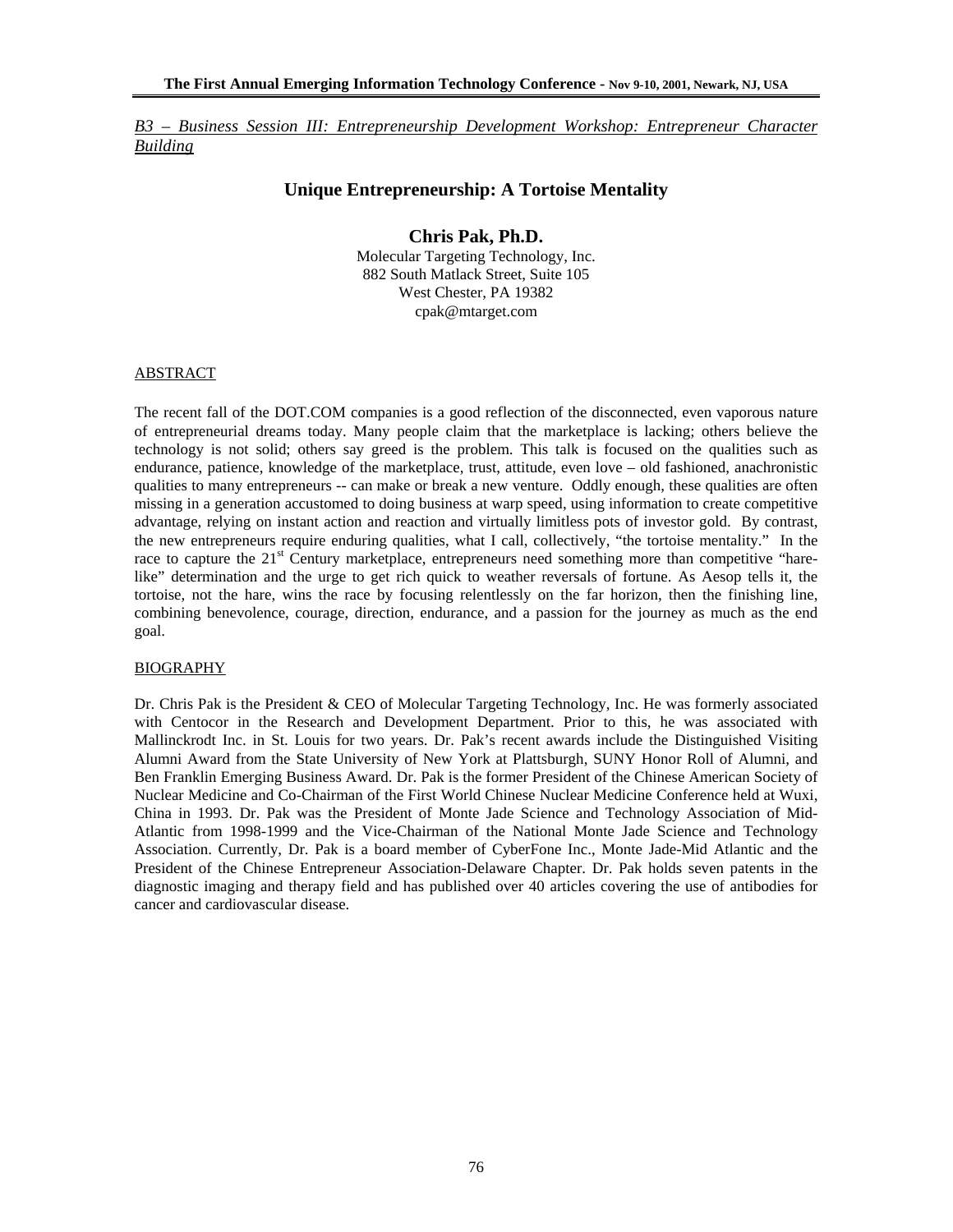*B3 – Business Session III: Entrepreneurship Development Workshop: Entrepreneur Character Building*

# **Faith, Freedom and Entrepreneurship**

**Nelson Lou**  Manager Director China Partners Group

### ABSTRACT

Essence of my talk is centering on the following:

- Nature and Nature Laws
- Pilgrims, US economic history and Elliott Wave
- Faith, Freedom and Entrepreneurship
- The Good News "Eternity in their heart" where the first Golden Spiral is seen?

### BIOGRAPHY

Mr. Lou has over 25 years experience in biopharmaceutical investments and nuclear engineering. He is the Managing Director of China Partners Group, and has held key positions with Paine Webber and Combustion Engineering. Mr. Lou has in-depth understanding and knowledge of the marketing and investment in biotechnology. He spent five years promoting Pastor S. Y. Kou evangelical tours in China, and finally got the approval from the Chinese State Council in 1992.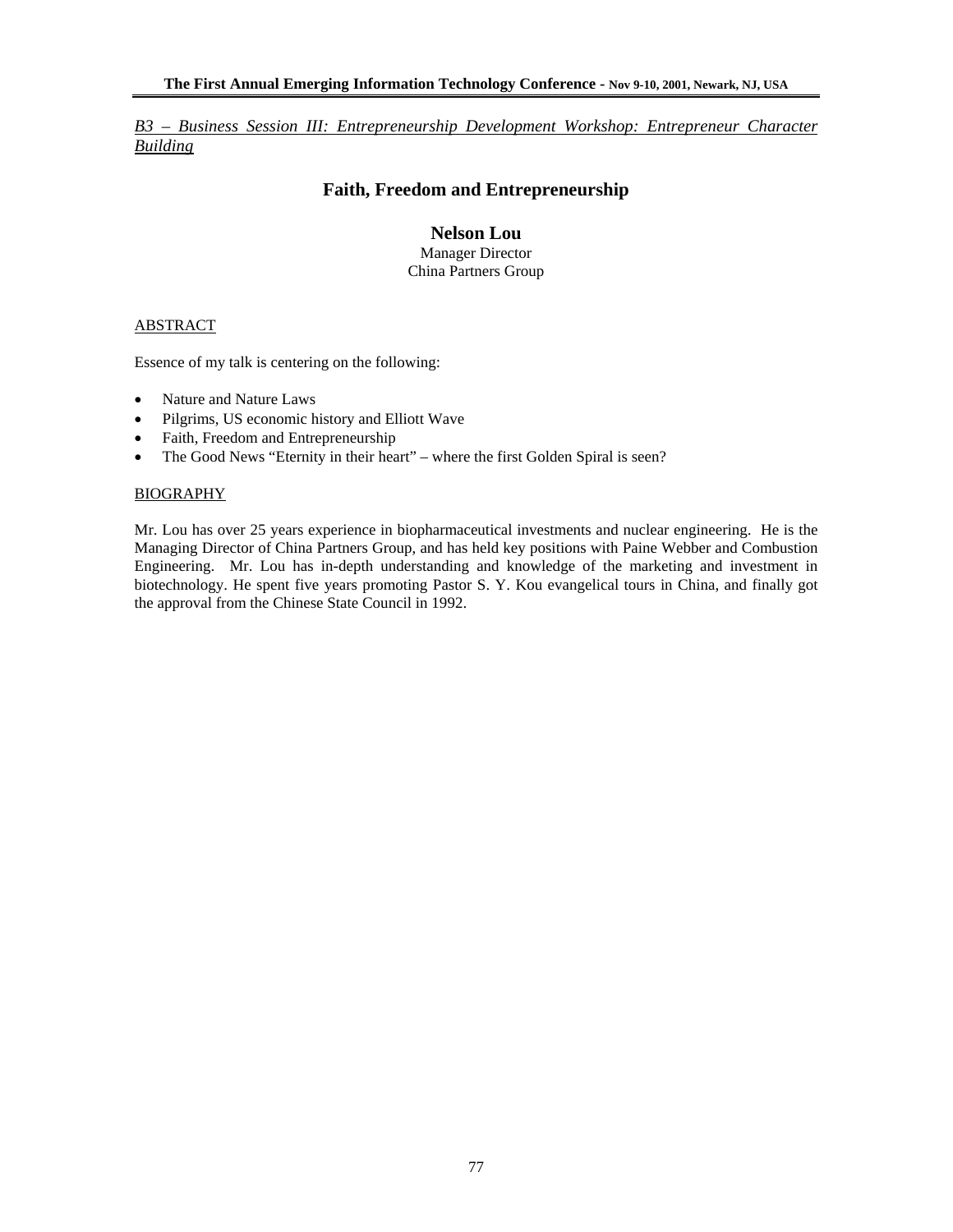*B3 – Business Session III: Entrepreneurship Development Workshop: Entrepreneur Character Building*

## **Jeffrey Radov**  Silicon Alley Seed Investors jradov@sasinvestors.com

### BIOGRAPHY

Mr. Radov is an entrepreneur and businessman whose twenty-five year career has focused mostly on media and communications endeavors. He currently is a Founder-in-Residence at Silicon Alley Seed Investors (SASI) in New York. SASI invests in seed- and early-stage technology companies in the New York metro area and is backed by Canaan Partners, Rho Management, and Sevin Rosen Funds, three of the country's largest and most prominent venture capital firms.

Previously, Mr. Radov was CEO and Co-Founder of VocaLoca, Inc., a California-based technology company that enables very simple creation of audio and visual micro-casts on the Internet. He earlier was Executive Vice President of Business Development for About, Inc. and was its Chief Financial Officer for its first two years. About created a network of hundreds of GuideSites that humanized the Internet and has become the sixth busiest Internet property. About went public in 1999 and recently merged with Primedia (Nasdaq: PRM).

Mr. Radov's background includes both financial and operating roles in broadcasting, films, cable television and online services. He has worked at or with Prodigy, Bell Atlantic, Cablevision Systems Corporation, Sony's Columbia Pictures, and Merrill Lynch. He is a graduate of Cornell University and earned an M.B.A. from The Wharton School of the University of Pennsylvania.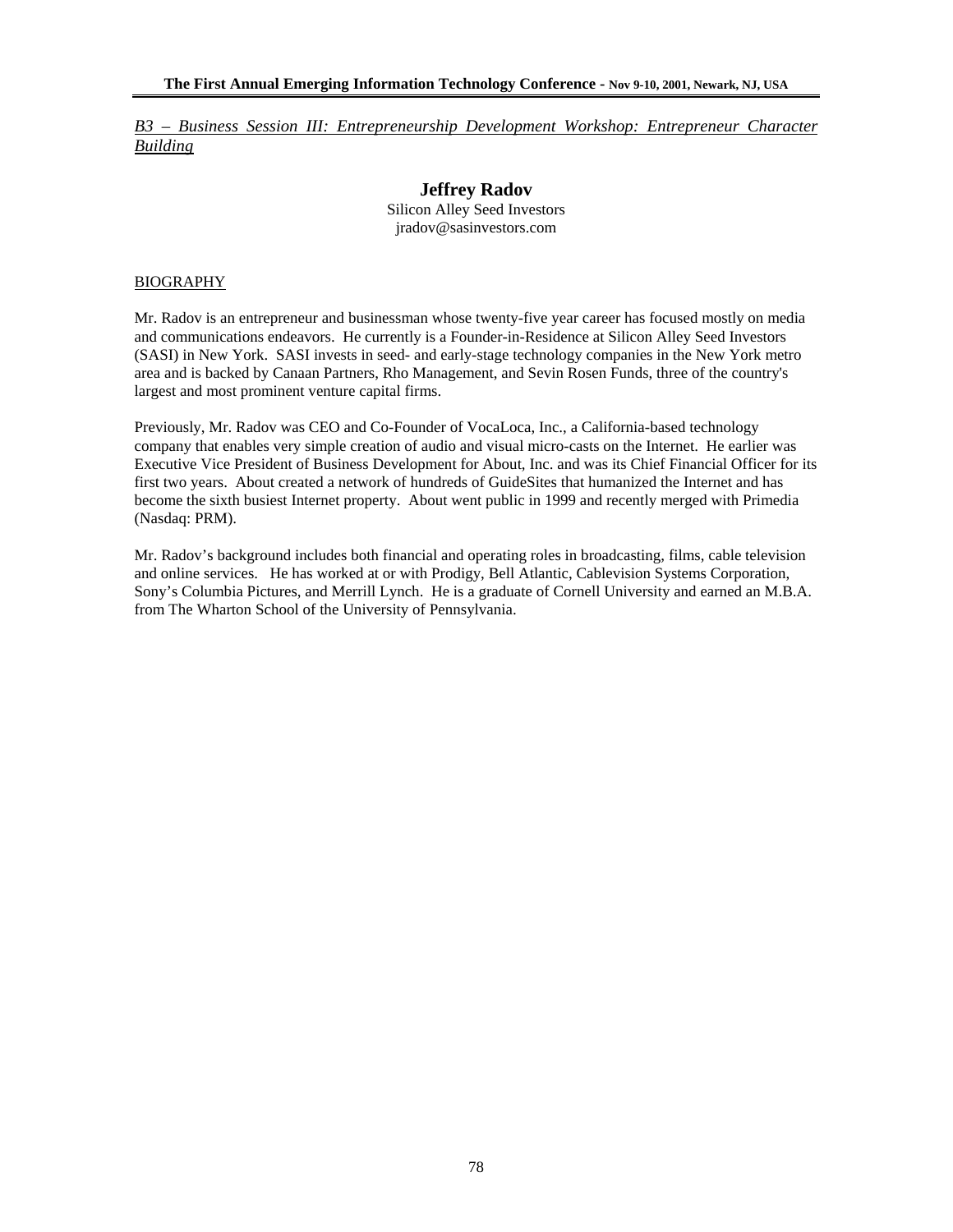*T4 – Technical Session IV: Component Technology (II) Session Chairperson*

> **Zon-Yin Shae**  IBM T.J. Watson Research Center zshae@us.ibm.com

#### BIOGRAPHY

Zon-Yin Shae received the B.S. and M.S. degrees in electronic engineering from the National Chiao-Tung University, Taiwan, in 1976 and 1978 respectively, and the Ph.D. degree in electrical engineering from the University of Pennsylvania, Philadelphia, USA, in 1989. From 1980 to 1984, before he pursued his Ph.D. degree, he worked as an engineer in the areas of communication system and microprogramming CPU design for signal processing. Since March 1989, he has been with IBM Watson Research Center, New York. Dr. Shae has published tens of technical papers and holds several U.S. patents. His research interests include neural network, optical signal processing, multimedia signal processing, multimedia communication and networking, video server, multimedia in e-commerce, immersive collaboration, multimedia indexing and searching, and multimedia standards.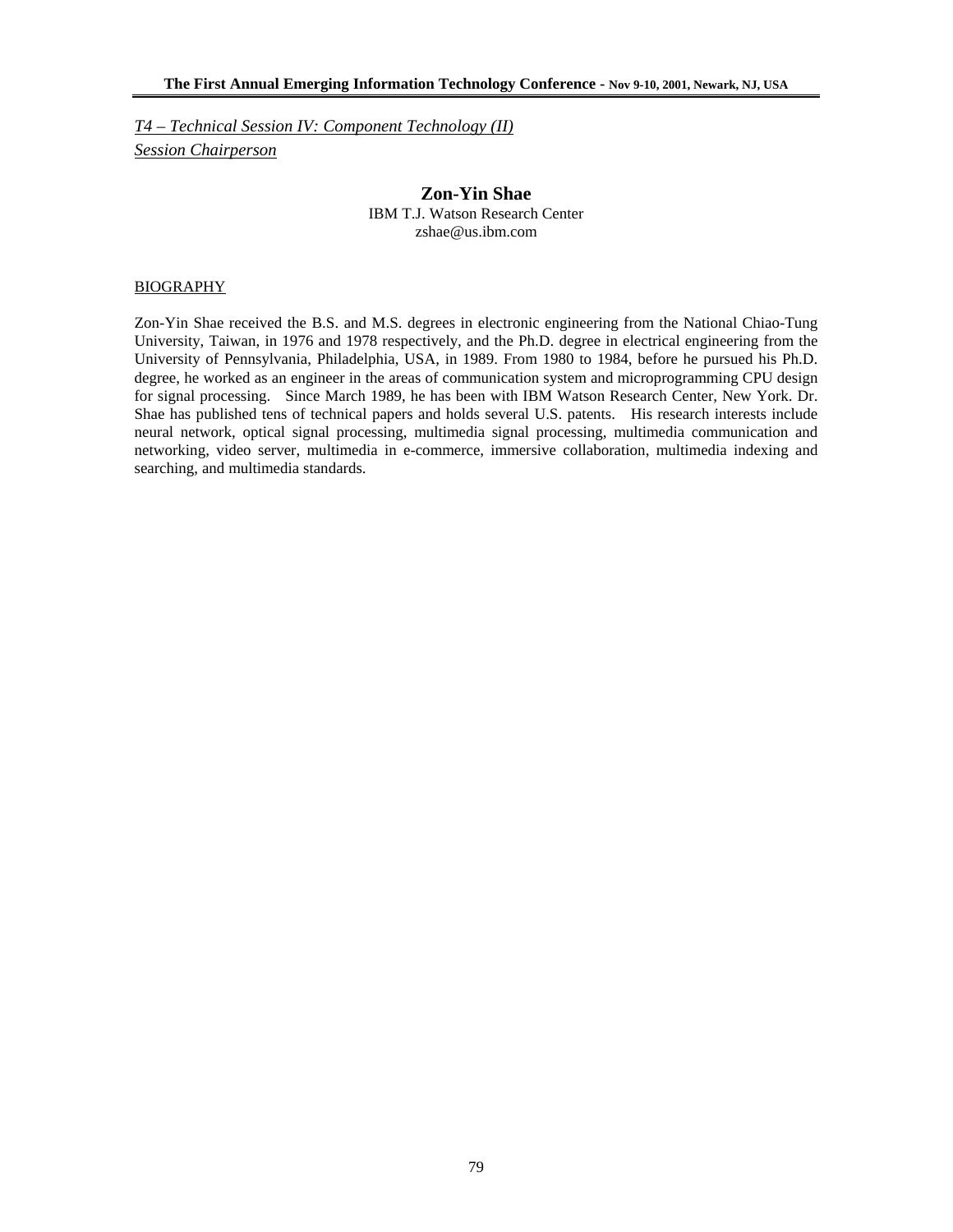*T4 – Technical Session IV: Component Technology (II) Session Organizer*

# **Tsen-Hwang Lin**

Prefer Venture tsen\_lin@hotmail.com

### BIOGRAPHY

Tsen-Hwang Lin received his M.S. and Ph.D. degrees in Electrical Engineering from University of California, San Diego in 1988 and 1992 respectively, and received the 1992 In 1989 he joined Texas Instruments Central Research Lab, working on the Micromirror spatial light modulator. Dr. Lin was a Branch Manager of Microsystems Technology engaged in various of microelctromechnical systems (MEMS) devices for different applications, such as hard disk drive, Optical switches and RF switches. Dr Lin was awarded 18 patents, published 35 journal papers/presentations and contributed 4 book chapters He was awarded Senior Member of IEEE and Senior Member of Technical Staff of Texas Instruments in 1998. In May 2001, Dr. Lin joined Prefer Venture as a consultant. Dr. Lin also actively participate in professional Societies. He is the Chair, and was the Vice Chair, Administrator and Executive Secretary of Modern Engineering and Technology , 2002, 2000, 1998 and 1996 respectively, Taiwan. He will be the President, CIE/USA-DFW 2002. His name was listed in Marquis Who's Who in Science and Tech., Millennium Ed., Who's Who in the World, 2001.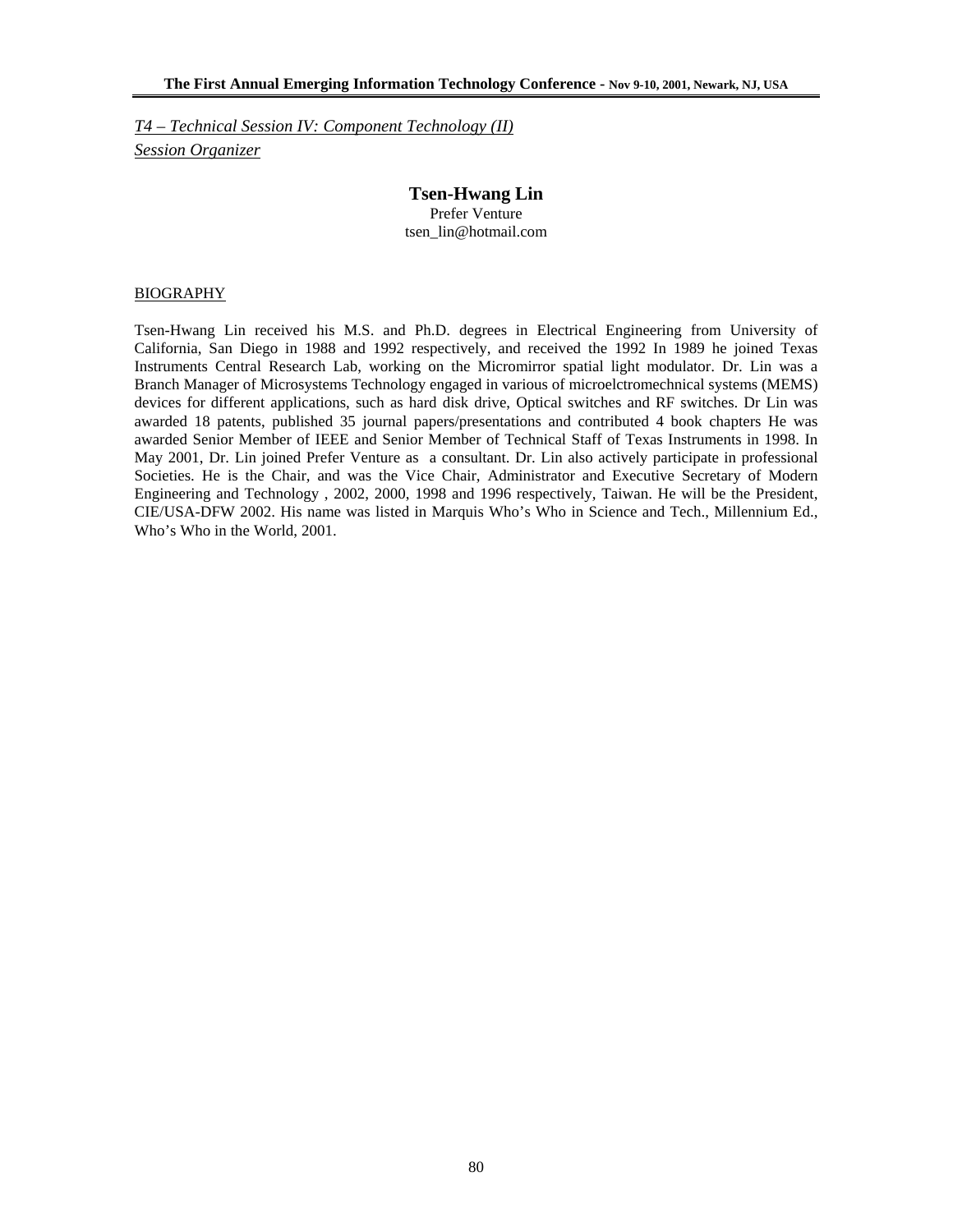*T4 – Technical Session IV: Component Technology (II)*

# **SOI Circuit Design for High-Performance CMOS Microprocessors**

# **C. T. Chuang**

IBM T. J. Watson Research Center, Yorktown Heights, NY 10598 IBM Microprocessor Development, Rochester, MN 55901

## ABSTRACT

This presentation reviews the recent advance in SOI circuit design for high-performance CMOS microprocessor applications with particular emphasis on the design issues resulting from the unique SOI device structure. The technology/device requirements and design challenges are highlighted. Unique design aspects for partially-depleted SOI , such as parasitic bipolar effect, hysteretic Vt ariation, temperature dependence, and scaling implications, are addressed. Circuit techniques to improve the noise immunity and performance, and design methodology to handle and contain the hysteretic Vt variation are discussed.

## BIOGRAPHY

Dr. C. T. Chuang received the B.S.E.E. from National Taiwan University, Taipei, Taiwan in 1975 and Ph.D. degree in Electrical Engineering from University of California, Berkeley, CA in 1982. He joined IBM T. J. Watson Research Center, Yorktown Heights, NY in 1982, and is currently Manager of High-Performance Circuit Design Group. He has worked on scaled bipolar devices/technology/circuits, BiCMOS logic and memory, and CMOS microprocessor circuit design. He has also been responsible for understanding/evaluating the design issues of SOI technology for high-performance CMOS logic and memory applications. Dr. Chuang is a Fellow of IEEE. He holds 9 U. S. patents and has authored or coauthored over 150 papers.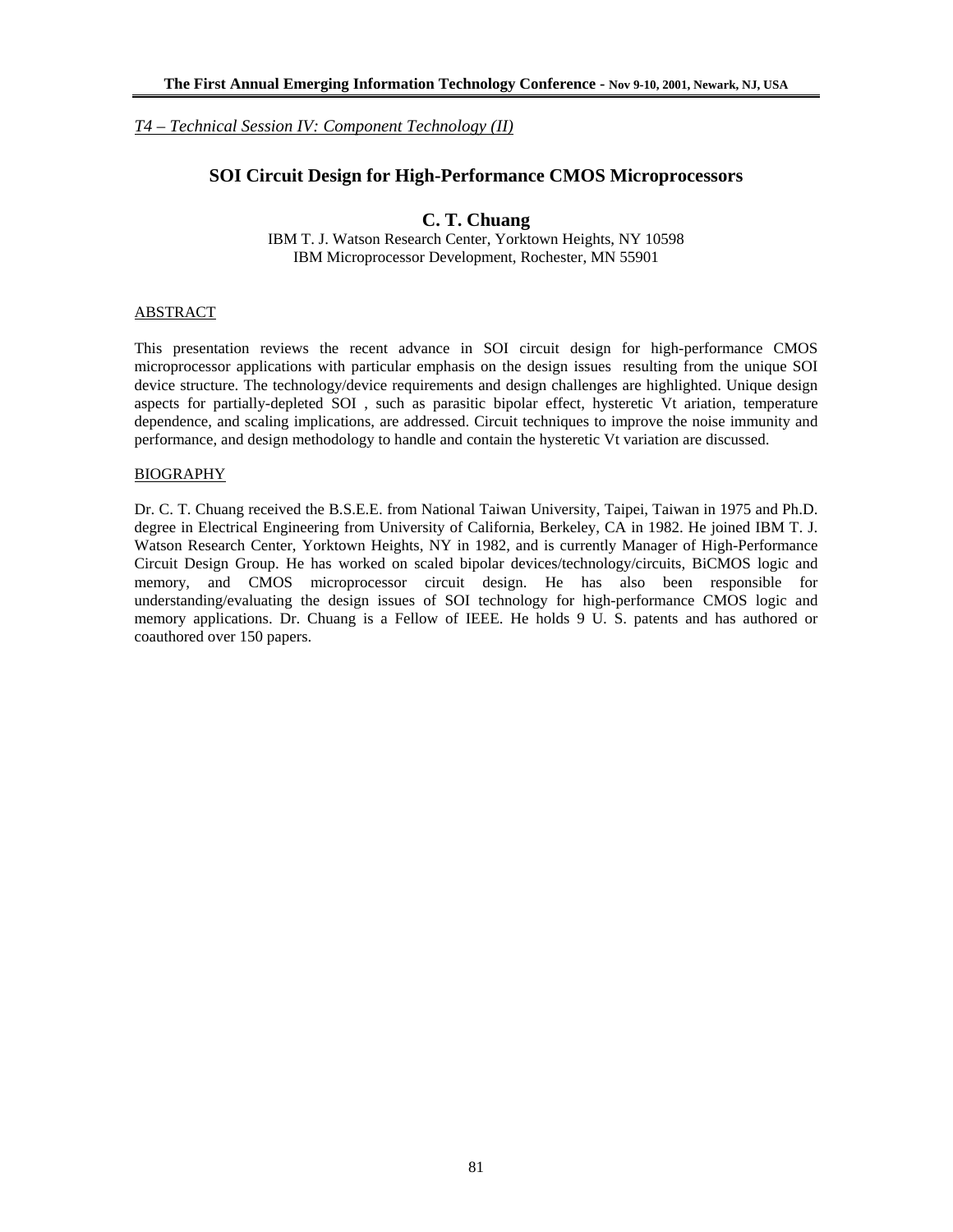*T4 – Technical Session IV: Component Technology (II)*

# **Voice Portal and Voice ASP/Face Recognition: Technology and Reality**

# **Augustine Tsai, Ph.D**

yweting@lucent.com Bell Labs, Lucent Technologies

## ABSTRACT 1

Voice portal service is for customers to use plain old phones to conduct transactions or retrieve information. The goal is to push Web-based services beyond the desktop, to enhance user experience, and to penetrate unserved market. Many companies are taking position as voice portal ASPs (application providers), such as BeVocal and HeyAnita.

In order to extend existed Web applications with voice interface. An international standard VoiceXML markup language has been developed recently and is now receiving broader industrial acceptance. It gives the interactive voice presentation, while the HTML markup language gives the text/graphics presentation. VoiceXML's main goal is to bring the full power of web development and content delivery to voice response applications, and free developers from low-level telephony interface and resource management. VoiceXML enables integration of the voice services with data services using the familiar client-server paradigm.

A VoiceXML –based dialogue manager platform will be presented. This platform allowed the integration of information retrieval (stocks, weathers), telephony, transaction, and messaging services. while providing persistent connections between speech engines and third party servers (database, email, voice mail). The design of the dialogue will be discussed. The dialogue consists of a series of dialogue turns that together form an overall dialogue session. The session is modeled by a collection of dialogue states with allowed transitions between them. The implications for the Enterprise level applications will also be addressed.

## ABSTRACT 2

The aftermath of 911 attack has raised the new concerns of airport security. Face recognition technology is being touted as a powerful weapon in the war on terrorism since then. The recent stock soaring of Visionics (NADQ:VSNX) and Viisage (NASQ: VISG) also demonstrate the public interests in this technology. This talk will cover the current technologies and hypes. The 2000 US Army FERET face recognition vendor evaluation will be discussed as well.

### BIOGRAPHY

Ph.D, Biomedical Engineering, Rutgers University, 1996 MS, Electrical Engineering, Rutgers University, 1991 MS, Systems Engineering, Case Western Reserve University, 1989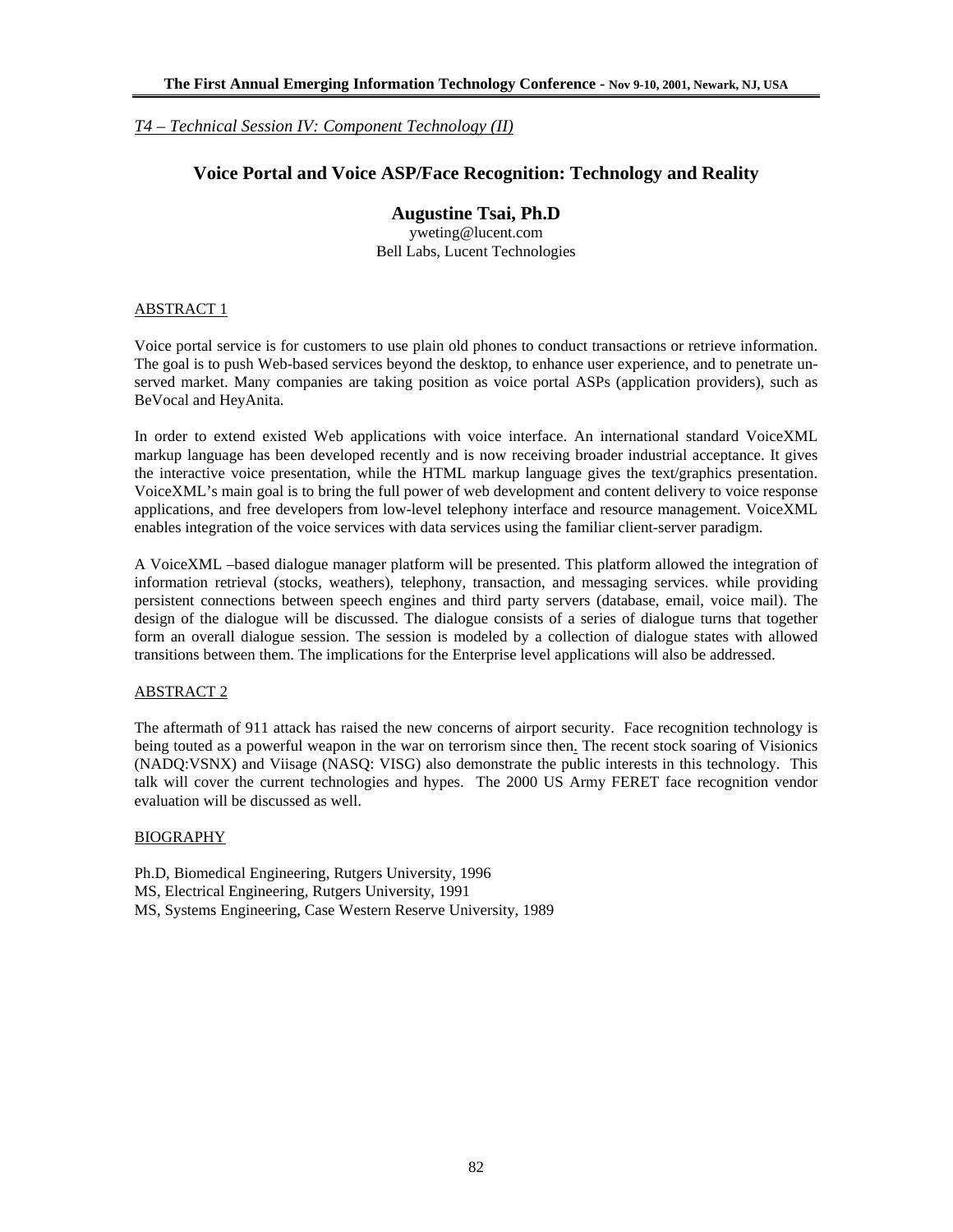*T4 – Technical Session IV: Component Technology (II)*

# **Automation of Business Negotiation: Model and Architecture**

# **Haifei Li**

IBM Thomas J. Watson Research Center

### ABSTRACT

Business negotiation is an important component of a business process. How to automate business negotiations is an important research issue of huge practical potentials. In this talk, we will consider techniques involved in automating business negotiation processes. A negotiation model is proposed to capture key elements of a business negotiation process. The talk will focus on the decision model, a key element of the negotiation model. The decision model links high-level business negotiation objectives to low-level tactics by defining two mappings. A negotiation policy is a mapping from a negotiation context to negotiation goal values. A negotiation strategy is a mapping from negotiation goal values to decision-action rules. A negotiation context is a Boolean expression that can be evaluated to true or false based on the relevant business negotiation information. Negotiation goal values are business objectives to be achieved. Decision-action rules are low-level tactic rules to drive the execution of an automated negotiation system. A system architecture based on the model is proposed and a prototype has been implemented.

## BIOGRAPHY

Haifei Li joined IBM Thomas J. Watson Research Center on September 2001. His research interests are business negotiation, business process automation, B2B integration, and rule-based systems. He got a bachelor's degree in computer science from Xi'an Jiaotong University in 1990 and a master's degree in electrical and computer engineering from the University of Florida in 1998. He entered the doctoral program in computer science at the University of Florida in 1998. He has finished the Ph.D. defense and will get a Ph.D. degree on December 2001.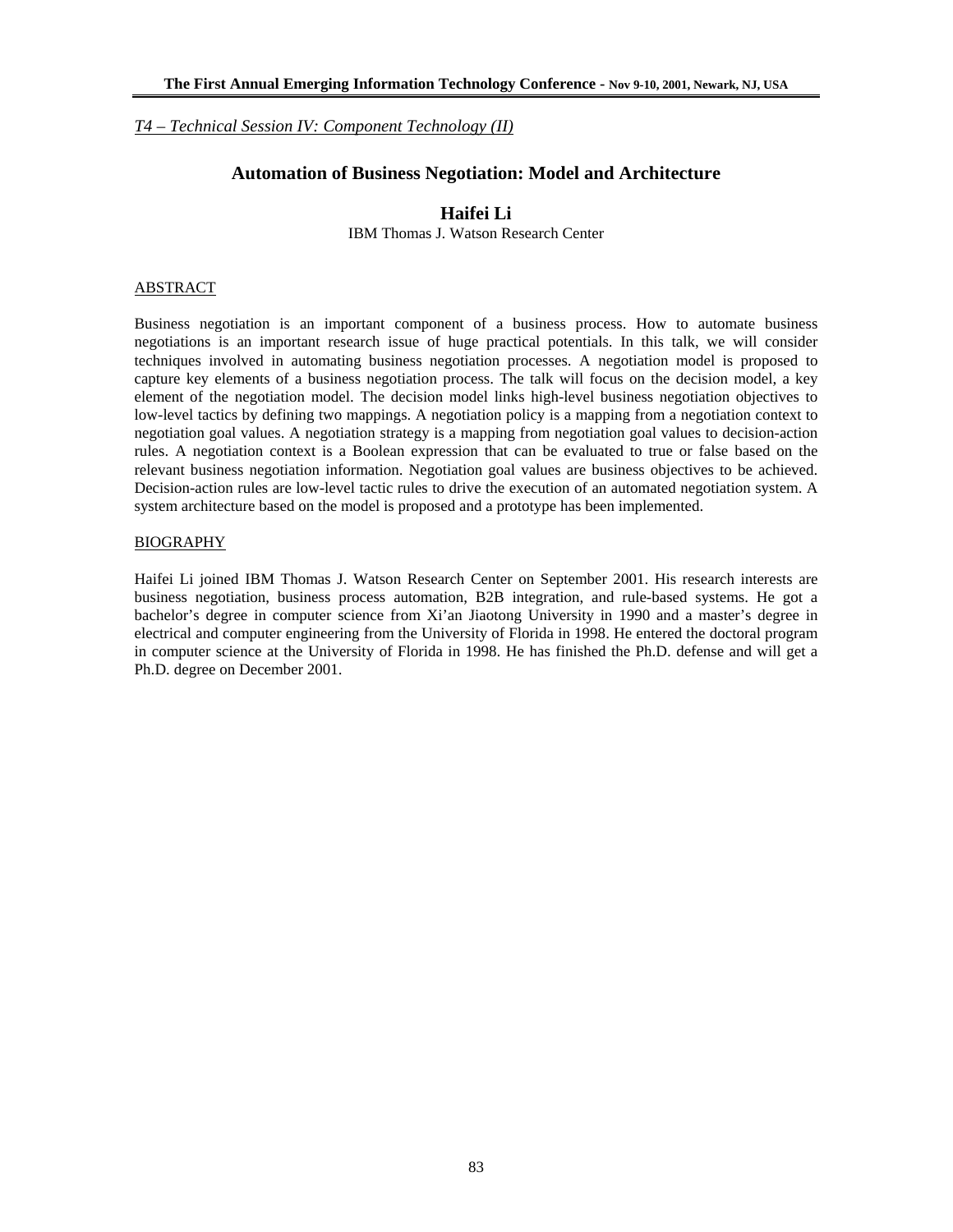# **Kun Deng, CFA**

Lazard Freres & Co, LLC

### BIOGRAPHY

Mr. Deng is Director and Senior Portfolio Manager at Lazard Freres & Co, LLC, a global investment bank. Among the funds he manages are World Trust Fund, a closed-end investment company listed on the London Stock Exchange, Lazard Emerging World Fund, a Dublin-registered mutual fund, and Questor Global Opportunities Fund, an Australian mutual fund. Mr. Deng studied at, and holds degrees from, Beijing University, Columbia University and New York University. He is Chartered Financial Analyst, volunteers on the International Committee of the New York Society of Security Analysts, and serves on the International Advisory Board of the World Policy Institute. Mr. Deng was frequently quoted by The Wall Street Journal, The New York Times, Los Angeles Times, Barron's, etc.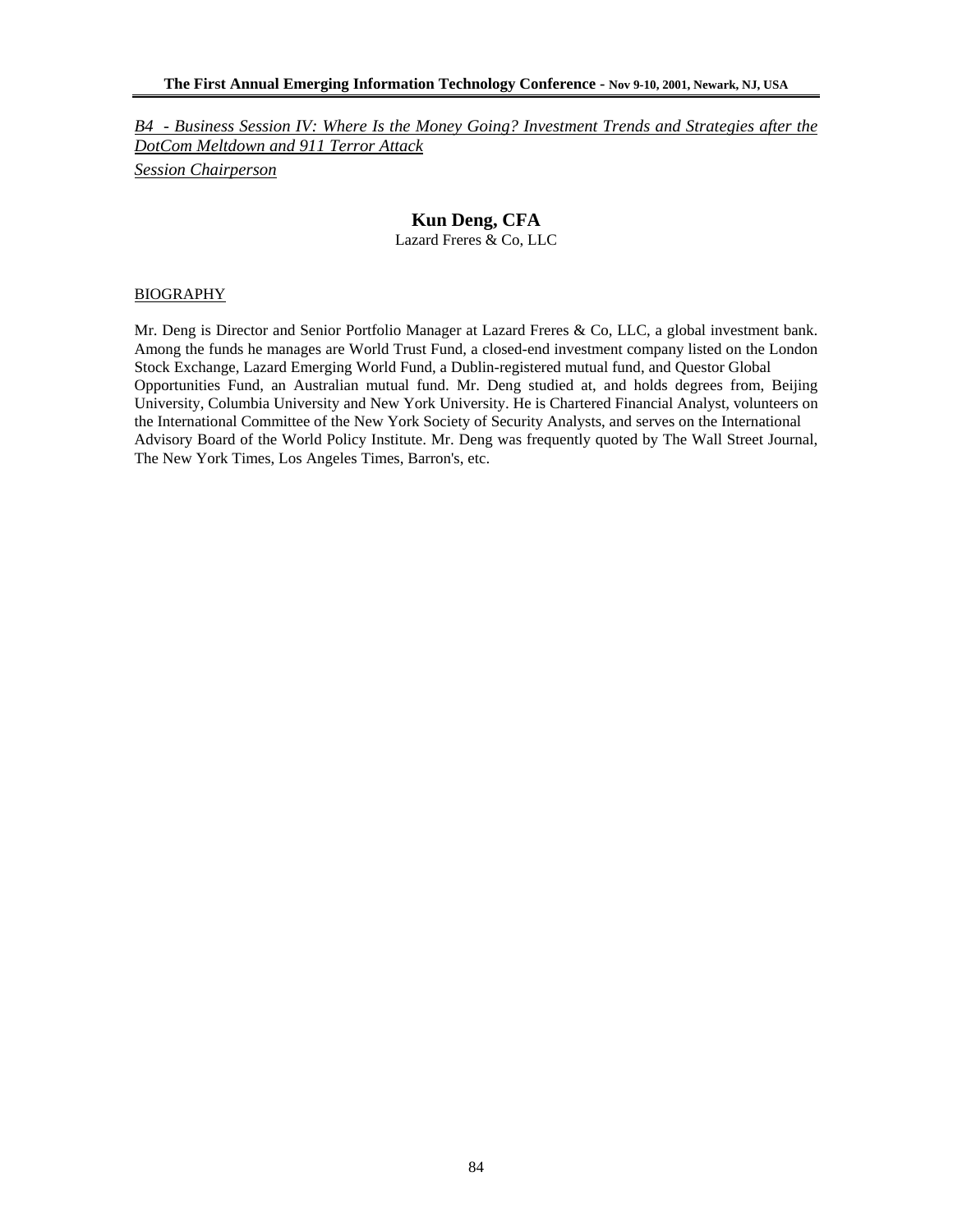## **Daniel Lou**

New York Life Insurance Company xylou@aol.com

#### BIOGRAPHY

Daniel Lou, co-founder and president of Chinese Investors Association, an not-for-profit group focused on investor's education and networking. Currently he's also a market management member for New York Life's Chinese market division.

Daniel Lou graduated from Columbia University Graduate School of Journalism with a Master's of Science degree in 1994. He has since worked as a reporter for World Journal, the largest Chinese language daily newspaper in the United States. He was born, grew up and educated in China before he came to the United States in 1993.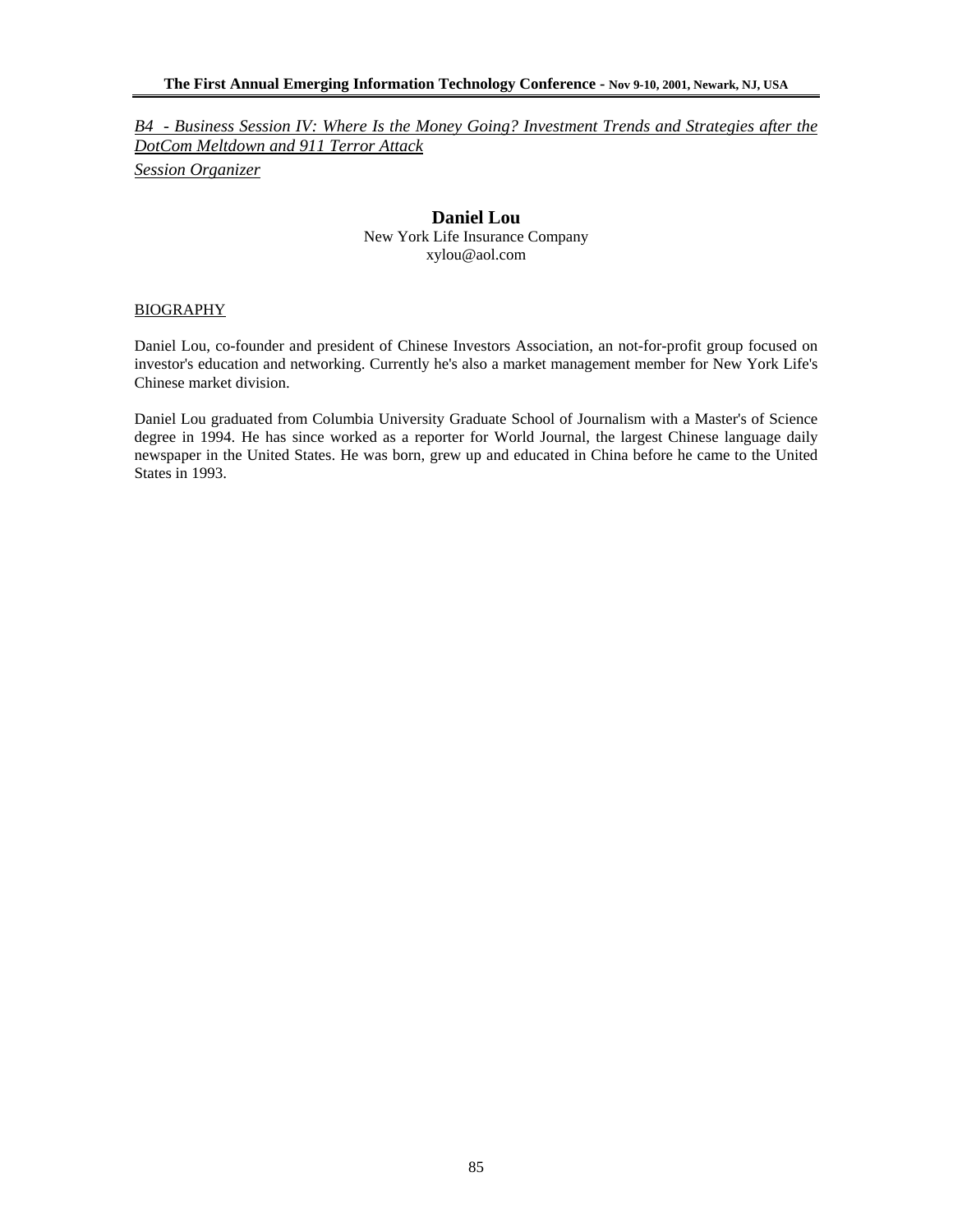## **Sally Mak**  Corporate Vice President New York Life Insurance Company

#### BIOGRAPHY

Sally Mak, a corporate vice president with New York Life Insurance Company, is in charge of the Company's Chinese Marketing Division. In this role, she has spearheaded a variety of innovative marketing and recruiting efforts, as well as has successfully led this market to continuous double-digit sales growth. Previously, Sally was associated with New York International, Inc., the international arm of New York Life, where she focused on new business development efforts, including the pursuit of a business license in China.

Before joining New York Life in 1994, Sally worked in New York as a media director and account executive with a large advertising agency for Asian-Americans. She also worked with Radio Television Hong King as a radio program producer in Hong Kong.

Sally was born in Guangzhou and grew up in Hong Kong. She earned her bachelor's degree with honors in English from Chinese University of Hong King and a master's degree in Communications from Columbia University in New York City. Sally serves on the board of the Business Advisory Council of the Organization of Chinese Americans and the China Insurance Education Fund. As a seasoned professional in the insurance industry and an effective speaker in Mandarin, Cantonese and English, Sally frequently gives presentations at various domestic and international conferences.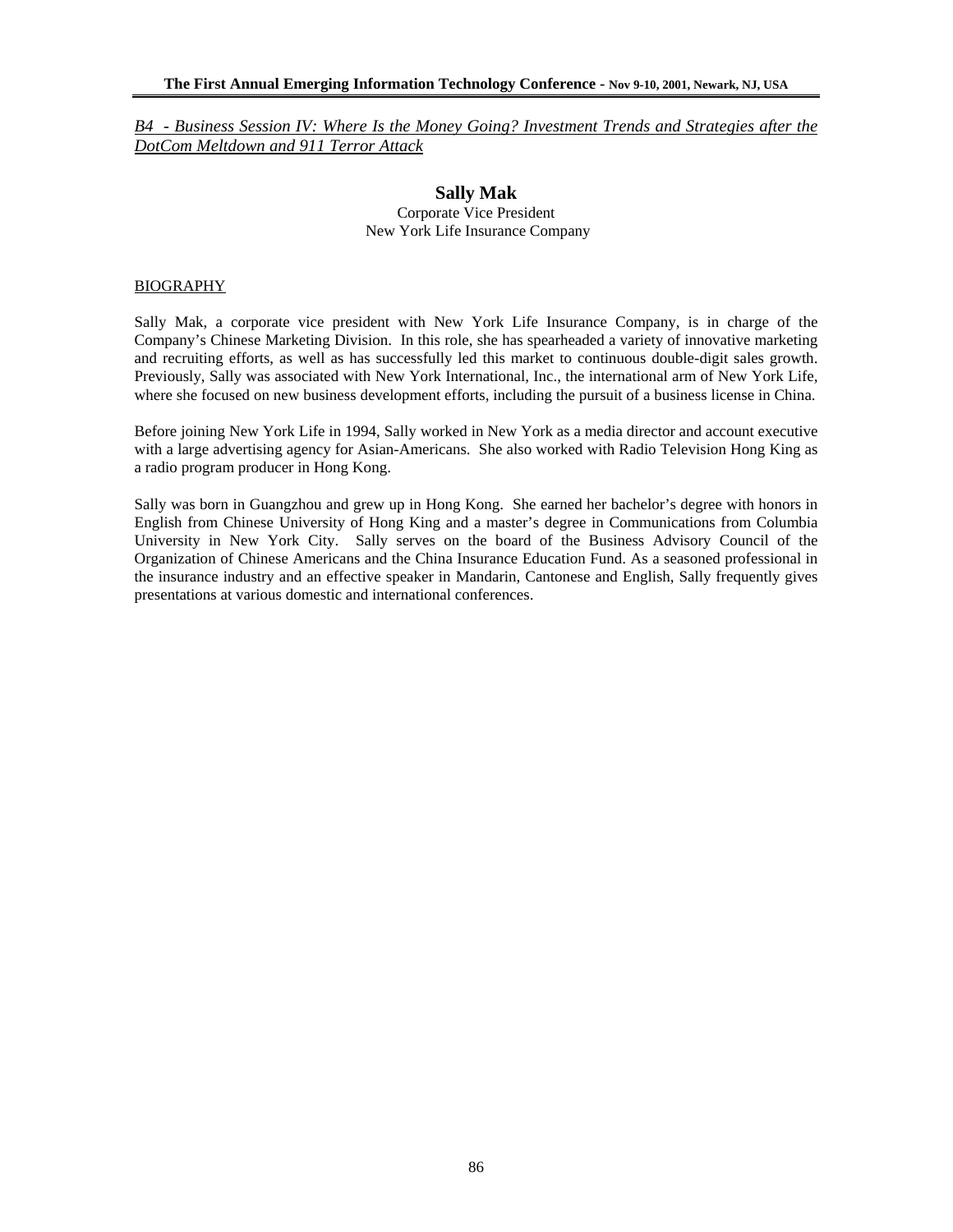# **Kun Deng, CFA**

Lazard Freres & Co, LLC

### BIOGRAPHY

Mr. Deng is Director and Senior Portfolio Manager at Lazard Freres & Co, LLC, a global investment bank. Among the funds he manages are World Trust Fund, a closed-end investment company listed on the London Stock Exchange, Lazard Emerging World Fund, a Dublin-registered mutual fund, and Questor Global Opportunities Fund, an Australian mutual fund. Mr. Deng studied at, and holds degrees from, Beijing University, Columbia University and New York University. He is Chartered Financial Analyst, volunteers on the International Committee of the New York Society of Security Analysts, and serves on the International Advisory Board of the World Policy Institute. Mr. Deng was frequently quoted by The Wall Street Journal, The New York Times, Los Angeles Times, Barron's, etc.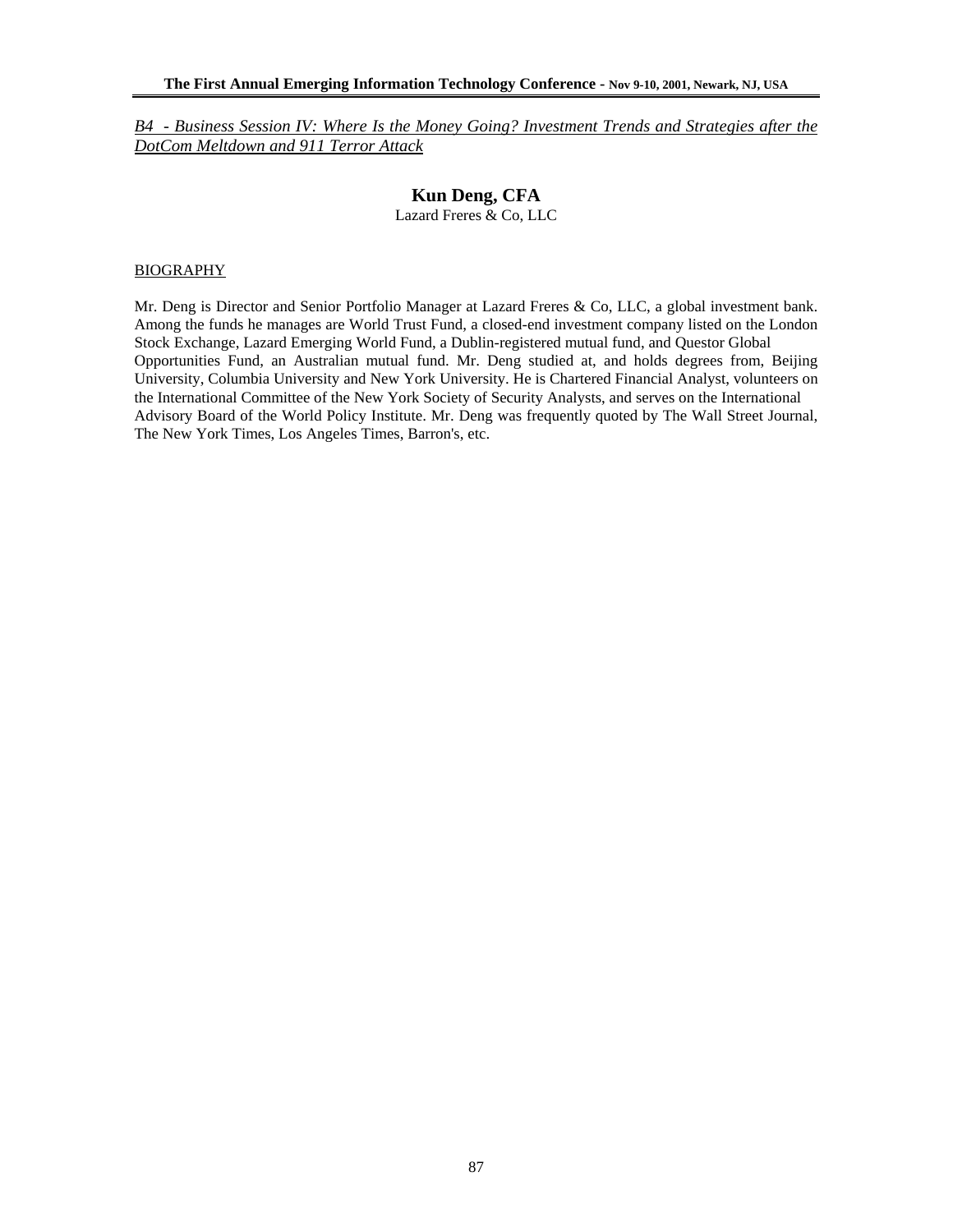# **Jonathan T. Lin**  VP/CMT Salomon Smith Barney

### BIOGRAPHY

With Salomon Smith Barney since 1994, Jonathan T. Lin is a vice president at the firm's Technical Research department, the *Institutional Investor* poll's top technical research team for the past eight years. In his capacity as a senior research analyst, Jonathan contributes to the department's weekly research reports. He has been cited by the printed press, such as *BusinessWeek* and *USA Today*, and interviewed on several financial news programs, including "*Your World with Neil Cavuto*." Jonathan is also an instructor at the New York Institute of Finance.

Prior to joining Salomon Smith Barney, Jonathan spent six years with Merrill Lynch and one year with Price Waterhouse. He received his B.E. degree in electrical engineering and computer science from Stevens Institute of Technology, and his M.B.A. degree from Lubin Graduate School of Business, Pace University. Jonathan is a Chartered Market Technician, a registered Supervisory Analyst, and holds membership at the Market Technicians Association and New York Society of Security Analysts.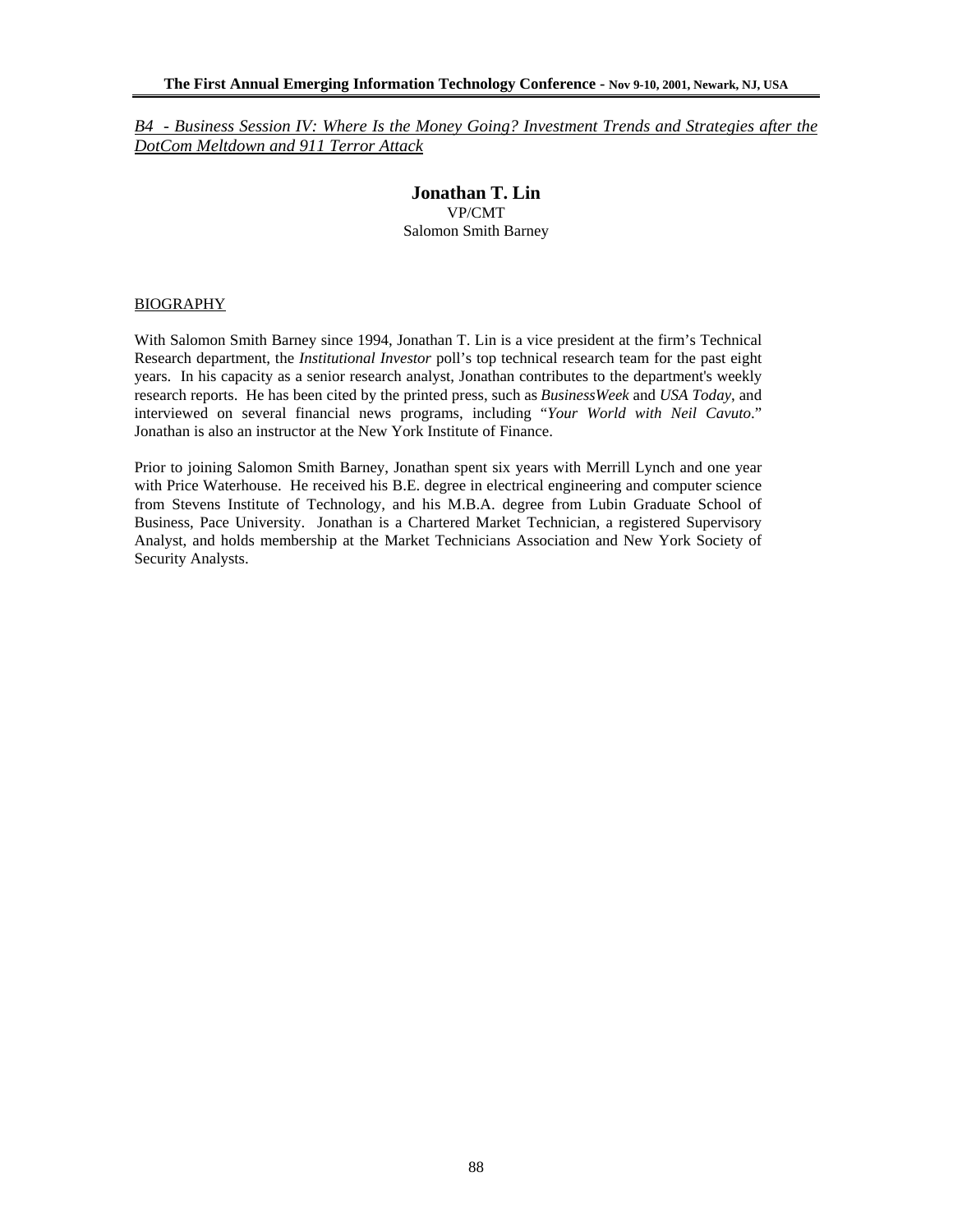> **Mark Tang**  Biotech Analyst and Senior Financial Advisor Morgan Stanley

#### ABSTRACT

Mark Tang will present Morgan Stanley Chief Investment Officer, Joseph McAlinden's research, which provides current economic analysis and his take on prevailing market conditions. It also offers his views on various investment strategies, as well as the returns investors might expect over the next decade and suggestions on achieving financial goals In the current environment.

### BIOGRAPHY

Dr. Tang has a broad range of Wall Street investment experience, having spent over nine years engaged in capital market activities including research, technology merchant banking/venture capital, and private asset and investment management. His past private asset management experiences include top tier firms such as Morgan Stanley, and UBS PaineWebber Inc from 1998-2001. He was a Biotechnology Analyst, founding editor, and publisher of BMTS (Bio/Medical Technology Stock) Newsletter, a boutique biotech research firm, from 1994-1998. The Company was acquired by a Wall Street investment in 1996. Mr. Tang worked as a Vice President of merchant Banking/Venture Capital, at a boutique technology investment banking corp., in Wall Street from 1996-1998. From 1998-2000, he was also a co-founder, CFO and a director of Aegisoft Corp., a digital right management (DRM) technology company, recently acquired by RealNetworks Inc. Mr. Tang is a director of World Technology Investment Group Corp, a venture capital consulting company specializing in advising high tech and biotech start-ups. Dr. Tang is a frequent speaker at local, national and international conferences, and is an author of a number of financial articles and currently working on a *handbook on investing in biotech*, which expecting to be published in 2002.

Dr. Tang holds an MBA in Finance from New York University and a Ph.D. in Biochemistry and Molecular Biology from University of California. Mr. Tang is included in the 2002 edition of **Who's Who in America**. He is a resident of New Jersey.